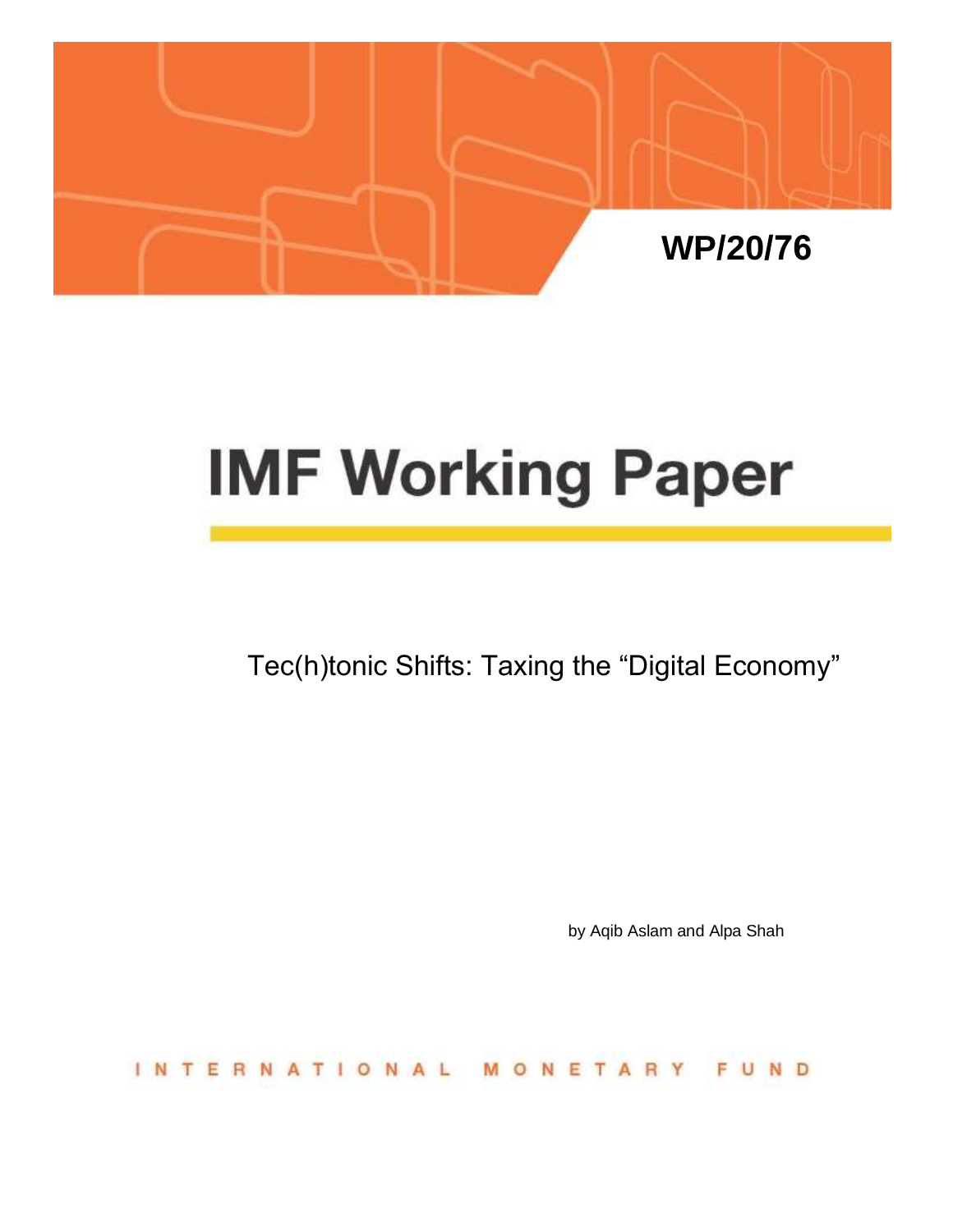#### **IMF Working Paper**

Fiscal Affairs Department

#### **Tec(h)tonic Shifts: Taxing the "Digital Economy"**

#### **Prepared by Aqib Aslam and Alpa Shah**

Authorized for distribution by Ruud de Mooij

May 2020

*IMF Working Papers* **describe research in progress by the author(s) and are published to elicit comments and to encourage debate.** The views expressed in IMF Working Papers are those of the author(s) and do not necessarily represent the views of the IMF, its Executive Board, or IMF management.

#### **Abstract**

The ever-increasing digitalization of businesses has accelerated the need to address the many shortcomings and unresolved issues within the international corporate income tax system. In particular, the customer or "user"—through their online activities—is now considered by many as being a critical driving force behind the value of digital services. Furthermore, the rapid growth of digital service providers over the last decade has made them an increasingly popular target for special taxes—similar to wealth and solidarity taxes—which can also help mobilize much-needed revenues in the wake of a crisis. This paper argues that a plausible conceptual case can be made to tax the value generated by users under the corporate income tax. However, a number of issues need to be tackled for user-based tax measures to become a reality, which include agreement among countries on whether user value justifies a reallocation of taxing rights, establishing the legal right to tax income derived from user value, as well as an appropriate metric for valuing user-generated data if it is ever to be used as a tax base. Furthermore, attempting to tax only certain types of business is ill-advised, especially as user data is now being exploited widely enough for it to be recognized as an input for almost all businesses. Several options present themselves for consideration—from a modified permanent establishment definition combined with taxation by formulary apportionment, to userbased royalty-type taxes—each with their own merits and misdemeanors.

JEL Classification Numbers: D23, D47, H2, L1, K21, K24.

Keywords: Corporate Taxation, Digitalization

Author's E-Mail Address: [aaslam@imf.org;](mailto:aaslam@imf.org) [ashah@imf.org.](mailto:ashah@imf.org)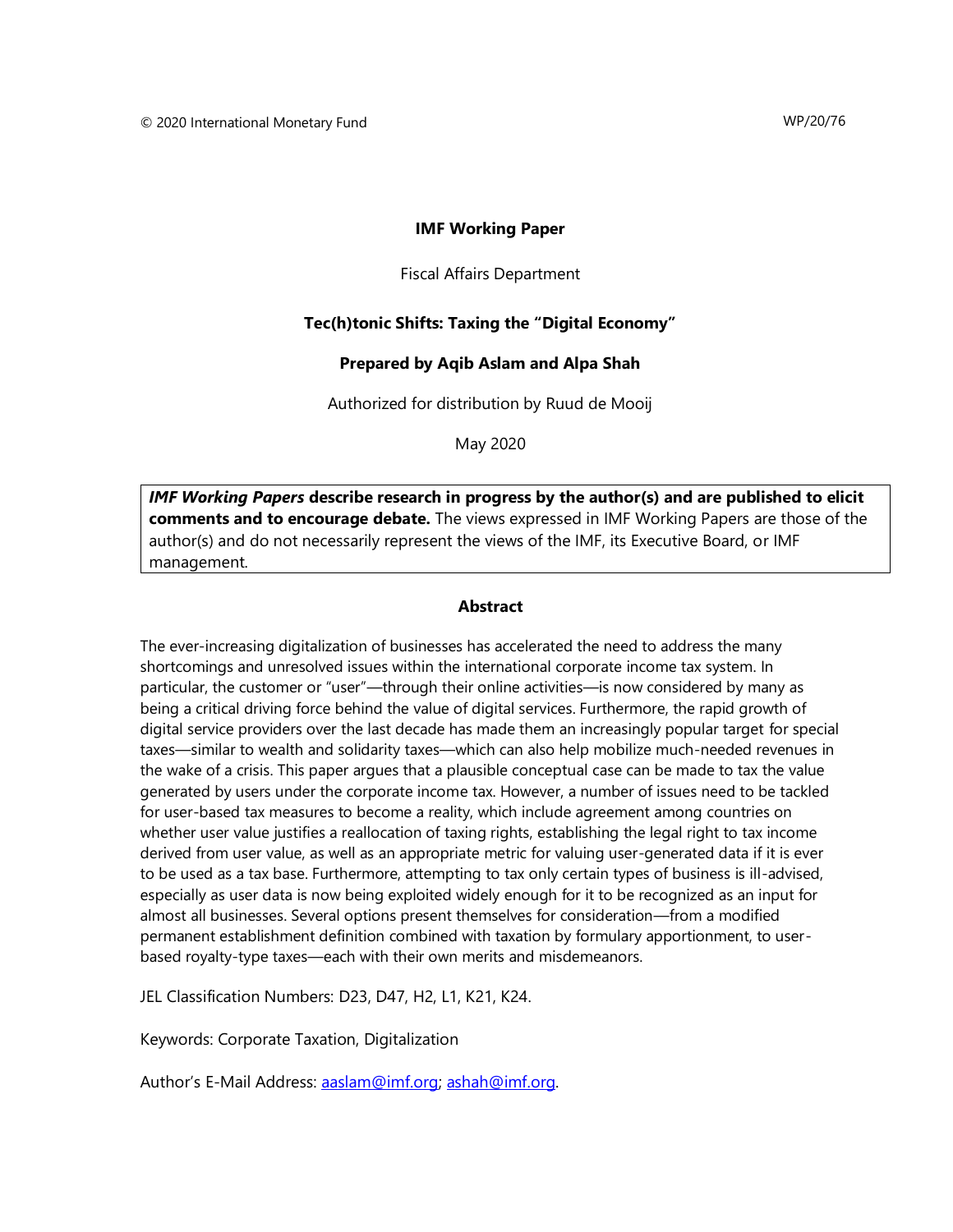| <b>Tables</b>                                                                                                                                                                   |  |  |  |
|---------------------------------------------------------------------------------------------------------------------------------------------------------------------------------|--|--|--|
|                                                                                                                                                                                 |  |  |  |
|                                                                                                                                                                                 |  |  |  |
|                                                                                                                                                                                 |  |  |  |
| 3.1. Details of Other User-based Turnover Taxes on Digital Activities by Country47                                                                                              |  |  |  |
| <b>Figures</b>                                                                                                                                                                  |  |  |  |
|                                                                                                                                                                                 |  |  |  |
|                                                                                                                                                                                 |  |  |  |
| 3. Distribution of Alternative (user-related) Factors for 20 Most Populous Economies, 201835                                                                                    |  |  |  |
| 4. Coverage of Current Taxes Based on Types of Services and Residency of Supplier 49<br>5. Share of Technology Companies out of Top 500 Globally Most Valuable Companies, 1980- |  |  |  |
|                                                                                                                                                                                 |  |  |  |
|                                                                                                                                                                                 |  |  |  |
|                                                                                                                                                                                 |  |  |  |
| 8. Profitability of Technology (More Digitalized) Companies in Fortune Global 500 68                                                                                            |  |  |  |
| 9. Share of Intangible out of Total Assets for Fortune Global 500 Companies, by Sector 70                                                                                       |  |  |  |
| 10. Average Tobin's Q Ratios Across Fortune Global 500 Companies, by Sector70                                                                                                   |  |  |  |
| 11. Average Implied Tax Rates (Income Statement) for Fortune Global 500 Companies, by Sector                                                                                    |  |  |  |
|                                                                                                                                                                                 |  |  |  |
| 13. Average Market Capitalization of the Global Top 10 Most Valuable Companies, 1980 vs. 2018;                                                                                  |  |  |  |
|                                                                                                                                                                                 |  |  |  |
|                                                                                                                                                                                 |  |  |  |

## **Content Page**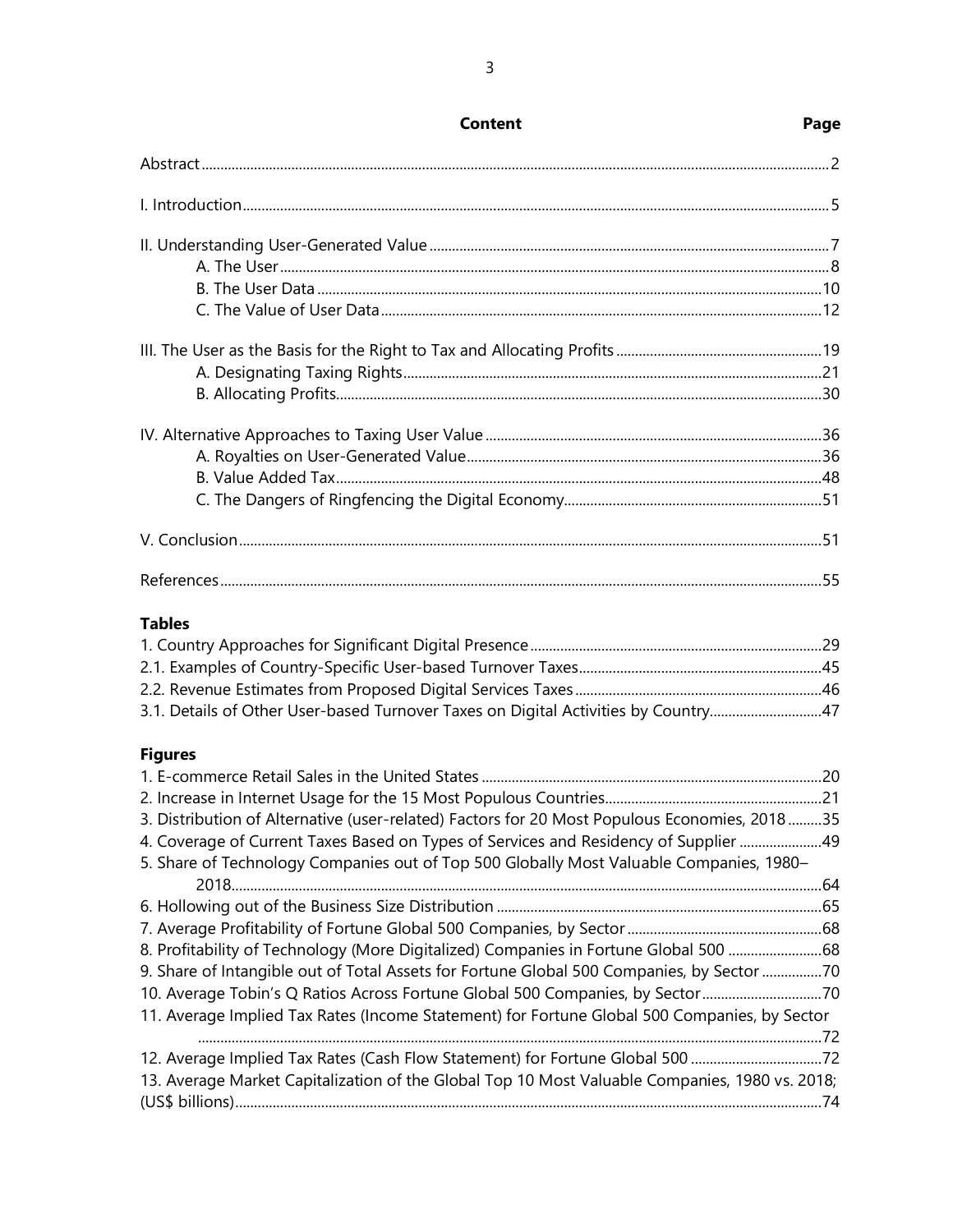#### **Boxes**

| 1. Digital User-based Royalties as a First Step on the Way to Formulary Apportionment42 |  |
|-----------------------------------------------------------------------------------------|--|
|                                                                                         |  |
| 3. Withholding Taxes on Payments to Nonresidents: India's 2016 Equalization Levy46      |  |

#### **Annexes**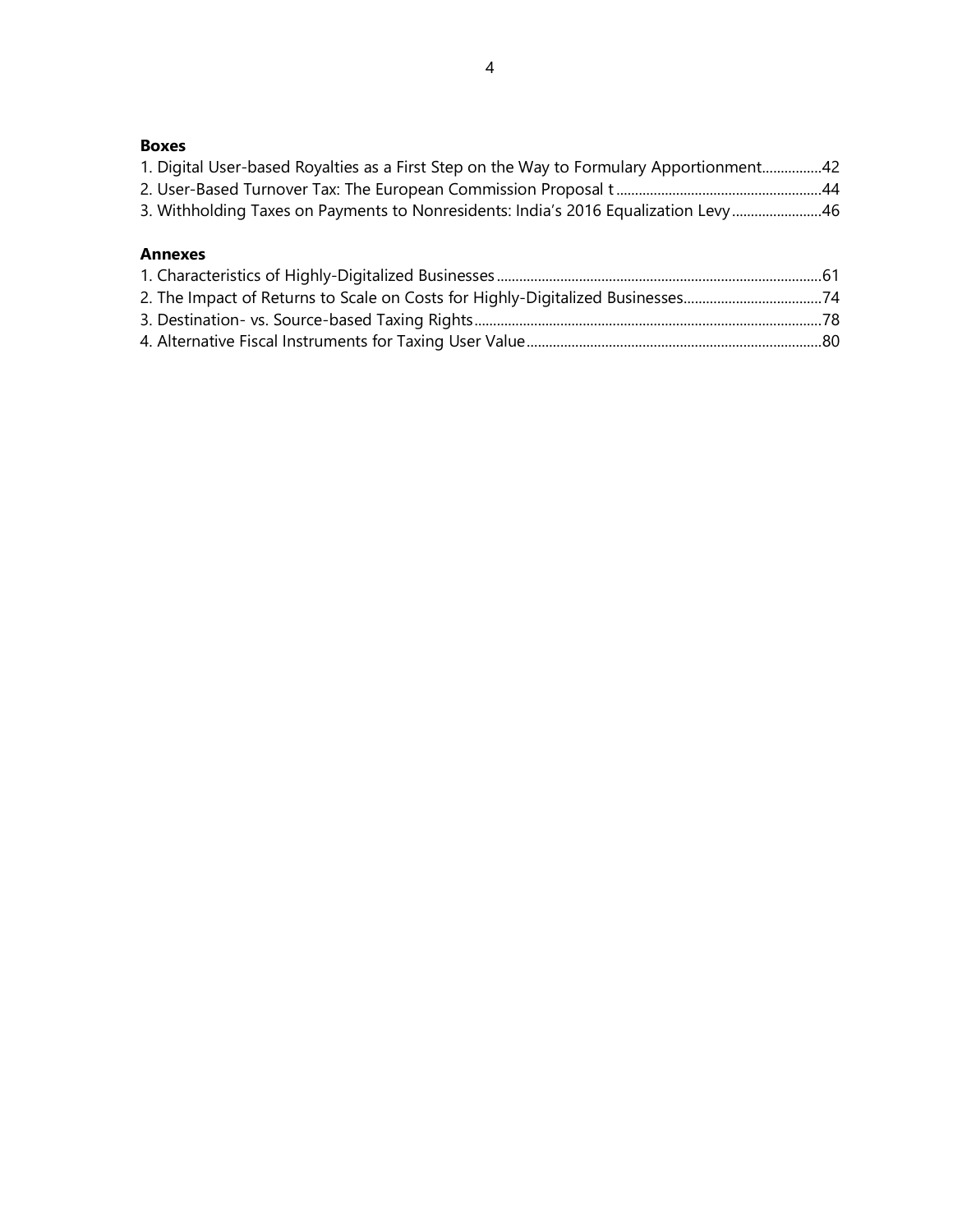#### **I. INTRODUCTION<sup>1</sup>**

A new breed of "superstar" firm has come to the fore of global markets over the last decade. These are businesses at the vanguard of the so-called "digital revolution", in which technology is being harnessed to redefine traditional business models, provide new ways for buyers and sellers to interact both locally and globally, and support flexible working arrangements. Many of these "tech giants" are capitalizing on first mover advantages and network externalities to boost profitability, secure market dominance, and become some of the world's most highly-valued companies.<sup>2</sup>

Seeing that large highly-digitalized multinational enterprises are paying minimal tax in the jurisdictions in which they provide services, policymakers are increasingly more sensitive to the growing inadequacies of the current international corporate income tax system when it comes to generating a sufficient level of tax revenues from these businesses.<sup>3</sup> The debate on international taxation has now coalesced around whether and how governments should be taxing these businesses and what the appropriate distribution of those revenues across countries should be (IMF, 2014, 2019). Furthermore, the rapid growth of digital service providers over the last decade has made them an increasingly popular target for special taxes—similar to wealth and solidarity taxes which can also help mobilize much-needed revenues in the wake of a crisis. Understanding how to taxes these businesses requires resolving a number of issues that have emerged as more and more businesses move steadily towards what might be termed a "digital asymptote".<sup>4</sup>

The first issue relates to the increasingly sophisticated information and communications technology (ICT) systems—including the internet—that have facilitated a surge in remote crossjurisdictional sales, decoupling economic and physical presence. Moreover, with this ability to market and sell goods and services remotely, online retailers are also challenging and displacing traditional physical stores (of all sizes). For example, in the U.S., the share of e-commerce in retail

<sup>&</sup>lt;sup>1</sup> The authors would like to thank Thomas Baunsgaard, David Bradbury, Ruud de Mooij, Klaus Hellwig, Cory Hillier, Michael Keen, Alexander Klemm, Arbind Modi, Bill Morgan, Laura Power, Victoria Perry, Antje Pflugbeil, Christophe Waerzeggers, and colleagues in the Tax Policy Division of the Fiscal Affairs Department for extremely helpful comments.

<sup>&</sup>lt;sup>2</sup> Annexes I and II explore some of the characteristics of highly-digitalized businesses using available firm-level financial accounts data and the basic theoretical background for cost structures and strategic behavior that could be driving the market structures in highly-digitalized sectors.

 $3$  For example, see the Institute on Taxation and Economic Policy (ITEP) report: https://itep.org/amazon-in-itsprime-doubles-profits-pays-0-in-federal-income-taxes/

 $<sup>4</sup>$  For most sectors it is useful to consider a "digital asymptote", closer to which digital functions and capabilities</sup> heavily dominate a business model—in this way, what differentiates businesses and sectors is their relative distance from it. The highly-digitalized businesses are closer to this asymptote than other businesses, which sell a mix of digital services and physical goods and services.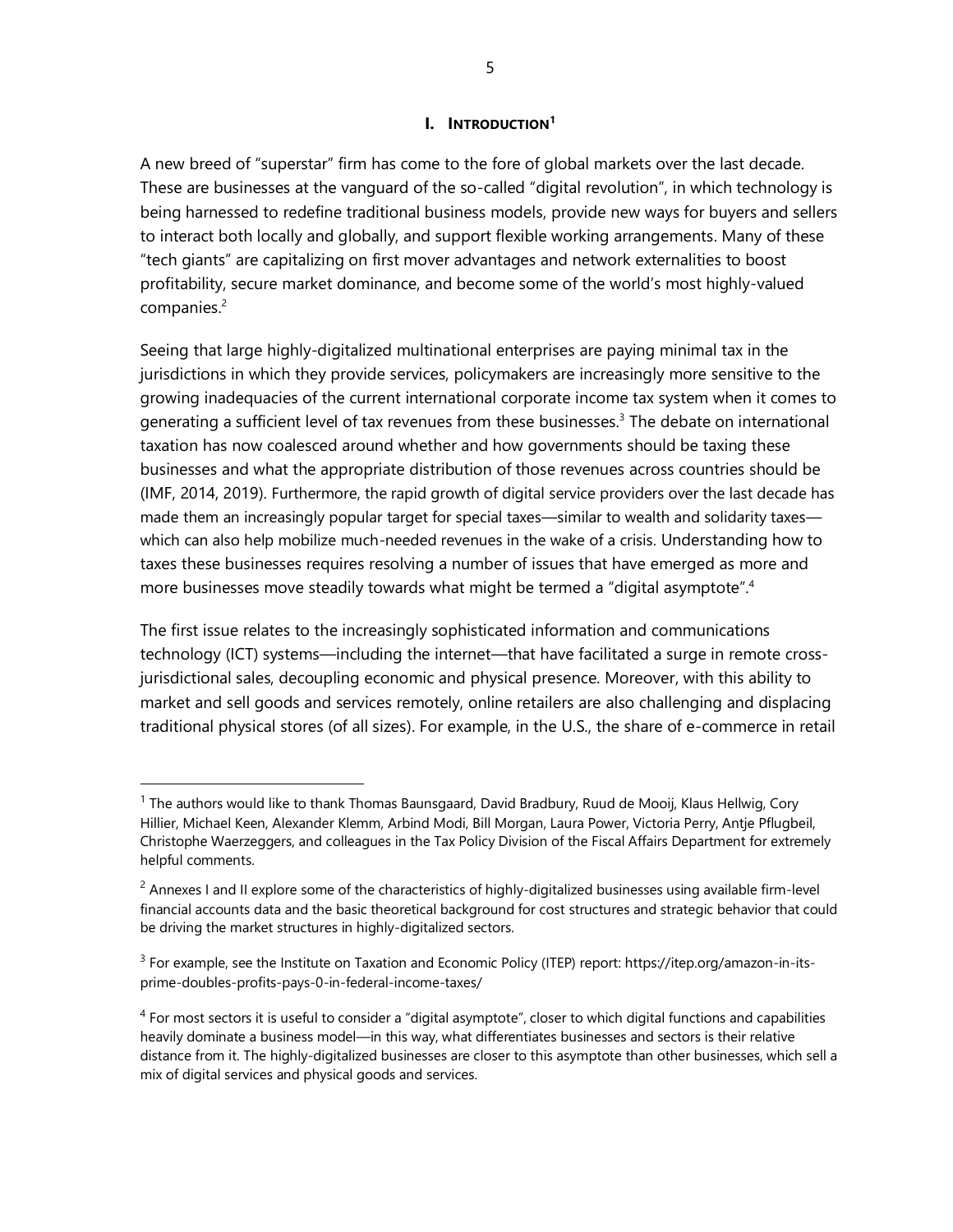sales has tripled to almost 10 percent compared to a decade ago.<sup>5</sup> This has strained the traditional concept of permanent establishment, which relies on a fixed physical presence as a precondition for governments to exercise their right to tax.

The second issue is that intangible assets have a greater role than ever before, with modern multinational enterprises deriving a larger share of their value from intellectual property that is both easy to shift across borders and hard to value for transfer pricing purposes, due to lack of comparables. This has frustrated the arm's length principle and exacerbated opportunities for profit shifting. 6

A third issue—and the core focus of this paper—is that the online customer or "user" is now considered by many as being a critical driving force behind the value of digital services. Digitalization has allowed businesses to harvest data and information about their users at an unprecedented scale.<sup>7</sup> Users provide data on their preferences be it through their online search or purchase of goods and services or through their interactions with others over social media platforms. However, user participation is not recognized under the existing international tax framework as a source of taxable value. As a result, the blurred line between their role in both supply (production) and demand (sales) has—for better or for worse—opened the door to an important conversation about the concepts of source, destination, taxable presence and profit attribution.

A number of policy proposals have been put forward which seek to limit the scope of tax avoidance and tax competition, by attempting to pre-determine a distribution of taxable profits across countries. Many are predicated—implicitly or explicitly—on the idea that the "user" has a role to play in value creation, justifying the designation of source-based taxing rights to the jurisdiction in which they are located (see, for example, European Commission, 2018; HM Treasury, 2017). Most prominent among these are the proposals for pure formulary apportionment, or a hybrid residual profit allocation alternative, both of which include some measure of user value as an allocation key. Another related proposal is the allocation of profit to

<sup>&</sup>lt;sup>5</sup> Based on quarterly e-commerce sales report from the 2019 U.S. Census Bureau.

 $6$  With more and more businesses reliant on intangibles and capital—including computerization and automated systems that can be described as "robots"—there is an inevitable overlap between the international taxation of highly-digitalized businesses, wealth taxation, automation, and the future of work. This alludes to the larger theoretical debate over the taxation of capital, in a world where labor's share in output continues to shrink and returns accrue to a smaller subset of the capital-owning population (Karabarbounis and Neiman, 2014). Unaddressed, it is possible that domestic revenue mobilization will continue to be undermined as technologyintensive corporations and high-income individuals continue to game jurisdictions and structure their operations to minimize their tax liabilities.

 $^7$  The physical distancing implemented in response to the 2020 COVID-19 pandemic has pushed a vast amount of business activity online as large sections of the workforce work remotely. Similarly, with non-business activities, given heavy restrictions on personal movement. The associated surge in online activity means that even more data is being captured than in the past by highly-digitalized businesses whose services have become essential for business continuity and leisure activity, such as Amazon, Cisco, Netflix, and Zoom.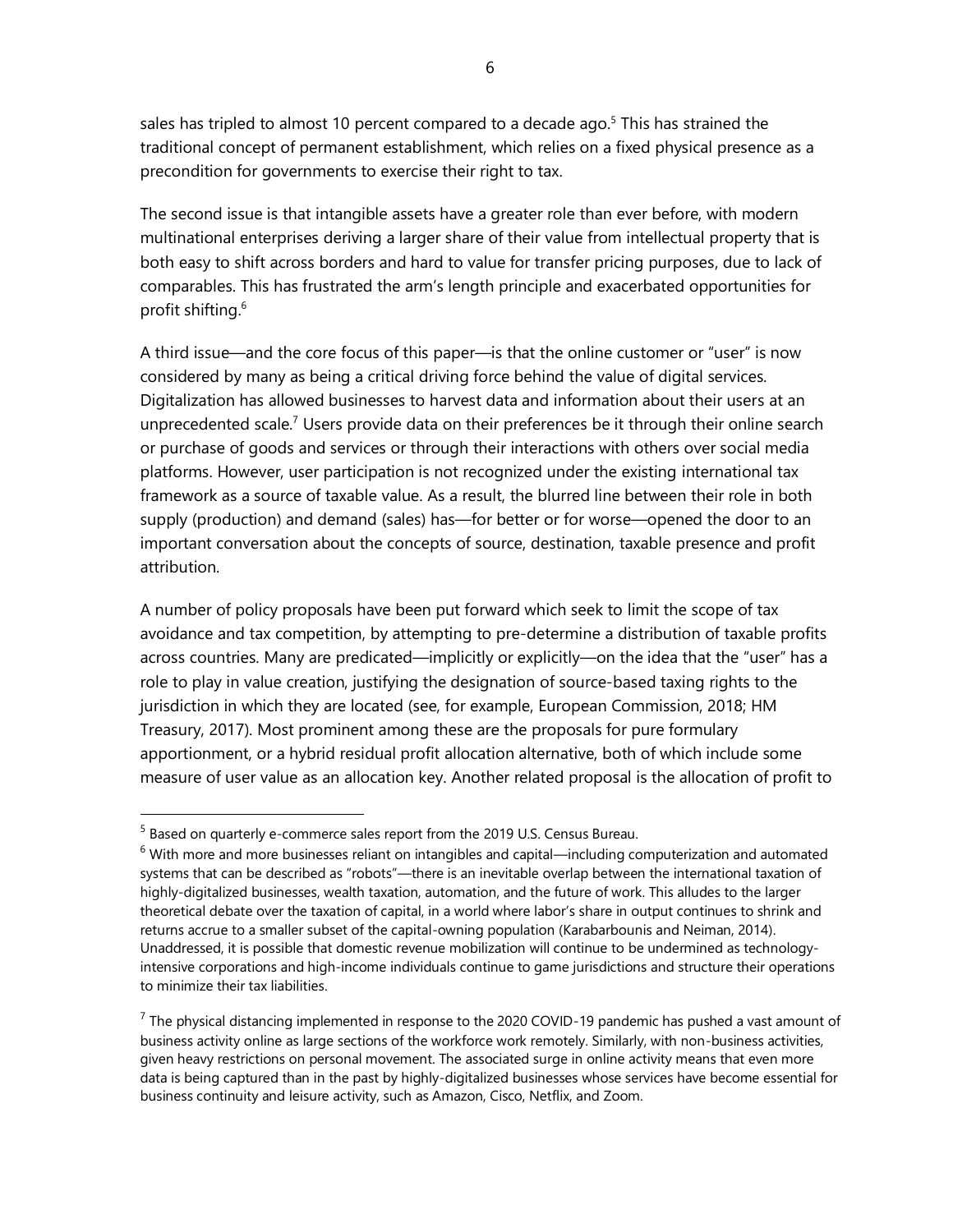market jurisdictions based on marketing intangibles, also justified by the notion that soliciting the sustained engagement and active participation of users is a critical component of value creation. In the interim, a number of countries have begun to implement user-based turnover taxes, targeting specific digitalized industries and activities.

However, many of these recent proposals have tended to restrict the scope of special tax treatment, singling out activities or business models which are seen as particularly data intensive. Yet as noted in IMF (2019), the collection and use of potentially monetizable information is so pervasive in today's economy, that drawing a line between cases in which users are and are not material contributors is inevitably fraught. It would seem that if user data is indeed being exploited at a scale large and wide enough for it to be both recognized as an economic input to production and protected on behalf of the user, it should be recognized for all businesses.

With these issues in mind, this paper attempts to understand more comprehensively the role that "user-generated value" can and/or should play in determining the structure of the future corporate tax system. To begin with, both businesses and government would need to agree and acknowledge that there is such a thing as user-generated value. This remains contentious as some countries and companies claim that user data has no value until it has been processed before then data is worthless. In addition, if they agree that value is being created, we need to understand how much. It has so far proven tricky to come up with an objective basis for valuing user data and network externalities. For example, without a spot market for data (as there is for physical commodities such as oil, etc.), there is no benchmark against which specific data can be valued, given the underlying variation in user characteristics. Subsequently, from a tax perspective, how should user-generated value confer source-based taxing rights? And how should profits be allocated to reflect this value? A clear measure of user value would help answer this question, for example, by serving as a factor in any formula apportioning profits. Finally, beyond the corporate income tax, are there alternative fiscal instruments which countries can and/or should deploy to secure their "fair" share of user-based revenues?

Section II explores the role of the user in digitalized business models. Section III then discusses the way in which recognition of the user as a source of profits might alter both the designation of taxing rights and the apportionment of profits. Section IV considers alternative instruments for taxing the returns to user participation, drawing on lessons from the taxation of location-specific rents in the extractive industries. Section V concludes.

#### **II. UNDERSTANDING USER-GENERATED VALUE**

In this section, the focus is on the exchange between users and a digitalized business and explore the claims of whether the former generate "value" for the latter. The internet—including the decreasing fixed costs of accessing it—and increasing global connectivity have provided the opportunity for e-commerce transactions to grow substantially, vastly increasing the potential number of users and the scale and scope of their digital activities. Two ways users are purported to create value are as follows: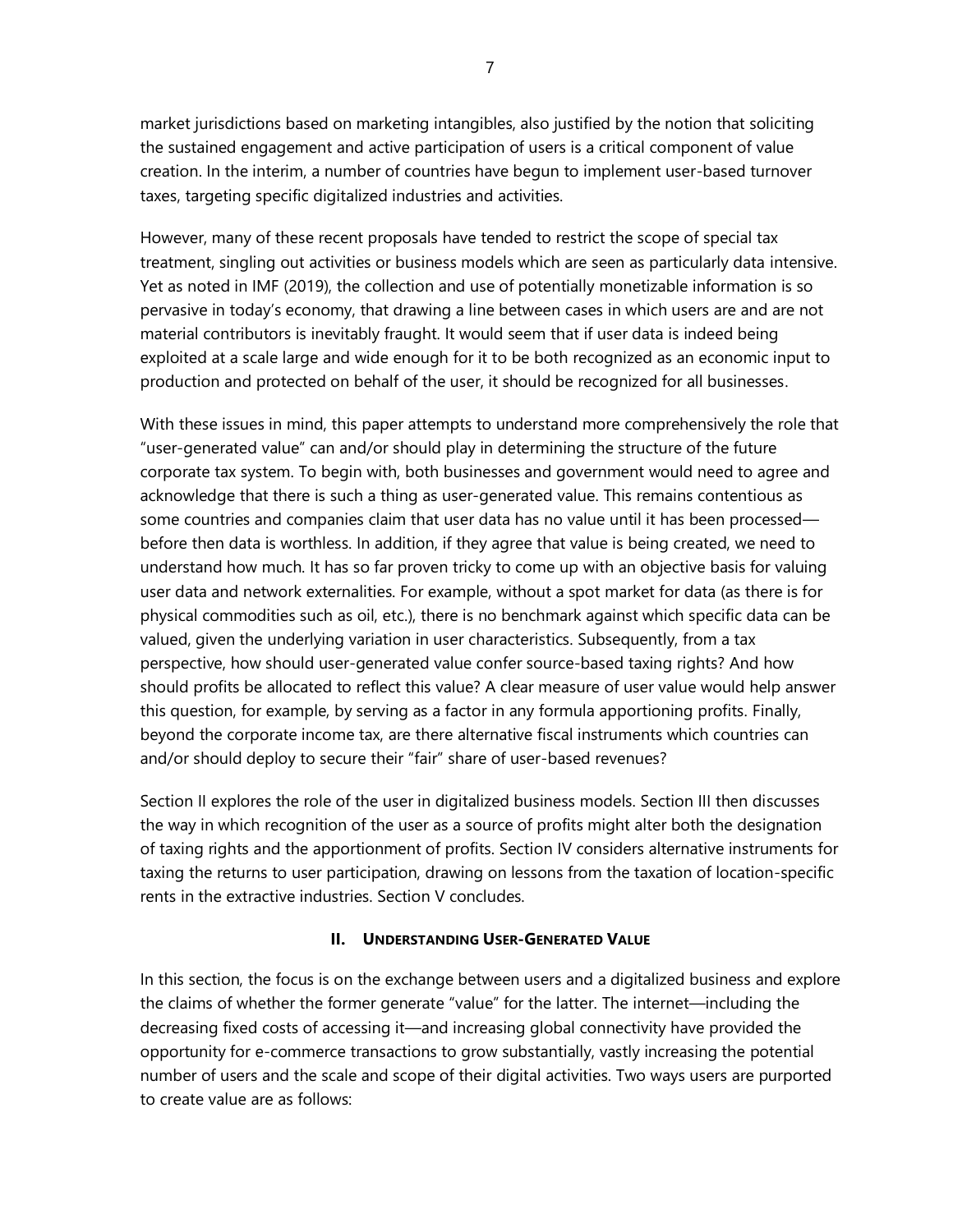- The first is the provision—or allowing for the collection—of personal data and creation of digital content, which can then be monetized by the business. Connectivity and the ability to record and digitize everyday life means that individuals produce trails of information almost continuously as they consume goods and services. The data being generated and harvested from these users is not only vast but also an integral part of the business models of the most digitalized businesses, allowing the services offered to be better refined for new and existing users.
- The second is the role that users play in building networks, which are also critical to the viability of many of these digital business models.

Of course, the idea of collecting and monetizing customer data is not inherently new—the practice of maintaining customer lists and designing loyalty and incentive rewards programs started as far back as the late 1800s. However, given the recent surge in such data collection and processing activity, it is important to devote some time to understanding the user in the digital context—their place within new business models and the role they play.

### **A. The User**

Let us take a step back to clarify some key terms and relationships. In any transaction, the "user" is typically identified as the buyer or consumer of a good or service, regardless of whether the transaction takes place physically (in person) or virtually (online). Below are some specific examples of how users interact with digitalized businesses (and one another) to help clarify the types of individuals we are considering in this paper:

- When purchasing a good online, the user reveals information about their preferences, which are recorded by the business for future use and monetization. $8$  During this transaction the user is exchanging not only a financial payment for a good or services, but also data about themselves in exchange for the use of the online marketplace's facilities. Where a third-party digitalized platform intermediates transactions between a buyer and a seller (two-sided markets), both parties are also considered users of the service.<sup>9</sup>
- A user can browse the internet using a 'free' search engine service or mobile application, without ever financially transacting. In this case, the user is sharing and revealing information

 $^8$  Even though the value of business-to-business e-commerce transactions is larger, it is business-to-consumer and consumer-to-consumer e-commerce transactions that are the primary focus in the current debate.

 $9$  Companies can help users to economize on transaction costs by providing virtual platforms or meeting places for their customers to conveniently search and browse for goods and services, review ratings from past purchases, leave feedback, and provide payment. These online marketplaces simply extend the notion of a traditional farmers' market to the cyber realm (Aslam and Shah, 2017). They also help reduce the minimum efficient scale for individuals to operate businesses—allowing individuals to operate at a much smaller and more economically-viable scale—and access large customer bases. This has enabled individuals to sell anything from goods (e.g., craft goods) to services such as accommodation, advertising (as social influencers), and transportation. Such opportunities afforded by digitalization have driven the expansion of the flexible, task-based peer-to-peer or "gig" economy.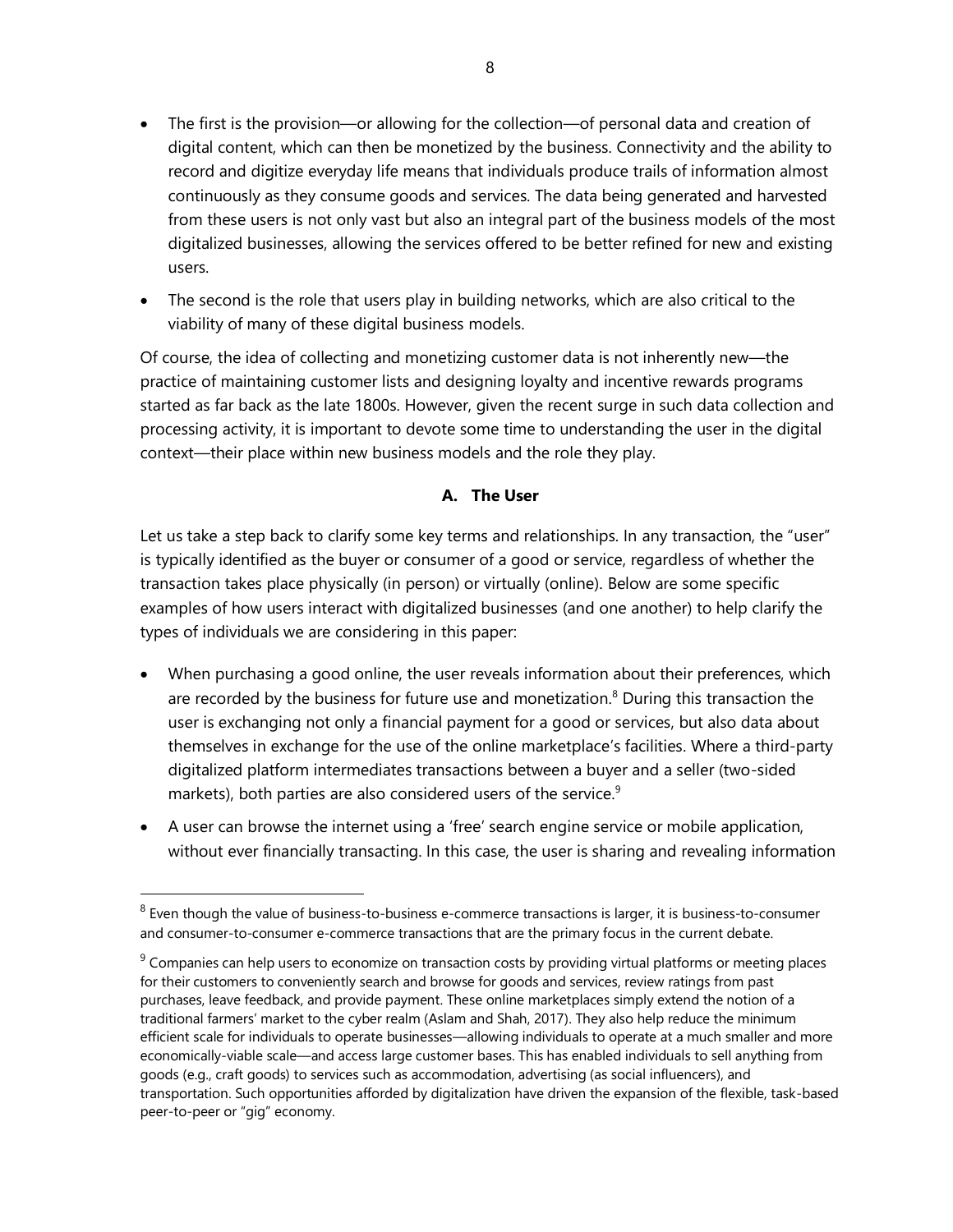about themselves and their interests as they do so, in exchange for accessing search (and match) services.

- A user can interact with other individuals over social media platforms. They can post information and generate digital content, for example, educational material, experiences, photos, videos, views about and reactions to events, or promote certain goods and services in the role of social influencer. In doing so, again the user is revealing information about themselves as they use the platform, trading it in return for the ability to share it with their community.
- A user can be operating a device that is connected to the internet and through which the manufacturer collects data on its users. This is increasingly common with the "internet of things"—the networking of everyday physical objects embedded with sensors to send and receive data (for example, thermostats, vacuum cleaners, toothbrushes and cars).

The more exchanges that take place, the greater the flow of data from the user to the business and the larger the information set about the user collected—that is, the stock of data about the user increases. And while previously personal data might have been restricted to discrete facts (such as name, age, income, address, health and education history) in a computer database, the data collected by digital service providers consists of vast real-time flows of unstructured information on individuals' web browsing activity and use of web applications.

Common to all of these interactions is that as the user takes advantage of various digital services—through the so-called "digital barter"—they also unwittingly exchange other critical inputs—data on their preferences and activity, which can then be used and monetized by the business. In many of the examples, this digital barter does not require there to be a financial transaction through an online marketplace. Users instead consume a range of apparently "free" digital services, for example, browsing websites and reviews for products and services, or expressing opinions through "likes" and "dislikes". In reality, they are, of course, not free to the users, who are in fact engaging in multiple "micro-barter" transactions in which data about their activity and preferences is being incrementally exchanged for a digital service.

While recent highly-publicized data breaches have raised awareness about the corporate practice of personal data collection and trading, it seems fair to say that a large majority of users have been unaware of the extent to which they are "passively" generating personal data that is being harvested and monetized.<sup>10</sup> When signing up for a service, users typically consent—without fully

 $10$  Grinberg (2018) makes the comparison with data collected from participants in a clinical trial by pharmaceutical and medical research companies in exchange for "free" medicines. While there may be relevant comparisons to be made with these sectors from the point of view of intangibles, this analogy does not seem appropriate in the context of personal data collected by digital service providers, as individuals that participate in medical research and clinical trials have to qualify and meet certain criteria. Trial participants also actively and willingly consent to the use of their detailed private medical information. Furthermore, the highly regulated nature of the trials differs from the current system of data collection by digitalized businesses.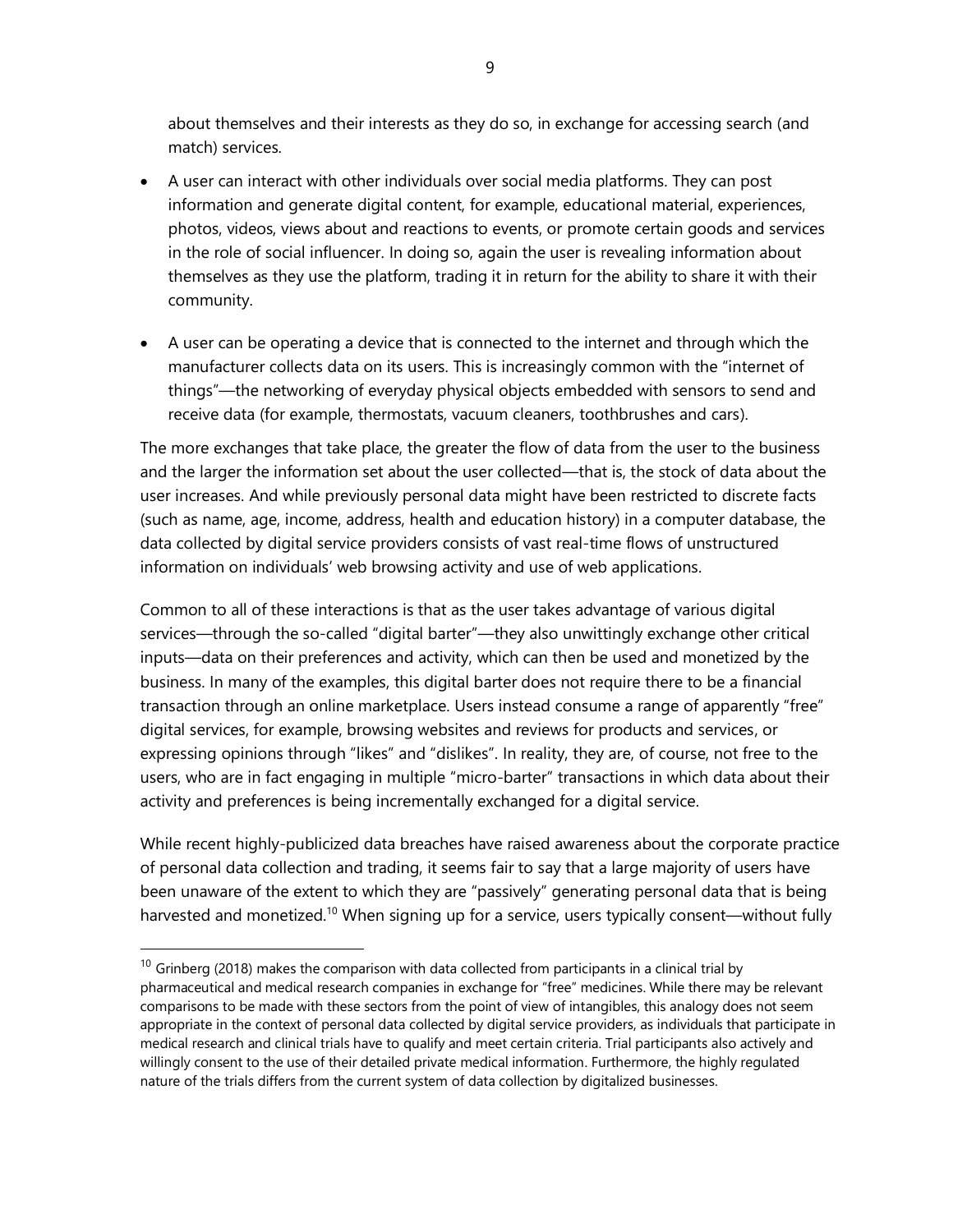realizing—to this monitoring of their digital activity, with little or no option to maintain privacy. Some companies are even able to follow a user's activity when they are no longer using their platform through the use of 'tracking cookies'.<sup>11</sup> Similarly, a number of web applications have access to a user's location even when they are not actively using the application. In these cases, data is observed by the business and collection is carried out with the user's formal consent—for example, by accepting terms of service—but without their direct involvement, active transmission, or complete understanding.

Some observers distinguish between this type of "passive" data generation, provided unconsciously while consuming digital services, and "active" user contributions on social media platforms. In the case of passive data collection where the user's role is limited to their prior consent, it has been argued that it is the business and not the user who really "produces" the raw input data (Becker and Englisch, 2019). As such, "mere acquiescence" to being observed should not be deemed as co-creation of value by users. These observers argue that only when user data is actively solicited or provided—e.g., in the form of survey or complaint—should users be regarded as creating value. However, in practice, the line between active and passive data provision is not only difficult to draw, but more importantly is potentially irrelevant as long as both types of data have value and can be monetized.

#### **B. The User Data**

Once collected, this data is used by the companies in a number of different ways. For example:

- Businesses can use the data to refine existing or develop new products and services, similar to the way in which customer focus groups are used.<sup>12</sup> Large consumer data sets are now also being used for the development of data intensive machine learning and artificial intelligence technology.
- Companies can analyze data using increasingly complex techniques to discern behavioral trends and preferences for marketing purposes, for example to create more targeted advertisements for their own products and services, influencing existing customers to purchase more or attracting new customers. It can also be used to provide advertising services to third parties looking to access new users and expand their sales.
- Data can be used by digital platforms to customize and improve search and matching functions. Recommendation engines are one example—they suggest goods and services that

 $11$  Cookies are small text data files that are stored locally on the computers and physical communications devices of customers. They are left on the device's browser when the customer visits the vendor's website for the first time and help the vendor recognize that device on subsequent return visits to the site.

 $12$  On some platforms, users are unwittingly even training business algorithms, for example, to recognize faces by observing how users tag photos on social media platforms, and in identifying traffic patterns and optimal routes by tracking driver movements on navigation applications.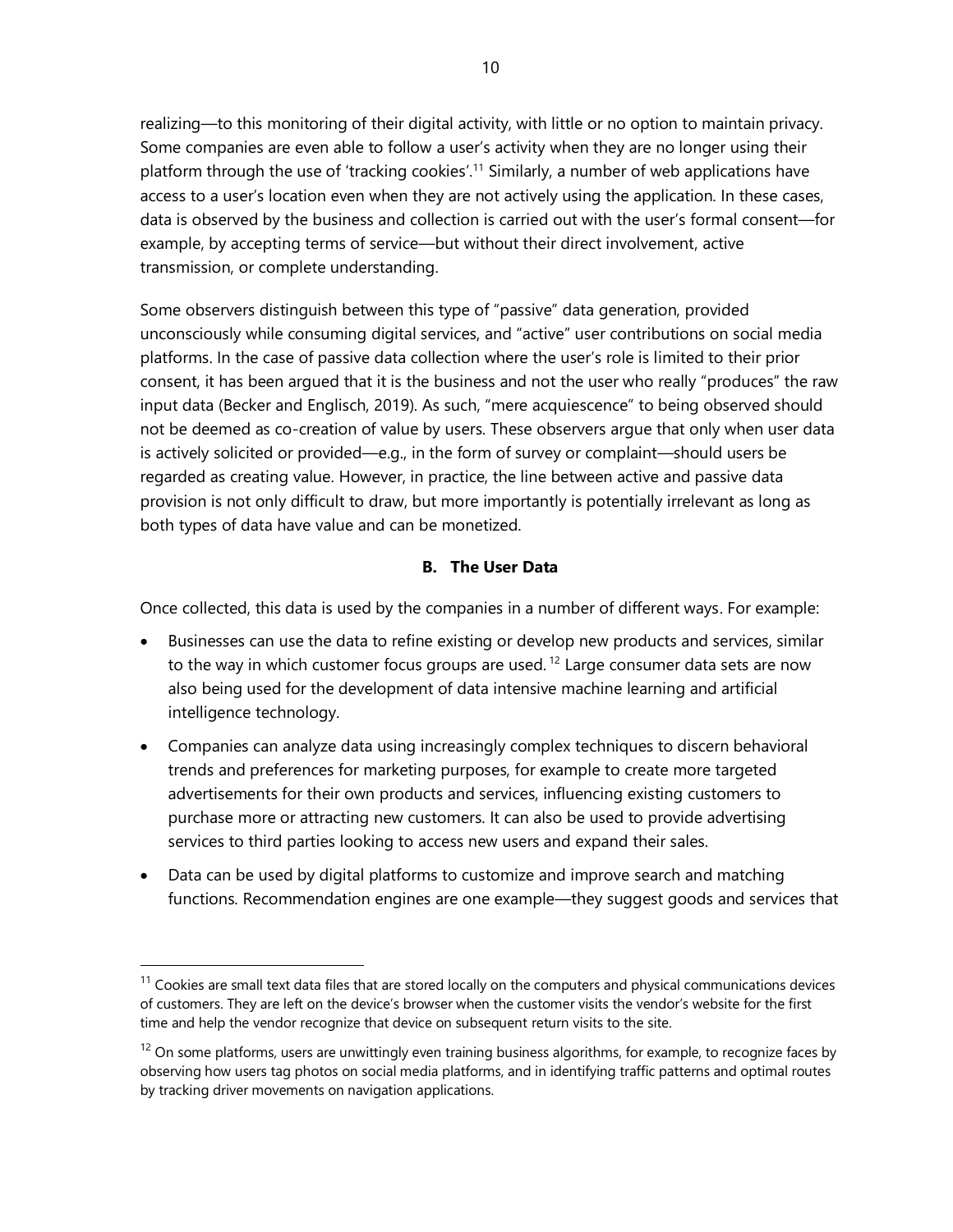a user might enjoy based on matching their preferences with those of other users deemed similar. This benefits the user in future interactions by reducing the time and cost of search.

• Data can be sold in its raw or processed form to other businesses, which can then refine it further for use or sell it on again. An industry of data mining and brokerage firms has emerged that specializes in the collection and sale of consumer data sets. These companies harvest data using multiple access points across a range of internet-based activities, and then package it for sale to retailers and advertisers.<sup>13</sup>

Given the different ways digitalized businesses can benefit from user data, they have invested heavily in honing techniques to collect and analyze it. As such, consumer data has now become a strategic asset for most retail businesses, many of which rely on data acquired to maintain a competitive advantage by way of knowledge-based product improvements or services.

While the collection of personal data by companies has raised a number of issues around the right to data privacy and the appropriate use of such data, at the heart of taxation debate, and the focus of this paper, is the issue of compensation for the use of this commercially-valuable data. Given the information asymmetry between the user and the company with respect to data collection and use, as well as the lack of options to maintain privacy, it is unclear that users are currently being adequately compensated for their data in the digital barter. And if they are not, should they be remunerated directly, and then taxed under the personal income tax schedule with that remuneration deducted at corporate level? Or should the government tax a portion of the profits of digitalized businesses on their behalf? In other words, should user-generated value establish source-based taxing rights for the country in which the users reside? And if so, how would such a system operate?

A number of observers have proclaimed data to be the 'oil' of the twenty-first century (Gupta and others, 2017). Indeed, increased data collection and processing capabilities have driven a large amount of new economic activity. And just as natural resource companies explore for and then extract crude oil from designated national deposits using exploration and extraction technology, user data is collected from individuals through the provision of 'free' digital services—the "digital barter". In the same way that resource companies either sell crude oil to refineries, or process and refine the commodity themselves into various oil-based products for onward sale, data is either traded among brokers, or processed to facilitate the provision of revenue-generating data-intensive services. And in both cases, the underlying assets, the users,

 $13$  The industry includes not only the large technology companies but also entities such as credit ratings agencies (e.g., Experian) and data analytics firms (e.g., Axiom and Oracle). In cases where data is mined and gathered by such firms, rather than via the provision of digital services, users are left entirely uncompensated and unaware of the use of their personal data. Regulations around such web 'scraping' or 'mining' are only now emerging.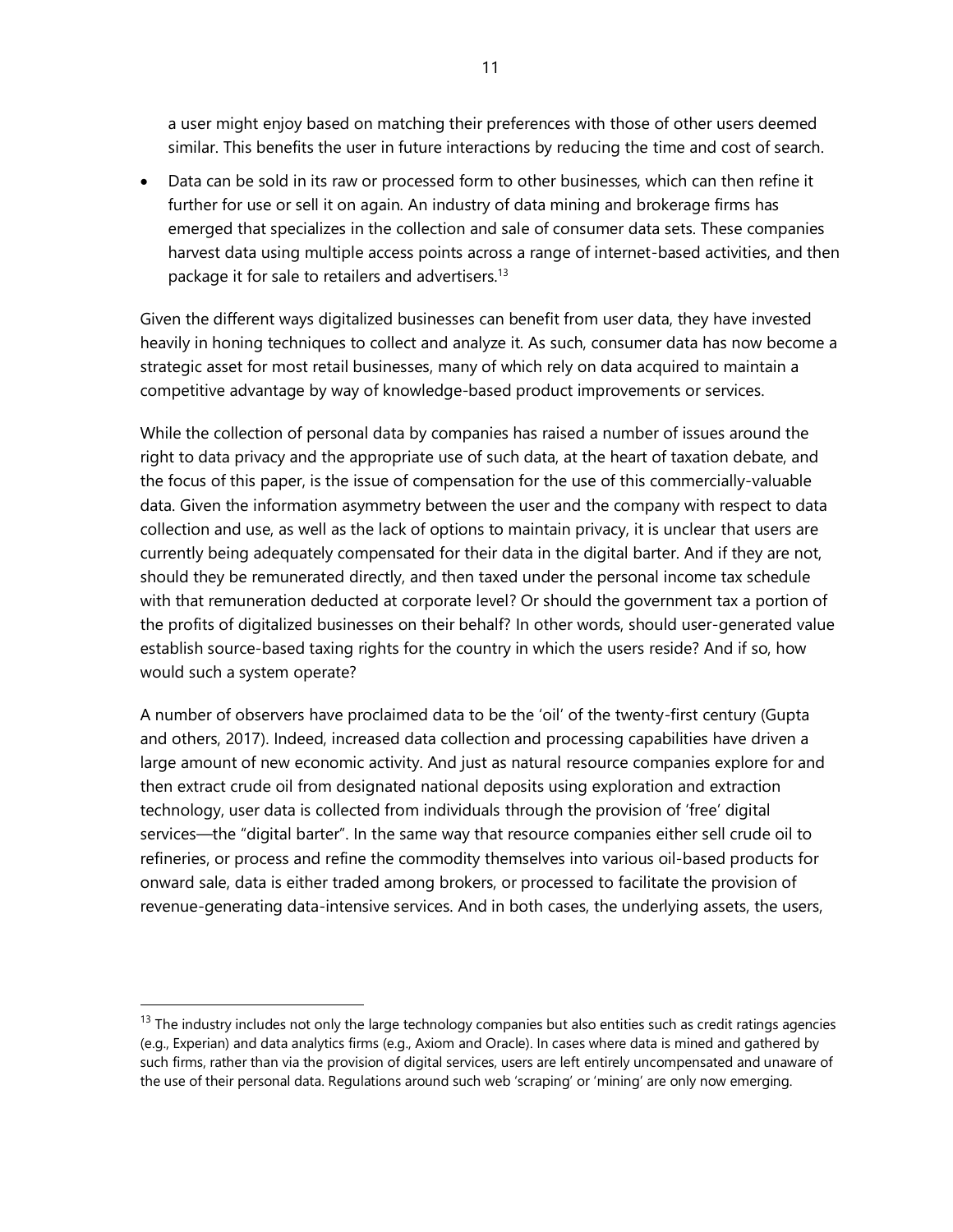as with natural resource assets, are immobile, or unique to a particular location, giving rise to the possibility of 'location-specific rents' (Cui, 2018).<sup>14</sup>

The analogy with natural resources is, of course, not exact: unlike information, oil is a rival good. Varian and others (2005) note that rather than data 'ownership', the more appropriate concept for data is "access". Given that data is not usually depleted in the manner that private physical goods and commodities are, access to the underlying pool or asset can instead be licensed for specific uses. Thus, while in the resource sectors, the scarcity of the non-renewable resource leads to the generation of large economic rents when extracted, in the case of personal data, the source of large-scale rents, if they arise, are not due to the scarcity of the resource, but rather the natural monopoly and excludability characteristics of these businesses described in Annex I.

Despite these differences, the analogy with natural resources may provide valuable comparative insights for the tax treatment of user-generated data. First, the case for allocating taxing rights over resource rents to the host country is widely accepted and legal provisions to create such taxing rights are well established. Second, as data becomes increasingly standardized and commoditized, valuation methods for natural resources could prove useful, as well as the institutional and regulatory frameworks that would be necessary to achieve this. Third, international practice in tax policy towards the extractive industries may provide insights into how best to design a fiscal regime to appropriately tax potential large economic rents from data extraction. These aspects will be considered in further detail in Section IV.

### **C. The Value of User Data**

We now turn to the question of how to determine the value of user data. This will be an important ingredient in formulating methods for apportioning and attributing company profits to countries where users are located, which we cover later in the paper.

#### **Does data even have any value?**

This determination, of course, requires some common acceptance that raw data, before any processing by the company, does in fact have some inherent value. This would seem logical, just as any primary commodity has some value before it is transformed into a final product (for example, crude oil, which has value in its raw form upon extraction) before any processing.<sup>15</sup>

<sup>&</sup>lt;sup>14</sup> Location Specific Rents refer to economic returns in excess of the minimum "normal" level of return that an investor requires – "rents"—which are uniquely associated with some specific location and can thus be taxed without in theory having any effect on the extent or location of the underlying activity or asset. See "The Taxation of Offshore Indirect Transfers—A Toolkit", issued in July 2018 for consultation by the Platform for Collaboration on Tax. Available at: [https://www.imf.org/en/News/Articles/2018/07/13/pr18297-the-platform-for-collaboration](https://www.imf.org/en/News/Articles/2018/07/13/pr18297-the-platform-for-collaboration-on-tax-invites-final)[on-tax-invites-final](https://www.imf.org/en/News/Articles/2018/07/13/pr18297-the-platform-for-collaboration-on-tax-invites-final)

<sup>&</sup>lt;sup>15</sup> Varian (2019) describes a data pyramid to depict the relationship among data, information, and knowledge. A system must be designed to first collect the data, and subsequently organize and analyze that data in order to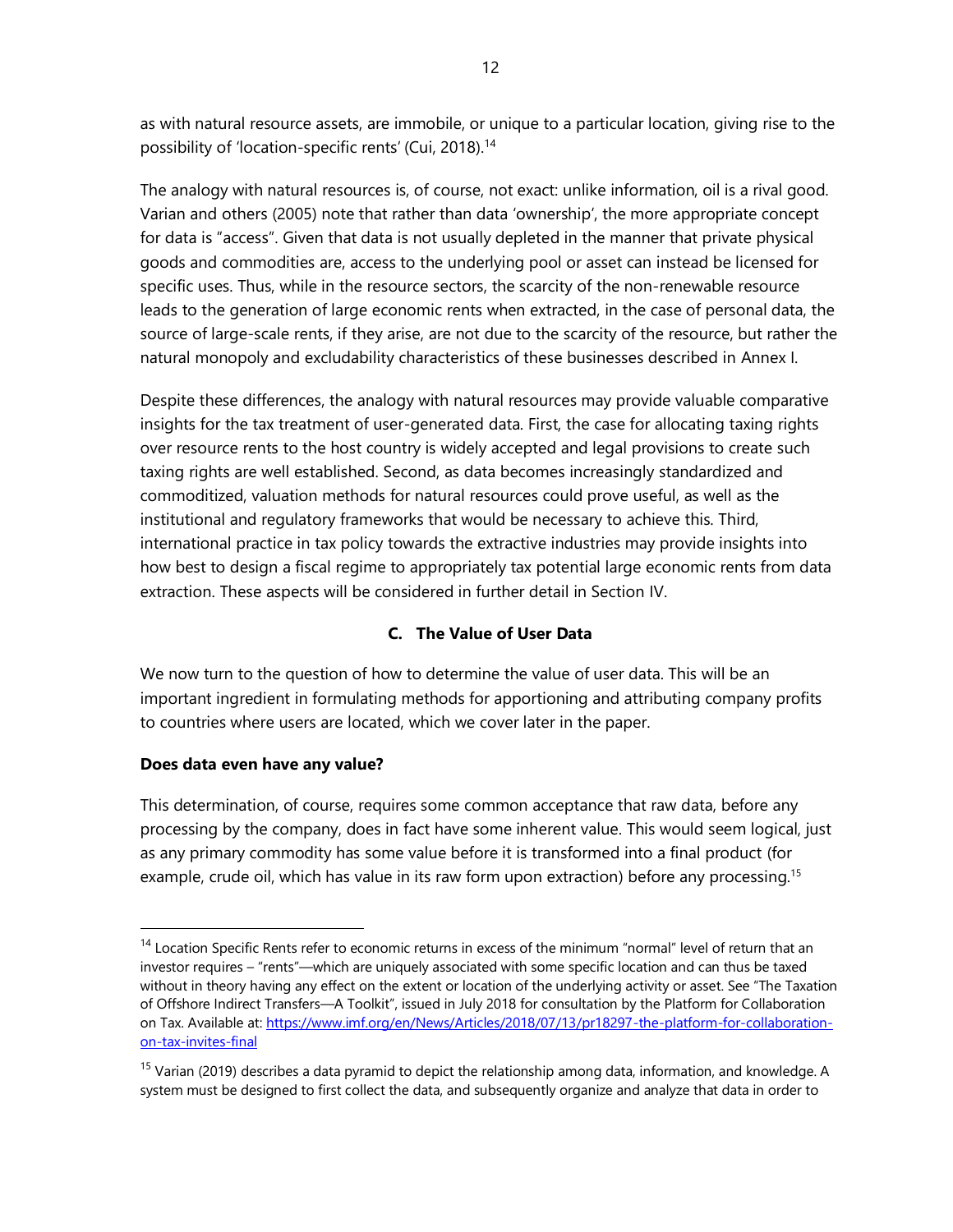Many digitalized businesses have, however, claimed that such data is only valuable once it has been analyzed and processed—that is, that the real value comes from the application of intangible assets, such as algorithms and coding, which are used to interpret data and provide the revenue-generating service. The latter reasoning has been used to undermine the assertion that a portion of the profits of highly-digitalized businesses can be attributed to users, and to instead claim that all value creation is done at the level of the firm that manipulates the data. While it may well be the case that a large portion of the value realized from data is generated in the processing stages, it may equally be argued that without any user data to process there would be no value realized at all.

Moreover, user data is a nonrival but excludable "club" good—similar to other inputs such as "know-how" or "ideas" that feature in endogenous growth models (Romer, 1990)—which benefits only those businesses that collect, buy, trade, and process it.<sup>16</sup> The company would not be incentivized to collect user data—by providing services for free—unless there were some value to doing so. The fact that companies maintain proprietorship over the data that they collect on their users is one facet that allows companies to secure market power and extract (and preserve) rents. If all user data were to be made publicly available, the value derived from this excludability property—and the competitive advantage it confers—would disappear.<sup>17</sup>

#### **Determinants of data value**

With this in mind, what are some of the attributes of data that determine its value? From the perspective of the firm, user data is a very heterogeneous good and—and therefore its value—is likely to depend on the type of digital service being provided, as well as the characteristics of the data, such as quality, utility, and the availability of substitutes. For example:

- The value of user data will depend on its vintage, quality, and sensitivity (for example, data value may change over time in response to security issues, litigation, or legal regulations which affects how it can be used).
- The value of user data will vary from one individual to another based on their economic profile, e.g., their affluence (purchasing power), propensity to spend, and consumption habits, and therefore the extent to which their engagement with a platform can be

turn it into information that can be understood by humans, the insights from which can be turned into knowledge.

 $16$  Data can be conceived of as an intangible capital input to production—distinct from other forms of physical or human capital.

<sup>&</sup>lt;sup>17</sup> That is not to say that businesses could not still charge users or governments for collecting, storing, and processing this public data even if they do not own it—as is the case with renting out cloud computing services. But instead, companies would have to rely to a far greater extent on their algorithms, intellectual property, and other intangible assets to derive rents from digital interactions with users without ownership and control over user data. It is unclear what would happen to competition and therefore rents if data were to be made public, though it is likely the former would increase, driving down the latter.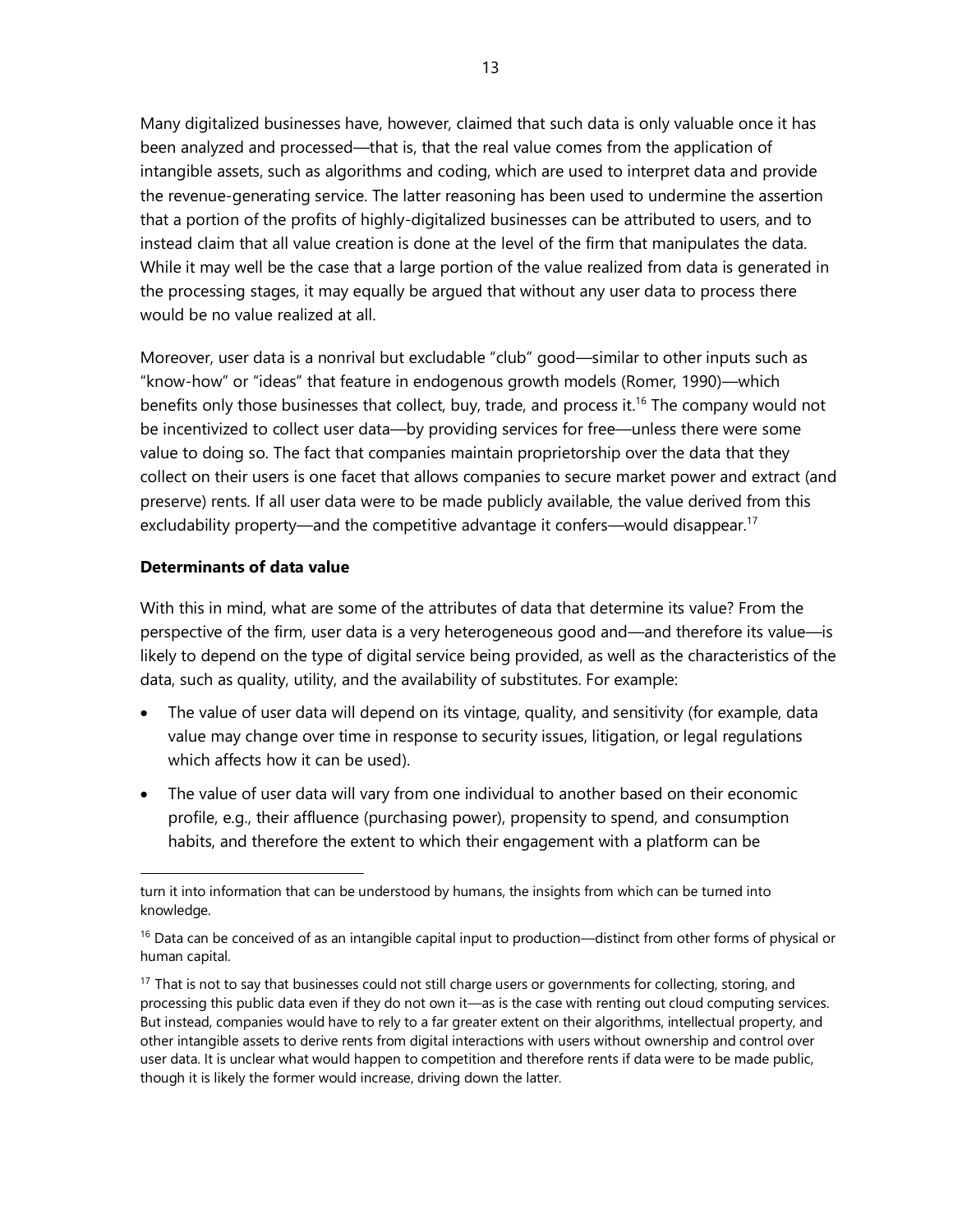monetized (HMT, 2018). In this way, the average value of data will also vary by country based on the distribution of its users and its economic size, and so on.

- The value of user data can change around key life events, such as marriage or childbearing. These events can present lucrative advertising opportunities.
- The value of user data can depend on the intensity of a user's engagement with a service. Some users are much more active and generate significantly larger data volumes than others—increasingly accurate user profiles may make them more or less valuable to a company.
- The more users a business has, the more valuable the aggregate dataset collected for the purposes of inferring trends and preferences. That is, the value of data is likely to increase more than proportionately with the volume collected—this non-linearity is driven by network externalities that are discussed a later in this section. This will also vary by firm, as well as by the amount of data already in the firm's possession.

As we can see, given that users can generate data of differing quantity and quality, valuing data can be complex and highly context dependent. Moreover, since raw user data is not widely traded on markets but often stays within the firm that has produced it, it is hard to value, because its economic usefulness depends on the individual capacity of their acquiring firm to distill relevant information from it and subsequently to use this information to meet customer needs. Companies can also combine publicly available and proprietary data to create unique data sets for sale or use.

Conversely, from the perspective of the user, how they value their data will depend on their preferences regarding data privacy, as well as the value they place on the service which they are trading their data for—both the initial service as well as the customization of that service which may be derived from previous user activity, for example, better targeted advertisements. Just as for firms, these values will vary by individual, and will depend on the degree of trust in the firm's integrity regarding data usage. For those that value privacy increasingly highly, the net benefit of using digital services will be lower. In addition, the perceived profits accruing to the businesses that harness this data could factor into the user's willingness to engage in the digital barter.

#### **Imputing the value of data**

At present, there is very limited information on how data is or could be valued. Even though private markets exist in which data brokerage business sell information about consumer purchase habits, little is known about the value of such sales. It is possible to get some idea of the value of user data—much like intangibles—from past mergers and acquisitions, as well as bankruptcies. Examples include the sale of RadioShack's data in February 2015 following its bankruptcy; Microsoft's acquisition in December 2016 of LinkedIn (approximately US\$ 260 per user); and Facebook's acquisition of Instagram in April 2012 (approximately US\$ 20 per user) and WhatsApp in February 2014 (approximately US\$ 42 per user).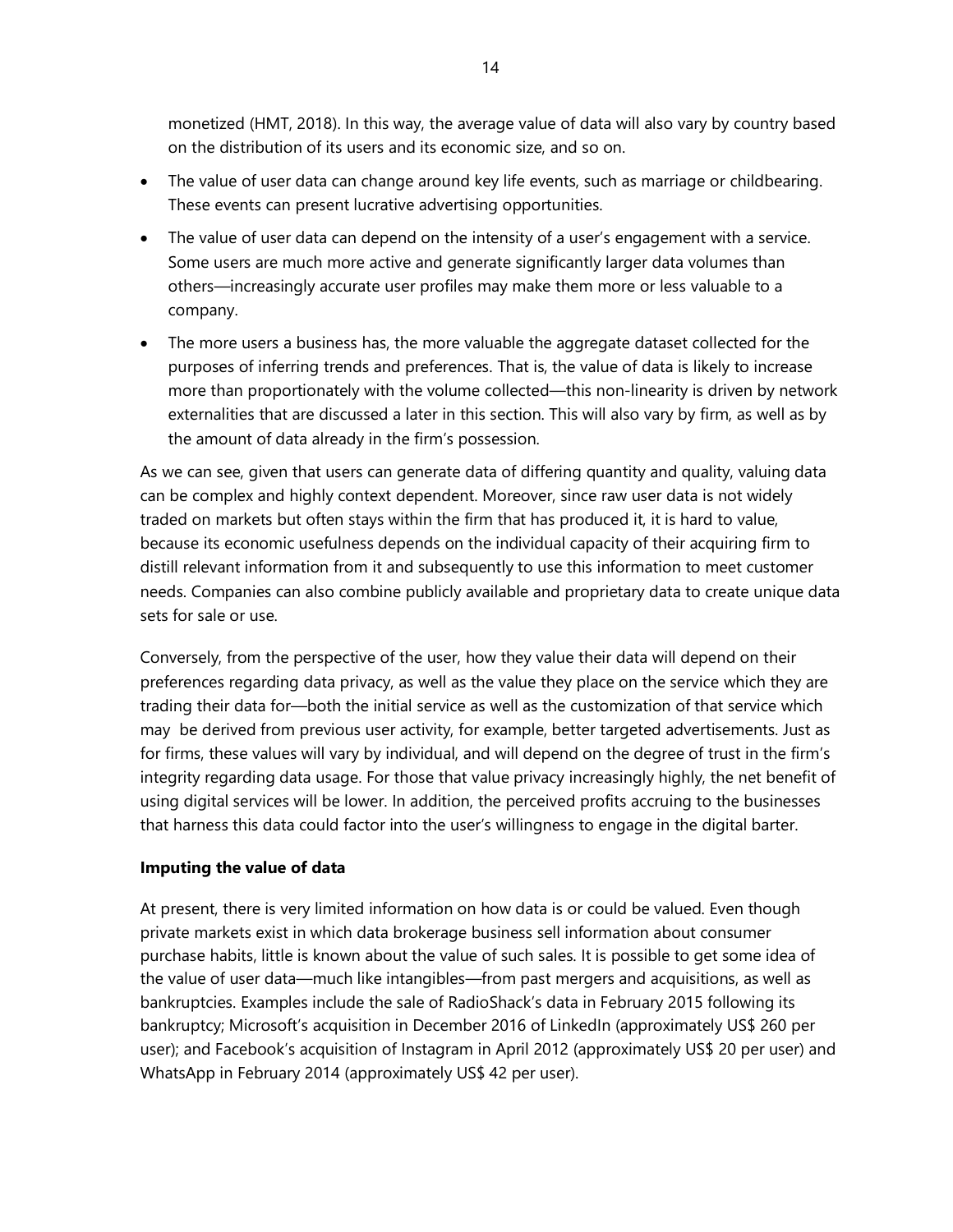Small-scale efforts have emerged to create a user-centric personal data economy that empowers individuals to retain control over their data and in some cases monetize it themselves (for example, Datacoup and Meeco). The converse approach is the "pay for privacy" model, where consumers pay an additional fee to prevent their data from being collected and mined for advertising purposes (Elvy, 2017). Although not yet widely used, these efforts also provide some initial indications of how users value their own personal data.

The issue at hand is therefore how to value a commodity for which there are no market prices or established benchmarks. Open and transparent markets in which standardized units of user data can be traded have failed to develop so far, preventing businesses and governments from quantifying data inputs to production. Institutions, regulations, and transparency are therefore needed to build economy-wide (minimum) rules and establish benchmark values for different types of data. Then, just as for oil, adjustments can be made to determine country-specific values for user data.

In the absence of such benchmarks, policymakers might look to more observable proxies of user data value. Some proposals have looked to the final revenues of companies from certain activities. However, unlike natural resources, data is not a physical commodity that can be traced from the point of extraction to a specific point of consumption. Rather it will likely be blended, processed, and analyzed for use in delivering a wide range of goods and services in a range of different countries. In some cases, profits may be realized from data (through its use in product improvement or refining machine learning processes) many years after it has been collected. In these cases, it may be almost impossible to determine ex-post which portion of the profits are attributable to the initial user data, even though it provided a critical input. The nonlinear value of data poses an additional challenge in establishing a method to "netback" from these final revenues to the initial information used as inputs to digital services.

One exception may be the case of advertising, where data is used as an input in determining the placement of person-specific (and, therefore, location-specific) advertisements.<sup>18</sup> In principle, each advertisement viewed by a particular user has an associated value, determined by auction according to the willingness to pay by online retailers, which would presumably correlate closely with the relative value of the initial data provided by that user to the business. Of course, the blending of data from different sources, possibly across different countries, when determining

<sup>&</sup>lt;sup>18</sup> Advertising services provided by large multinational enterprises such as Google or Facebook are typically priced using instantaneous sealed-bid auctions across businesses, which are triggered every time someone conducts a search. Companies can specify the target audience of their advertisement, as well as minimum and maximum bid parameters. Bids are typically made on a cost-per-click, a cost per viewable impression (i.e., the number of times the advertisement shows in a viewable position), or a cost per acquisition, (i.e., when users take a specific action on a website after clicking the advertisement, such as a purchase or sign-up).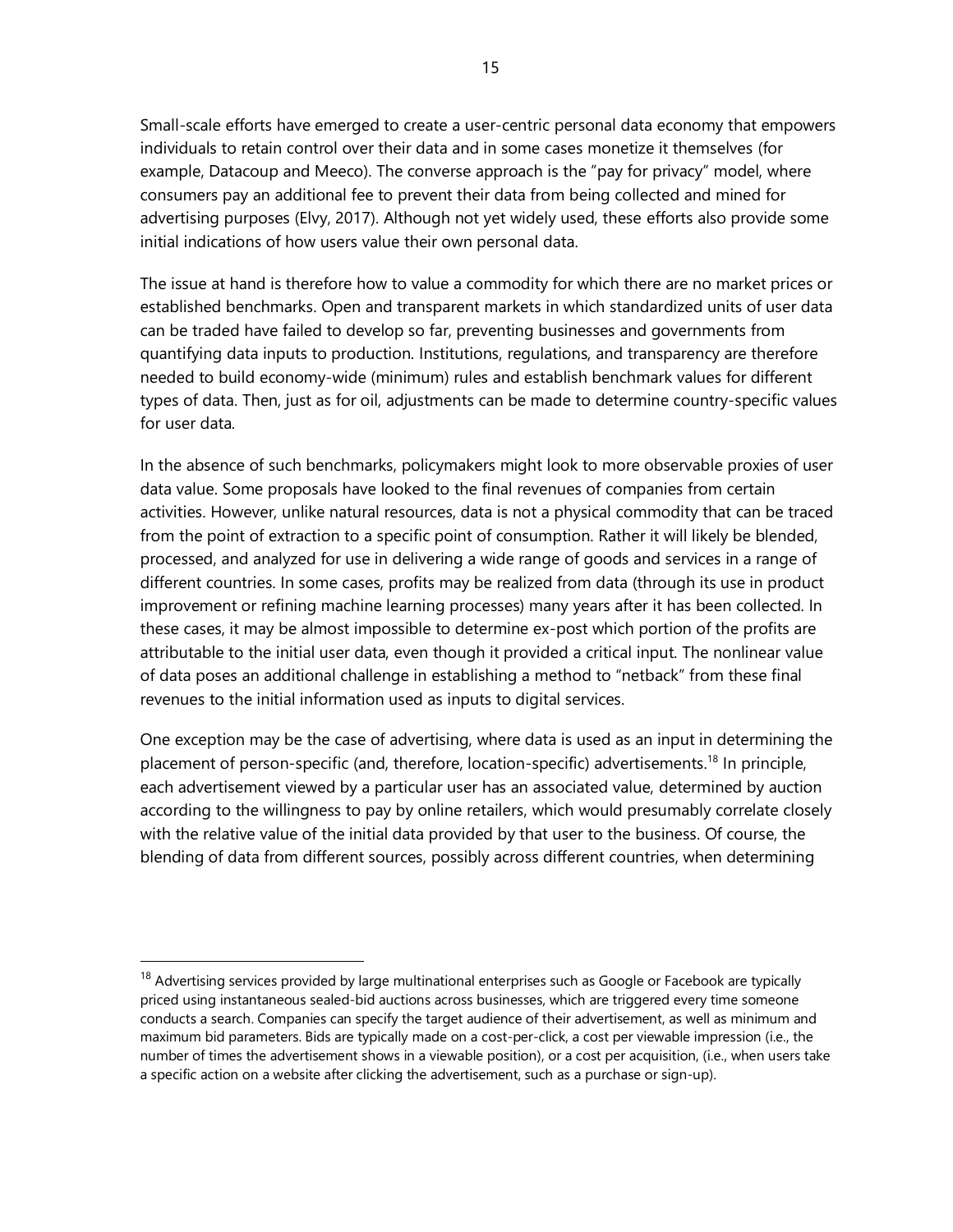how to best target advertisements would mean that the value of the advertisement is only a proxy for the value of that particular user's data.<sup>19</sup>

More generally, if revenues are used to derive a proxy for user value, what would be necessary then is an agreement on the size and scope of netback deductions, reflecting any post-data collection processing, in order to determine the value of the initial information used as inputs to these services. In the case of extractive industries, countries often use the net smelter return concept, taking the international market price of the final refined metal product as a benchmark and making deductions for treatment and refining costs to derive the value of the mineral at the point of extraction. We will return to this analogy in more detail in Section IV.

#### **User value from network externalities**

Beyond the use of personal data in production, the other much-cited source of user-generated value is the role that users play in creating valuable networks for digitalized businesses. The success of digital platforms relies on the interaction between both buyers and sellers, which gives rise to strong complementarities—notably, network and information externalities—where the value in transactions increases for both groups as the numbers on each side increase (Armstrong, 2006; Caillaud and Jullien 2003; Ellison and Fudenberg 2003; Evans 2003; Rochet and Tirole 2003; Rysman 2009).

Of course, such network effects have existed well before digitalization (Katz and Shapiro, 1985, 1994; Liebowitz and Margolis, 1994).<sup>20</sup> For example, the underlying idea of a ride-sharing application is that each individual user adds to the pool of users that make up the network and thereby increases the overall value of the service. This concept applies to a number of both digital and non-digital networks. In a non-digital setting, a farmer's market is more valuable to buyers and sellers alike, if there are more farmers and more shoppers participating. Newspapers and television networks are another widely-referenced example where network externalities exist between the market of readers and advertisers. Collier (2018) and Collier and Venables (2018) also highlight how the externalities associated with urban agglomeration produce rents that accrue to a small group of individuals and businesses (the "urban surplus").<sup>21</sup>

Digitalization has exponentially increased both the scale and the speed with which network effects ratchet up. Users posting on social media provide content that can quickly attract other

 $19$  It is likely that the advertisement displayed on a user's screen may not be a simple function of their own data but may rather be derived from a large pool of data from other 'similar' users, particularly if a retailer is entering a new market or if the user is new to the platform.

<sup>20</sup> The literature also distinguishes between *direct* network effects—e.g., the usefulness (and therefore value) of a telephone increases if more consumers own telephones—and *indirect* network effects—e.g., the value of a games console increases with greater sales of that console, as owners can benefit from the fact that companies will produce more products (games) for that particular console.

<sup>&</sup>lt;sup>21</sup> Henry George was the original proponent, in 1879, of a tax on the value of land to capture some of the benefits of land appreciation in urban areas.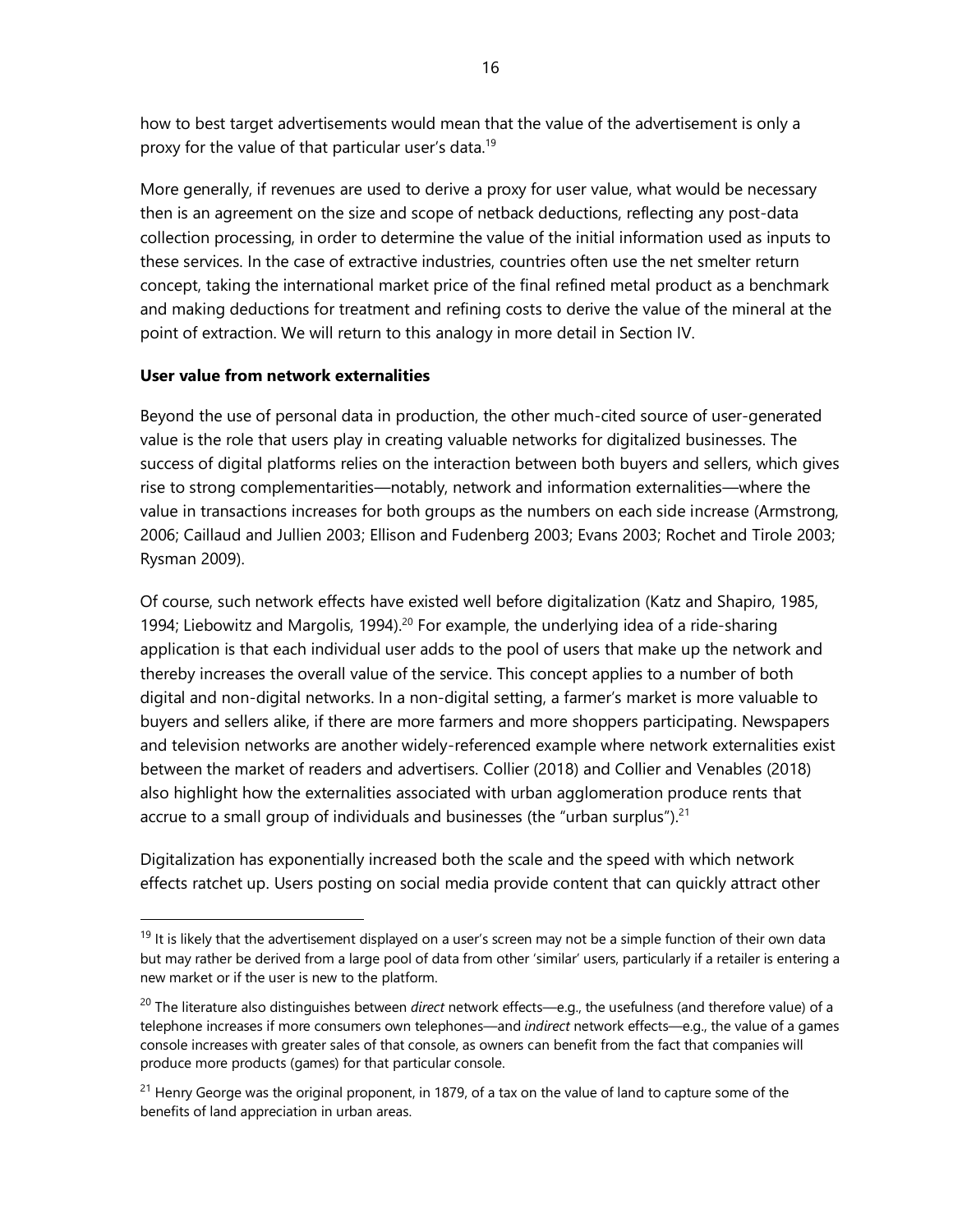subscribers, and the more users engage with one another on the platform, the more content they create and so on (OECD, 2018). And the more users there are on the platform, the more the firm will invest in its development. There are also information externalities: users on retail platforms provide feedback through reviews that influence other users of the platform in their consumption choices. While users might be acting in their own interest, their actions both attract other users and reveal more and more commercially-valuable information about themselves, creating increasingly valuable opportunities for marketing and product improvement. Other digitized markets also display such scale effects, such as in the financial services sector (for example, credit card services) and in the insurance market where liquidity and heterogeneity of participants is particularly important.

Given the existence of network externalities in both digital and nondigital marketplaces, they would not appear to justify ringfencing digitalized services and taxing them differently. However, some governments feel that they are a source of rents for the businesses that capture growing user bases. Cui (2018) also notes the location-specificity of network effects (both direct and indirect) as the source of a location-specific rents. Moreover, the policy implications are unclear. On the one hand, the network externalities highlighted so far appear to be positive—they generate increasing value for users that are part of the network. From the perspective of optimal taxation, a positive externality in a one-sided market would in fact lead to the under-provision of the good or service, so the government should instead subsidize it to increase its production. On the other hand, for two-sided markets, Kind and others (2008, 2010) show instead that increasing (ad valorem) tax rates—rather than subsidies—can increase output and enhance welfare.

Even if policymakers could rationalize the taxation of rents, the network externalities that generate them can be just as challenging as user data to evaluate. Cui (2018) provides a theoretical description of how user value (encompassing both data provision and network effects) could be measured. Such a method requires measurement of the demand curves for a range of products and services, and measurement of the changes in such demand curves upon the introduction of online reviews and customized advertising, from which one can calculate the increase in producer surplus arising from such changes. As we proceed to examine how a system which allows countries to tax user generated value might operate, we leave aside the notion of user generated network externalities, and instead focus on value generated from user data.

#### *Taxation or Regulation?*

More generally, one might question whether tax is the right tool to address the issue of seemingly excessive rents generated through network externalities. Markets where network effects exist without any interoperability between providers typically tend towards monopoly, in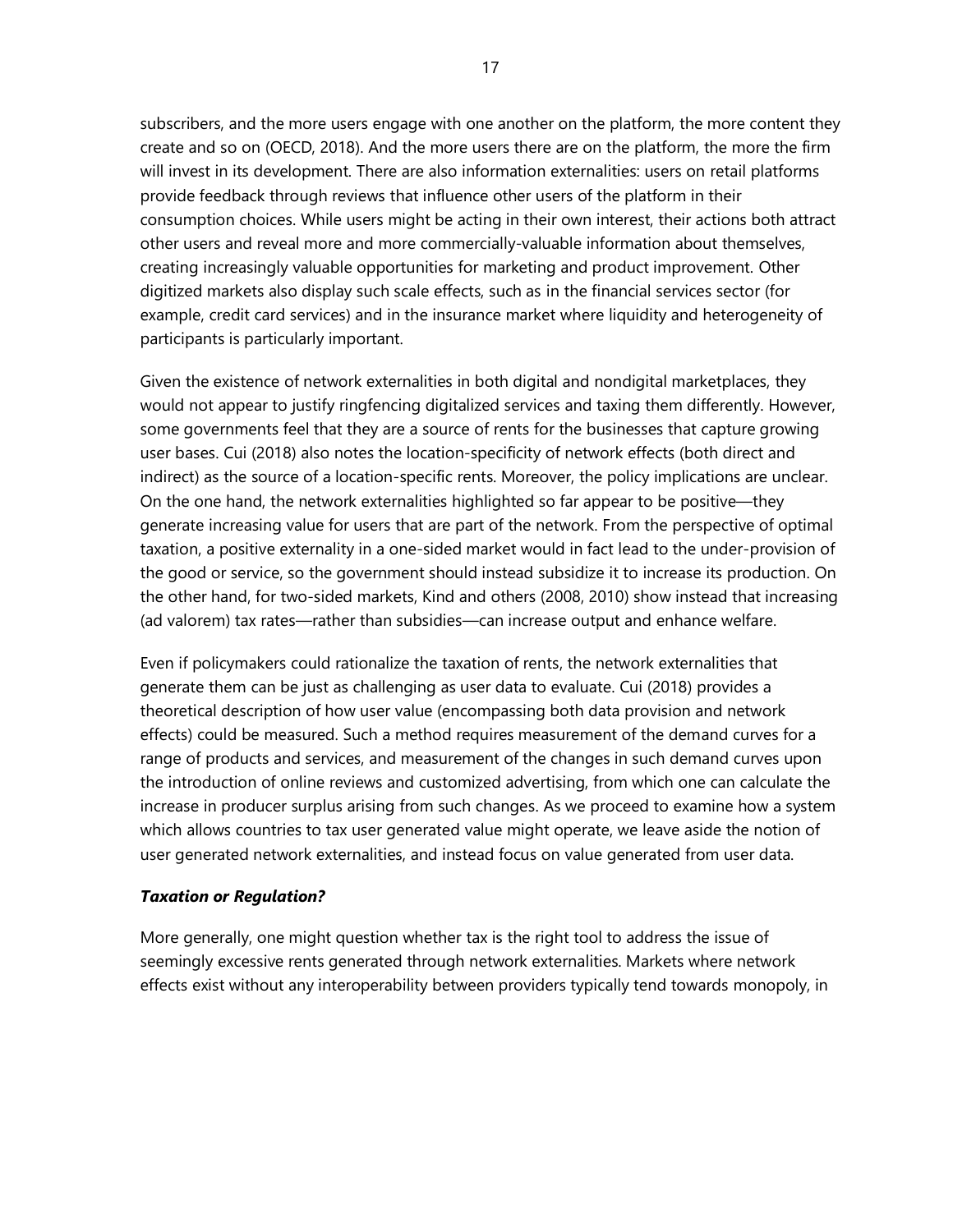the absence of any intervention.<sup>22</sup> As a result, there has been a rapid consolidation of power among certain digitalized businesses—such as internet search and social media firms—which have been able to develop some of the largest user bases thanks to these positively reinforcing network effects. Facebook, for example, has over 2 billion users as of 2019, which is about 70 percent of the world's population that has access to internet.<sup>23</sup> This market concentration has reinforced the ability of only a handful of digital platforms to monopolize the aggregation and analysis of large amounts of personal data.

Indeed, when markets tend to natural monopoly, taxation is not typically the optimal policy response—regulation is typically the first best. The approaches can vary from breaking up monopolies into smaller units (e.g., AT&T's Bell system in 1982) to price regulation—some of which can create their own distortions (Newbery, 2000). At present, few of the recent wave of digitalized businesses have been subject to any form of anti-trust regulation in the U.S. The previous notable case was that of Microsoft in 2001, in which it was asserted that the company was using its control over the personal computer market to force out competing operating systems and browsers. Google could be considered a potentially similar case, given its dominance of search and, therefore, advertising services—notably, the European Commission has already fined it for manipulated search results (EUR 2.42 billion in 2017) and for bundling activities (EUR 4.34 billion in 2018). 24

In the case of Amazon, some have argued that the company has become a utility—given its distribution infrastructure, which is used by many other businesses—and is engaging in anticompetitive actions by pricing below cost to eliminate competitors or force their acquisition by sale (Khan, 2017). While this has not triggered reaction thus far, as the impact is admittedly to the benefit of the consumer, this "antitrust paradox" is reducing competition across the retail sector. Price regulation could be a natural response by regulators to such tactics.

What is ultimately important to note is that the economic features of platform-based digitalized businesses can incentivize rapid growth over profits in the short term to secure market dominance (Annex I). This tends to make anti-competitive behavior, such as predatory pricing and the large-scale acquisition of competitors, a rational strategy. Furthermore, for those sorts of

<sup>&</sup>lt;sup>22</sup> Grinberg (2018) noted that while the fax machine network displayed network effects, the interoperability of fax machines made by different manufacturers and the further interoperability between various telephone providers meant that the network effect did not lead to a monopolistic result.

 $^{23}$  About 40 percent of the world population has an internet connection today. In 1995, it was less than 1 percent. The number of internet users has increased tenfold from 1999 to 2013. The first billion was reached in 2005, the second billion in 2010, and the third billion in 2014.

<sup>&</sup>lt;sup>24</sup> In 2018, the European Commission ruled that Google has abused its Android market dominance in three key areas: (i) bundling its search engine and Chrome apps into the operating system; (ii) blocking phone makers from creating devices that run multiple versions of Android, and (iii) making payments to certain large manufacturers and mobile network operators to exclusively bundle the Google search app on handsets. In 2017, Google was fined for abusing its market dominance as a search engine by promoting its own comparison-shopping service in its search results and demoting those of competitors.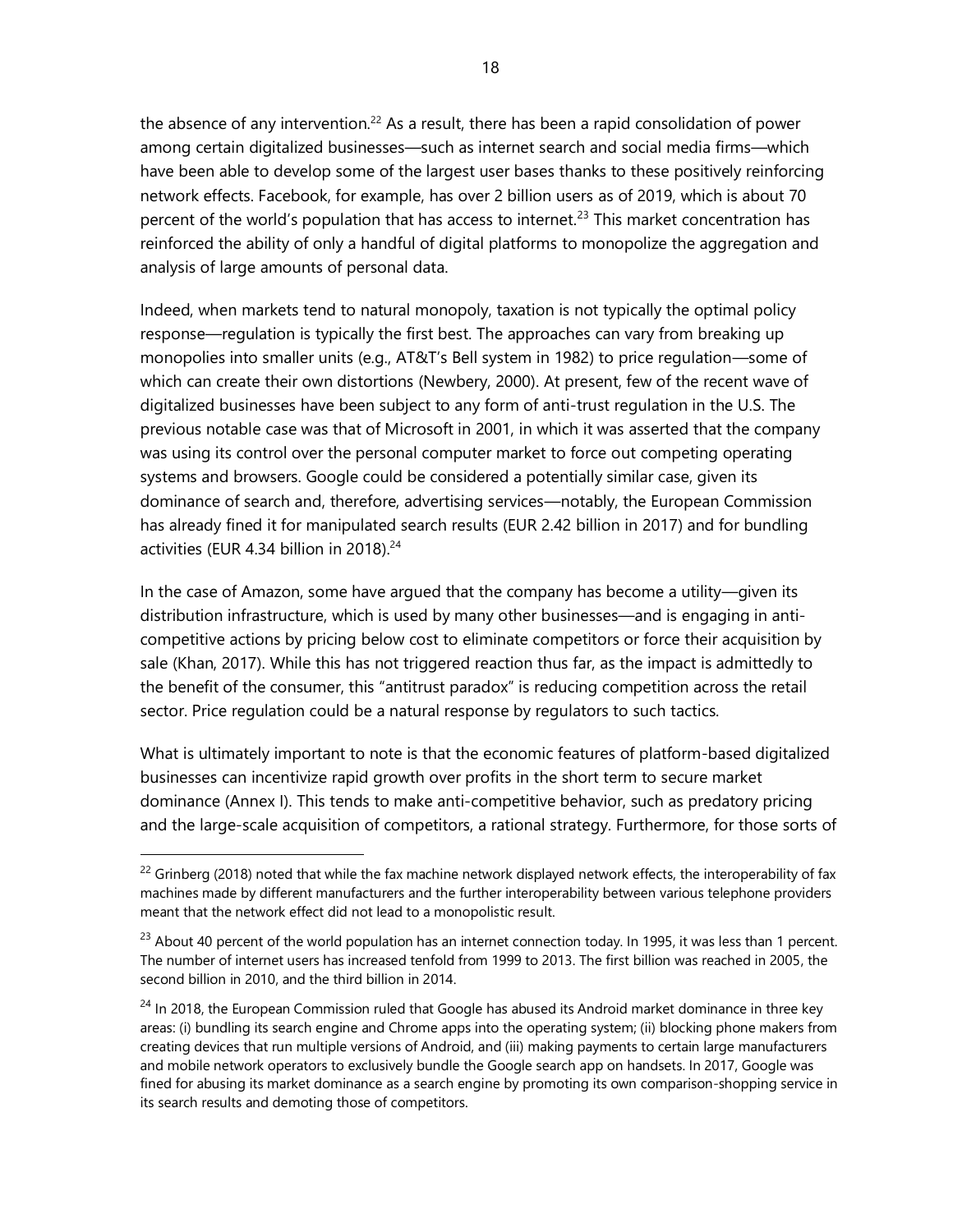digital platforms where network effects lead to substantial market share through access to excludable user data, and where breaking up companies into smaller (more regional) units does not necessarily solve the problem, price controls—where applicable—are the more efficient tool. Ultimately what works for one type of digitalized business might not be appropriate for others, making a business-by-business (or sector-by-sector) approach necessary. For example, specific regulation bills—akin to the U.S. 1996 Telecommunications Act—that govern a wide range of activities, from data collection and privacy to ethical content, might be necessary for those companies that provide certain types of universal services, e.g., messaging and social media.

As Grinberg (2018) observes, the nature of these markets suggests that tax and regulation need to be appropriately distinguished in the digital economy debate. With ever-increasing market share, rents from monopoly power over information are likely to increase. By resorting to taxation as a means for redistributing the rents being generated by user-derived network externalities, the question is whether tax policy is being used to treat a symptom, whereas regulation might be more appropriate to address the underlying cause.

#### **III. THE USER AS THE BASIS FOR THE RIGHT TO TAX AND ALLOCATING PROFITS**

Section II established how the nature of digital service provision sees the user play a dual role in their exchange with the service provider: the user is a producer of valuable information (while also generating network externalities) and a consumer of digital services. It is the potential difference between the values of these two legs of the exchange that many governments implicitly contest. They see users in their countries being insufficiently compensated for the inputs they supply in return for a service that has a marginal near-zero cost to provide (Annex II). The uncompensated value accrues to the firm exploiting the information, boosting their rents, which on most occasions lies beyond the legal reach of the government.

In order to remedy the inadequate compensation of users for valuable inputs, some governments claim that the location of users—that is, where they consume digital services and thus where the valuable data input is generated—should confer both the right to tax and a share of profits. Indeed, one of the hallmarks of digitalization is the decoupling of market (or user) presence and the physical presence of companies. Even the smallest unincorporated business can operate more easily across borders as a result of digitalization. Furthermore, the network effects discussed in Section II and the ability to provide remote services have allowed many of these businesses to build large global user bases, providing them the opportunity to collect that much more valuable user data, without any physical presence in these countries. Figure 1 highlights how e-commerce sales have formed a growing share of retail sales in the United States over the last two decades, accounting for almost 10 percent of the total in 2018, with over 80 percent carried out through online platforms.<sup>25</sup>

 $25$  According to the definition provided by the U.S. Census Bureau, e-commerce sales are sales of goods and services where the buyer places an order, or the price and terms of the sale are negotiated, over an internet,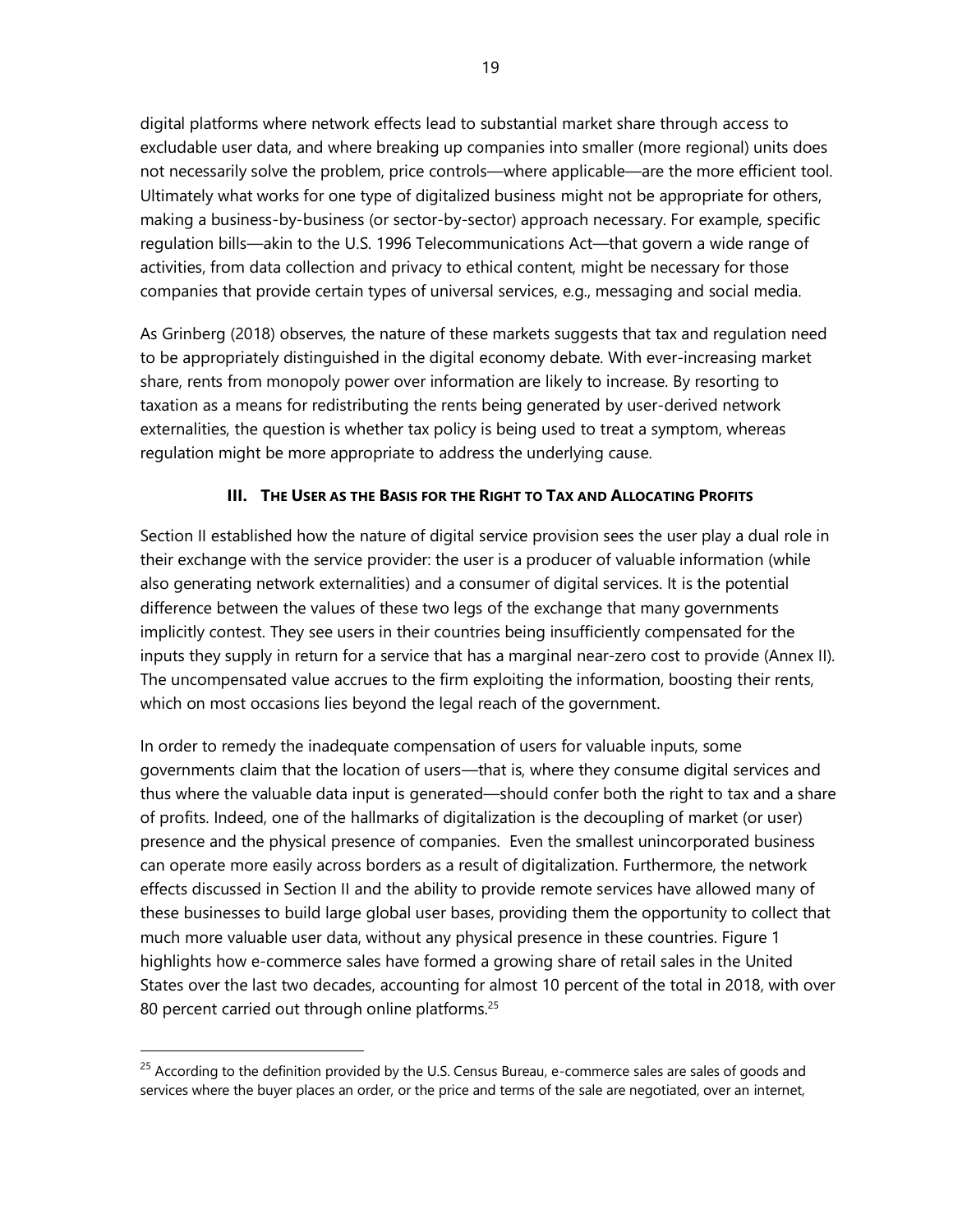

We can also see the growing opportunities for both remote selling and network scale effects for highly-digitalized businesses when we consider just how large the increase in internet penetration for the world's most populous emerging market economies has been. For these, the average increase in internet usage in the 10 years since 2007 has been over 30 percent and represents approximately 1.4 billion new users (Figure 2).

If we accept the premise that users contribute value, the first step is to establish a legal basis for taxation in the countries in which users are located (Section III.A). One related question is whether "user countries" should have supply-side source-based rights—with users as factors of production—or demand-side destination-based rights. Annex III clarifies the distinction between users as a rationale for "source"- or "destination"-based corporate income taxation. The second step is to determine how users can be part of any profit allocation strategy (Section III.B). In other words, establishing taxing rights is a necessary but not sufficient condition for allocating profits. These are the issues and questions we turn to in this section.

mobile device (M-commerce), extranet, Electronic Data Interchange (EDI) network, electronic mail, or other comparable online system. Payment may or may not be made online.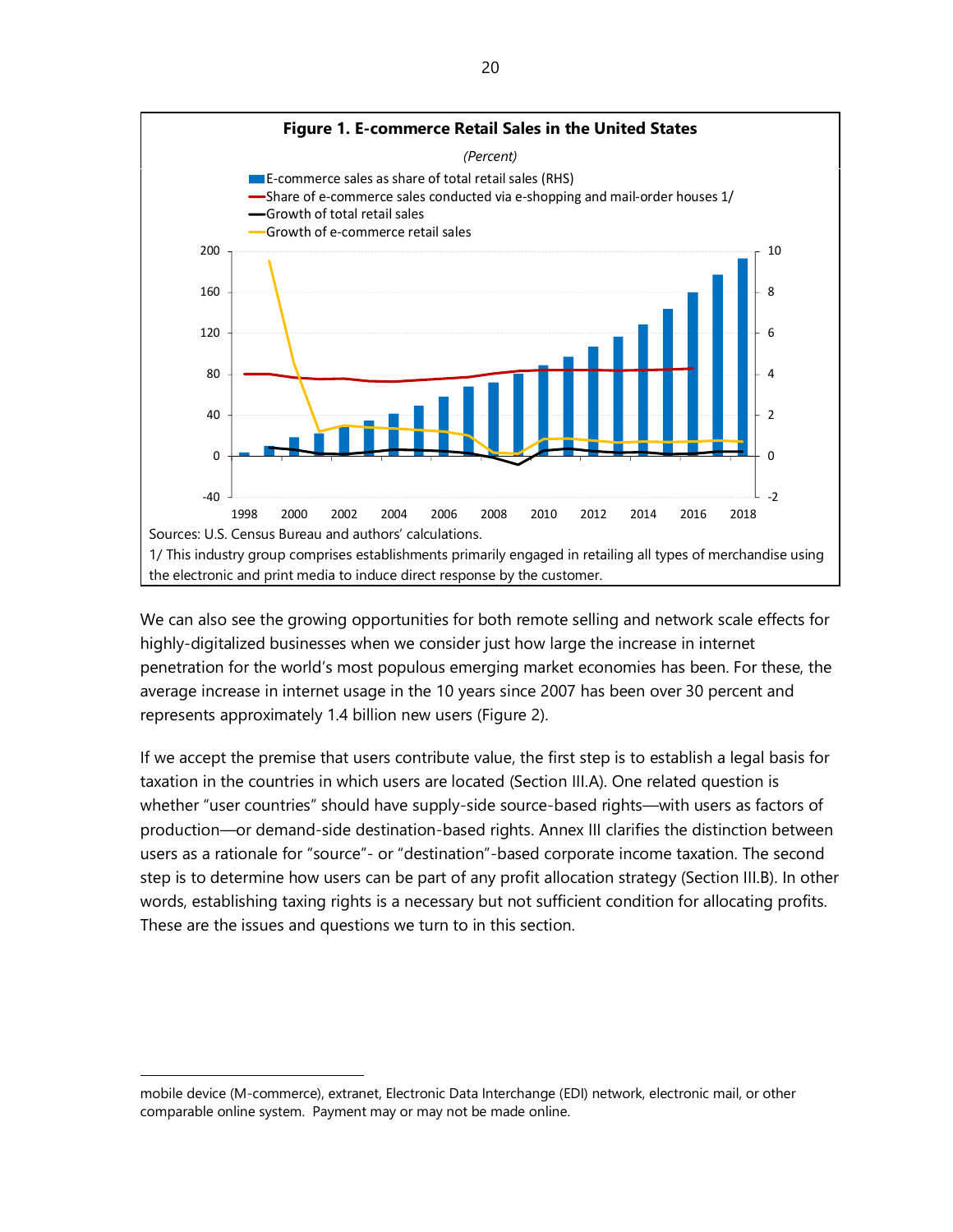

#### **A. Designating Taxing Rights**

#### **The Production and Ownership of User Data**

Establishing a right to tax the income (or rents) derived from user-generated value relies on carefully disentangling the relationships between the user, the digitalized business, and data being traded between them. Typically, under rights conferred through national legislation and contractual agreement, the owner of any factor of production is directly remunerated by a business for its use and that income is then subject to tax in the jurisdiction in which the factor is located. However, with largely undefined property rights over personal data, and in the absence of legislation governing the collection of or access to data, ownership over user data is implicitly vested in the companies that collect it, with no legal obligation to compensate the individuals that have generated this data—beyond the digital service for which this data may have been exchanged. Many companies also feel justified in owning the data as it is their intellectual knowhow and technology that enabled the collection, storage, and processing in the first instance. Furthermore, once collected, non-rival user data can be used repeatedly by the business and even sold to other businesses. Without any rights or control, users are unable to extract the full return on their data.

Ultimately, there is a dilemma over who should have ownership or control over user data, either explicitly through legal property rights or implicitly through compensation for its use. Does the data belong to the user, or the firm that collected it? Should it be held in trust by the government on behalf of its citizens? If these issues can be defined more clearly, it might then be possible to determine the basis on which the user (or government) can be compensated. Recent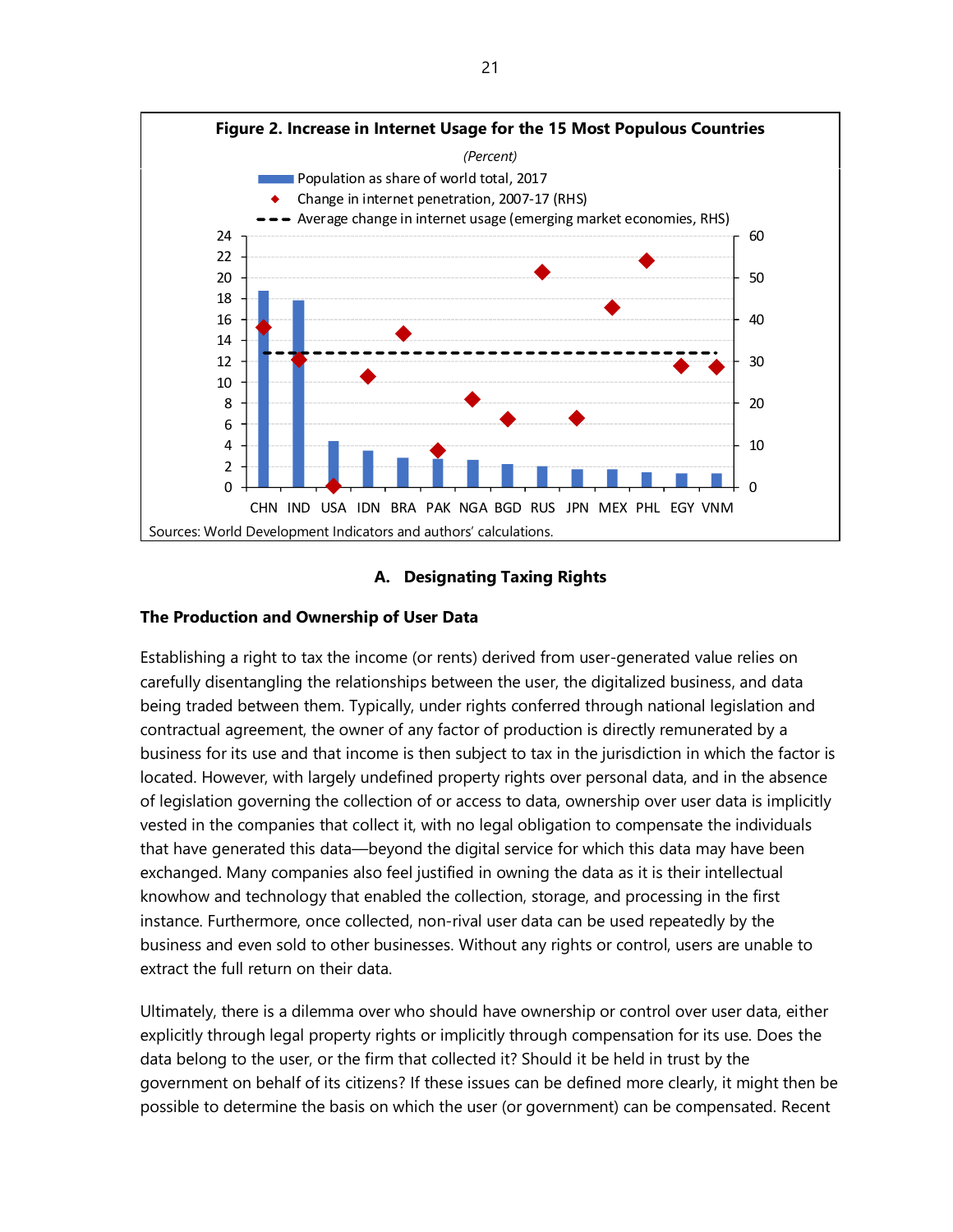reforms have gone in this direction, with greater attention paid to regulating the privacy of users and control over their personal data, the stringency of which has implications for both ownership and value, and, therefore, the possibility for compensation of users. $26$ 

If we take the view that the underlying subject of the data, the user, is entitled to compensation for its use, then the nature of such compensation will depend on the ownership or control of the data once it has been collected. If the data is owned by the company, then the relationship between user and business could be analogous to that of an employee and employer, where the former has been actively engaged by the latter and whose time and inputs should be contracted and compensated, but who do not own their "work product"—in this case, the user data.<sup>27</sup> The level of compensation could in this case reflect the present value of the data, which may, of course, be used repeatedly by the firm over time. Alternatively, if the ownership or control over data remains with the user, then there would need to be mechanisms in place to allow businesses to access and remunerate users accordingly, perhaps either on a per-use basis or over a certain time period. From a taxation perspective, if the user is compensated directly for primary sale of or access to their data, this remuneration would be deducted at the corporate level, and the user would simply be taxed under the personal income tax schedule—in a manner similar to a self-employed business that declares its income earned.

A related issue is whether users should be individually compensated or whether the government should be compensated on their behalf. Indeed, the nonstandard and person-specific nature of data—together with the ability of individuals to move location, change nationality, etc.—might suggest that individuals should directly be compensated for access to or collection of their data. Unlike a sub-surface natural resource that is generally acknowledged to be a collective national asset, it could be argued that user data is an inherently personal asset that lends itself more readily to the notion of individual sovereignty.

However, for individuals to be able to exercise and enforce these rights requires not only a strong legal system, but also additional shifts in technology. For example, for users to have full ownership and control over their data, they would need to be able to take it with them between digital platforms, retrieving and sharing their data as they move from one digital service provider

<sup>&</sup>lt;sup>26</sup> New data privacy requirements (e.g., the European Union's General Data Protection Regulation 2016/679) apply to a wide range of companies and activities, including search engine, social media, online retailers. However, consumers face an implicit trade-off between better-targeted services and the protection of their data. Goldfarb and Tucker (2011) show how privacy regulations or attempts to protect people's privacy have affected how well digital advertising works—a small change in how much data could be used can reduce the effectiveness of advertising by up to 66 percent. Therefore, it is possible that the quality of service is compromised if rights and access are more heavily regulated.

 $27$  There are also numerous practical, legal and administrative issues with treating users—both regular and casual, numbering in the millions for many digitalized businesses—as employees, leaving this notion as a loose but instructive analogy at best.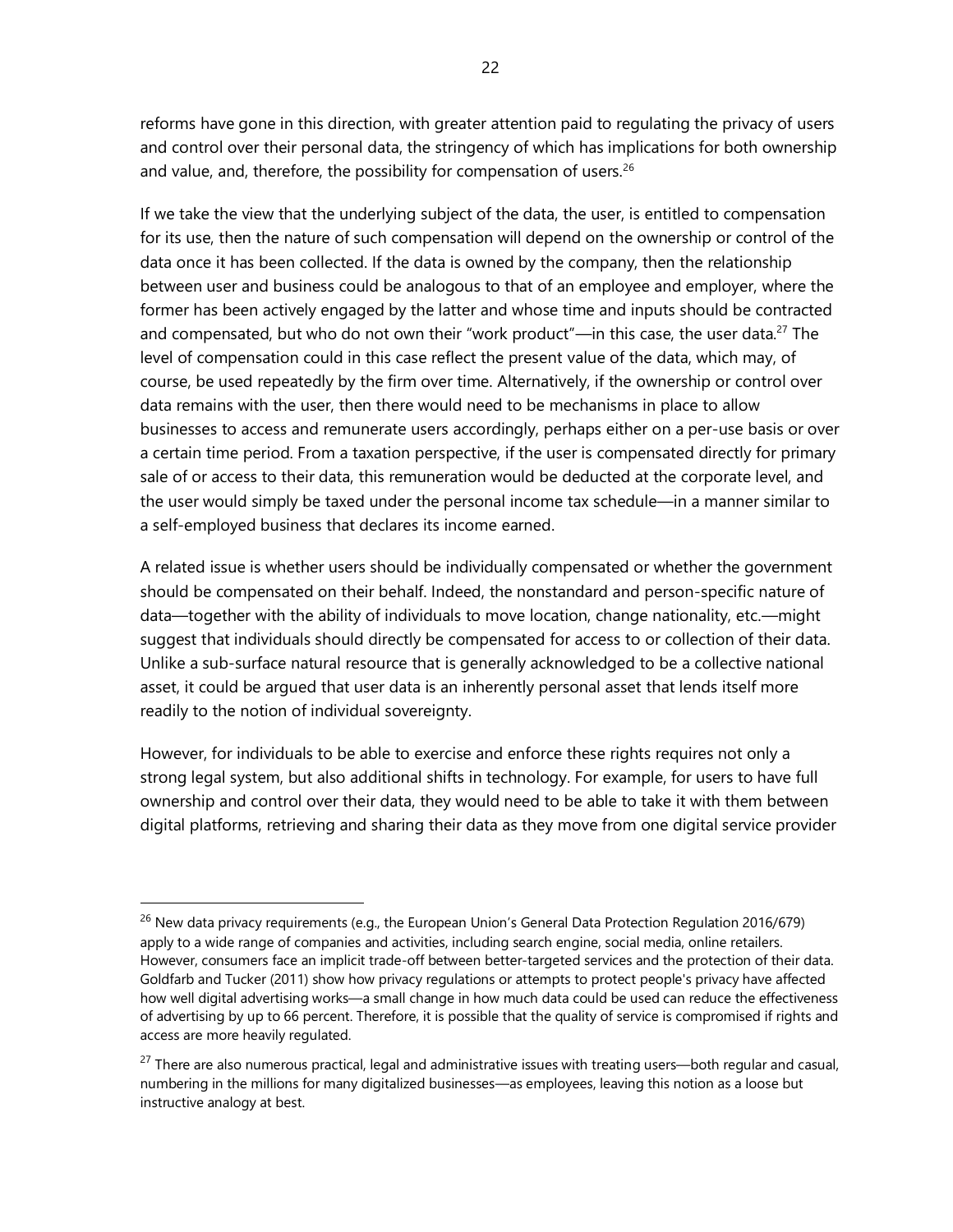to another, or at least monitoring its use. Therefore, the nature of system and software interoperability and data portability would need to evolve.

Moreover, the nature of the exchange of user data for digital services might raise practical questions regarding the feasibility of compensating each user for their data or access to the data. As noted earlier, digital barters are not large, infrequent transactions between businesses but instead are small, high-frequency "micro" transactions between businesses and consumers across multiple separate online platforms. For example, social media platforms and search engines record billions of "likes" and queries each day, respectively. The value of the data being traded in these "microbarters" is likely to vary significantly, and the current lack of a transparent market or an agreed standardized measure for the value of such data further exacerbates the difficulty in determining and reporting a verifiable person-specific financial value for each exchange.

A more practicable alternative might be achieved if custody over citizens' data were assigned to the government as a proxy. For example, in the case of natural resources, governments typically hold the resources in trust on behalf of their citizens and collect payment for extraction in the form of government revenues. In the case of digital services, data on the behavior and preferences of a country's citizens would be seen as a collective national asset with compensation for its use payable to the government. Indeed, a government is better placed to exert collective power on behalf of individuals who cannot capture their rents by levying a tariff (for example, an export tax) on the extraction of data by foreign digital service providers (Hufbauer and Lu, 2018; IMF, 2019). This arrangement would apply whether data ownership is transferred to the company upon collection, or retained by the government, although the arrangement chosen (i.e., time-bound access or indefinite ownership) would have implications for the level of compensation. And indeed, while user data is intrinsically tied to an individual, the nature of data collection and the fact that the nonlinearly-increasing value from user data is often derived—not only from aggregating data related to a large number of individuals but also from multiple points in time—also suggests the practical need to centralize ownership so as to coordinate access and compensation.

If such an arrangement were developed, companies that wish to collect user information would then need to compensate the jurisdiction in which the information was collected in accordance with agreed rules, through the corporate income tax system or through other tax instruments such as a payment of a royalty, a concept which will be explored further in Section IV. Such an arrangement still does not obviate the need for clear valuation rules around the data collected but does allow for the possibility of using country-level proxies or formulary methods for determining user value, which will be explored further in this section.

#### **Reappraising the Permanent Establishment Concept**

For governments to have the right to tax the returns associated with user data through the corporate income tax system, there needs to be an explicit legal basis on which to recognize the economic activity of data collection in the local jurisdiction. The traditional basis for a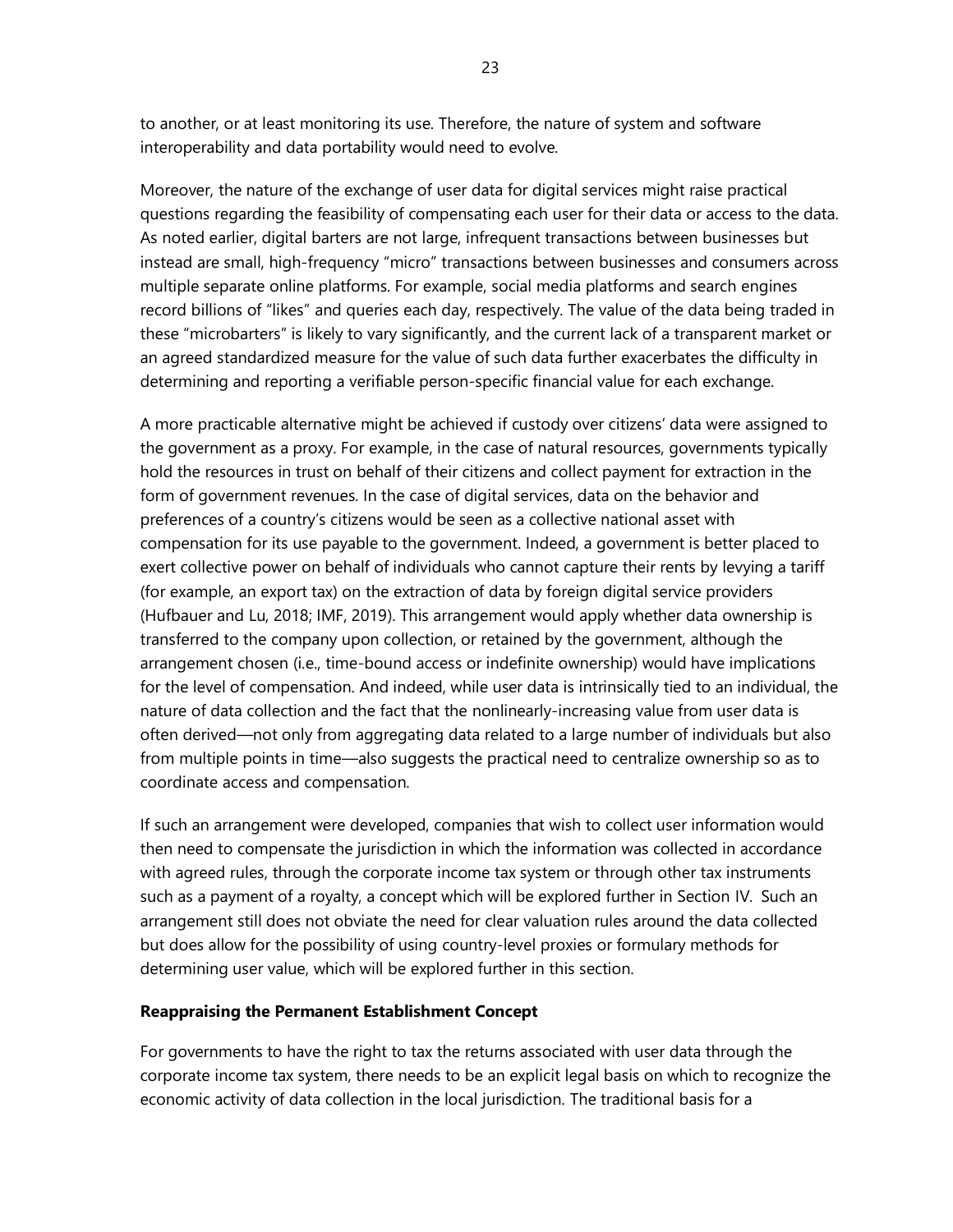government to exert taxing rights over a foreign multinational enterprise doing business and deriving profits from their activity in their jurisdiction is the concept of "permanent establishment". It is this concept that needs to be reappraised to facilitate source-based taxing rights over value generated from user data.

A permanent establishment exists when a multinational enterprise—highly-digitalized or not has nexus based on "significant economic presence" in a country such that their economic integration with the local economy crosses some threshold. Threshold tests are typically specified in domestic legislation and/or double tax treaties, and have been designed to determine the degree to which a foreign company is integrated locally. Typically, the test specifies that a permanent establishment exists if the multinational enterprise has a fixed place of business within the target country or if there is a dependent agent that regularly exercises the authority to conclude contracts locally on its behalf.

The collection of data from users—regardless of whether it is in exchange for a digital service or not—is typically conducted remotely by the business without any physical presence in the country of the user and therefore does not create a permanent establishment under current definitions. While large online retailers typically operate storage and distribution centers in market jurisdictions, these are typically exempted in treaty definitions of permanent establishment (OECD, 2017b, Article 5, para 4). Local affiliates are also commonly structured to have no ownership interest in intangible assets, perform no development, enhancement, maintenance, protection, and exploitation functions, and do not assume any risks. Accordingly, only a modest return may be allocated to these "limited risk distributors".

While activities such as local data collection or warehousing were previously considered to be of a merely auxiliary nature—typically contributing only marginally to business profits and therefore neglected for the purposes of profit allocation or justifying only low profit attributions—they now form core elements of digitalized business models. In other words, previously simple routine functions for which it was generally acceptable to allocate only a small share of the overall business profits have arguably become key activities for many firms, with a pivotal role for data analytics.

However, this surge in cross-border business-to-consumer sales as a result of digitalization has taken us into a grey area. Traditional exporters of goods and services have never been subject to permanent establishment for tax purposes in importing countries. This could be due to the fact that the majority of exports were typically from business to business, especially in the case of intermediate goods. However, the scale of growth of peer-to-peer exports, as well as exports of retail and intermediation services by highly-digitalized businesses, is straining the traditional permanent establishment concept. As businesses increasingly digitalize, the user in the importing country generates valuable inputs for an increasing number of exporters. By ignoring these issues, a consequence of a tax system that relies solely on physical presence to assert taxing rights is to create variation in the cost of capital between businesses exporting to and those producing domestically for the same market.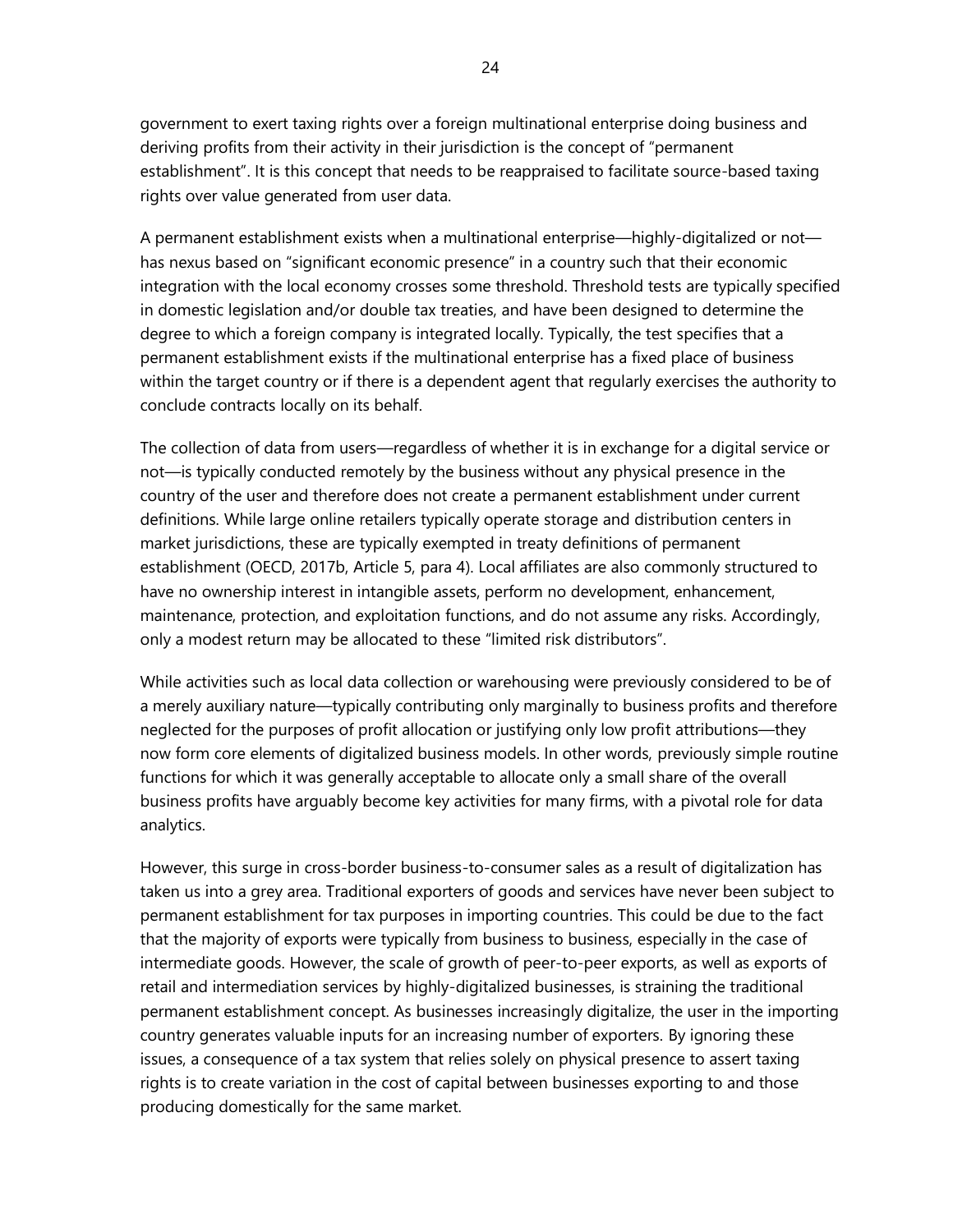Any solution that calls for a different allocation of profits beyond what the current system enables will need to be supported by new or expanded taxing right. As has also been acknowledged under the OECD's (2019b) Pillar One proposal (the "unified approach"), the current definition of permanent establishment would need to be modified to establish the right for user-jurisdictions to tax multinational enterprises that collect data on their citizens. Until then, a multinational enterprise can sidestep the nexus issue by operating remotely, or establishing local affiliates that are not entitled to an appropriate share of the group's profit.

Many have already put forward ways to modify the permanent establishment concept. For example, online retailers, warehouses, and distribution networks developed to cater to users (buyers and sellers) were previously excluded from the definition of the permanent establishment in the existing version of the OECD Model Treaty (OECD 2017b). However, Action 7 of the OECD/G20 Base Erosion and Profit Shifting (BEPS) Project and Article 12 of the Multilateral Instrument provide a basis for an extensive application of the permanent establishment concept to account for the fact that these functions are no longer merely auxiliary, but instead form a strategically decisive component of the business model. Some countries have also already taken steps to change the permanent establishment threshold tests in domestic legislation to include them (Table 1).

#### *User-based approaches*

In proposing options to extend the permanent establishment concept to include the location of the user and their data, a number of approaches focus on characteristics of the market. OECD (2018) sets out options for modifying and expanding the permanent establishment definition to include a range of quantitative and qualitative benchmarks, such as the number of registered users, the number of active users, the amount of revenue earned within a market, the level of expenditure, or the existence of a local domain, a dedicated local digital platform and local payment options. Hongler and Pistone (2015) suggest establishing a new permanent establishment nexus which includes a user threshold, a time threshold, and a de minimis revenue threshold.

Recent legislative developments have also provided glimpses into the way that users can qualify as a form of nexus*.* In a landmark case, the United States Supreme Court ruled in June 2018 that physical presence should not be required for a state to compel out-of-state sellers to collect state sales tax on sales to customers in their state, thereby overturning its own precedent dating back to 1992.<sup>28</sup> In other words, a company can now be obliged to collect sales tax from the consumer for the jurisdiction in which that consumer is located, even if the seller has no physical presence there.<sup>29</sup>

<sup>&</sup>lt;sup>28</sup> The ruling is in respect to South Dakota's law, but has implications for all U.S. states.

<sup>&</sup>lt;sup>29</sup> Despite the physical presence test no longer applying, the Supreme Court made it clear that the Commerce Clause remains in place and can still protect companies from any undue burdens on interstate commerce.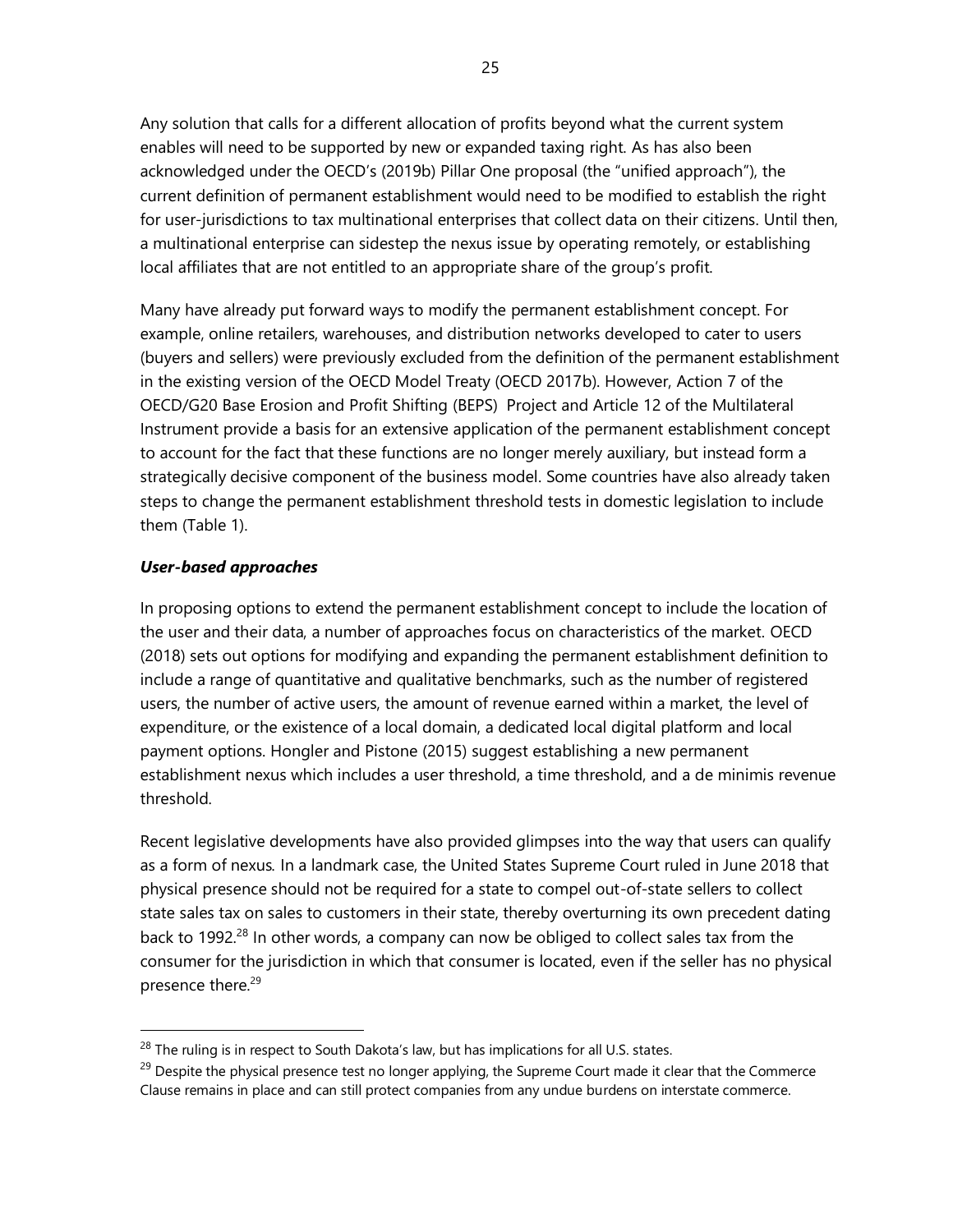Specifically, the wording of the majority opinion noted that: "a business may be present in a State in a meaningful way without that presence being physical in the traditional sense of the term." The opinion goes on to say that "[i]t is not clear why a single employee or a single warehouse should create a substantial nexus while "physical" aspects of pervasive modern technology should not. For example, a company with a website accessible in South Dakota may be said to have a physical presence in the State via the customers' computers. A website may leave cookies saved to the customers' hard-drives, or customers may download the company's application on to their phones. Or a company may lease data storage that is permanently, or even occasionally, located in South Dakota."<sup>30</sup>

The idea that virtual access to a catalogue of people (for example, Facebook); products (for example, Amazon, eBay); services (for example, Airbnb, Uber); or other websites (for example, Google) could be equivalent to an individual visiting a physical shop—in this case corresponding to social clubs, department stores, letting agents and taxi services, or public libraries—and browsing these items in person, is a powerful notion. The devices that provide users with mobile market access and the opportunity to browse goods and services from any location—computers or mobile phones—could therefore form the basis for location-specific permanent establishment based on the location where the user is when they use a service. In a number of countries, servers already give rise to a permanent establishment even if the business has no other presence. In February 2012, India's Authority for Advance Rulings ruled that a foreign company's server constitutes a permanent establishment for tax purposes, and the profits arising from it are taxable—so including devices would be an extension of that existing concept.<sup>31</sup> This was also later clarified in the commentary to the updated UN and OECD Model Tax conventions, at least in cases where multinational enterprises own or lease a whole server, although not in cases where they rent a space on another entity's server (OECD, 2017b).

Even before the Supreme Court case, U.S. states had already attempted to use novel interpretations of physical presence to establish nexus and impose sales tax collection obligations on out-of-state retailers: the so-called Amazon laws. For example, in September 2017 Massachusetts adopted a "cookie nexus" law, under which out-of-state sellers are deemed to

Consequently, businesses still have the ability to challenge any state's nexus law, they just cannot fight the law based on the physical presence test.

 $30$  In the end, the case upheld the nexus rules of the South Dakota sales tax, that is, on a yearly basis delivering more than US\$ 100,000 of goods and services into the state or engaging in 200 or more separate transactions for the delivery of goods or services into the state. By taking this broader approach to nexus, the Supreme Court sidestepped questions such as whether cookies, apps, etc. can amount to physical presence, as this would have "embroil(ed) courts in technical and arbitrary disputes about what counts as physical presence." (South Dakota v. Wayfair, Inc., 585 U.S. \_\_\_ (2018))

<sup>&</sup>lt;sup>31</sup> Servers are tangible objects that can store and transmit large amounts of data, and that companies use to conduct business. In the case of web-based companies, servers store and transmit every piece of information for an entire business. Even though servers may be physically present, a number of countries contend that they have to perform certain activities before then can constitute a permanent establishment.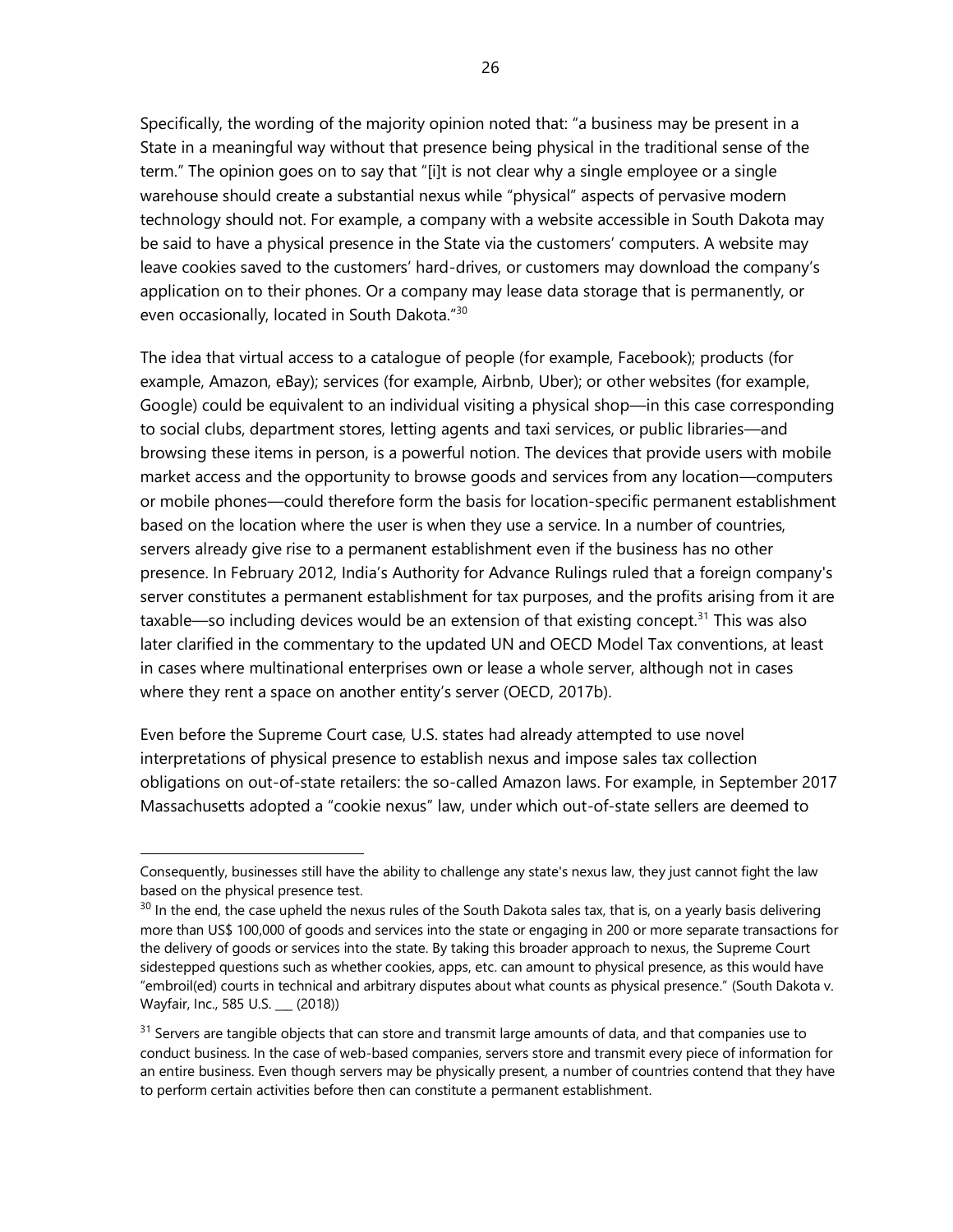have a physical presence in the state simply by placing a cookie on the computer or device of an in-state purchaser.<sup>32</sup> Ohio followed suit with a similar law, under which nexus is presumed to exist when a vendor uses "in-state software" to sell taxable goods or services to local customers. As early as 2008, some states have enacted so-called click through nexus statutes, which define nexus to include out-of-state sellers that reward in-state residents who refer potential customers through links on a website.

However, even cookie nexus, while a novel approach, can run into familiar threshold questions as to whether a cookie can be considered a significant physical presence. It can be argued that the electronic data that comprises a cookie is intangible and therefore incapable of creating a physical presence. A cookie, after all, cannot physically be held, weighed, or touched on its own. But the idea of what can be considered "tangible" is expanding in many contexts.

#### *Investment- or Asset-based approaches*

Other approaches focus on the company's investments to access a market and develop its customer base. For example, Schön (2018) contends that if it can be shown that a digitalized business has invested capital in a market to access a specific customer base, this investment can give rise to taxing rights in the respective market country. Not simply because there is a market with customers ordering goods or services, but because the company has invested into that market and expects a return on this investment.

However, to contain the proliferation of small permanent establishments around the world, one would have to introduce a meaningful qualitative and quantitative threshold on that investment, such as singling out specific digital elements of that investment and setting a minimum amount of investment to bring forward the right to tax. It would also require carving out the part of the firm's investment that is of a general nature and the part that is devoted to individual markets. For example, for firms which process user-generated content like Facebook, Instagram, Snapchat, Twitter or YouTube, this would require identifying how much has been invested in providing "free" communication services to these customers, in order to create market access for the profitgenerating advertising business run by these firms. Likewise, Google invests in a local market by providing search functions to local customers, which enables them to sell advertising slots to business clients.

While this approach is fully in line with basic legal and economic assumptions about the corporate income tax, it is clearly not related to the "benefit principle" in its classical geographical form. This is because these "country-specific" investments may be targeted at a local customer base, but they are not dependent on any spatial relationship to the market

 $32$  The regulation provides that a vendor has physical presence to the extent that (among other requirements) it has "property interests in and/or the use of in-state software (e.g., 'apps') and ancillary data (e.g., 'cookies') which are distributed to or stored on the computers or other physical communications devices of a vendor's in-state customers, and may enable the vendor's use of such physical devices." The collection requirement is only imposed to the extent that the vendor's annual sales total at least US\$ 500,000 or 100 individual transactions.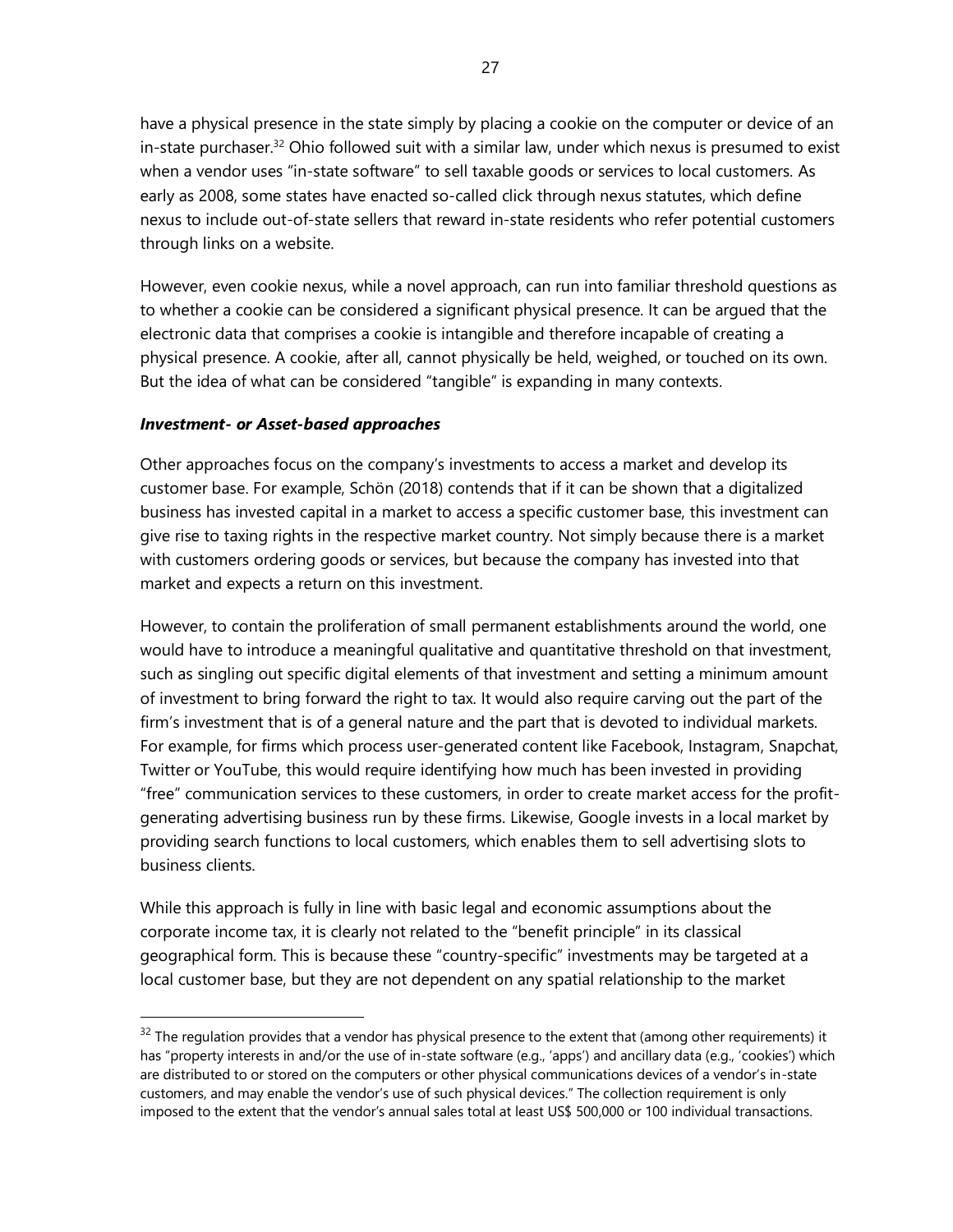country or any specific public goods provided by the market country. Taxing the returns on these sunk investments could still be justified in economic terms as far as they represent locationspecific rents that are immune to erosion by tax competition.

Along the same lines, an alternative proposal for establishing physical presence and allowing market jurisdictions a basis for claiming more taxable income—albeit only to a limited extent focuses on "marketing intangibles". These are broadly-defined assets that can include brands, goodwill, and trademarks, as well as user data (OECD 2019a).<sup>33</sup> Some businesses have also suggested that marketing intangibles account for the labor inputs (or "significant people functions") involved in their creation. Advocates for this option acknowledge that the value of marketing intangibles is linked to the market in which sales to users take place, potentially meaning that the market country is the 'source' of value for the marketing intangible. Once rights have been assigned, a formula would be required to allocate profits to the various newlyempowered jurisdictions.

Overall, this proposal aims to prevent unnecessary ringfencing while also helping to preserve the existing arm's length pricing. However, many companies—notably in the pharmaceuticals industry—contend that by using marketing intangibles to extend taxing rights, a disproportionate share of profits would be moved away from research and development towards populous end markets. Should marketing intangibles form the basis of a new approach, there is a risk that policymakers may limit its application to only those business-to-consumer businesses for which such intangibles are sizeable: that is, certain types of businesses end up being targeted and ringfenced.

Moreover, distinguishing marketing intangibles from other types of intellectual property is a difficult exercise. Just as with user data, the subjectivity of the value of marketing intangibles remains an issue that could lead either to disputes between territories or to an arbitrary formula that is not based on any core principles, meaning it could change at any time as political consensus shifts.

A related proposal has been put forward by Becker and Englisch (2019), who define the concept of a "sustained user relationship" built on the repeated provision of online services over time. This concept can serve as a proxy for the potential to legally collect certain types of data from a user continuously and on a large scale, and to exploit them commercially. This sustained user relationship—defined over some threshold—could be used to establish nexus for the allocation

 $33$  A "marketing intangible" is defined in the 2017 OECD Transfer Pricing Guidelines for Multinational Enterprises and Tax Administrations as "an intangible ... that relates to marketing activities, aids in the commercial exploitation of a product or service and/or has an important promotional value for the product concerned. Depending on the context, marketing intangibles may include, for example, trademarks, trade names, customer lists, customer relationships, and proprietary market and customer data that is used or aids in marketing and selling goods or services to customers." (OECD 2017a, p.27). In its March 2019 comments to the OECD, Johnson & Johnson proposed a formula for profit attribution, starting with a fixed percentage of global operating profits, and adjusting it based on overall group profitability and business marketing expenditure across countries, subject to a ceiling and floor.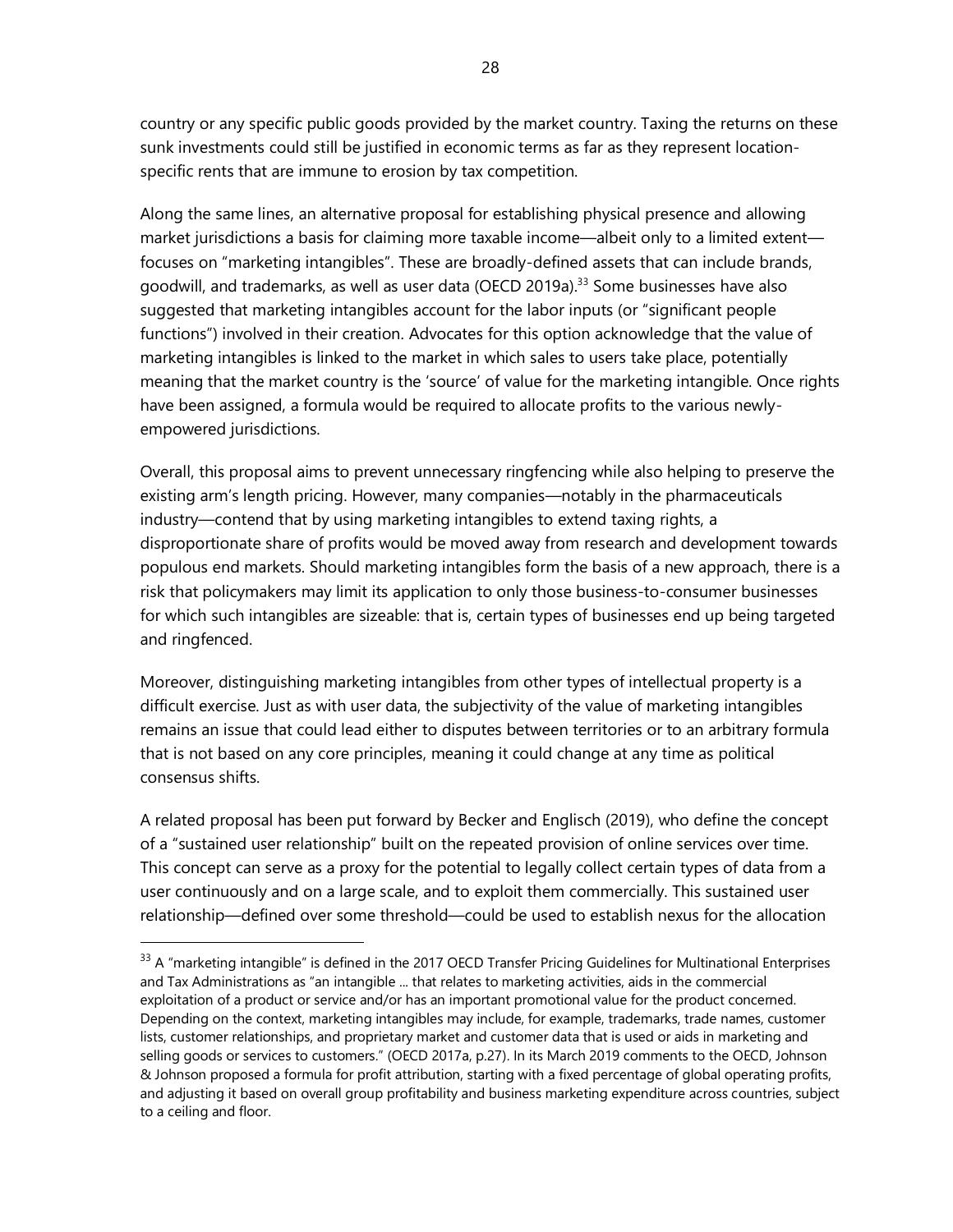of taxing rights. As the authors themselves note, this nexus criterion does not differ markedly from an approach that emphasizes user participation. But for the purpose of profit allocation, the significance of the user relationship and the corresponding access to data could be more helpful for granting permanent establishment rather than assessing the value of uncompensated (user) labor.

Hence, one could treat the sustained user relationship as an intangible asset of the business that maintains it and can rely on it to systematically milk the relevant user data. This intangible also clearly would have a positive monetary value, in the same way previous corporate acquisitions have seen large amounts exchanged for user databases. Yet the valuation of this intangible remains as fraught as valuing the individual data. In this case, certain attributes of the data might be more relevant, such as the quality and strength of a typical relationship over time.

| Table 1. Country Approaches for Significant Digital Presence |                                                                                               |  |  |  |
|--------------------------------------------------------------|-----------------------------------------------------------------------------------------------|--|--|--|
| <b>Country</b>                                               | <b>Digital Permanent Establishment Definition</b>                                             |  |  |  |
| European                                                     | A digital platform will be deemed to have a taxable 'digital presence' or a virtual           |  |  |  |
| Commission                                                   | permanent establishment in a Member State if it fulfils one of the following criteria in a    |  |  |  |
| (Proposed)                                                   | taxable year:                                                                                 |  |  |  |
|                                                              | >EUR 7 million in annual revenues;                                                            |  |  |  |
|                                                              | >100,000 users;                                                                               |  |  |  |
|                                                              | >3000 business contracts for digital services.                                                |  |  |  |
| India                                                        | In April 2019, a significant economic presence test was proposed, where (i) domestic          |  |  |  |
|                                                              | transactions in respect of goods/services/data exceed a threshold for the previous year,      |  |  |  |
|                                                              | or (ii) where there is a systematic or continuous soliciting of domestic business activity or |  |  |  |
|                                                              | users by digital means. A foreign entity meeting either of these tests will have a            |  |  |  |
|                                                              | permanent establishment, regardless of whether they have any physical presence.               |  |  |  |
|                                                              | However, this rule will not be effective in cases where the foreign entity is located in a    |  |  |  |
|                                                              | country with which there is a tax treaty. As of February 2020, the application of this test   |  |  |  |
|                                                              | has been deferred to April 2021.                                                              |  |  |  |
| Israel                                                       | In April 2016, a significant economic presence test was introduced which asks: (i)            |  |  |  |
|                                                              | whether there are a significant amount of contracts with domestic customers for internet      |  |  |  |
|                                                              | activity; (ii) whether there are a significant amount of domestic customers using the         |  |  |  |
|                                                              | digital service; (iii) whether the online service is adapted for use by domestic customers    |  |  |  |
|                                                              | (for example by using local language and currency), (iv) what is the level of internet        |  |  |  |
|                                                              | activity by domestic customers, and (v) whether there is a correlation between use by         |  |  |  |
|                                                              | residents and payments to foreign entities.                                                   |  |  |  |
| Nigeria                                                      | In January 2020, the Finance Bill signed into law the principle of significant economic       |  |  |  |
|                                                              | presence to the basis of taxation of non-resident companies operating in the digital          |  |  |  |
|                                                              | services and e-commerce sectors.                                                              |  |  |  |
| Slovakia                                                     | In March 2018, the definition of a fixed place of business was expanded for foreign           |  |  |  |
|                                                              | online platforms offering transport or accommodation services in the country.                 |  |  |  |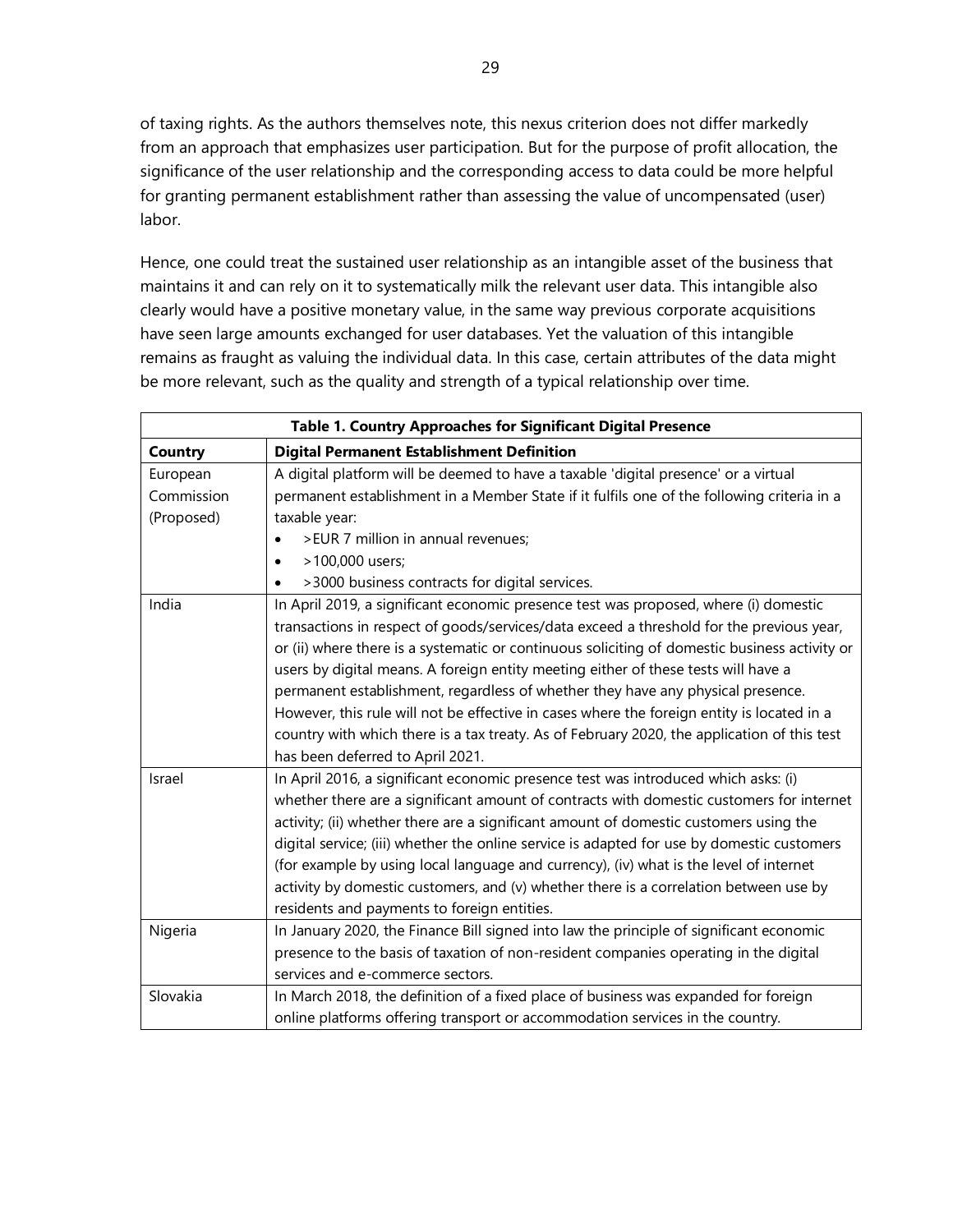#### **B. Allocating Profits**

Even if the presence of a taxing right were to be agreed and resolved comprehensively, there are still some steps left before profits can be taxed. These include: (1) attributing the level of profits to each country, and (2) determining how these profits will be taxed. The second steps remain under the sovereign purview of the country once it has secured the right to tax profits. It is likely to consist of the application of the domestic corporate income tax to this new enlarged tax base—and there are many alternative structures to choose from. However, the first step is more involved and relates back to the measurement of user value and the overall identification of business functions/factors that could determine how profits should be distributed.

Two broad approaches currently exist for profit allocation, broadly categorized by arm's length pricing (the incumbent) and unitary taxation (the challenger). Under the current framework, governments defer to the choices that multinational enterprises make over how they internally organize themselves across multiple jurisdictions—between branches, holding companies, parent companies, subsidiaries, etc.—all of which have important tax consequences. Instead governments attempt to regulate the transactions between these units.<sup>34</sup> Under the alternative, governments would attempt a top-down division of the company's worldwide income, allocating it across countries using a formula based on some combination of locally measurable factors such as capital, payrolls, and sales (IMF, 2014). While companies could reorganize their real activities in response to the system, they would not, in principle, be able to shift flows purely for tax purposes.

#### **Separate Accounting**

Many criticize arm's length pricing for a number of reasons. First, it runs into practical implementation difficulties when balance sheets comprise significant amounts of unique, highlyvaluable yet hard-to-value intangible assets, as is the case for highly-digitalized companies. It is relatively easier to discover a reasonable arm's-length price of a barrel of crude oil for which there is a spot market—that is, some form of comparable asset. It is less clear what the comparable is for unique intellectual property, such as patents and trademarks. For digitalized businesses, no matter how assiduously one performs "functional analyses" designed to identify "uncontrolled comparables" that are reasonably similar to transactions undertaken between members of multinational groups, they are hard to find.

Second, multinational enterprises frequently use this system to reduce the amount of tax they pay by diverting profits offshore through contrived structural arrangements between related

<sup>&</sup>lt;sup>34</sup> In other words, while a company is free to divide itself as it sees fit, when it attempts to move assets internally from one part to another, it must ensure that the price of the transaction is near the price independent parties would agree upon—as if the transaction were happening with an unrelated party. In theory, this system ensures that corporations doing business in multiple countries are not taxed twice on the same income, while also ensuring that governments have a tax base rooted in economic reality. Furthermore, it does not distort organizational form.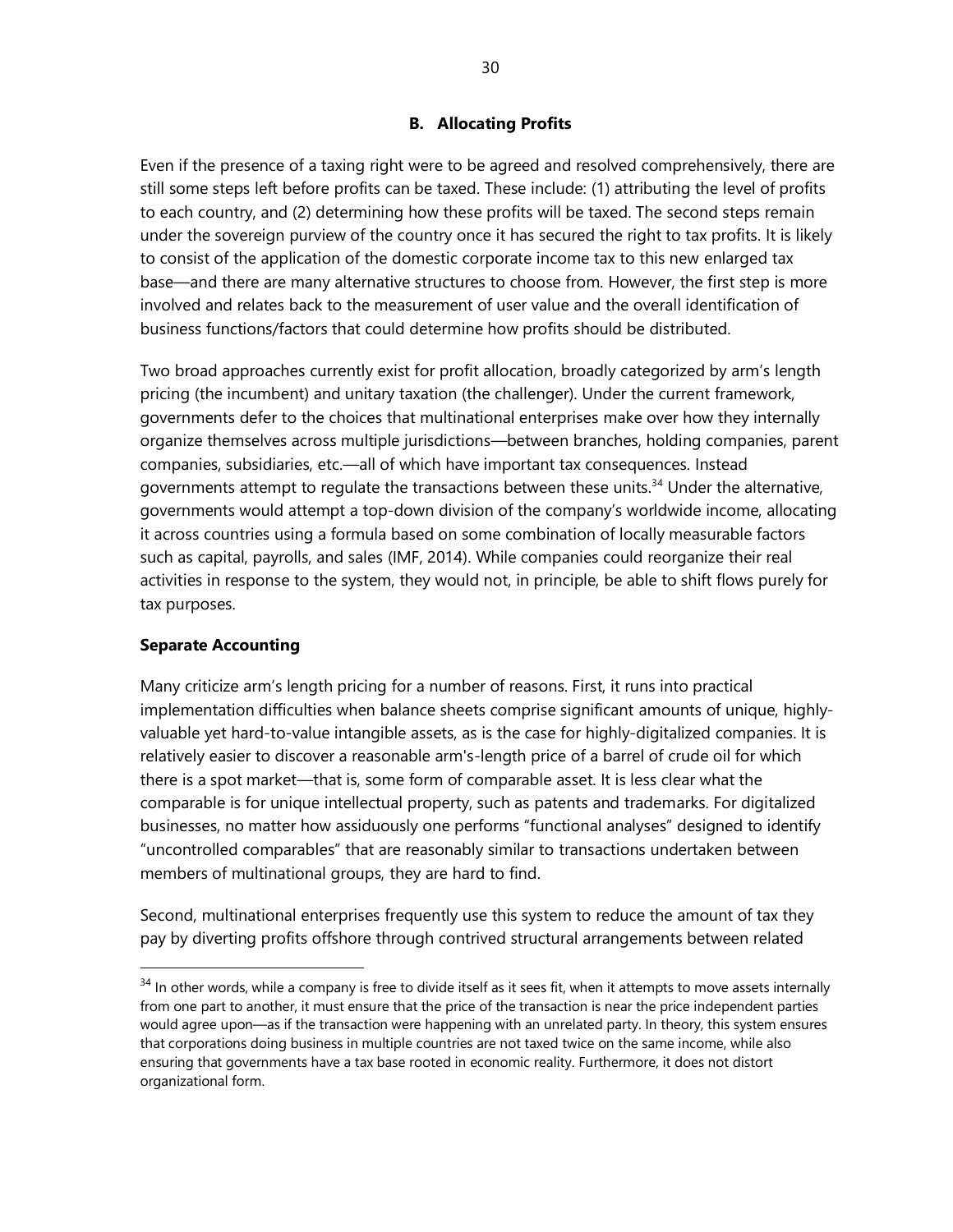parties, such as intellectual property transfers and related royalty arrangements, marketing/distribution/procurement hubs, and offshoring services. As a result, profits are often not being taxed even once in existing source or residence jurisdictions thanks to the use of transfer mispricing and no-or-only-nominal tax jurisdictions, violating the single tax principle.<sup>35</sup>

Third, separate accounting systems treat each affiliate of a multinational enterprise as a distinct entity with its own costs and incomes. However, allocating income and expenses across countries is not only complex because of the lack of comparables, but also conceptually unsatisfactory, given that worldwide income is generated by interactions between affiliates across countries. Multinational enterprises exist in large part because these interactions generate more income than separate domestic firms interacting at arm's length. Requiring firms to allocate this additional income among domestic tax bases is necessarily artificial and arbitrary, therefore, because it would disappear if the related entities operated at arm's length.

In the case of user data collection, the separate accounting approach would involve establishing the associated income and costs for the multinational enterprise, as if the data collection agency were a separate enterprise. However, as digitalization leads to the pooling of data across countries, separate accounting adds additional layers of complexity on top of the aforementioned valuation issues (Section II.C). Opportunities for transfer mispricing would likely increase even further, given the difficulty of determining precisely how much of the enterprise's income is attributable to data collected by affiliates in one country versus another.

In sum, the application of arm's length pricing is not only increasingly difficult but unrealistic as intangible assets come to dominate company activity and value. The irony is that multinational enterprises arose precisely to avoid the inefficiencies that arise when unrelated companies must transact with one another at arm's length. Frustrations with their abuse of the arm's length principle and the growing shortcomings of current nexus requirements for permanent establishment highlight the inadequacies of this approach.

#### **Formulary Apportionment**

The formulary system disregards all of these legal distinctions and simply looks at a company as a large, single unit. Based on factors such as sales, payroll, and assets, along with threshold tests, the system divides a business' income among various taxing jurisdictions in which it is conducting activity. Intercompany transactions are therefore ignored and income-shifting curtailed, reducing profit allocation disparities between high- and low-tax countries.

Indeed, the debate over some form of formulary apportionment of profit has been ongoing for some time (see, for example, Altshuler and Grubert, 2010; Avi-Yonah and others, 2009; Avi-Yonah, 2010; Graetz and Doud, 2013). Such a realignment of taxing rights is likely to lead to a

<sup>&</sup>lt;sup>35</sup> Under the current system, the benefit principle implies that active (business) income should be taxed primarily by the country of source and passive (investment) income should be taxed primarily by the country of residence (Avi-Yonah, 2015). The single tax principle states that cross-border income should be taxed once at the rate determined by the benefit principle. In other words, cross-border income should typically be taxed only once at the source-country rate if active and at the residence-country rate if passive.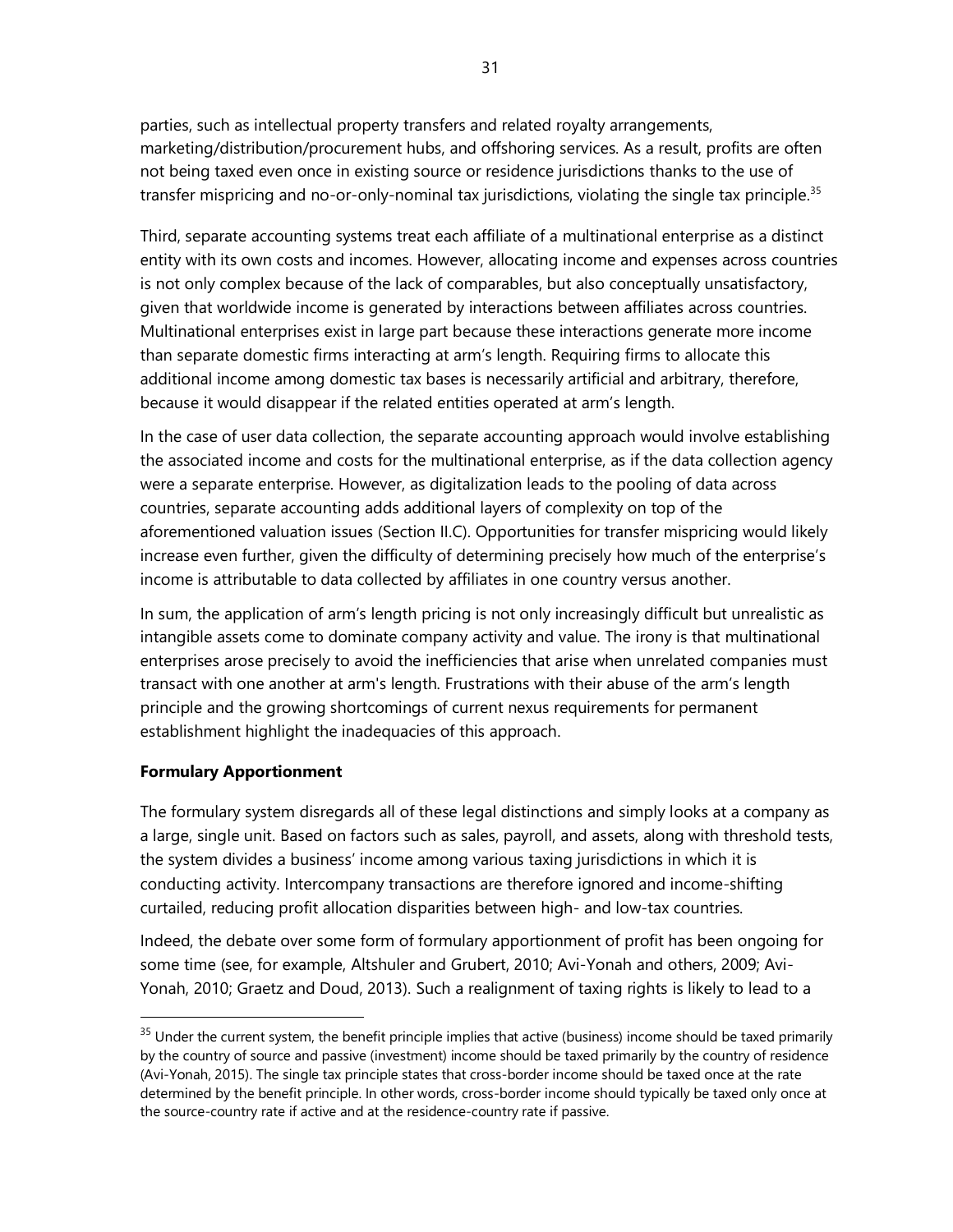redistribution of profits across countries through the reallocation of the tax base from low to high-tax jurisdictions. It could also potentially alter the size of the pie available for distribution, due to differences in loss treatment between separate accounting and formulary apportionment, which consolidates losses at the global level before apportionment (Fuest and others, 2007; Cobham and Loretz, 2014). On the merits of formulary apportionment as an alternative to arm's length pricing, we refer the reader to other pieces (see, for example, Altshuler and Grubert, 2010, de Mooij and others, 2019).

There are a number of strengths of applying a formulary apportionment system to accommodate increasing digitalization. Firstly, as the nature of business changes, the formula can be augmented (or reduced) to account for those factors that are most critical for determining a business's connection to a location—and the base for its tax liability. Formulae often vary by sector, such as in Canada, where special factors and weights apply to insurance, banking, and transportation, and in the United States<sup>36</sup>, where Alaska uses an origin-based sales factor for extractive industries (de Mooij and others, 2019).

Secondly, formulary apportionment does not need to apply to all profits. To the extent that some countries demand that a certain portion of profits must remain within their jurisdiction, apportionment can then be applied to "residual" profits (see next section). Again, in the case where market countries demand a share of profits given the contributions of their users, profits can be first split, with only a certain fraction available for apportionment using some sort of userbased factor.

#### **User Data as a Factor for Formulary Apportionment**

This section proceeds to focus on how a formulary apportionment system could effectively account for value created by digitalized businesses from user data. To prevent any unnecessary ringfencing of specific digital services, we must design an expanded formula for all businesses to account for new factors that have become relevant because of ongoing digitalization in every sector. And we must consider how these factors should be weighted relative to the others (i.e., sales, assets, payroll).

The specification of the formula can have important implications for a number of reasons. For example, the inclusion of certain factors, such as assets and employment, creates an implicit tax on them, discouraging their accumulation in high-tax locations.<sup>37</sup> Furthermore, not all of these factors might be relevant for gradually digitalizing businesses. Payroll is one such case, which

<sup>&</sup>lt;sup>36</sup> The United States already uses formulary apportionment domestically to determine the taxable share of U.S.source corporate profits across states. States can choose their own formulae and current examples include: (i) a formula with 3 factors: sales, assets, and payroll equally weighted; (ii) the "double-weighted sales" formula, which is (i) with sales double-weighted; and (iii) sales as the sole factor. The third option has been adopted by states over time to remove any incentive to shift employees or facilities to other jurisdictions.

<sup>&</sup>lt;sup>37</sup> More generally, formulary apportionment has implications for tax setting incentives (and, therefore, tax competition), as well the organizational form of the business (Gordon and Wilson, 1986; IMF, 2019).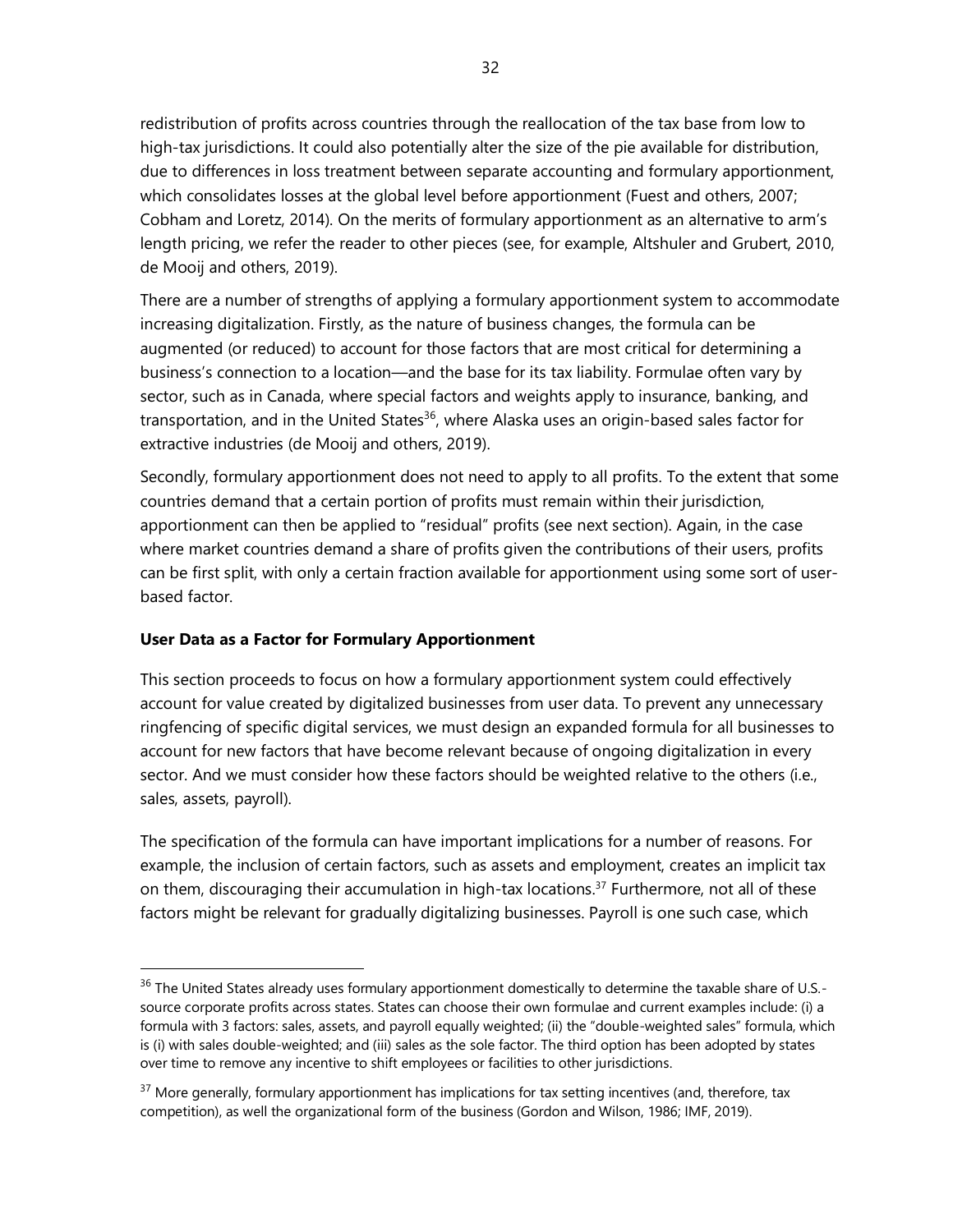might find itself increasingly irrelevant: given the ability to sell remotely, there can be virtually zero labor presence in certain markets and therefore zero apportionment.

The principle that taxes should be applied "where value is created" fails to provide any definitive guidance on relevant factors (Devereux and Vella, 2018). As we have discussed, there are many activities that create value for digitalized businesses on the demand or supply side. Yet not all of these activities are directly generating profit. The chosen formula can potentially combine a number of location-specific factors from both sides of the market. If measurable, these could include, for example:

- *From the demand side*: sales, population (total or by age); mobile phone and internet penetration (as a proxy for usage of digital services). For example, internet usage is near universal amongst young adults (<50 years), college graduates, and those from highincome households  $38$
- *From the supply side*: assets (total, tangible, intangible), employees (or payroll), users (volume, value of data they provide).

To the extent that user data itself can be measured and valued, it can potentially feature in the formula. The latest draft proposal for the EU-wide Common Consolidated Corporate Tax Base includes a fourth data factor that reflects the collection and use of personal data of online platforms and services users. 39

One proxy for user value would be the volume of users, which can be measured in many different ways. For example, a country's population could represent the potential maximum volume of users in each jurisdiction; alternatively, we could consider volume as that part of the population that has access to mobile telephony and the internet. However, using population as a proxy for the volume of users introduces a number of possible complexities.

First, the population of a country is not static—it can change over the course of the year for many reasons. Moreover, the user population will include foreign nationals that are resident in the country as well as its own citizens and exclude local nationals living abroad. In other words, migration flows alter the population of a country throughout the year, especially in the case of

<sup>39</sup> Amendment 10 of European Parliament legislative resolution of 15 March 2018 on the proposal for a Council directive on a Common Consolidated Corporate Tax Base (European Commission, 2018).

<sup>&</sup>lt;sup>38</sup> The Pew Research Center has identified how internet usage varies by demographic groups in the United States. For instance, seniors are much more likely than younger adults to say they never go online. Although the share of non-internet users ages 65 and older has decreased by 7 percentage points since 2018, 27 percent still do not use the internet, compared with fewer than 10 percent of adults under the age of 65. Household income and education are also indicators of a person's likelihood to be offline. Roughly three-in-ten adults with less than a high school education (29 percent) do not use the internet in 2019, compared with 35 percent in 2018. But that share falls as the level of educational attainment increases. Adults from households earning less than \$30,000 a year are far more likely than the most affluent adults to not use the internet (18 percent vs. 2 percent).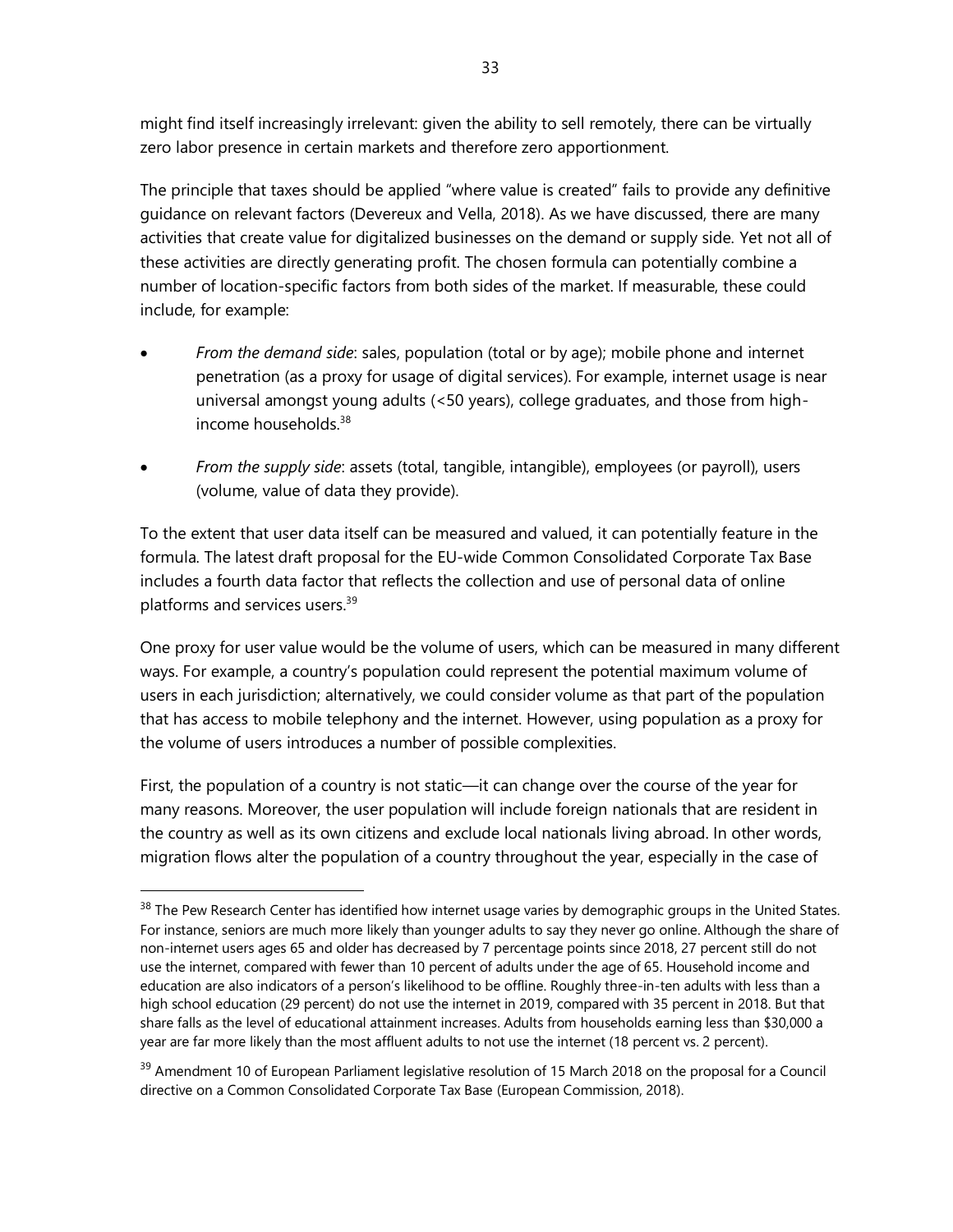seasonal flows such as tourism, which can in many cases swell the numbers in a country at any one time—e.g., small island tourist destinations.

Second, even with accurate statistics which can be used to gauge the flows and stock of users in each country, the units used to measure "volume" need to be defined very clearly to reflect the intensity of usage by each member of the population, e.g., the number of active users in the population<sup>40</sup>, the number of clicks during a fixed period of time, or the number of completed purchases by users in a country. In April 2019, India proposed assigning different weights to different categories of digital businesses depending on the level of user-intensity—namely, 10 percent to the users for those business models involving low or medium user-intensity and 20 percent those business models involving high user-intensity. However, the determination of intensity remains undefined.<sup>41</sup>

Moreover, it is not necessarily the case that each user is equally valuable both within and across countries. Certain income and demographic profiles would matter more for some businesses than others. For example, users from countries with higher per capita incomes would be more valuable for retail businesses in terms of level of activity and purchasing power, and suggesting that those economies should have a larger apportionment of profits.

The choice of factors can have important implications for the distribution of profits (Figure 3). Large, populous economies that are both large source and destination economies, such as the United States and China, would secure a larger share of profits under formulary apportionment with greater sensitivity to users (proxied by the size of the population). However, other destination countries with large markets would gain substantially, while small-source countries would lose. To the extent that formulary apportionment is applied universally, tradables sectors with global supply chains would be affected disproportionately.

In addition, longer-term demographic trends that mean that the share of the youngest in the population—that is, those that typically use technology and digital services more frequently and intensively—is set to expand in certain parts of the world while contracting in others. In this case, user based factors would imply a gradual reallocation profits to these economies—notably in Africa and Asia—where demand for digital services is likely to be greater.

 $40$  Monthly active usage is commonly computed by many highly-digitalized businesses internally to measure the number of unique customers who interacted with their products or services in a month. However, there is currently no industry-wide standard for the definition of an "active user" (e.g., passive visitors vs. registered users).

<sup>&</sup>lt;sup>41</sup> See India's Central Board of Direct Taxes (April 18, 2019) "Public consultation on the proposal for amendment of rules of profit attribution to permanent establishment-reg".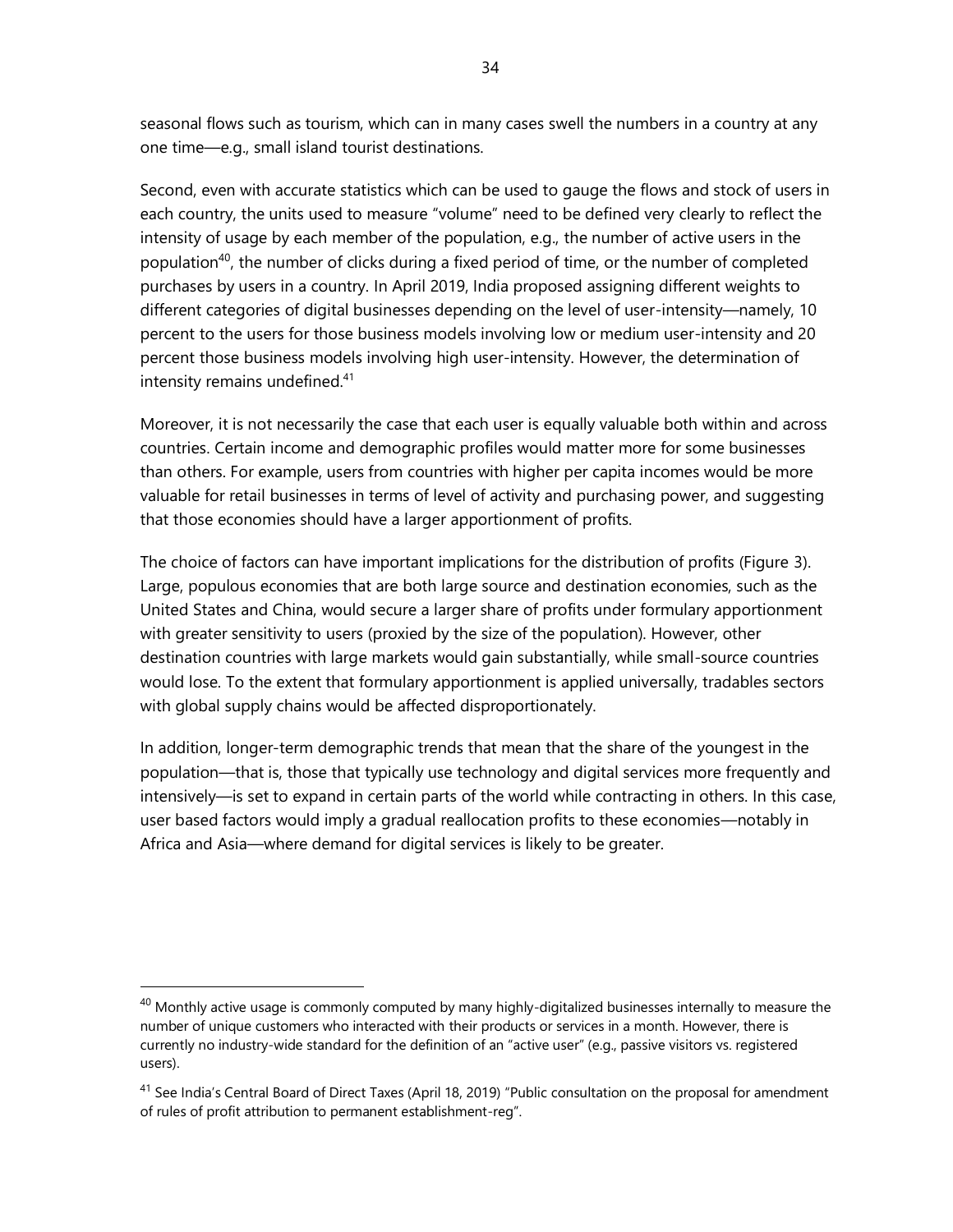

#### **Residual Profit Allocation**

Alternative forms of apportionment have also been proposed that allocate only "residual" profit by formula (Devereux and other, 2019, Avi-Yonah and others, 2009; IMF, 2019).<sup>42</sup> Such forms require distinguishing between "routine" and "non-routine" returns to investment. The routine return can be calculated in a number of ways: for example, it could be associated with the economic concept of normal profits, calculated as some markup on costs incurred by the businesses in each country or a fixed minimum return on tangible assets (e.g., similar to the United States provision for Global Intangible Low-Taxed Income). In doing so, it can also still allow for partial use of the existing arm's length pricing approach.

The key notion is that residual profits are those harder to attribute to specific jurisdictions, that is, the profits of a business after the activities of service providers have been awarded an arm's length return. Once calculated, these profits can be allocated using an agreed-upon formula. This allocation of residual profits, while arguably adding a new layer of complexity, eliminates the existing complexity in measuring and valuing intangible assets. While still administratively

 $42$  The OECD's unified approach under pillar one, released for consultation in October 2019, follows this approach.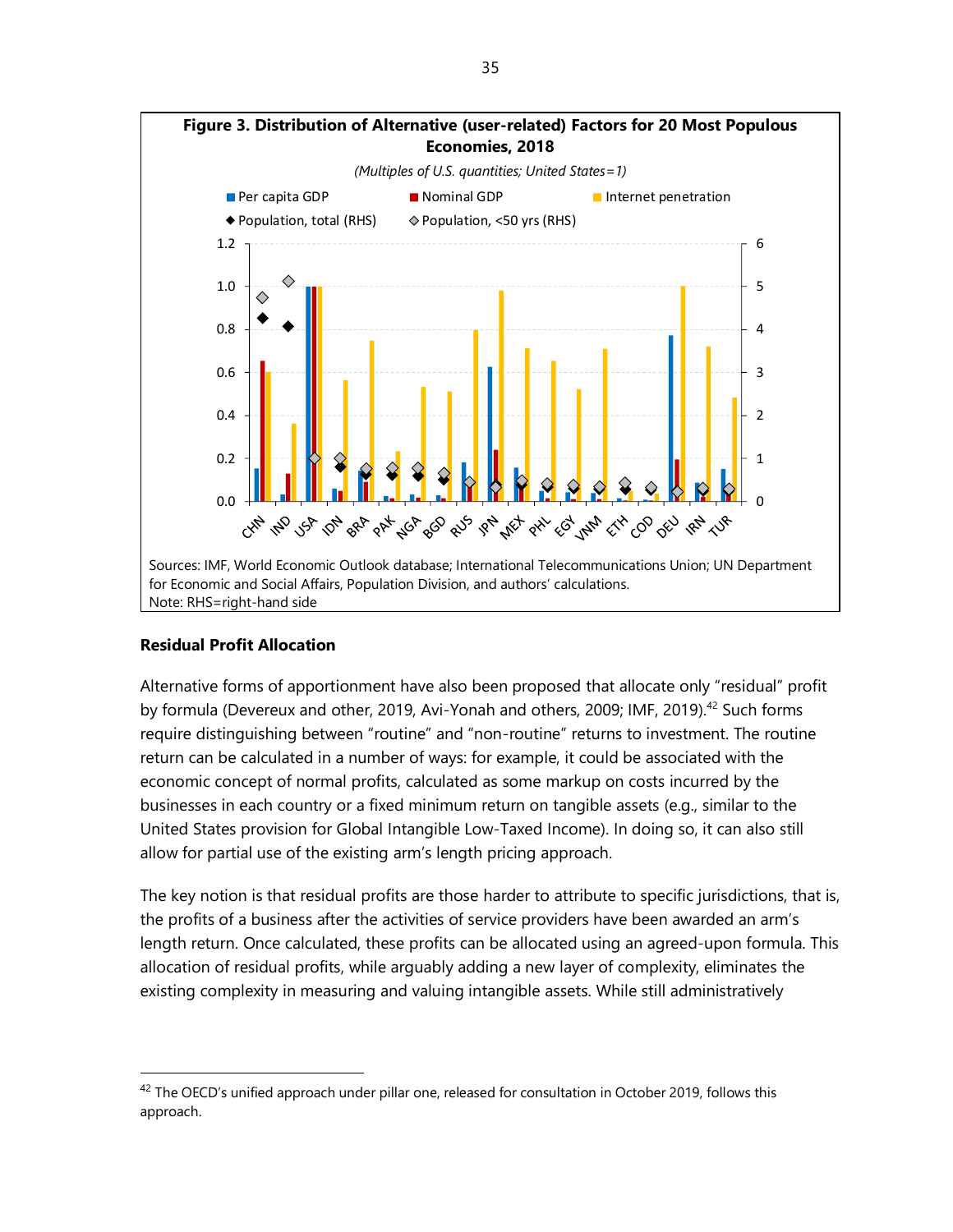complex, such a hybrid solution may be more politically palatable and expedient than comprehensive formulary apportionment, as it more closely resembles the current system.

One application of this method in a digital setting—though not part of the current OECD proposal for a unified approach—would be to attribute a portion of these residual profits to the value created by the activities of users, using quantitative/qualitative information or through a simple percentage. This portion of profits could then be allocated between the jurisdictions in which the business has users, based on an agreed allocation factor, as discussed above.

#### **IV. ALTERNATIVE APPROACHES TO TAXING USER VALUE**

Section II introduced the analogy between user data and natural resources. In this section, we consider how other revenue-raising instruments could be used to compensate countries for the use of their citizens' personal data, drawing on experiences from the extractive industries. We also discuss the need for changes to the VAT to account for the increased volume of digital services provided by nonresident businesses. As we will discuss, while the VAT should simply be expanded to ensure remote digital services are included, there are other fiscal instruments that may present attractive substitutes for or complements to the current corporate income tax as a means to capture user value. Moreover, we show that under certain conditions, even in the absence of agreement over the approach, the widespread implementation of unilateral userbased tax measures by governments would tend in the limit to the outcome under a user-based apportionment of global profits.

#### **A. Royalties on User-Generated Value**

#### **Taxing User Value: Lessons from the Extractive Industries**

The approach to taxation in the extractive sectors has evolved over time, in line with a shifting balance of power between host governments and investors. Hogan and Goldsworthy (2012) note that, prior to World War II, governments typically granted concessions to investors to explore for and extract natural resources in exchange for a relatively low burden of initial bonuses, royalties, and land rental fees. Decolonization after World War II and establishment of the permanent sovereignty principle<sup>43</sup> drove the desire of a number of resource-rich countries to receive a larger share of the resource rents, at which point fiscal regimes began to involve the increased use of state participation, income taxes, ad-valorem royalties, and other revenue instruments.<sup>44</sup>

<sup>&</sup>lt;sup>43</sup> The United Nations adopted resolution 1803 (XVII) on the "Permanent Sovereignty over Natural Resources" on 14 December 1962. This resolution provides that States and international organizations shall strictly and conscientiously respect the sovereignty of peoples and nations over their natural wealth and resources in accordance with the Charter of the United Nations and the principles contained in the resolution. These principles are set out in eight articles concerning issues such as the exploration, development and disposition of natural resources, nationalization and expropriation, foreign investment, and the sharing of profits.

<sup>&</sup>lt;sup>44</sup> In the developing world, a number of contractual schemes were developed in the mid-1960s, such as the production sharing contract, and fee-for-service contracts in the context of fully nationalized industries.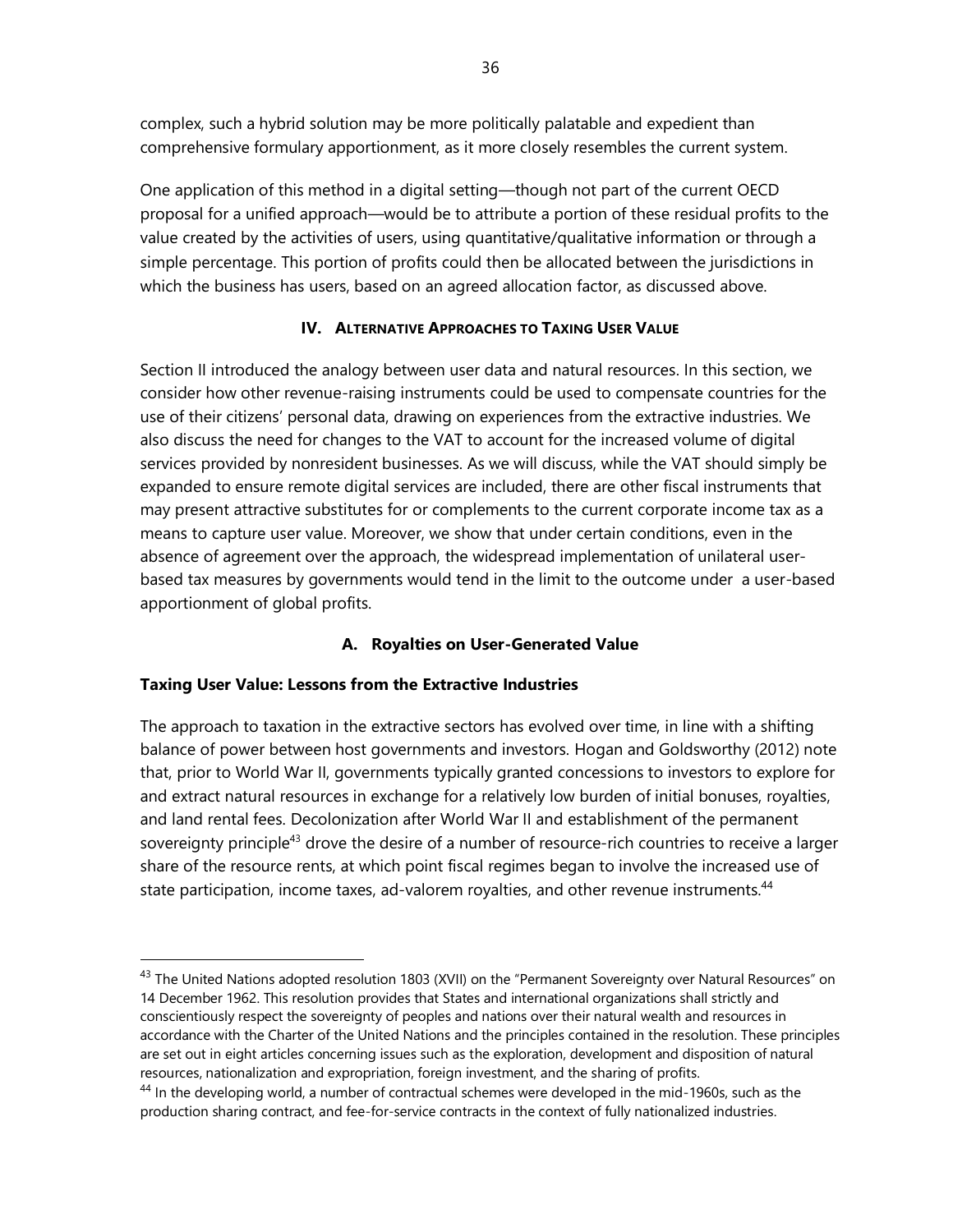One might conclude that similar trends are emerging with respect to the 'extraction' of personal data. With largely undefined property rights and legislation over personal data, its collection and use have gone largely uncompensated, except indirectly through the taxation, if any, of overall returns under the current corporate tax system. However, governments are now exerting greater sovereignty over their citizens' data, and seeking a 'fairer' global distribution of tax revenues, both through the corporate tax system and through the application of new instruments, as will be discussed in this section.

The key objective of extractive industry fiscal regimes is to maximize compensation to host governments, while maintaining the investor's incentives to undertake exploration and extraction, given their respective risk profiles. While an objectively 'fair' division of resource rents remains contentious, international norms have developed over time. Regimes typically comprise a combination of production and profit-based instruments<sup>45</sup> to make up a combined 'resource charge', and thus involve an inherent trade-off between the efficiency and neutrality of the regime, as well as the timing and risk associated with revenues.

One could conceive of a similar approach to the taxation of value from user data. The design of any data-specific fiscal regime or resource charge (perhaps more appropriately an 'access charge', depending on whether the individual or government retains data ownership) must appropriately balance a sufficient return to the investor with the need for a 'fair' level of government revenue as compensation for extraction or access to the national data asset. Given the range of companies involved in the data economy and the variability in their profitability (Annex I), a degree of progressivity may be desirable, in order to capture large rents if they arise. It may also be desirable to ensure a minimum charge for all data collection activity regardless of rents, which governments would need to moderate to avoid deterring the development and growth of data-intensive companies—like natural resource companies, a high degree of risk typically characterizes the initial start-up phase, particularly given the high fixed (and sunk) costs incurred for data collection and analysis systems to be developed.

While there are many possible alternative tax instruments—or combinations of instruments—that can compensate countries for the collection and use of personal data, the focus here will be on the design of a production-based instrument, that is, a royalty on data collection. Annex IV highlights additional alternatives for taxing user value, drawn from the experiences of the extractive industries.

#### **Designing a Royalty on User-Generated Value**

Royalties are payments that companies must make to governments for permission to engage in certain activities. They are commonly charged for the right to use intellectual property, such as

<sup>&</sup>lt;sup>45</sup> Production-based instruments, such as royalties, despite their regressivity, are often used by governments to secure revenues from the outset of production and to protect against profit shifting. And recognizing the larger rents generated by the resource industries, the overall level of taxation in the extractive industries is often higher than for other sectors, with a component of progressivity, through a resource rent tax instrument, to allow the capture of a larger share of rents from more profitable projects.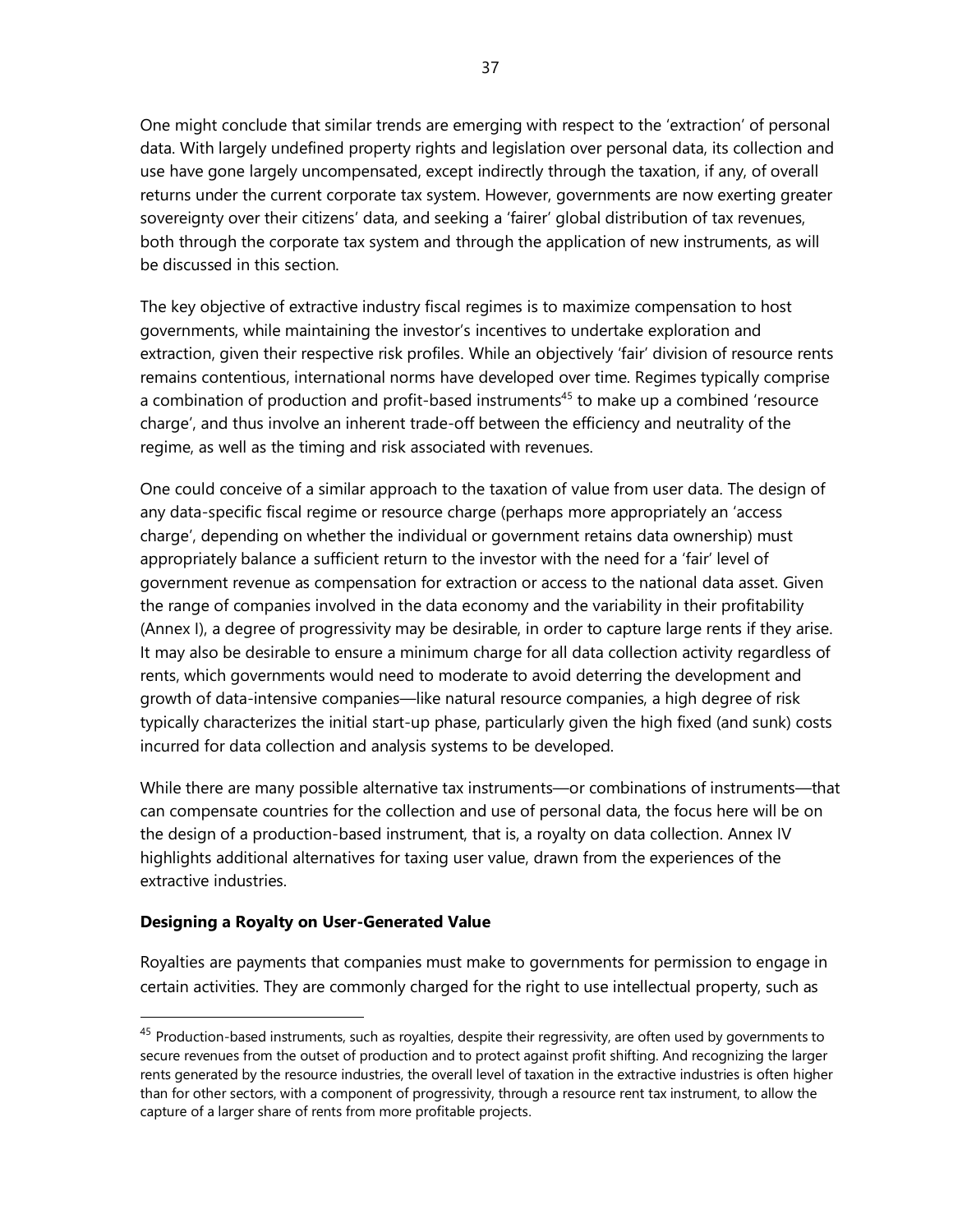copyrights, patents, and trademarks, and in the extractive industries for the extraction of natural resources, and typically complement corporate income taxes. Royalties are also a useful—if nonetheless imperfect—substitute when direct taxation of rents is difficult, particularly for sectors heavily reliant on hard-to-value assets, and where administrative capacity is weak, and where rent taxation is therefore vulnerable to cost-based profit shifting (Boadway and Keen, 2015). Furthermore, by relying on revenues, they are simpler to administer than profit-based taxes, reducing the need to monitor costs. Finally, royalties sidestep the practical legal challenges associated with adjusting direct income taxes, since they do not require modification of existing permanent establishment rules or changes to income tax treaties.

Their application as a charge for the use of consumer data is therefore logical if not also somewhat ironic, since intra-company royalties are already used by multinational enterprises themselves to shift profits across jurisdictions. In the natural resource sectors, they have proven attractive to governments on the grounds that they secure some revenues as soon as production begins. Indeed, IMF advice to resource-rich member countries, particularly low-income countries, has been to charge a modest royalty alongside the statutory corporate income tax, with an additional rent-capture mechanism for particularly profitable projects (IMF, 2012).

In terms of design, a broadly-applicable royalty is likely to be desirable given the wide range of digitalized businesses collecting personal data. As the range of digital services continues to expand, it is important to prevent the proliferation of multiple royalty rates and bases across countries and activities which can generate both inefficiency and non-neutrality. This will also simplify administration and limit the scope for (purposefully) misclassifying taxable activities. Moreover, as we will show later in this section, under certain simplifying conditions, if all countries apply a consistent approach to determining user-based royalties, this would be broadly equivalent—in revenue terms—to a system of user-based formulary apportionment of profits.

There are a number of options for the design of the royalty base. A simple ad-valorem royalty based on the value of the flow of data collected from a country and used by a company in a given year would be the ideal design—this is the most common specification used in the extractives sector. Alternatively, if the firm retains ownership over the data, rather than accessing it on a use basis (as discussed in Section III), countries may wish to tax the stock of data held on a periodic basis, justified by the fact that companies are repeatedly generating value from this data.<sup>46</sup> However, both methods require both/either standardized data valuation methods and/or the establishment of a spot market for data.

In the absence of clear valuation methods, as long as the volume of data (stock or flow) collected from a country can be measured, a simpler approach would be to charge a specific royalty on this base. This can take the form of a defined volume-based charge on a unit of data collection,

 $46$  The stock of user data could also then be reported as a special sub-category of intangible assets on firm's balance sheets in the same way that petroleum and mineral reserves are measured, valued, and "booked".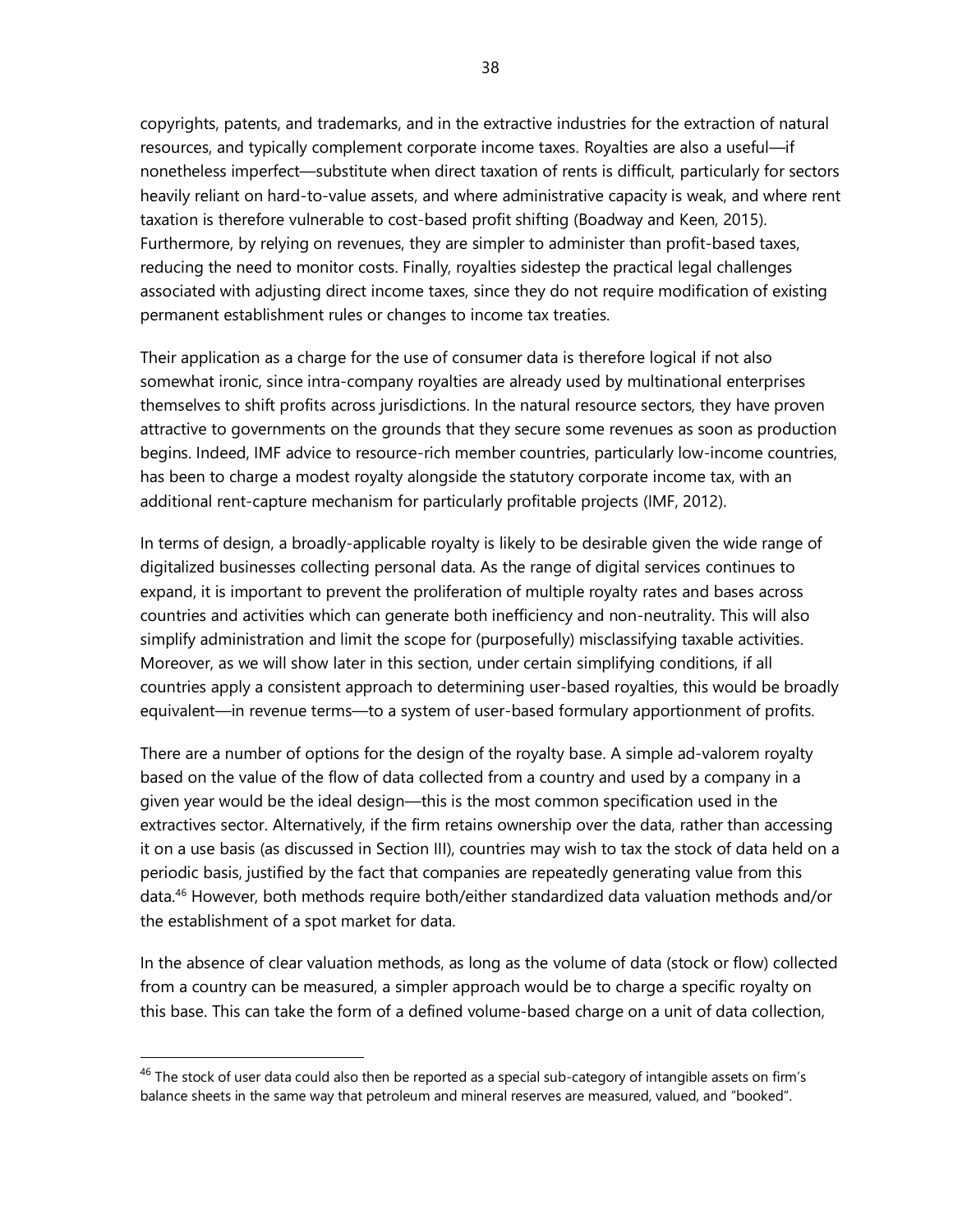39

such as a pre-specified monetary charge per terabyte. This approach is often used for bulk, lowvalue minerals such as aggregate and sand. However, it would require some careful design and monitoring by governments to ensure that the tax is periodically adjusted to reflect evolving data compression technologies.

Without valuation methods and volume measurement capabilities, an alternative two-step approximation for user-generated value can be considered. The first step would be to estimate the portion of a company's final revenues from digital services that were generated by a particular country's users. Once these country-specific revenues have been determined, the second step is to allow for a (standardized) netback deduction from these country-specific revenues, to account for value added from post-data collection processing and analysis.<sup>47</sup> These steps provide a proxy for the value of a country's user data, which can then serve as the base of the royalty. Indeed, in the extractive industries, countries often simplify valuation by using internationally-quoted benchmark prices for finished minerals, restricting netback costs to those that are easy to measure, or standardizing allowable deductions in contracts or legislation.

The first step requires a method for apportioning a company's user-generated revenues by location to approximate the relative value of the user base in different countries. However, this can be difficult because as explored in Section II, data is unlike other physical commodities, which can be traced from their point of extraction to their point of use. Moreover, its nonrival nature means that the same portion of data may be blended, processed, and used simultaneously in the production of multiple goods and services—in some cases even many years after it has been collected. Section III reviewed some of the country characteristics that can be used to inform such apportionment, for example, population, purchasing power, and sales revenue (in the case of online retailers).

Without coordination amongst countries, there is a risk that revenue attribution methods may vary within and across both countries and the digital services being targeted, introducing the opportunity for multiple (inconsistent) approaches. For example, the apportionment method for advertising revenues may differ from that used for user data sales, online sales of goods, and intermediation revenues. Even within certain activities, different keys could be used by different countries (e.g., value-based versus volume-based keys). Further complications might arise from competing claims over the revenues from cross-border transactions and sales of multinational data sets.

For the second step, the netback deduction would serve as an approximation to derive a value for the underlying personal data. This could be defined company-by-company—given different data refinement processes and cost structures—or in legislation at broader (sub)industry levels to ease administration. A case could be made for standardization of this netback across countries,

 $47$  For those businesses which also engage in other "less digital" activities, it would be necessary to determine the portion of overall revenues that are attributable to their digital activities.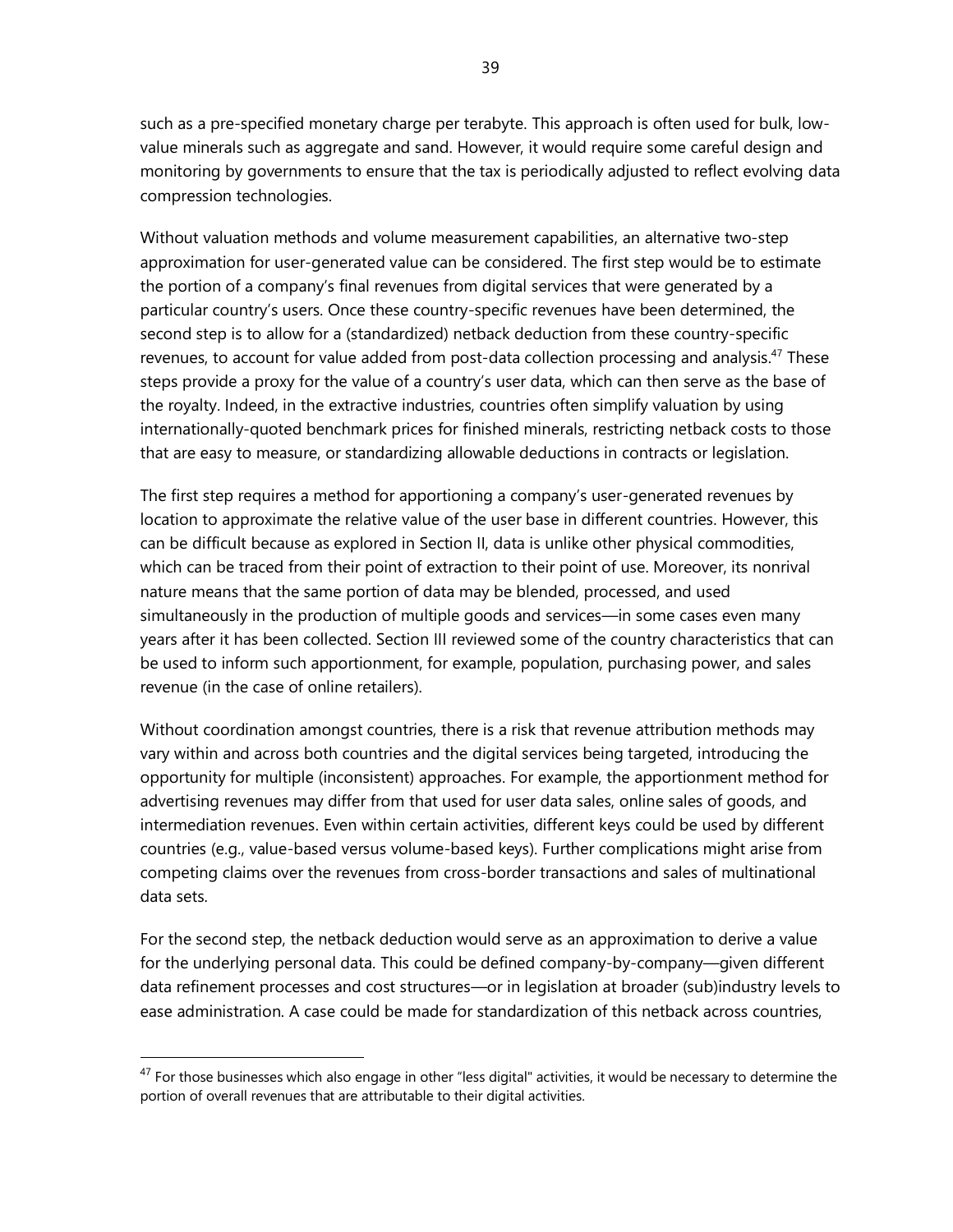assuming that multinationals are collecting data of similar quality from users worldwide and centralizing their processing operations, implying a common cost structure.

Alongside the royalty base, the choice of the rate is also important. The netback deduction and royalty rate are two sides of the same coin, since a country can calibrate the effective tax burden by adjusting either the netback or the rate of the royalty. In the extractive industries, for example, some countries disregard costs altogether in defining their royalty base, instead valuing output at the benchmark price for its mineral content and lowering the royalty rate to compensate.

Rates should be set at an appropriately modest level, as they are applied to revenues rather than profits.<sup>48</sup> Where royalties are charged on a gross—rather than a net—basis, they no longer only tax pure economic rents and can distort the activities they are targeting.<sup>49</sup> This is analogous to the disincentive effects of royalties on exploration activity in the extractive industries. Thus, those countries with lower value consumer markets (e.g., with fewer active users or lower purchasing power) might set rates lower so as not to disincentivize data extraction by nonresident digitalized businesses or deter market entry altogether.

In setting the rate, policymakers should also be sensitive to the risks of excessive pass-through to consumers. While the location-specific nature of the asset means that companies cannot themselves relocate to avoid payment of the tax, their relative market power may allow them to pass the tax on to consumers. This is likely much easier than in the resource sectors where for most countries commodity prices in export markets are exogenously determined.

At the same time, this risk should not be overstated. If the marginal cost of providing the taxed service is low, then the royalty acts like a tax on the firm's quasi-rents: rents that are exclusive of costs sunk in establishing the business (IMF, 2019). The primary impact may therefore not be on current pricing but on future investment. However, if the digital service is itself used as a business input, then the royalty may introduce production inefficiencies. This would reduce profitability for businesses and may raise prices for consumer, though the magnitude of such inefficiencies are unclear.

Cui and Hashimzade (2019) show that when the marginal cost is non-zero, the incidence of a tax on platform revenue will fall on both the platform and the advertisers/producers, but the effect on consumers is ambiguous. Moreover, as the authors argue, countries may well view some cost-

 $48$  For example, a royalty of 4 percent is the equivalent to 20 percent corporate income tax rate assuming a 20 percent average profit margin across all businesses, but the effective income tax burden increases as the profit margin declines. Using average profit margins means that royalties might be too high for low-profit or lossmaking businesses.

 $49$  A tax on pure economic rents does not distort the mix of inputs used in production. At the margin, firms employ factors of production (capital, labor, etc.) until the marginal return on the additional unit equals its marginal cost. In economic terms, rents are zero at the margin, negative if production is too great, and positive if too little. A pure rent-based tax, therefore, neither discourages nor encourages investment or production, as it will not influence production decisions at the margin (Mintz and Chen, 2010).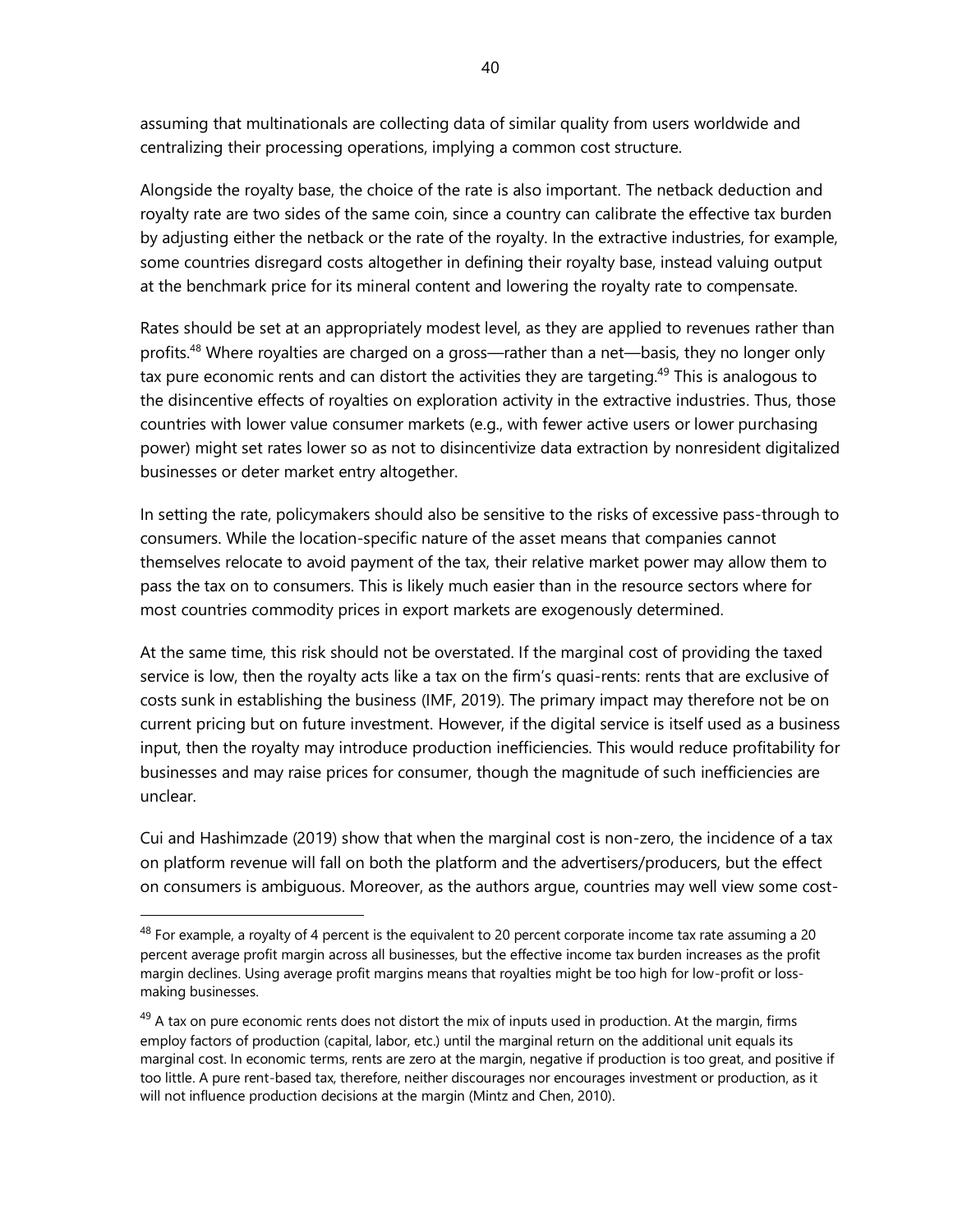passthrough to domestic users as a reasonable price to pay for capturing some of the platform rent. However, incidence effects are complex in two-sided markets. Firms may aim to shift some burden to the untaxed side: a tax on advertising creates an incentive to raise the price charged (or reduce the subsidy provided) to users; the price of advertising services may even fall. On tax incidence in two sided-markets, see Bourreau and others (2016) and Kind and others (2008 and 2010).

Businesses at different points in their life cycle might require different tax treatment. For this reason, a case could be made to introduce thresholds and rates that vary by the size of a business. Safe harbor rules could also be used to protect small or loss-making companies. However, such provisions might quickly become nonbinding even for small digitalized businesses given the nature of their cost structure (Annex I). With low (or falling) marginal costs, average variable costs will also be low, allowing small businesses to scale up operations profitably and quickly.<sup>50</sup>

User-based royalties are a powerful fiscal instrument with a long history of application in a sector that shares a number of characteristics with data-intensive digitalized business models. However, they should be carefully approached so as not to generate other economic distortions. If royalties are intended as a substitute rather than a complement to the corporate income tax, then a lack of multilateral consensus risks unwanted international double taxation if they are not creditable against corporate income tax payable in home jurisdictions. If applied unilaterally such tax measures may also risk retaliation, especially if these measures end up being de facto targeted on firms from a few countries (Hufbauer and Lu, 2018).

# **The Implications of Moving Towards a Royalty on User-Based Revenues**

In the absence of multilateral consensus, Box 1 explores—in a highly stylized setting—what the noncooperative outcome could be if all countries were to impose user-based royalties on the revenues from digital services. It illustrates that, ceteris paribus, countries will be indifferent (in terms of tax revenues) between a user-apportioned profit tax and a royalty on user-based revenues, if the ratio of the royalty rate and the profit tax rate applicable to the multinational enterprise is set in proportion to the company's global average profit margin. This result holds irrespective of the global distribution of profits or revenues—and, by implication, the global distribution of costs.

While this is a very simplified result, which abstracts from some important real-world considerations and complexities, we can get a sense that should several countries move to implement such (short-term) royalties on user-based sales, then under the specified condition, the system would gradually come close to a system under which global profits are apportioned by the same user-based sales. This result should be familiar as it is the same logic that is

 $50$  Indeed, as noted by Cui (2018), the variable costs of data capture through the operation of a search engine or a social media network and its subsequent storage and maintenance would seem largely negligible.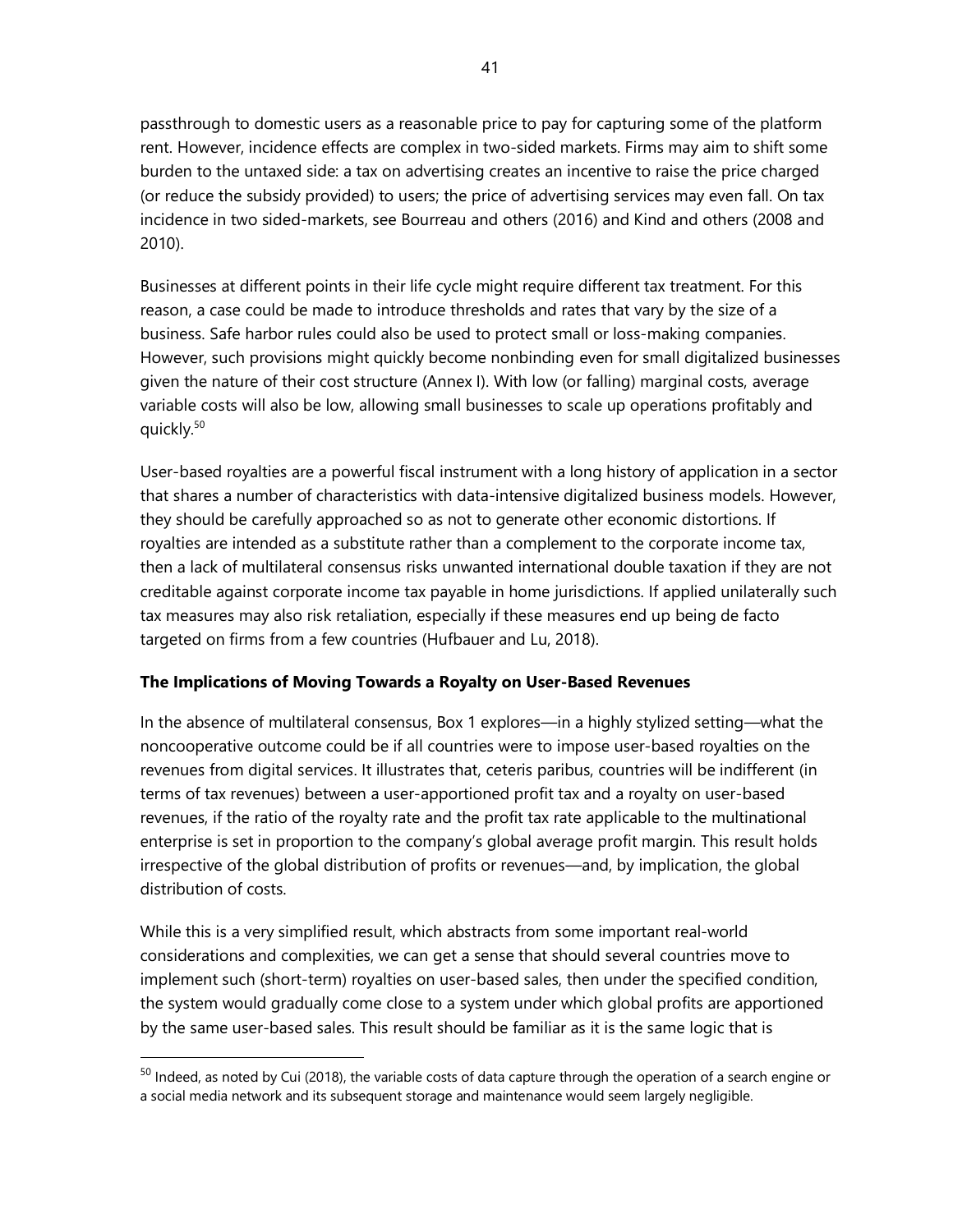commonly applied for calibrating standard turnover taxes for simplified small business regimes. In these systems, tax rates on turnover are typically set to ensure that the liability for the average small business would be the same as that under the application of the corporate income tax on profits.<sup>51</sup>

#### **Box 1. Digital User-based Royalties as a First Step on the Way to Formulary Apportionment**

This box explores the outcome should all countries apply some sort of unilateral royalty on user-based revenues. In a static setting, we can consider the implications for two countries,  $A$  and  $B$ , which can either (i) unilaterally tax user-based revenues earned by a nonresident multinational enterprise for the provision of digital services, or (ii) apply a single corporate income tax rate to an agreed upon allocation—in this case based on user-based sales—of the multinational enterprise's globally consolidated profits. We want to derive the conditions under which tax revenues from the two systems will be the same for a country such that they will be indifferent between them.

We start with the following expressions for tax revenues in a country  $i$  from the application of a user-based royalty:

 $\tau_i^r R_i$ ,

where  $\tau_i^r$  is the royalty rate in country  $i$  applied to user-based revenues,  $R_i$ , earned by the nonresident highly-digitalized multinational enterprise in return for services provided to domestic users in country  $i$ .

Under user-based formulary apportionment of global profits, each country is assigned:

$$
\tau^c_i \alpha_i \pi_G,
$$

where  $\alpha_i = \frac{R_i}{R_i}$  $\frac{R_i}{R_G}$  is country  $i'$ s share of total global user-derived revenues, and  $\sum_{i\in\{A,B\}}\alpha_i=1;$   $R_G=\sum_{i\in\{A,B\}}R_i;$  $\tau_i^c$  is the corporate income tax rate for country *i*; and  $\pi_G = \sum_{i \in \{A,B\}} \pi_i$  is the multinational's globally consolidated profits and  $\pi_i = R_i - \mathcal{C}_i$  is the profit generated in country  $i$  (but not necessarily booked there).

For each country we get the following under revenue neutrality of both tax systems:

$$
\tau_i^c \alpha_i \pi_G = \tau_i^r R_i,
$$

which, after substituting in for  $\alpha_i$ , reduces to the following expression:

$$
\frac{\tau_i^r}{\tau_i^c} = \frac{\pi_G}{R_G}.
$$

What this highly stylized model shows is that for the two systems to deliver equal tax revenues for each country, the ratio of the two tax rates for each country  $i$  must equal the ratio of global profits to global revenues, that is, the global average profit margin. In other words, assuming all countries have introduced user-based royalties, a country can earn the same revenues as if all countries had agreed on a user-based split of the multinational enterprise's globally consolidated profits, if and only if the ratio of the corporate income tax rate to the royalty rate is the same for all countries.

<sup>&</sup>lt;sup>51</sup> Just as in the small business setting, a turnover tax calibrated using average profit margins would be too high for low-profit or loss-making digitalized businesses (and vice versa), disincentivizing investment.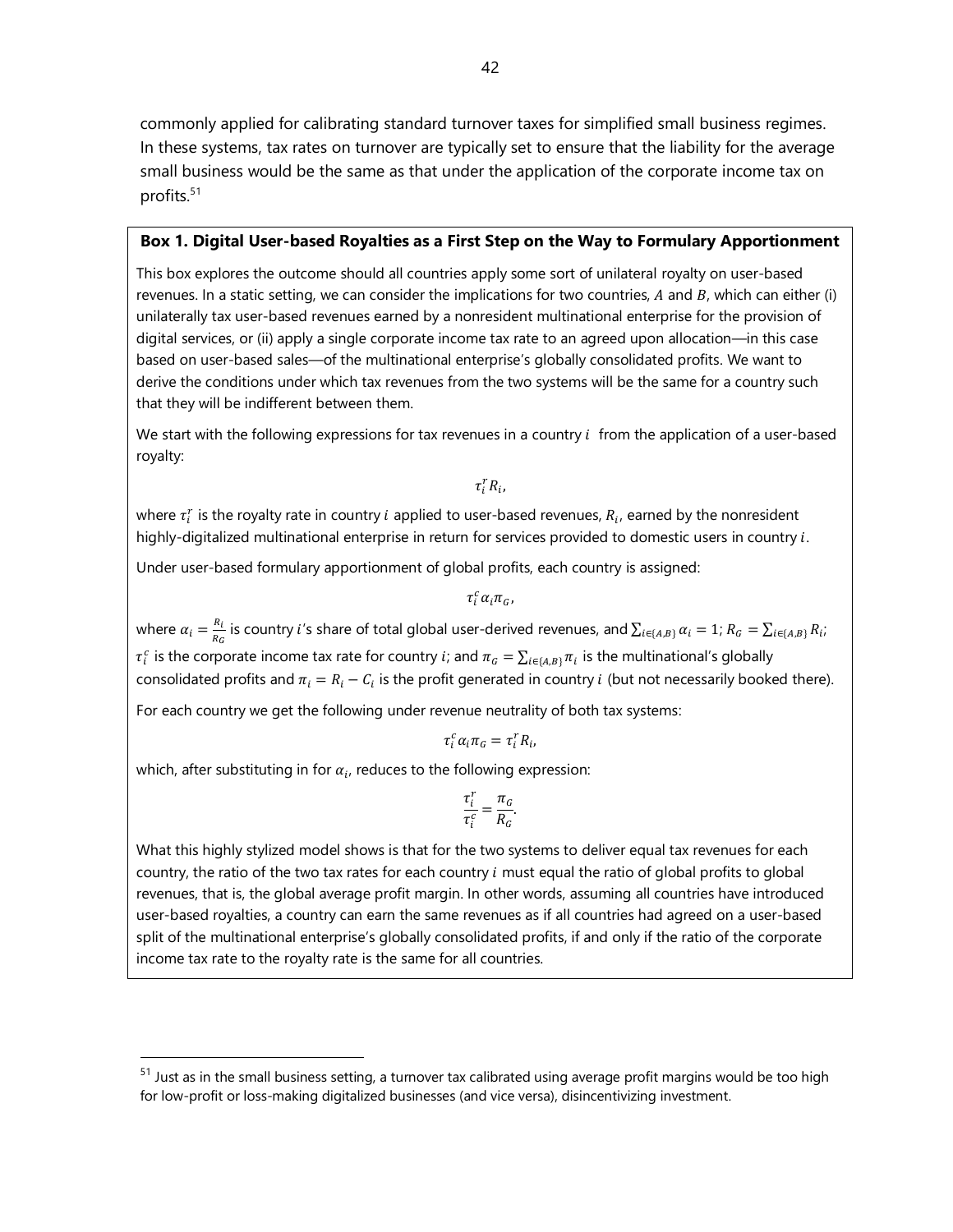To take the logic one step further, given that user location and destination coincide, the widespread application of a royalty on user-based sales, when combined with certain forms of investment expensing can even lead us eventually to a destination-based cash-flow tax. Furthermore, user-based (or destination-based) approaches can be applied to any company engaged in digital activity, rather than only a subset of highly-digitalized companies.

As this section has discussed, there are several reasons why policymakers should not preclude the use of a user-based royalty tax instrument as a complementary measure or as part of a globally cooperative approach to tax data-intensive services. Firstly, royalty payments are common between private parties for the right to use intellectual property and other intangible assets, such as copyrights, patents, and trademarks. This sets a natural precedent for governments to charge similar payments for the use of a national (intangible) asset—such as a user data—by digitalized businesses. Secondly, as noted earlier, royalty taxes are often a necessary substitute when the direct taxation of rents is difficult, for example, in the resource sectors. Indeed, a royalty instrument is less vulnerable to profit shifting, particularly in a sector heavily reliant on hard-to-value intangibles. Thirdly, given the clear practical and political challenges of reforming income taxes to account for user value, well-designed user-based royalty instruments—which can also allow for some sort of netback to account for data processing—may provide a feasible and more realistic option. If designed and applied comprehensively and coherently to all services that use data as an input (i.e., little or no ringfencing around specific digital services), they could provide a valuable alternative or complement to the corporate income tax.

Some recent proposals for turnover taxes on digital services already take on the flavor of a userbased royalty. These include the digital services tax proposed by the European Commission, and variants subsequently proposed or enacted unilaterally by individual member states (Box 2). This formulation of digital services tax should be distinguished from non-user-based equalization levies on payments for digital advertising services. This type of levy was introduced by India in 2016 taking the form of a withholding tax on payments to nonresidents for certain digital services (Box 3). It has subsequently been expanded in scope in 2020 to a user-based turnover tax targeted only at nonresident businesses. Both types of tax attempt to target digital services provided by businesses operating remotely within a jurisdiction. They have also been formulated to sidestep income tax treaty issues by basing taxes on gross income (i.e., sales/turnover) rather than net income (i.e., profits)—for instance, as an excise tax on the supply of digital services or a tariff to protect domestic service providers.<sup>52</sup>

<sup>&</sup>lt;sup>52</sup> The OECD in its 2018 Interim Report provides guidance on the legal design of an excise tax on e-services, to ensure that they do not fall within the scope of income tax treaties. The case would be stronger where such an excise is (i) levied on the supply of a certain defined category or categories of e-services and imposed on the parties to the supply without reference to the particular economic or tax position of the supplier; (ii) charged at a fixed rate, calculated by reference to the consideration paid for those services (without reference to the net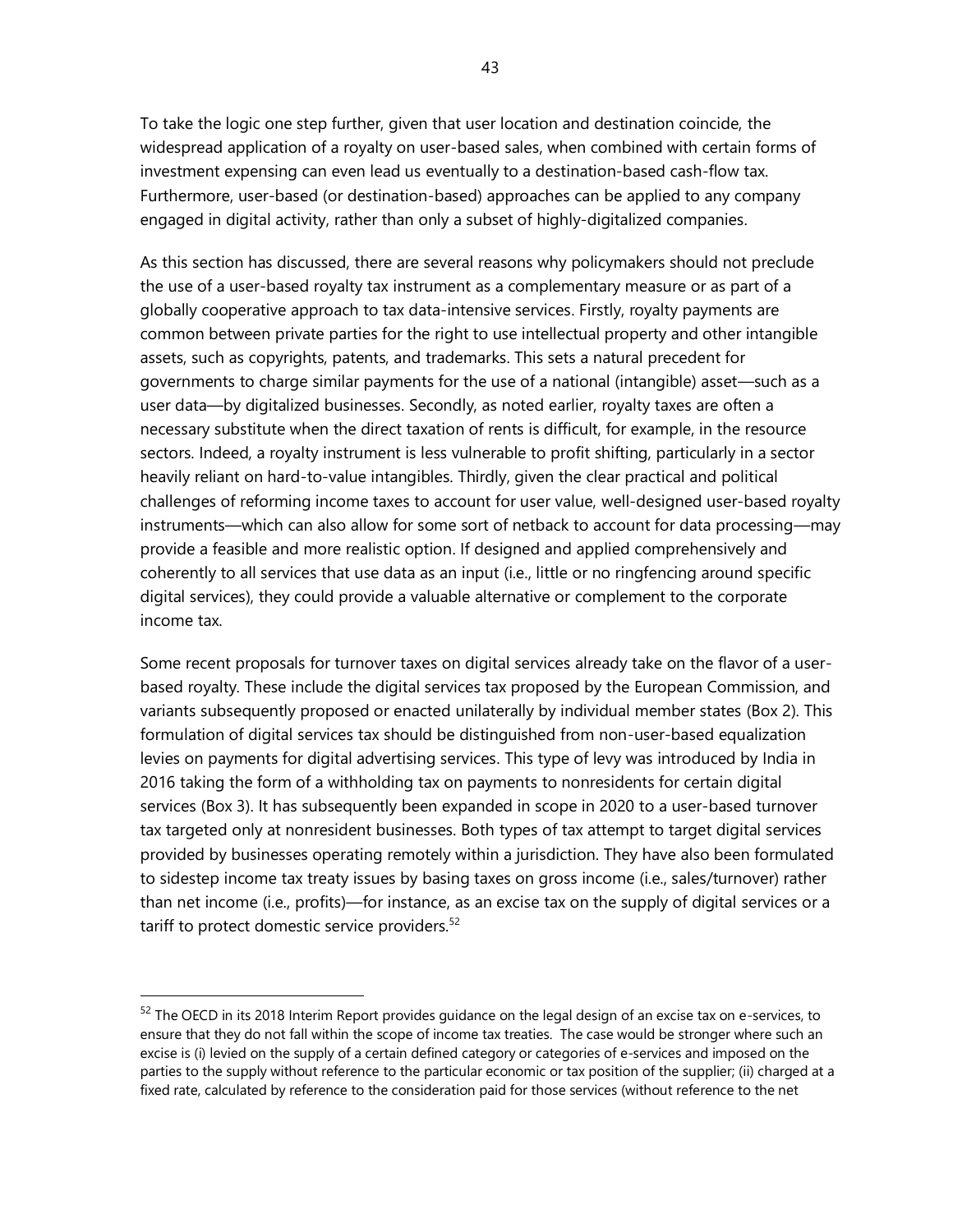#### **Box 2. User-Based Turnover Tax: The European Commission Proposal**

The 2018 European Commission draft directive is the most prominent example of a user-based turnover tax. It proposes a 3 percent levy on gross income of (resident and nonresident) businesses that supply specified digital services to domestic consumers and businesses. The tax is applied to a portion of revenues deemed to be derived from domestic users.

The tax is payable by large digitalized businesses, defined according to global and local thresholds. The thresholds are designed to ensure that only those dominant large businesses that benefit substantially from the exploitation of big data and network effects will be captured, while insulating small technology startups. Furthermore, the opportunity to engage in aggressive tax planning typically lies with larger companies. However, the global gross income thresholds inevitably restrict the companies liable to a handful of large tech firms and has sparked claims by the United States, where the majority of these companies reside, that the tax discriminates against foreign businesses. Large highly-digitalized multinational enterprises operating in other countries, such as China, with may also fall into the scope of this royalty (as they expand into European markets), leading to similar claims.

Only certain activities are included within the scope of the European Commission's proposal (online advertising, intermediation services. and the sale of data), while other digital activities, such as online retail sales, financial and payment services, and businesses collecting and using data for their own internal purposes, are excluded. The rationale for this exclusion is that although online retail, digital content provision, and online services might also allow some degree of user interaction, such interaction is ancillary to the main purpose of the delivery of goods, content and services. That is, "value creation" in such cases lies mainly with the production of the goods, content, and services sold online, while the user's role in value creation is less central. However, since many digital platforms engage in both in and out of scope activities (e.g., platforms that provide online retail, digital content provision and user intermediation services), the European Commission's tax proposal would require the separation of revenue from taxable and non-taxable services.

In terms of revenue attribution, the European Commission proposal takes a volume-based approach, which circumvents the valuation issue. Revenue is allocated to member countries in proportion to the number of times an advertisement has appeared on users' devices (in the case of advertising) and the number of users that have concluded transactions on a particular platform in a given tax period (for intermediation services), where the location of the user is determined based on their internet protocol or IP address. Questions remain as to how the residency of the user would determine the apportionment of revenues in the case of cross-border transactions, and how to apportion revenue derived from the sale of multinational data sets. At present, no 'netback deduction' for value added from post-data collection processing has been factored into the tax design, but may have factored in the choice of the tax rate.

Some EU states (e.g., Austria, Czech Republic, France, Italy, Spain, and the United Kingdom) have moved ahead with unilateral measures—though each have calibrated the tax differently, for example, with different rates and local (national) thresholds (see Table 2.1 for a list of those countries that have proposed/legislated/implemented digital services taxes). In many cases, the approach used to apportion revenues also deviates from the original European Commission proposal. For example, the United Kingdom's approach is to account for user value through an indirect destination-based proxy: the value of the advertisements and search results targeted at domestic users and, in the case of online marketplaces, the commissions generated from transactions intermediated between domestic users (i.e., from both sides of the transaction).

income of the supplier or the income from the supply); and (iii) not creditable or eligible for any other type of relief against income tax imposed on the same payment.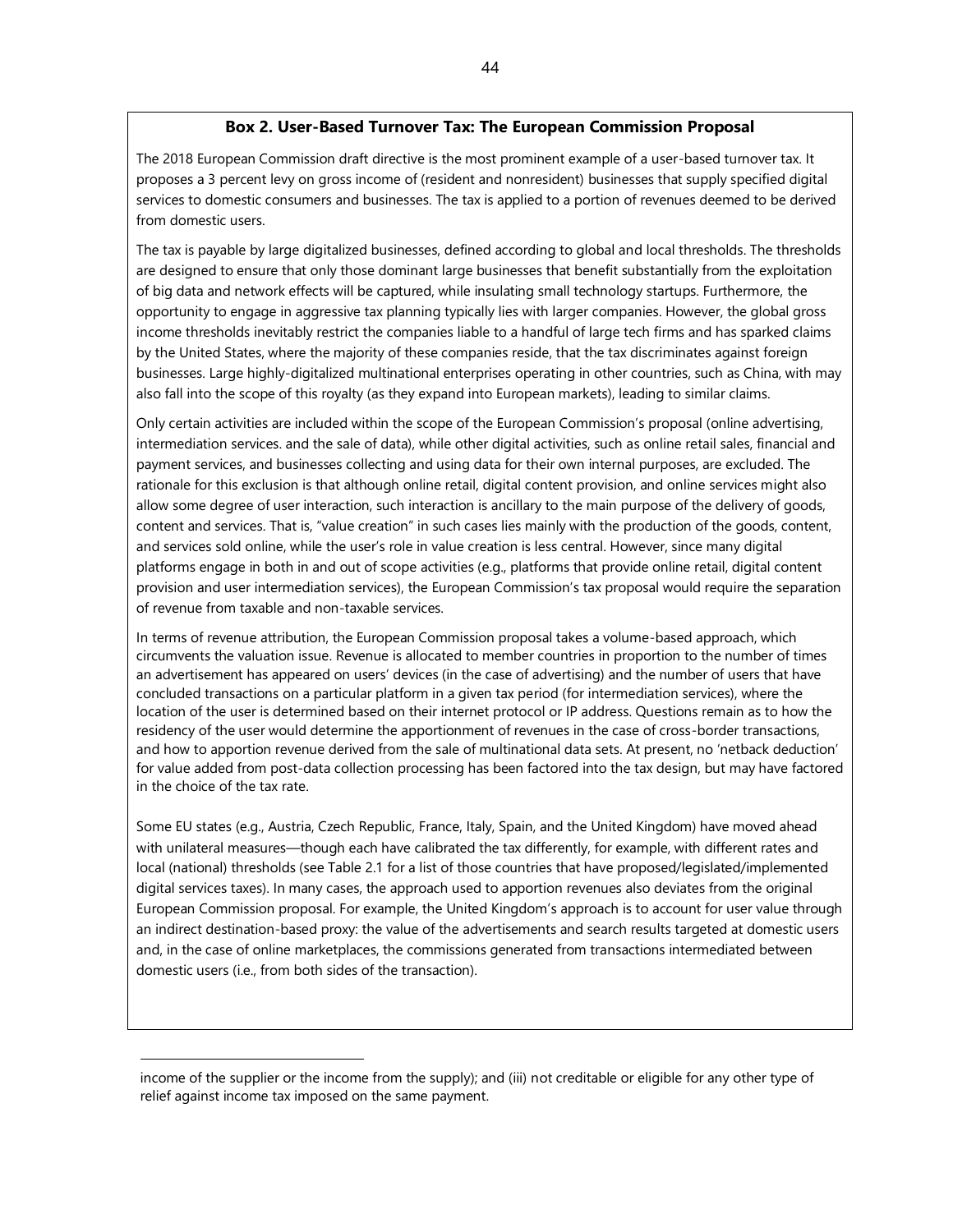| Box 2. User-Based Turnover Tax: The European Commission Proposal (continued) |                                                                                                                                |                                                                                                                                                                                                                                                                                                                             |  |
|------------------------------------------------------------------------------|--------------------------------------------------------------------------------------------------------------------------------|-----------------------------------------------------------------------------------------------------------------------------------------------------------------------------------------------------------------------------------------------------------------------------------------------------------------------------|--|
| Box Table 2.1. Examples of Country-Specific User-based Turnover Taxes        |                                                                                                                                |                                                                                                                                                                                                                                                                                                                             |  |
| <b>Country/Polity</b>                                                        | <b>Key dates</b>                                                                                                               | <b>Details</b>                                                                                                                                                                                                                                                                                                              |  |
| European<br>Commission                                                       | Mar 21, 2018; Draft<br>directive                                                                                               | 3 percent; dual thresholds: > EUR 750 million (qlobal); > EUR 50<br>million (local, EU-wide); Online advertising, digital intermediation<br>services, sale of user data; portion of annual worldwide revenues<br>attributable to domestic users. <sup>53</sup>                                                              |  |
| Austria                                                                      | Apr 5, 2019 (draft bill<br>"Digitalsteuergesetz<br>2020"); to be<br>implemented Jan 1, 2020                                    | 5 percent; dual thresholds: > EUR 750 million (qlobal); > EUR 25<br>million (local); Online advertising (provision and contribution)<br>only.                                                                                                                                                                               |  |
| Czech Republic                                                               | Nov 19, 2019 (pending<br>Parliamentary approval)                                                                               | 7 percent; dual thresholds: > EUR 750 million (global); > CZK 100<br>million (local, approx. EUR 2 million); Online advertising, digital<br>intermediation services, sale of user data.                                                                                                                                     |  |
| France 1/                                                                    | Jan 25, 2019 (Draft Law<br>No. 121/000039); Jul 11,<br>2019 (National assembly<br>approval); Jul 11, 2019<br>(Senate approval) | 3 percent; dual thresholds: > EUR 750 million (global); > EUR 25<br>million (local); Online advertising, digital intermediation services,<br>sale of user data.                                                                                                                                                             |  |
| Italy 2/                                                                     | Jan 1, 2020 (Law<br>no.145/2018; Law no.<br>160/2019)                                                                          | 3 percent; dual thresholds: > EUR 750 million (qlobal); > EUR 5.5<br>million (local); Online advertising, digital intermediation services,<br>sale of user data.                                                                                                                                                            |  |
| Spain                                                                        | Jan 25, 2019 (Draft Law<br>No. 121/000039); Feb 18,<br>2020 (Parliamentary<br>approval)                                        | 3 percent; dual thresholds: > EUR 750 million (qlobal); > EUR 3<br>million (local); Online advertising, digital intermediation services,<br>sale of user data; Payments based on IP address of device used.                                                                                                                 |  |
| United<br>Kingdom 3/                                                         | Apr 6, 2020 (Finance Bill<br>2019/20)                                                                                          | 2 percent; 0 percent (loss-making companies); single threshold:<br>>GBP 500 million (global). Safe harbor provisions for loss-makers<br>and businesses with low margins. Annual GBP 25 million tax-free<br>threshold; digital intermediation services (online marketplaces,<br>search engines, and social media platforms). |  |

Sources: National authorities.

Г

1/ DST originally expected to apply retroactively from Jan. 1, 2019. Final text of legislation included provision that for the 2019 tax year, the share of services connected with France will be assessed during the period between the day following the publication of the Act and Dec 31, 2019. However, following talks with the U.S., France will not collect revenue until end-2020.

2/ Italy introduced a 3 percent web tax law, effective as of January 1, 2020, established by the 2020 Budget Law (Law no. 160 of 2019) and 2019 Budget Law (Law no. 145 of 2018).

3/ Revenue allocation in proportion to (i) for social media platforms, revenues from targeting adverts at UK users, (ii) for search engines, revenues from displaying advertising against the result of key search terms inputted by UK users; (iii) for online marketplaces, commissions generated by facilitating a transaction between UK users.

 $53$  Revenue allocation in proportion to (i) the number of times an advertisement has appeared on EU users' devices; (ii) the number of EU users having concluded underlying transactions on a digital interface, with user location to be determined based on Internet Protocol (IP) addresses.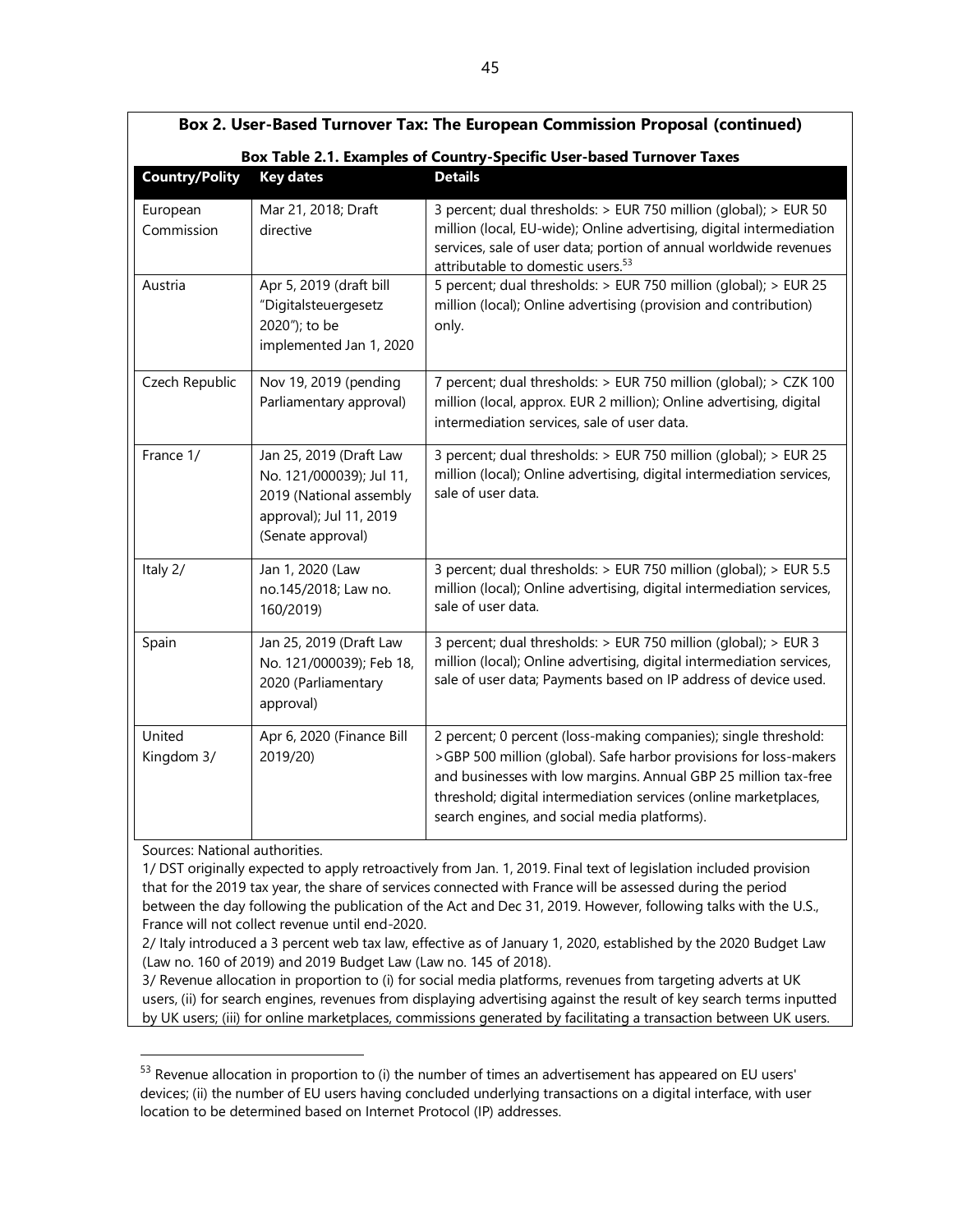While it may be too early to evaluate these measures, so far, the revenue from such instruments that have been costed and included in national budgets appear to be relatively low, suggesting that the yields—as well as the perceived cost to highly-digitalized businesses—may be overstated (Table 2.2). As such, these measures may have some political appeal for remedying, without significant commercial impact, the popular perception that the government receives little tax from firms that feature so prominently in the daily lives of consumers (IMF, 2019).

|                   | Box Table 2.2. Revenue Estimates from Proposed Digital Services Taxes 1/ |                                  |       |       |          |
|-------------------|--------------------------------------------------------------------------|----------------------------------|-------|-------|----------|
|                   | 2019                                                                     | 2020                             | 2021  | 2022  | 2023     |
|                   |                                                                          | (Local Currency Units, millions) |       |       |          |
| Austria           | ٠                                                                        | 25                               | 28    | 31    | 34       |
| France            |                                                                          | 500                              |       |       |          |
| Italy             | 150                                                                      | 600                              | 600   |       |          |
| Spain             | 1,200                                                                    |                                  |       |       |          |
| United<br>Kingdom | 5                                                                        | 275                              | 370   | 400   | 440      |
|                   |                                                                          | (Percent of GDP)                 |       |       |          |
| Austria           |                                                                          | 0.006                            | 0.007 | 0.007 | 0.007    |
| France            |                                                                          | 0.020                            |       |       |          |
| Italy             | 0.008                                                                    | 0.033                            | 0.033 |       |          |
| Spain             | 0.096                                                                    | $\cdots$                         |       |       | $\cdots$ |
| United<br>Kingdom | 0.000                                                                    | 0.012                            | 0.016 | 0.017 | 0.018    |

Sources: National authorities.

1/ Estimates for the revenue yields vary from country to country given differences in design and structural characteristics of each market. For example, the Indian equalization levy, introduced in 2016, amounted to INR 7 billion in FY 2017/18 (<0.01 of GDP). The European Commission has estimated annual revenue yield from its digital service tax for member states of EUR 5 billion (<0.01 percent of EU GDP).

#### **Box 3. Withholding Taxes on Payments to Nonresidents: India's 2016 Equalization Levy**

In 2016, India introduced an equalization levy in the form of a withholding tax on payments by domestic businesses to non-resident entities for online advertising services, at a rate of 6 percent. In March 2020, the levy was expanded to include income received by nonresident businesses for the supply of all e-commerce supply or services at a rate of 2 percent.

The first incarnation of the levy bears a close resemblance to the sorts of final withholding taxes already commonly applied to cross-border technical services (for example, accounting, management, and subcontractor services). For this version of the levy, the burden of compliance was placed on the domestic recipient of services.

Since payments to nonresidents for the provision of digital services abroad would otherwise go untaxed in the destination country, the levy attempted to equalize their (income tax) treatment vis-a-vis resident service providers. Indeed, to the extent that the levy reduces any tax-induced comparative advantage that foreign suppliers may enjoy over domestic suppliers, equalizing the tax treatment could also ease production inefficiencies.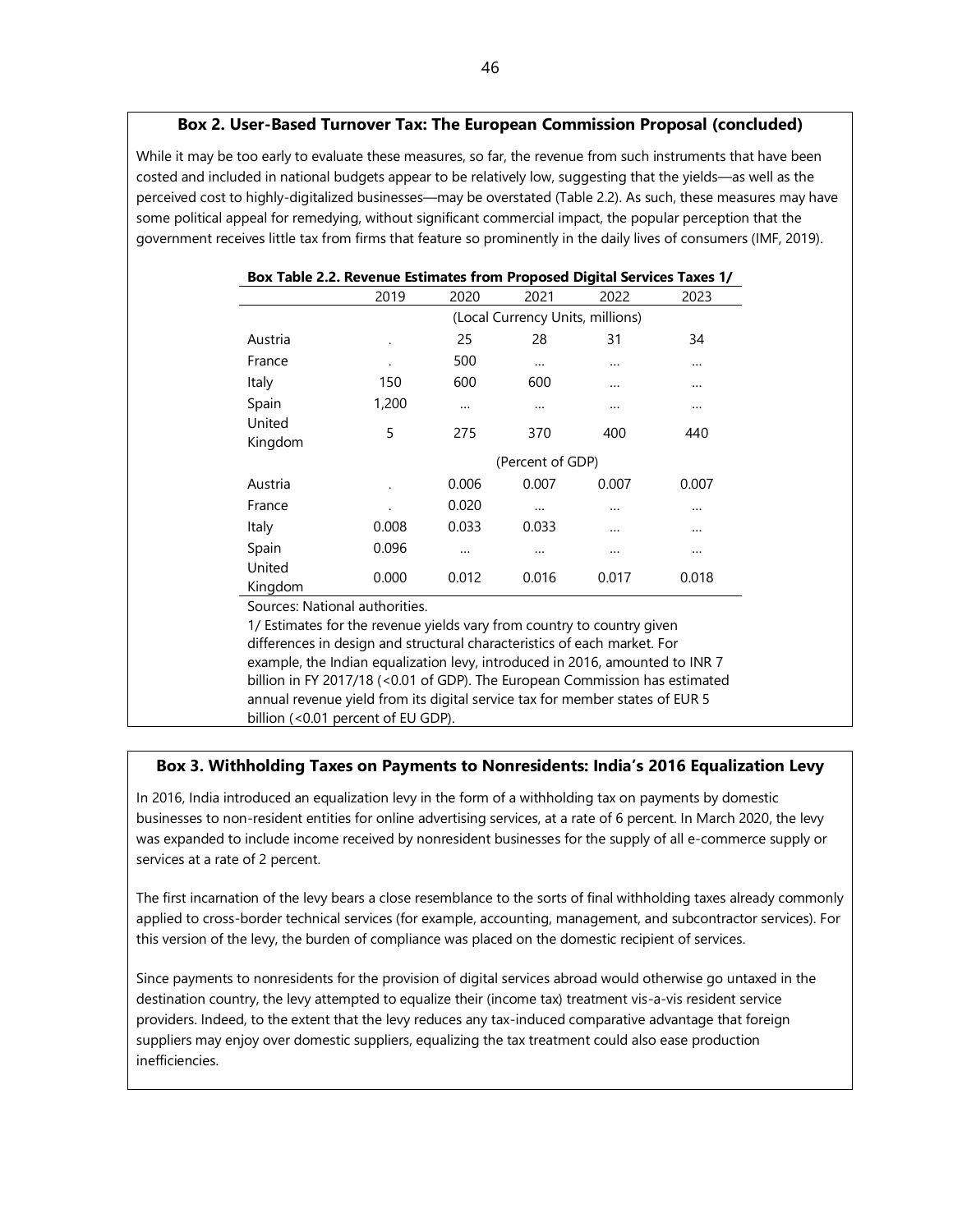# **Box 3. Withholding Taxes on Payments to Nonresidents: India's 2016 Equalization Levy (continued)**

Thus, the objective of these taxes is not to capture a portion of user value—while payable in the country of the purchaser of such services, the tax base may not in fact reflect the location of the users being targeted by such services (for example, in the case of an Indian retailer advertising products or services outside of India), and equally would not capture payments by the nonresident provider to companies in other (e.g., neighboring) countries, which are targeting Indian users.

Moreover, while simpler to design and administer, such taxes can potentially be more easily avoided by setting up appropriate structures. For example, if the resident company sets up an offshore related entity to make the payments to the nonresident supplier, it could be possible to avoid these withholding taxes.

Several other countries have also introduced variants of this tax. Thresholds have also been introduced to reduce the burden of this tax on small businesses. In Chile, Hungary, and Turkey, only payments for digital advertising service have been targeted. Tax rates also vary substantially from 6 percent in India to 15 percent in Turkey (see Box Table 3.1).

As of March 2020, the second incarnation now displays the hallmarks of the user-based turnover tax from the EU proposal, but only payable by nonresident businesses, creating a discriminatory tariff on foreign-supplied digital services. By expanding the remit of the levy, the government aims to use the tax system to capture a portion of the value created from digital services within the Indian economy. The e-commerce supplies covered include the sale of online goods and services (including through platforms) to any person who uses an Indian internet protocol address and to any nonresident who is purchasing advertising services targeted at Indian residents. Unlike the original levy on advertising, the resident business is no longer responsible for deducting and remitting the tax. Instead, the e-commerce operator is responsible for charging and paying.

| <b>Country</b> |                                                                                         | <b>Details</b>                                                                                                                                                                                                                                                                                                                                                                                                                                                                                                                                                    |
|----------------|-----------------------------------------------------------------------------------------|-------------------------------------------------------------------------------------------------------------------------------------------------------------------------------------------------------------------------------------------------------------------------------------------------------------------------------------------------------------------------------------------------------------------------------------------------------------------------------------------------------------------------------------------------------------------|
| France 1/      | Jan 1, 2018 (Decree<br>No. 2017-1364; Sep<br>20, 2017)                                  | 2 percent; (10 percent for certain content) on revenues from<br>French residents from sales and rentals of video storage media,<br>videos on demand, and advertising and sponsorship revenues<br>derived by paid-for or free online video sites. Tax free allowance<br>of EUR 100,000 for provider of free online access to Audiovisual<br>(AV) content, 4 percent allowance for advertising revenues, 66<br>percent allowance for EU platforms sharing content created by<br>private users, and exemption for sites where AV content is not<br>primary business. |
| Hungary 2/     | Jul 1, 2017                                                                             | 7.5 percent; applies to advertising revenues that exceed HUF 100<br>million.                                                                                                                                                                                                                                                                                                                                                                                                                                                                                      |
| Turkey         | Dec 19, 2018<br>(Presidential Decision<br>No. 476); Feb 15, 2019<br>(Communiqué No. 17) | 15 percent; Payments made to nonresident online advertising<br>service providers or to those who act as an intermediary<br>regarding the provision of advertising services through the<br>internet. (Article 94 of the Individual Income Tax and Article 15 of<br>Corporate Income Tax).                                                                                                                                                                                                                                                                          |
| Chile          | Proposal issued Aug<br>23, 2018                                                         | 10 percent; Nonresident companies. Withheld by payment<br>intermediaries. Digital brokering, advertising, entertainment,<br>intermediation and storage services. Revenues received from<br>Chilean consumers (B2C).                                                                                                                                                                                                                                                                                                                                               |

# **Box Table 3.1. Details of Other Turnover Taxes on Digital Activities by Country.**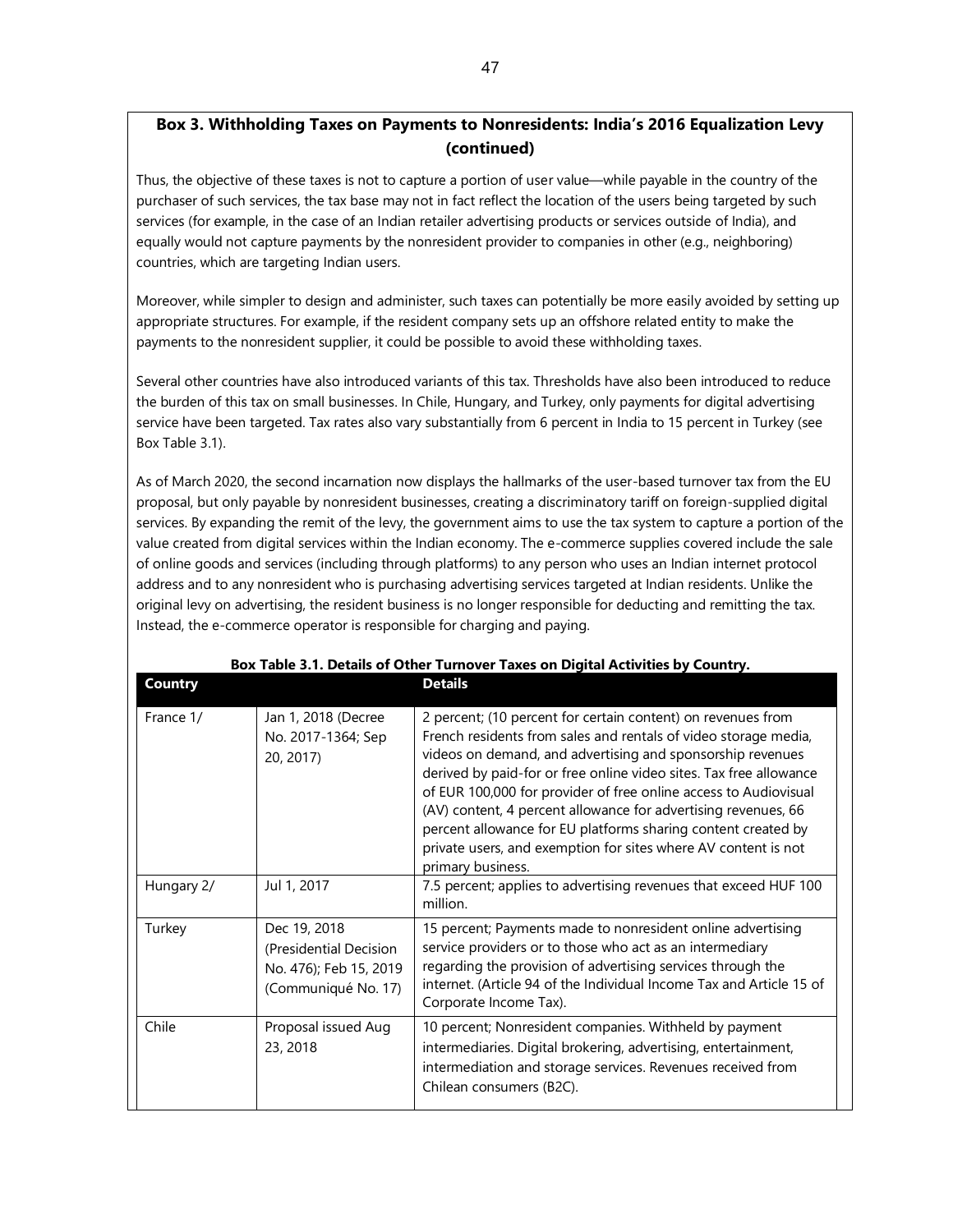# **Box 3. Withholding Taxes on Payments to Nonresidents: India's 2016 Equalization Levy (concluded)**

#### **Box Table 3.1. Details of Other Turnover Taxes on Digital Activities by Country (Concluded)**

| India      | Jun 1, 2016 (Finance    | 6 percent; Aggregate payments to nonresident >INR 100,000                               |
|------------|-------------------------|-----------------------------------------------------------------------------------------|
|            | Act 2016, Chapter VIII) | (approx. US\$ 1500) in a financial year. Nonresident companies.                         |
|            |                         | Withheld by payor. Online advertising purchased by Indian                               |
|            |                         | buyers. Revenues received from Indian residents or Indian PEs of                        |
|            | Apr 1, 2020 (Finance    | nonresidents.                                                                           |
|            | Act 2020)               | 2 percent; Gross receipts in respect of goods sold/services                             |
|            |                         | provided to residents, non-residents and persons using IP                               |
|            |                         | addresses in India <inr 20="" and="" by<="" charged="" million.="" paid="" td=""></inr> |
|            |                         | nonresident e-commerce platform operators.                                              |
| Uruguay 3/ | Jan 1, 2018 (Law        | 12 percent; In the case of intermediation services, the tax base                        |
|            | 19.535; Resolution      | will be 50 percent of the transaction if only one of the parties is                     |
|            | 6,409/2018)             | based in Uruguay. Nonresident. AV services and digital mediation                        |
|            |                         | or intermediation services. Revenues received from Uruguayan                            |
|            |                         | residents (Uruguay-based IP address or user billing address).                           |

Sources: National authorities.

1/ Germany has a similar tax with proceeds earmarked for the promotion of national cinema.

2/ In August 2014, the Hungarian parliament passed a bill on a new type of tax on advertising published in Hungary. The tax is to be paid by media content providers settled in Hungary and includes online advertising activities. The tax is income based: a yearly income from advertising activity over HUF 100 million was initially to be taxed at the rate of 5.3 percent. The EC determined (Nov 4, 2016) that the rate structure violated rules on state aid because the lower rates were preferential to some companies.

3/ Constitutes an expanded scope of the existing nonresident income tax on Uruguayan-sourced income. Similar rules apply to the extended scope of the VAT.

# **B. Value Added Tax**

The focus up until now has been on how to modify existing income tax rules to accommodate the taxation of remote digital services, as well as the design of complementary/substitute taxes. Regardless of the consensus over the role of user-generated value for profit taxation, it is also important to consider consumption taxes (notably VATs). Since consumptions taxes largely follow the destination principle, all imported and locally consumed goods and services need to be included to ensure the neutral treatment of cross-border trade. Therefore, at the minimum, all digital (e-commerce) transactions need to be folded into existing consumption tax regimes alongside existing "non-digital" transactions—to ensure the neutrality of these taxes.

Most countries that operate VATs require domestic businesses that sell online directly to resident consumers to register (if above the requisite annual thresholds) and charge VAT/GST on their sales. Local sellers of goods and services that use digital platforms to access consumers are similarly required to register and remit VAT should their sales turnover meet the necessary requirements. In many countries, digital platforms are also required to charge VAT/GST on the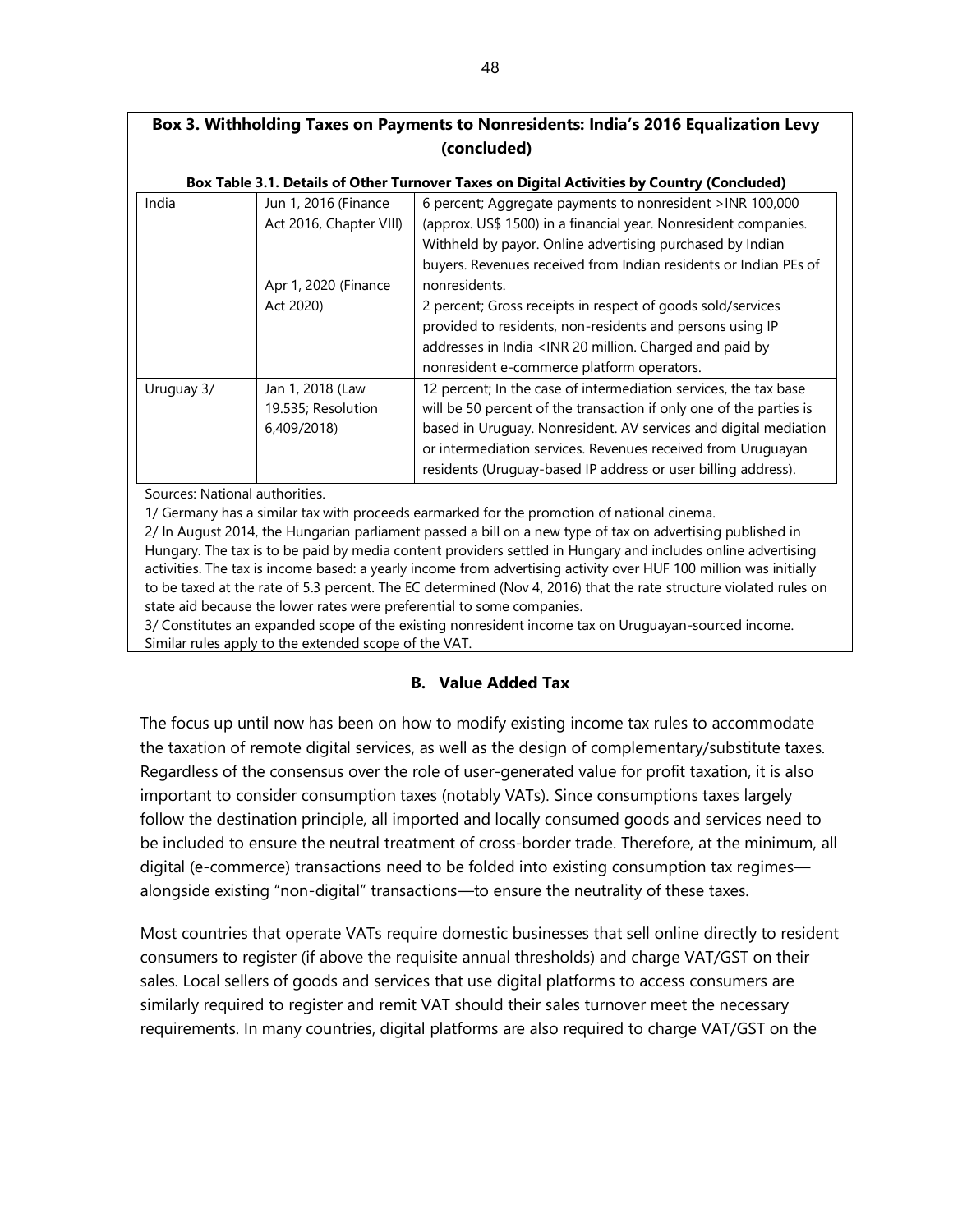commission for the services they intermediate.<sup>54</sup> However, nonresident companies that sell remotely into the domestic market, either directly or through platforms, are not always covered under domestic consumption tax legislation. The inclusion of these transactions is an obvious and important extension of existing regimes. Figure 4 illustrates the combination of services and supplier residencies that existing VATs have covered up until very recently, as well as where new recent measures fall (highlighted).

In response, countries are looking to complete the coverage of their domestic indirect tax systems (for example, VAT/GSTs), by extending them to cover the provision of digital services by nonresident entities. Such changes typically cover either or both remote digital services such as video/audio streaming and downloads (EU 2018 VAT e-commerce package, New Zealand, Norway, Australia, Uruguay), as well as imports of goods facilitated by digital platforms (Australia, Singapore, Vietnam, United Kingdom, Germany).

| Figure 4. Coverage of Current Taxes Based on Types of Services and Residency of | <b>Supplier</b>                           |                                                     |  |
|---------------------------------------------------------------------------------|-------------------------------------------|-----------------------------------------------------|--|
|                                                                                 | "Digital"<br><b>Services</b>              | <b>Goods and</b><br>"Nondigital"<br><b>Services</b> |  |
|                                                                                 | <b>VAT</b>                                | VAT                                                 |  |
| <b>Nonresident</b><br>providers                                                 | <b>WHT</b> on Payments<br>to Nonresidents |                                                     |  |
|                                                                                 | User-based<br><b>Turnover Taxes</b>       |                                                     |  |
|                                                                                 | <b>VAT</b>                                | <b>VAT</b>                                          |  |
| <b>Resident</b><br>providers                                                    |                                           |                                                     |  |
|                                                                                 | User-based<br><b>Turnover Taxes</b>       |                                                     |  |
| Note: WHT=withholding tax                                                       |                                           |                                                     |  |

This principle is included in the OECD's VAT/GST Guidelines, which also contain guidance on how destination countries can exercise their taxing rights over cross-border sales to their citizens. The general consensus is that a "vendor registration model" is preferable (meaning that the offshore supplier should register and pay VAT in the country of consumption) supported by an electronic filing and payment mechanism. In some cases, a tax collection role may be assigned to the platforms through which relevant sales are made. For example, under the "full liability regime",

<sup>&</sup>lt;sup>54</sup> However, the jurisdiction to which the VAT on commission is owed could vary. Where the buyer and seller of a service—both of whom are users of the digital intermediation service—are in the same country, VAT can be clearly remitted to that location. Where the buyer and seller are in different jurisdictions, there might be a split between the buyer and seller locations. Uruguay has specified that only 50 percent of the commission would be taxed if only one user is identified as Uruguayan. An additional complication might arise if user location is determined by the IP address at the time of the transaction. In this case, what happens if one/both users are traveling outside of their (habitually) residence countries, i.e., which countries get the revenue (or not)?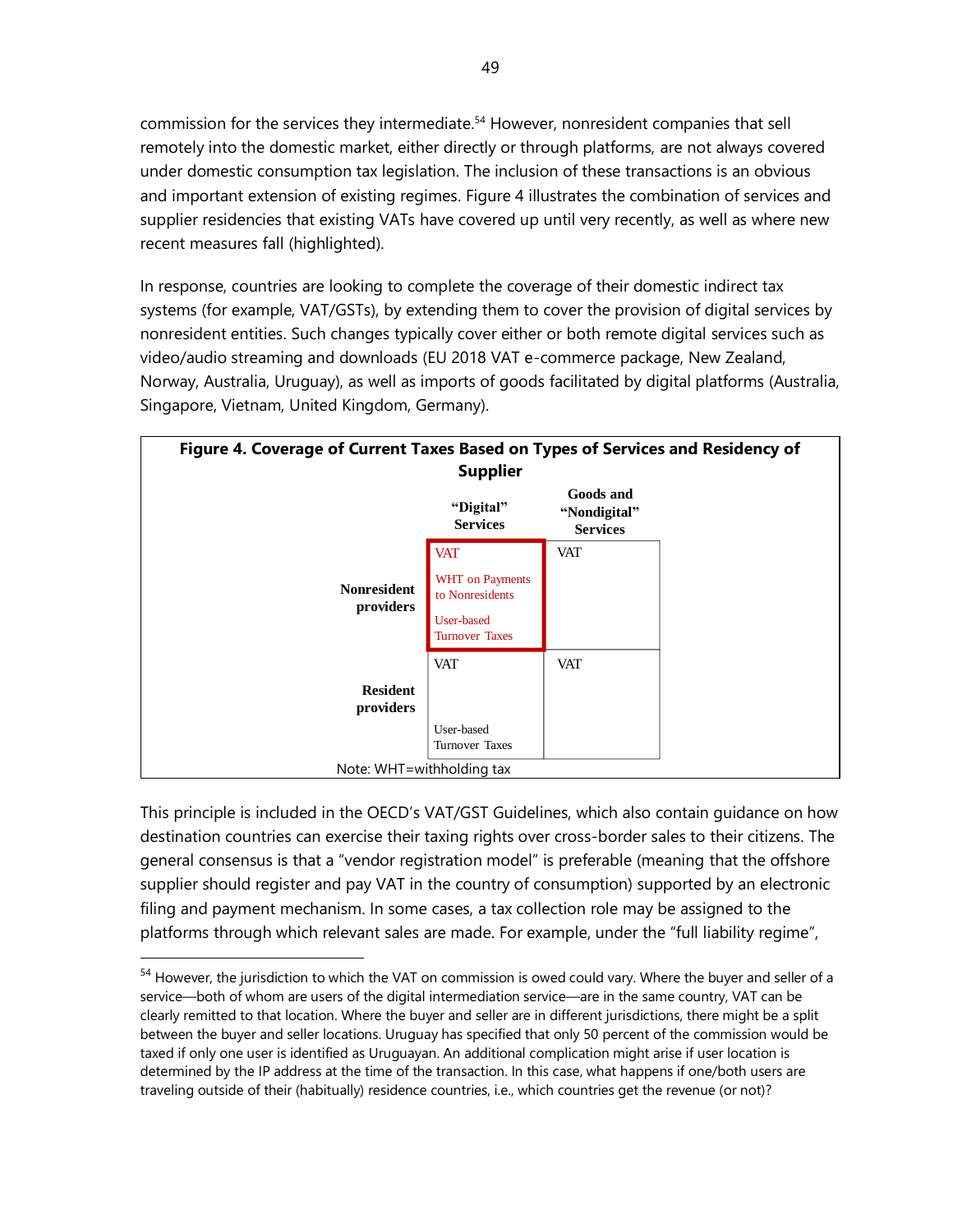the digital platform is fully and solely liable for assessing, collecting and remitting the VAT/GST due on the online sales it facilitates.<sup>55</sup>

# **VAT and the "Free" Digital Barter**

The identification of data collection as a taxable event raises the question of whether the 'digital barter'—the transaction discussed in Section II through which data is collected—like regular barters should also be subject to VAT. In other words, should so-called "free" services (such as those provided by search engines or social media platforms), which amount to barter transactions—because users in fact "pay" for these services with their user data—be subject to VAT?

In the case of a business-to-business barter transaction which involves the supply of goods or services and the receipt of goods or services in payment, the two components of the transaction are typically considered as separate supplies on which VAT must be calculated, assuming both parties are registered for VAT. In the case of a cross-border barter where both parties are VATregistered, no revenue would be expected to arise, particularly after the VAT-registered recipient claimed a credit for the VAT paid. However, if the VAT-registered parties were each in turn making exempt or partially exempt supplies (such that the VAT paid could not be fully reclaimed), then there is potentially revenue for one or both countries, as each would continue to be "destinations" for one of the supplies without a full corresponding credit. However, in the case of a business-to-consumer barter transaction—more common in the case of search and social media—consumers would not typically be VAT-registered, and as such only the digitalized business would have to pay VAT on the "valuable" service.

Moreover, there are questions over whether the business-to-consumer transaction constitutes a taxable barter in the first place. There is arguably no sufficiently direct link between the service provided and the non-monetary consideration received, given the universal access of the service or platform to users and the fact that the data collected varies from one user to another, with it even possible for a user to provide false data. Further, users are not attempting to use their data on a continued basis to derive income more generally—if given the opportunity to pay with traditional monetary means, they might agree or prefer to do so.

In any case, it would seem that applying VAT to "free" digital services raises the same complications as for the corporate income tax, in particular the need to value the non-monetary consideration (i.e. the user data) on a per-transaction basis. Attempting to evaluate both legs of the barter for the purposes of VAT seems unwieldy given the problems identified earlier of determining a value for data as well as the digital service provided—for taxing as well as crediting purposes—with both likely to fluctuate with demand and supply.

<sup>&</sup>lt;sup>55</sup> The implementation of full liability regime is likely to require coordination between and changes to the tax administration and business systems to ensure effective compliance.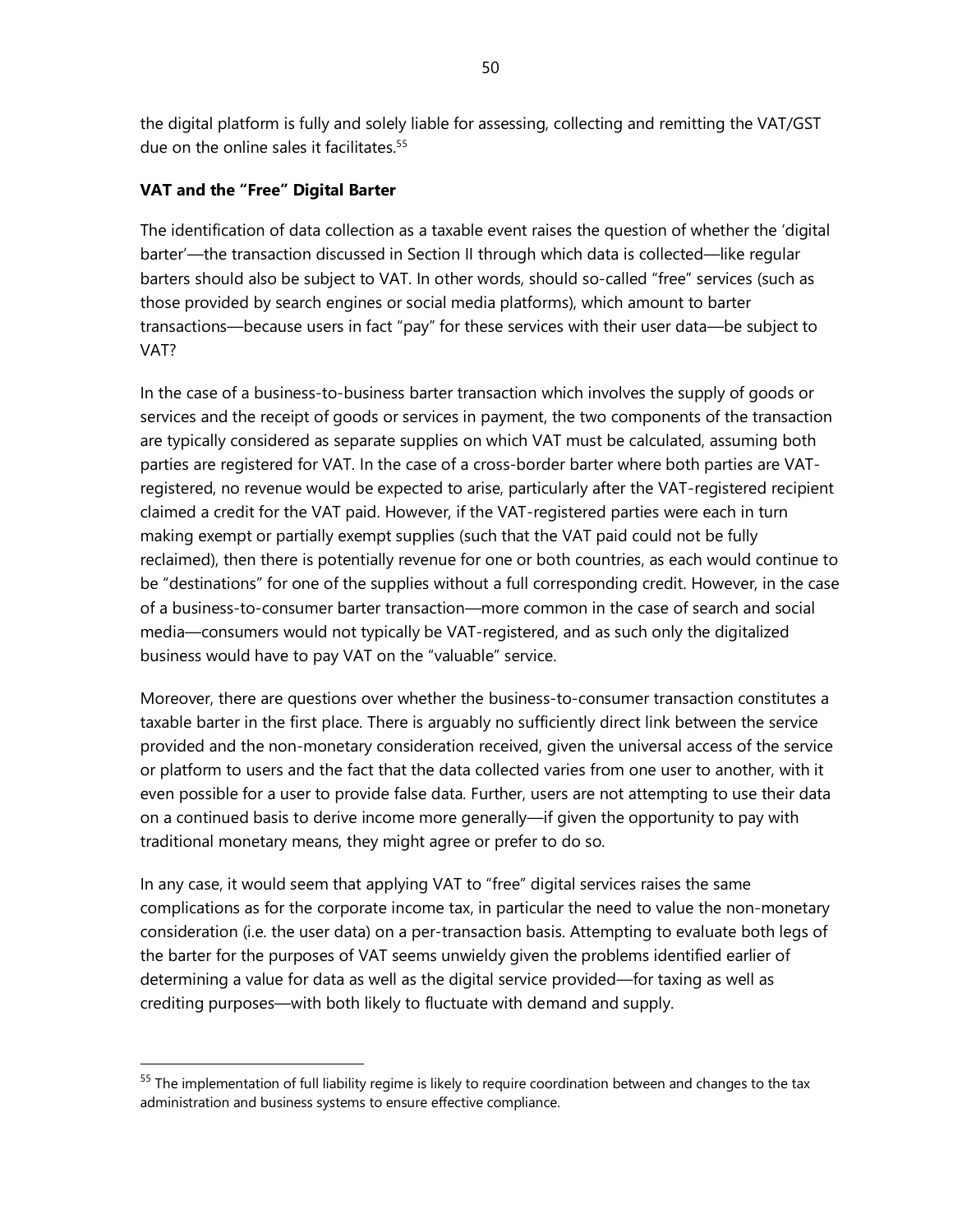#### **C. The Dangers of Ringfencing the Digital Economy**

Regardless of the fiscal instrument selected, this paper has consistently pointed out the importance of its general application to all types of businesses in the economy, with little or no ringfencing. With digitalization pervasive across the entire economy, it is both impractical and economically undesirable to single out "more digital" or "less digital" businesses or identify a "digital economy". As such, attempts to design policies specific to a so-called "digital economy" are potentially flawed—it is generally better for policy makers to ignore the distinction and take a holistic approach, particularly when it comes to areas such as international taxation. This was the view put forward in the 2014 report from the expert group on taxation of the digital economy convened by the European Commission (European Commission, 2014), which noted that there should be no special tax regime for more digitalized companies. Rather, general rules should be applied or adapted so that there is equal treatment for all businesses. The OECD (2015) also suggested that countries should not attempt to ringfence particular companies or business models for special tax treatment, noting that "the digital economy is increasingly becoming the economy itself".

Nevertheless, as noted above, a more targeted and discriminatory approach has gained significant traction in recent years and is set to be implemented unilaterally by some members of the European Union. These measures not only target digitalized businesses, but also isolate both a particular size of business and subset of digital activities. A case could be made that some degree of early ringfencing could be helpful in the (very) short run as tax measures are tested and adapted. However, more generally, from the point of view of efficiency and neutrality, establishing a parallel tax regime for digital services and other digitalized business models would drive an inefficient wedge between the digital and the non-digital sectors of the overall economy. Moreover, poorly-designed and uncoordinated measures run the risk of becoming entrenched.

# **V. CONCLUSION**

Digitalization—as a general-purpose technology—has unlocked the ability for businesses to collect vast amounts of data about agents in the economy from all manner of business-tobusiness and business-to-consumer transactions, including the so-called digital barter. By combining it with other nonrival, excludable intangible goods—such as intellectual property and knowhow—businesses have been able to design and remotely provide new and existing products and services at low marginal costs, fostering the emergence of large near-monopolistic and oligopolistic markets.

As businesses in almost every sector take advantage of the benefits of digitalization, the need to address the shortcomings and unresolved issues within the international corporate income tax and VAT systems has become that much more urgent. The current system of arm's length pricing and the growing importance of near-impossible-to-value intangibles—including user data—has allowed opportunities for corporate income tax avoidance to proliferate. As a result, many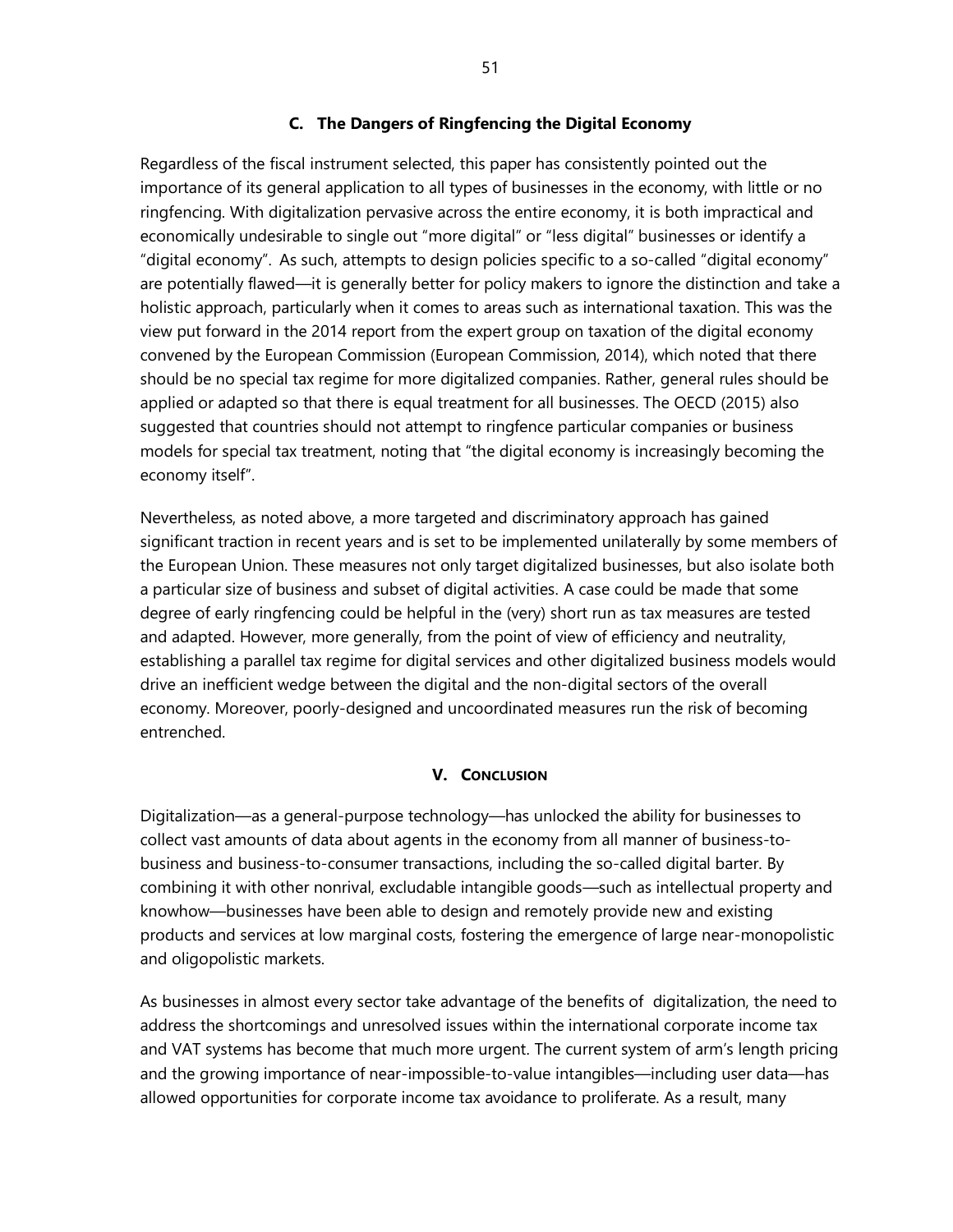countries are seeing profits shifted out of their reach by companies using transfer pricing tactics, while those without any permanent establishment-based taxing right are missing out on the opportunity to tax these companies altogether.

As a result, the contribution of user data to the profitability of highly-digitalized businesses has become a rallying point for governments seeking to redress the perception of an unfair distribution of profits and taxing rights. A number of policy proposals have been put forward which seek to limit the scope of tax avoidance and tax competition, by attempting to predetermine a distribution of taxable profits across countries. Many of these proposed rules for splitting income are predicated, whether implicitly or explicitly, on the idea that the user of a digital service has a role to play in "value creation" and which, if necessary, cede source-based taxing rights to the jurisdictions where they are located.

And indeed, as this paper has argued, a plausible case can be made to tax this value generated by users under the corporate income tax. It seems reasonable to acknowledge that raw user data must have some underlying value prior to processing, just as any primary commodity has some value before it is transformed into a final product, for example, crude oil or timber. However, governments remain divided over its importance and the resulting implications for the distribution of profits worldwide. Should governments eventually recognise and agree on the importance of user data—and if the valuation of such data can become standardized along certain key dimensions/uses— its role in providing a basis for corporate taxation could help to remedy some of the shortcomings of the international tax system.

In practical terms, the first obstacle to overcome is the assignment of taxing rights to dataproducing (user/market) countries through revised nexus rules (e.g., a new permanent establishment concept). The second challenge is to design revised profit allocation rules which reflect user contribution. Most notably, there are no available market-based prices or established benchmarks to guide how user data should be measured and valued, preventing governments from being able to quantify the importance of user data to production. In other words, the issue of user data has added to the scale of the existing valuation issues posed by intangible assets, while also expanding the potential number of countries claiming the right to tax. Both issues are heavily politicized and influenced by countries jockeying for position.

One of the cleaner solutions is rooted in the idea of formulary apportionment which reflects the user as a factor. Cleaner because it helps diminish the opportunities for profit shifting that exist under the current system of arm's length pricing. However, while some countries could gain—for example, large populous economies and those with greater purchasing power—others could lose in this shift towards a sales-based system. The formula can also be modified to accommodate (original) source economies, where these multinational enterprises—digitalized or otherwise developed. Of course, international agreement on any formula is also likely to be fraught.

There are a number of possible solutions that fall between the old and the new. The new family of solutions go halfway towards full-blown formulary apportionment, while retaining elements of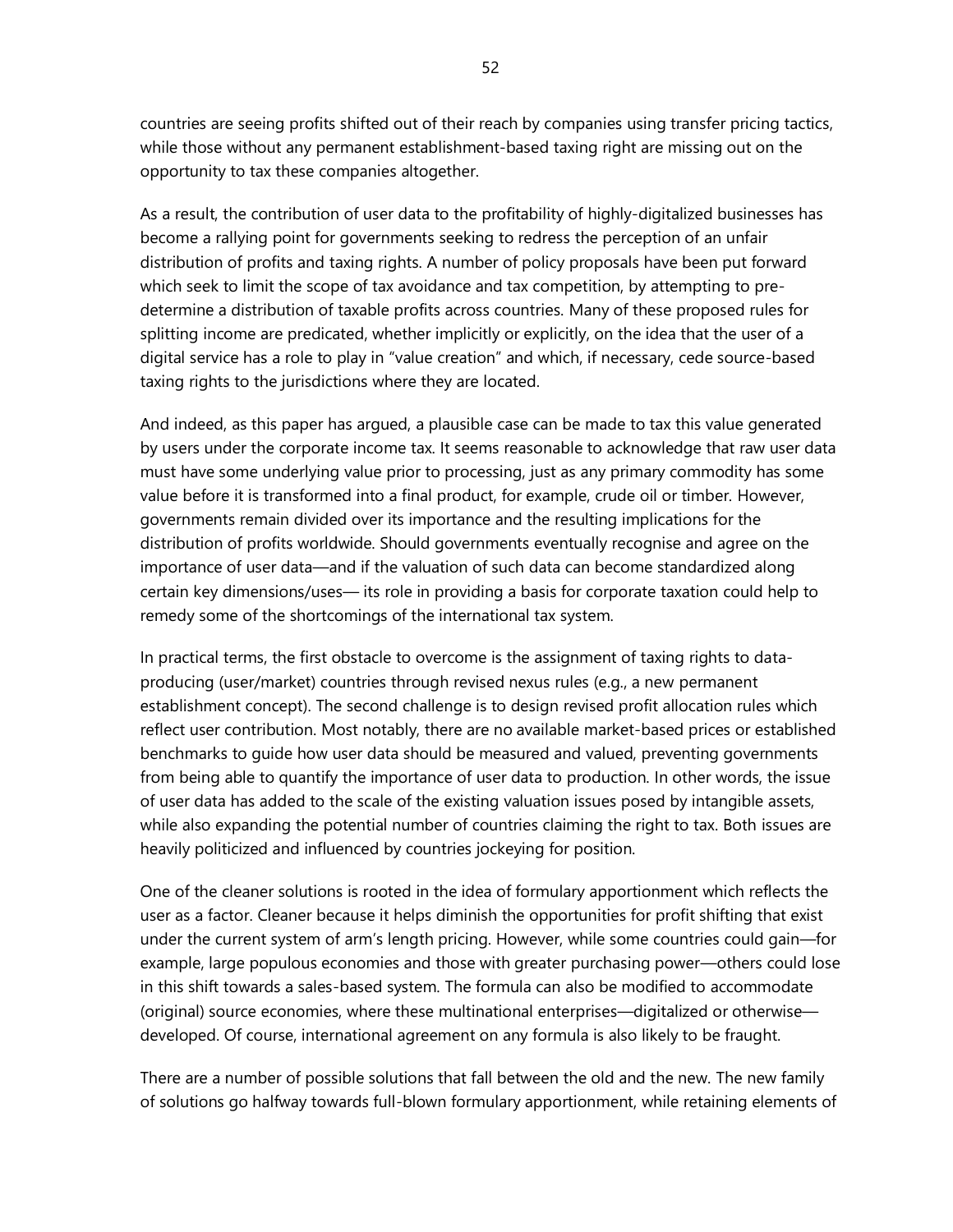the existing arm's length pricing. Two such related proposals gaining traction are those of marketing intangibles and residual profit allocation. Both approaches acknowledge the rights of—and reallocation of income to—market jurisdictions, while preserving the rights and tax bases of current source-based jurisdictions.

Other instruments are available to governments seeking compensation for the use of their citizens' personal data. Such measures can either substitute (in the short term) or complement existing taxes, such as the corporate income tax. One example is a royalty on the value of user data, proxied by revenues from digital services until a market for data develops. These revenues could also be adjusted to account for a highly digitalized business' value added from the processing of data using some form of netback deduction. Indeed, while multilateral consensus should remain the endgame, this paper has also highlighted that under simplifying assumptions, where all countries calibrate their tax systems to global profit margins, unilateral adoption of user-based royalties could lead to an outcome where countries are indifferent between these taxes or user-based formulary apportionment. In other words, under these specific circumstances, the gradual and sequential implementation of user-based royalties could eventually bring the world towards a corporate taxation system apportioned by user-derived sales.

However, these measures are not without their potential pitfalls, particularly if uncoordinated. Possible drawbacks include the creation of undesirable disincentives for investment, and the proliferation of double taxation and excessive tax burdens due to multiple royalty rates and bases, administrative complexity, and the risk of misclassified activities. The resulting variation in effective tax rates across jurisdictions could have a tangible impact on global resource allocation—all in return for potentially very little tax revenue. There are also political economy costs of retaliation.

The absence of international consensus and a lack of clear data valuation methods have already pushed many countries to impose targeted turnover-based measures on varying subsets of digital services. In some cases, indirect proxies for user value are used as the tax base, for example, revenues from online advertising or from remote selling through online platforms, where the transaction value is observable. Other governments have side-stepped the valuation issue by basing their taxes on directly observable indicators, such as the volume of users. While these are all practical solutions, the risk remains that they do not sufficiently address the issue of taxing profits from "value created"—in this case by users. Furthermore, such an inconsistent approach could leave countries with a patchwork of overlapping measures that create more problems than they solve.

Moreover, with digitalization permeating all sectors of the economy, user data is being exploited at a scale large enough to be recognized as an economic input to production. It should therefore be recognized for all businesses that do so—even if with varying degrees of intensity and relevance—with little or no ringfencing of specific digital activities. Empirical data also does not conclusively suggest that highly-digitalized companies are particularly different (in terms of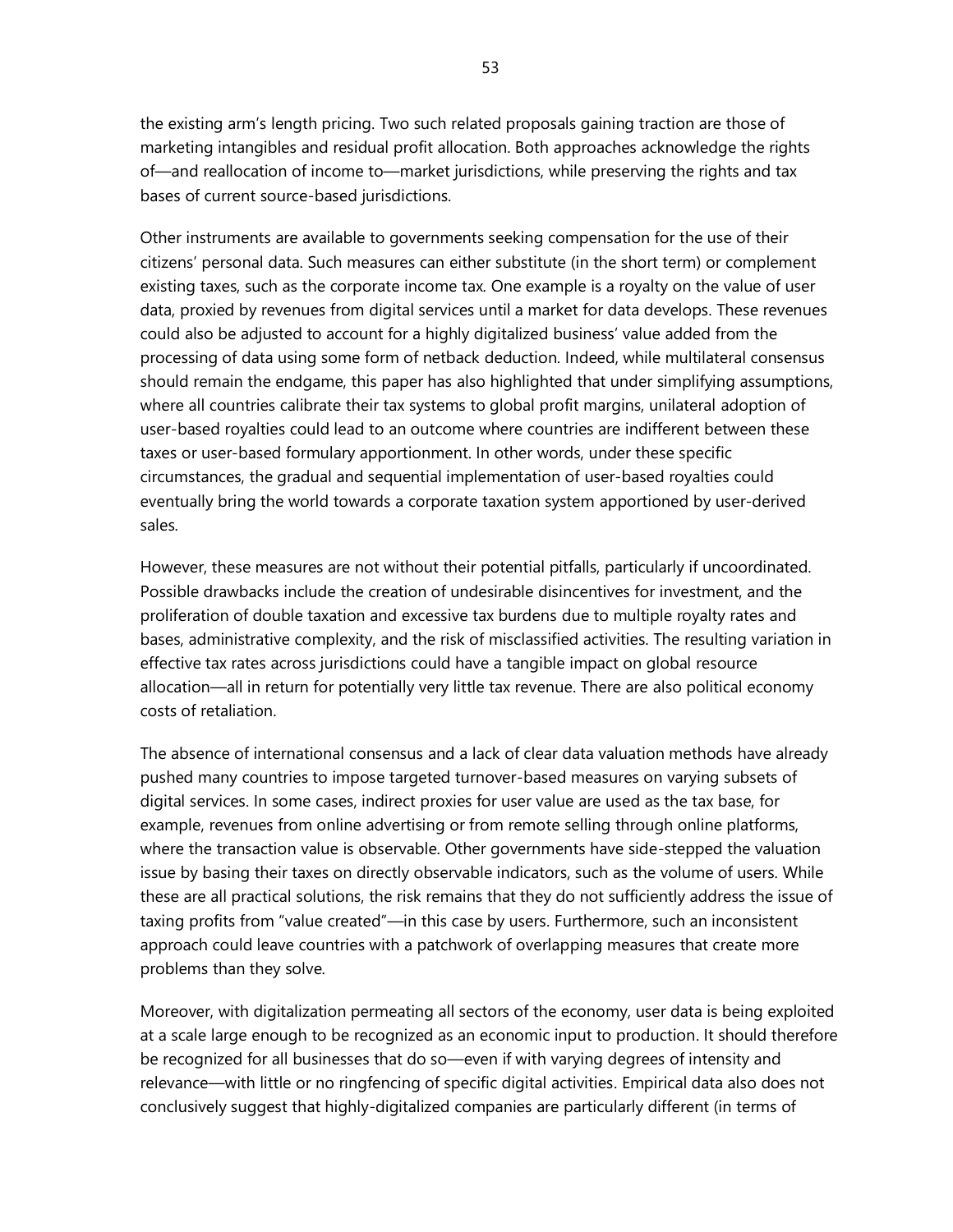profitability, intangible assets, and effective tax rates) from other large businesses—though it is important to note that the data is insufficient to definitively identify differences between companies and sectors.

What this paper attempts to highlight is not only the value of the user to highly-digitalized businesses but also that the user is likely to become increasingly important for all businesses going forward. Therefore, it would seem increasingly impossible—even negligent—to deny their role in providing a basis for taxing rights and the attribution of profits. For this reason, shifts in the international tax system to reflect their worth not only seem inevitable but also tec(h)tonic.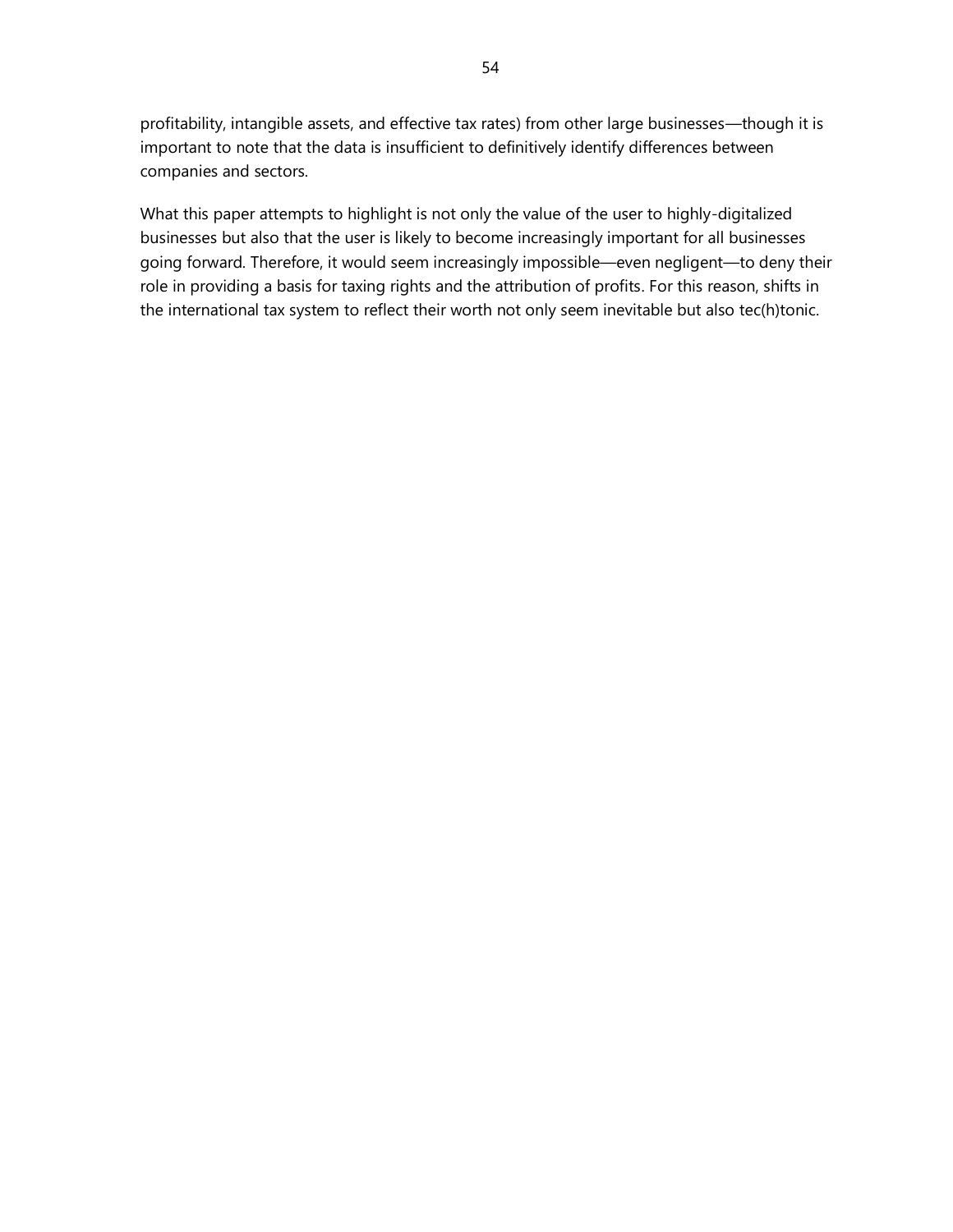#### **REFERENCES**

- Altshuler, Rosanne, and Harry Grubert. 2010. "Formula Apportionment: Is It Better Than the Current System and Are There Better Alternatives?" *National Tax Journal*, Vol. 63(4), pp. 1145–84.
- Armstrong, Mark. 2006. "Competition in Two‐Sided Markets." *RAND Journal of Economics*, Vol. 37(3), pp. 668–91.
- Aslam, Aqib, and Alpa Shah. 2017. "Taxation and the Peer-to-Peer Economy." in: Sanjeev Gupta, Michael Keen, Alpa Shah, and Geneviève Verdier (eds.), *Digital Revolutions in Public Finance*, Chapter 3, Washington D.C.: International Monetary Fund.
- Auerbach, Alan J., Michael P. Devereux, Michael Keen, and John Vella. 2017. "Destination-Based Cash Flow Taxation." Oxford University Centre for Business Taxation WP 17/01.
- Autor, David, David Dorn, Lawrence F. Katz, Christina Patterson, and John Van Reenen. 2017. "Concentrating on the Fall of the Labor Share." *American Economic Review*, Vol. 107(5), pp. 180–85.
- Avi-Yonah, Reuven. S. 2010. "Between Formulary Apportionment and the OECD Guidelines: A Proposal for Reconciliation." *World Tax Journal*, Vol. 2, pp. 3–18.

\_\_\_\_\_\_\_\_\_\_. 2015. "Who Invented the Single Tax Principle?: An Essay on the History of U.S Treaty Policy." *New York Law School Law Review*, Vol. 59(2), pp 305–15.

- Avi-Yonah, Reuven S., Kimberly A. Clausing, and Michael C. Durst. 2009. "Allocation Business Profits for Tax Purposes: A Proposal to Adopt a Formulary Profit Split." *Florida Tax Review*, Vol. 9, pp. 497–553.
- Baunsgaard, Thomas. 2001. "A Primer on Mineral Taxation." IMF Working Paper No. 01/139, pp. 1–35.
- Becker, Johannes, and Joachim Englisch. 2019. "Taxing Where Value is Created: What's 'User Involvement' Got to Do With It?" *Intertax*, Vol. 47(2), pp. 161–171.
- Bilicka, Katarzyna Anna. 2019. "Comparing UK Tax Returns of Foreign Multinationals to Matched Domestic Firms." *American Economic Review*, Vol. 109(8), pp. 2921–53.
- Boadway, Robin, and Michael Keen. 2015. "Rent Taxes and Royalties in Designing Fiscal Regimes for Non-Renewable Resources." in David Layton and Robert Halvorsen (eds), *Handbook on the Economics of Natural Resources* (Edward Elgar).
- Bourreau, Marc, Bernard Caillaud, and Romain De Nijs. 2018. "Digital Platforms, Advertising and Taxation." *Journal of Public Economic Theory*, Special Issue on Taxation in the Digital Economy, Vol. 20(1), pp. 40–51.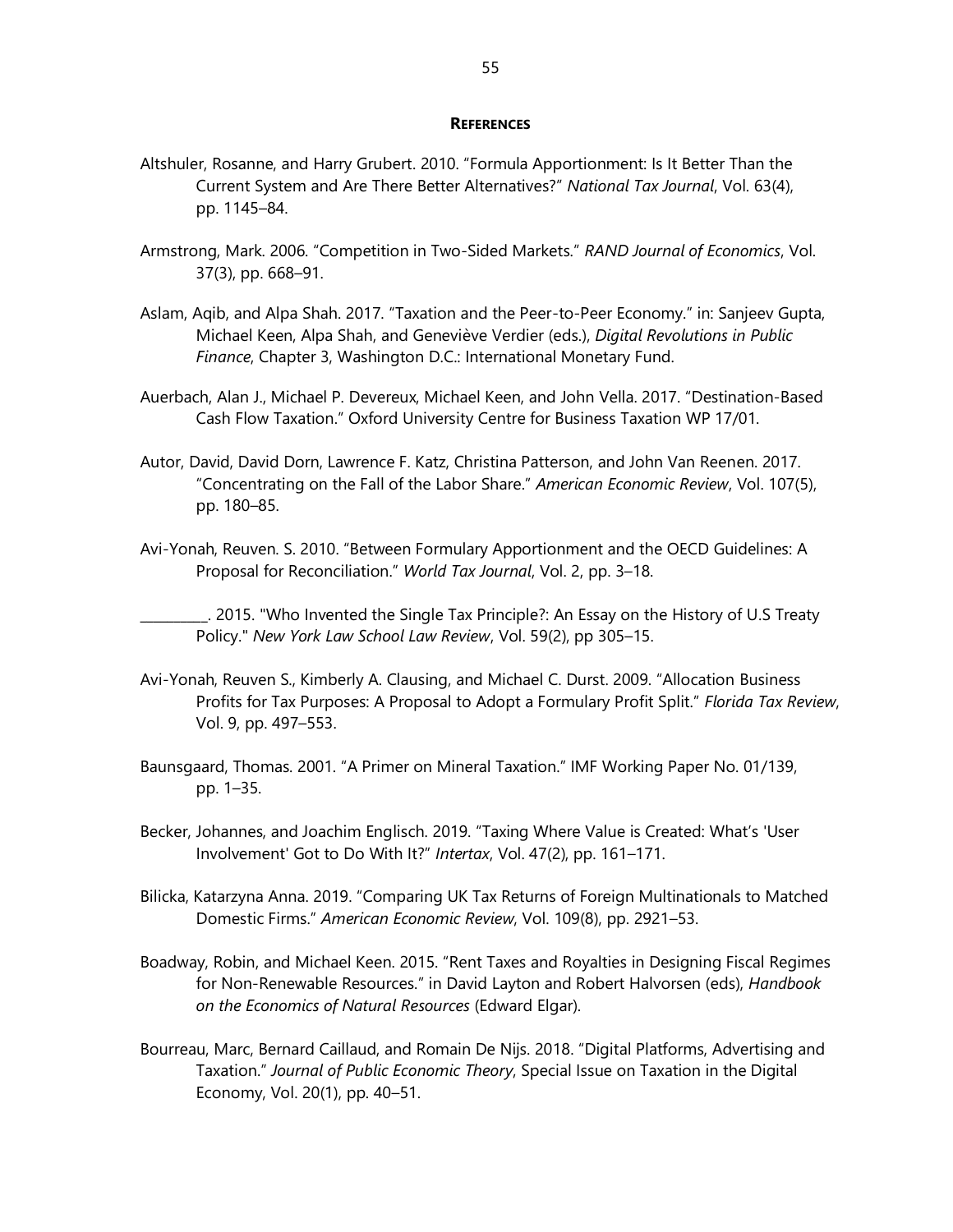- Bruins, G. W. J., Luigi Einaudi, Edwin R. A. Seligman, and Josiah Stamp. 1923. *Report on Double Taxation submitted to the Financial Committee*. Economic and Financial Commission, League of Nations.
- Caillaud, Bernard and Bruno Jullien. 2003. "Chicken & Egg: Competition Among Intermediation Service Providers." *RAND Journal of Economics*, Vol. 34, pp. 309–28.
- Cobham, Alex and Simon Loretz. 2014. "International Distribution of the Corporate Tax Base: Implications of Different Apportionment Factors Under Unitary Taxation." ICTD Working Paper No. 27, International Centre for Tax and Development: Brighton.
- Collier, Paul. 2018. "The Future of Capitalism: Facing the New Anxieties." London, UK: Allen Lane.

\_\_\_\_\_\_\_\_\_\_, and Anthony J. Venables. 2018. "Who gets the urban surplus?" *Journal of Economic Geography*, Vol. 18(3), pp. 523–538.

- Corrado, Carol A., and Charles R. Hulten. 2010. "How do you measure a "technological revolution"?" *American Economic Review*, Vol. 100(2), pp. 99–104.
- Corrado, Carol A., Charles R. Hulten, and Daniel Sichel. 2009. "Intangible Capital and U.S. Economic Growth." *Review of Income and Wealth*, Vol. 55(3), pp. 661–685.
- Cui, Wei. 2018. "The Digital Services Tax: A Conceptual Defense." mimeo (Allard School of Law at the University of British Columbia).

\_\_\_\_\_\_\_\_\_\_, and Nigar Hashimzade. 2019. "The Digital Services Tax as a Tax on Location-Specific Rent." CESifo Working Paper Series No. 7737.

- de Mooij, Ruud, Li Liu, and Dinar Prihardhini. 2019. "An Assessment of Global Formula Apportionment." IMF Working Paper No. 19/213.
- Devereux, Michael P., Alan J. Auerbach, Paul Oosterhuis, Wolfgang Schön, and John Vella. 2019. "Residual profit allocation by income." Oxford University Centre for Business Taxation Working Paper No. 19/01.
- Devereux, Michael P., and Rita de la Feria. 2014. "Designing and Implementing a Destination-Based Corporate Tax." Oxford University Centre for Business Taxation Working Paper No. 14/07.
- Devereux, Michael P., and John Vella. 2017. "Implications of Digitalization for International Corporate Tax Reform." in: Sanjeev Gupta, Michael Keen, Alpa Shah, and Geneviève Verdier (eds.), *Digital Revolutions in Public Finance*, Chapter 4, Washington D.C.: International Monetary Fund.

\_\_\_\_\_\_\_\_\_\_. 2018. "Value Creation As the Fundamental Principle of the International Corporate Tax System." European Tax Policy Forum Policy Paper.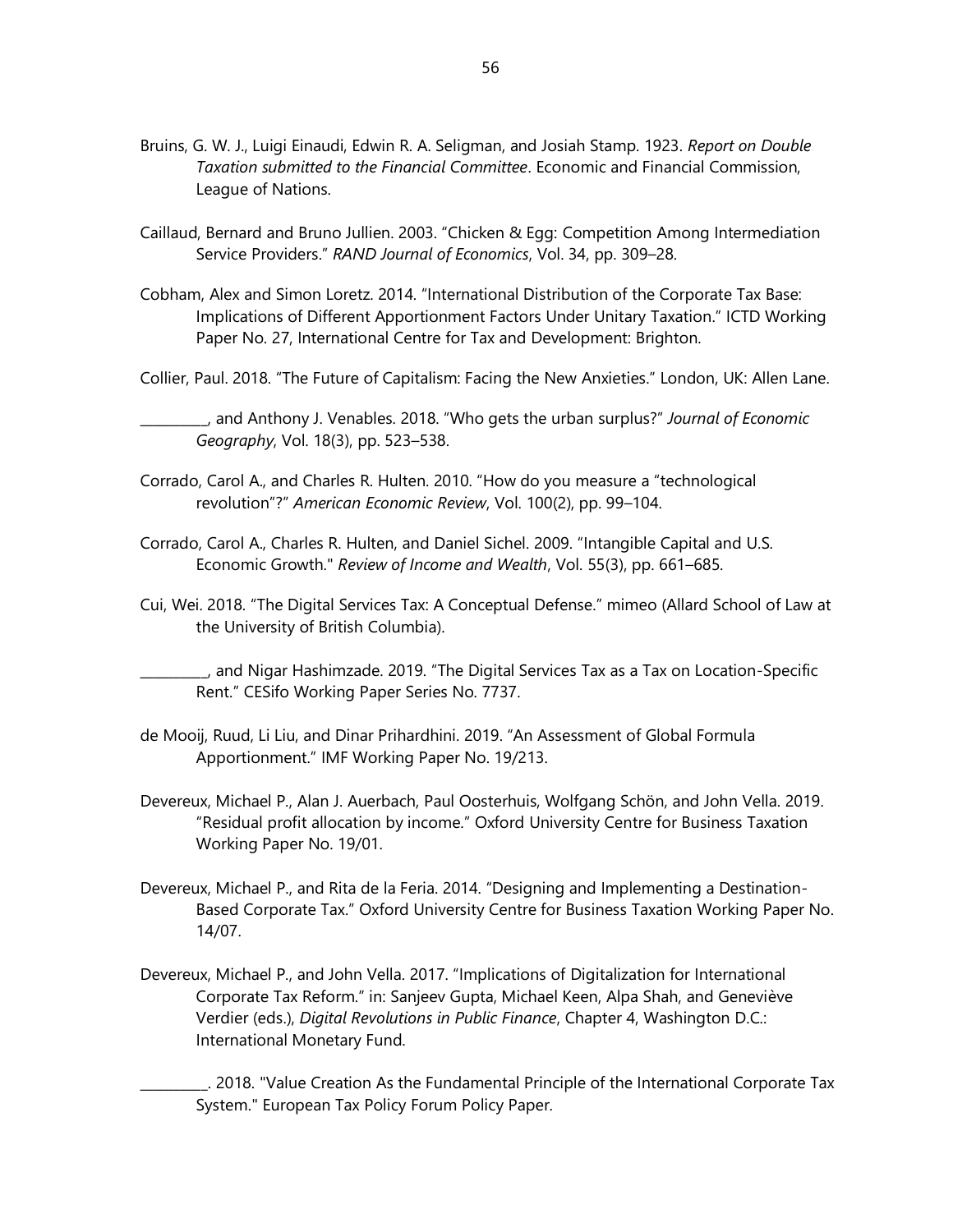- Dyreng, Scott D., Michelle Hanlon, and Edward L. Maydew. 2008. Long-run Corporate Tax Avoidance." *The Accounting Review*, Vol. 83, pp. 61–82.
- Ellison, Glenn, and Drew Fudenberg. 2003. "Knife-Edge or Plateau: When Do Market Models Tip?" *Quarterly Journal of Economics*, Vol. 118(4), pp. 1249–78.
- Elvy, Stacy-Ann. 2017. "Paying for Privacy and the Personal Data Economy." *Columbia Law Review*, Vol. 117(6), pp. 1369–1454.
- Evans, David S. 2003. "The Antitrust Economics of Two-Sided Markets." *Yale Journal of Regulation*, Vol. 20, pp. 325–81.
- European Commission. 2014. "Report of the Commission Expert Group on Taxation of the Digital Economy."

\_\_\_\_\_\_\_\_\_\_. 2018. "Proposal for a Council Directive on the common system of a digital services tax on revenues resulting from the provision of certain digital services." Procedure 2018/0073/CNS.

Fudenberg, Drew, and Jean Tirole. 1985. "Preemption and Rent Equalization in the Adoption of New Technology." *Review of Economic Studies*, Vol. 52(3), pp. 383–401.

\_\_\_\_\_\_\_\_\_\_. 1987. "Understanding Rent Dissipation: On the Use of Game Theory in Industrial Organization." American Economic Review Papers and Proceedings of the Ninety-Ninth Annual Meeting of the American Economic Association, Vol. 77(2), , pp. 176–183.

- Fuest, Clemens, Thomas Hemmelgarn, and Fred Ramb. 2007. "How Would the Introduction of an EU-Wide Formula Apportionment Affect the Distribution and Size of the Corporate Tax Base? An Analysis Based on German Multinationals." *International Tax and Public Finance*. Vol. 14(5). pp. 627-629.
- Goldfarb, Avi, and Catherine Tucker. 2011. "Privacy Regulation and Online Advertising." *Management Science*, Vol. 57(1), pp. 57–71.

\_\_\_\_\_\_\_\_\_\_. 2019. "Digital Economics." *Journal of Economic Literature*, Vol. 57(1), pp. 3–43.

- Gordon, Roger, and John Wilson. 1986. "An Examination of Multijurisdictional Corporate Income Taxation under Formula Apportionment." *Econometrica*, Vol. 54(6), pp. 1357–73.
- Graetz, Michael J., and Rachael Doud. 2013. "Technological Innovation, International Competition, and the Challenges of International Income Taxation". *Columbia Law Review*, Vol. 113, pp. 347–446.
- Grinberg, Itai. 2018. "User Participation in Value Creation." *British Tax Review*, Vol. 2018(4), pp. 407–21.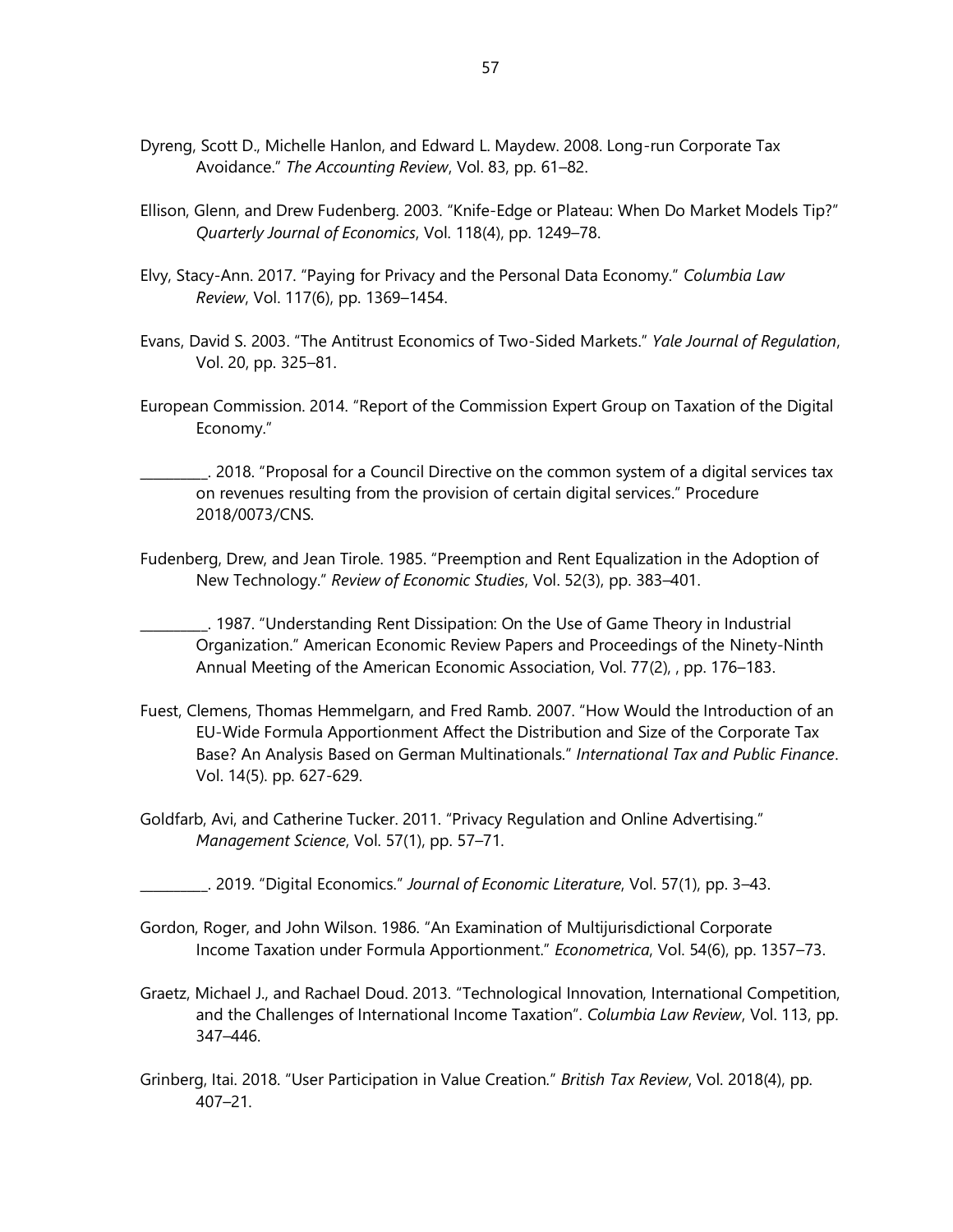- Gupta, Sanjeev, Michael Keen, Alpa Shah, and Geneviève Verdier. 2017. "Reshaping Public Finance," in: Sanjeev Gupta, Michael Keen, Alpa Shah, and Geneviève Verdier (eds.), *Digital Revolutions in Public Finance*, Chapter 1, Washington D.C.: International Monetary Fund.
- Hall, Robert E., and Dale Jorgenson. 1967. "Tax Policy and Investment Behavior," *American Economic Review*, Vol. 57, pp. 391–414.
- Hillman, Arye L., and John G. Riley. 1989. "Politically-Contestable Rents and Transfers." *Economics and Politics*, Vol. 1(1), pp. 17–39.
- HM Treasury. 2017. "Corporate tax and the digital economy: position paper."
- \_\_\_\_\_\_\_\_\_\_. 2018. "Corporate tax and the digital economy: position paper update."
- Hogan, Lindsay and Brenton Goldsworthy. 2010. "International Mineral Taxation: Experience and Issues" in: Daniel, Philip, Michael Keen, and Charles McPherson (Eds.), *The Taxation of Petroleum and Minerals: Principles, Problems and Practice*. Routledge, Oxford.
- Hongler, Peter, and Pasquale Pistone. 2015. "Blueprints for a New PE Nexus to Tax Business Income in the Era of the Digital Economy." International Bureau of Fiscal Documentation Working Paper.
- Hufbauer, Gary Clyde, and Zhiyao (Lucy) Lu. 2018. "The European Union's Proposed Digital Services Tax: A De Facto Tariff." Policy Briefs PB18-15, Peterson Institute for International Economics.
- Hulten, Charles R., and Xiaohui Hao. 2008. "What is a Company Really Worth? Intangible Capital and the "Market to Book Value" Puzzle." NBER Working Paper No. 14548.
- International Monetary Fund. 2012. "Fiscal Regimes for Extractive Industries—Design and Implementation." IMF Policy Paper (Washington).
- \_\_\_\_\_\_\_\_\_\_. 2014. "Spillovers in International Corporate Taxation." IMF Policy Paper, Washington, DC.
- \_\_\_\_\_\_\_\_\_\_. 2019. "Corporate Taxation in the Global Economy." IMF Policy Paper, Washington, DC.
- Jorgenson, Dale. 1963. "Capital Theory and Investment Behavior," *American Economic Review*, Vol. 53, pp. 247–59.
- Jones, Charles I. 2005. "Growth and Ideas." in: Philippe Aghion and Steven Durlauf (eds.), *Handbook of Economic Growth*, edition 1, Vol. 1, Chapter 16, pp. 1063–111.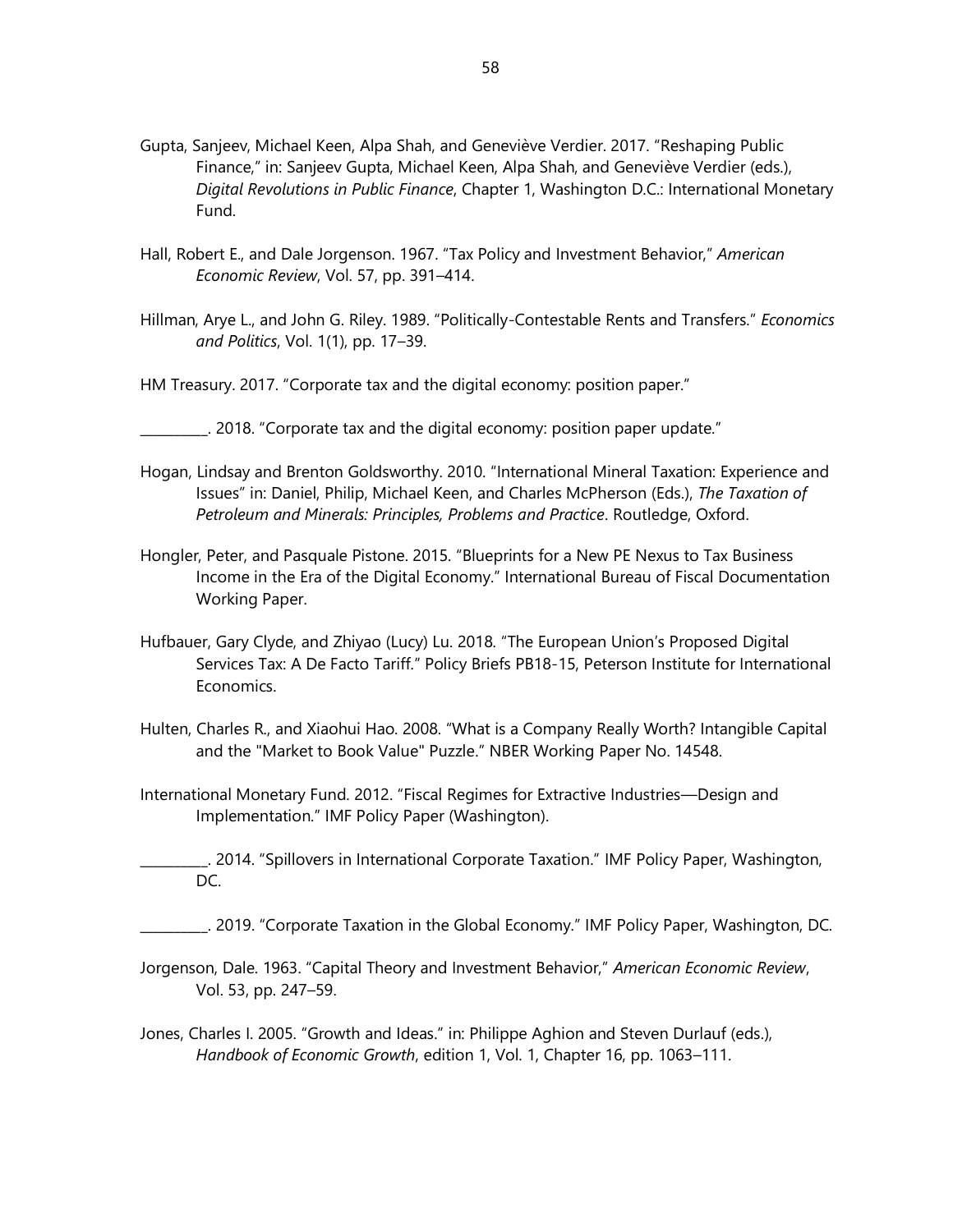- Jovanovic, Boyan, and Peter Rousseau. 2005. "General Purpose Technologies." in: Philippe Aghion and Steven Durlauf (eds.), *Handbook of Economic Growth*, Edition 1, Vol. 1, Chapter 18, pp. 1181–224, Elsevier.
- Karabarbounis, Loukas, and Brent Neiman. 2014. "The Global Decline of the Labor Share." *Quarterly Journal of Economics*, Vol. 129(1), pp. 61–103.
- Katz, Michael L., and Carl Shapiro. 1985. "Network Externalities, Competition, and Compatibility." *American Economic Review*, Vol. 75(3), pp. 424–40

\_\_\_\_\_\_\_\_\_\_. 1994. "Systems Competition and Network Effects." *Journal of Economic Perspectives*, Vol. 8(2), pp. 93–115.

Khan, Lina M. 2017. "Amazon's Antitrust Paradox." *The Yale Law Journal*, Vol. 126(3), pp. 710–805.

Kind, Hans J., Marko Köthenbürger, and Guttorm Schjelderup. 2008. "Efficiency Enhancing Taxation in Two-Sided Markets." *Journal of Public Economics*, Vol. 92 (5–6), pp. 1531–39.

\_\_\_\_\_\_\_\_\_\_. 2010. "Tax Responses in Platform Industries." *Oxford Economic Papers*, Vol. 62 (4), pp. 764–83.

- Liebowitz, Stan J., and Stephen E. Margolis. 1994. "Network Externality: An Uncommon Tragedy." *Journal of Economic Perspectives*, Vol. 8(2), pp. 133–50.
- Manyika, James, Sree Ramaswamy, Somesh Khanna, Hugo Sarrazin, Gary Pinkus, Guru Sethupathy, and Andrew Yaffe. 2015. "Digital America: A tale of the haves and havemores." McKinsey Global Institute, New York.
- Mintz, Jack, and Duanjie Chen. 2012. "Capturing Economic Rents from Resources Through Royalties and Taxes." SPP Research Paper No. 12-30, The School of Public Policy, University of Calgary.
- Newbery, David M. 2000. *Privatization, Restructuring, and Regulation of Network Utilities*. MIT Press, Cambridge, US.
- Organisation of Economic Co-operation and Development. 2015. Addressing the Tax Challenges of the Digital Economy, Action 1 – 2015 Final Report, OECD Publishing, Paris.

\_\_\_\_\_\_\_\_\_\_. 2017a. "OECD Transfer Pricing Guidelines for Multinational Enterprises and Tax Administrations." OECD Publishing, Paris.

\_\_\_\_\_\_\_\_\_\_. 2017b. "The 2017 Update to the OECD Model Tax Convention." OECD Publishing, Paris.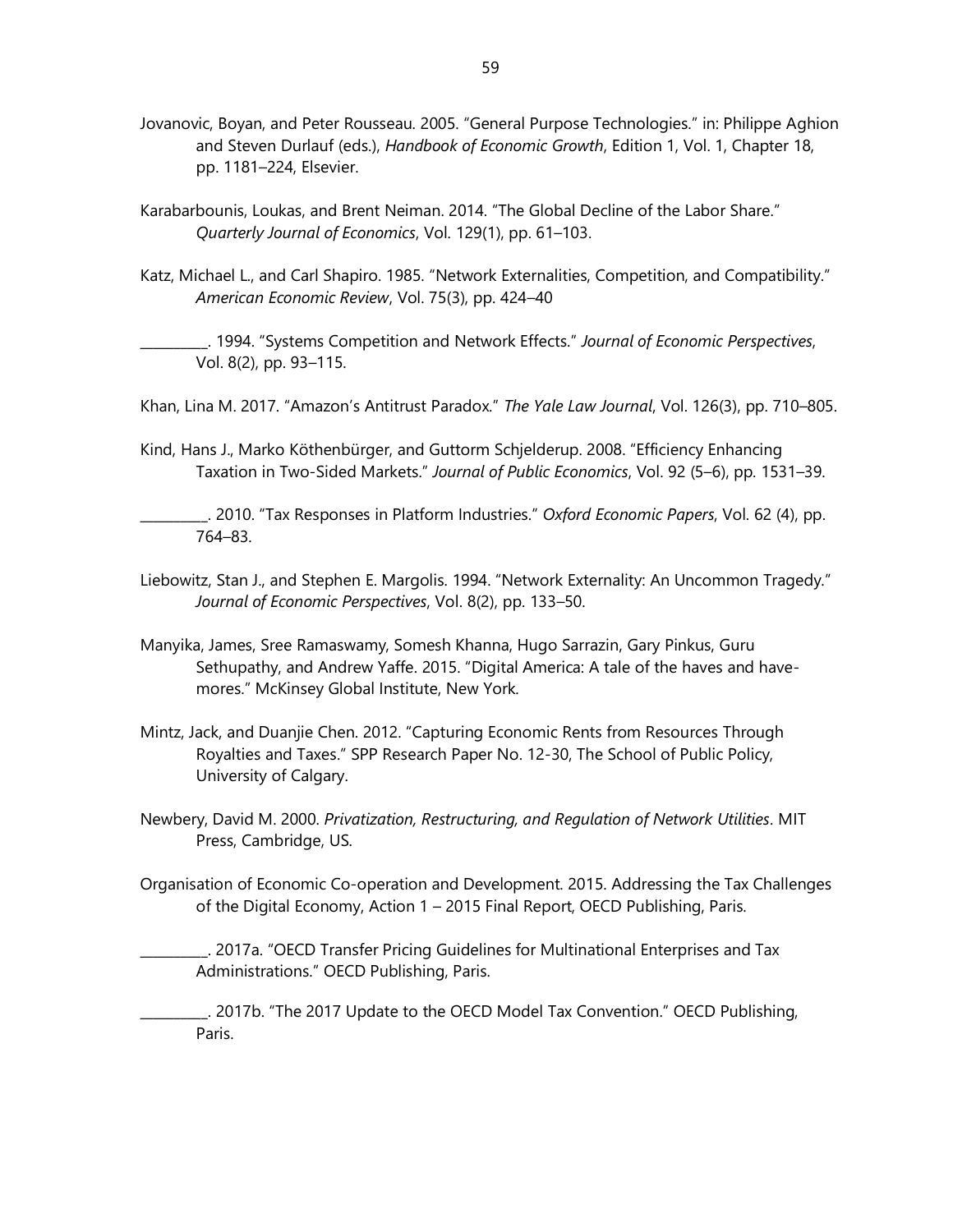\_\_\_\_\_\_\_\_\_\_. 2018. "Tax Challenges Arising from Digitalisation—Interim Report 2018: Inclusive Framework on BEPS." OECD/G20 Base Erosion and Profit Shifting Project, OECD Publishing, Paris.

\_\_\_\_\_\_\_\_\_\_. 2019a. "Programme of Work to Develop a Consensus Solution to the Tax Challenges Arising from the Digitalisation of the Economy." OECD/G20 Inclusive Framework on BEPS, OECD Publishing, Paris.

\_\_\_\_\_\_\_\_\_\_. 2019b. "Secretariat Proposal for a "Unified Approach" under Pillar One." Public consultation document, OECD Publishing, Paris.

- Rochet, Jean-Claude, and Jean Tirole. 2003. "Platform Competition in Two-Sided Markets." *Journal of the European Economic Association*, Vol. 1(4), pp. 990–1024.
- Romer, Paul M. 1990. "Endogenous Technological Change" *Journal of Political Economy*, Vol. 98(5), pp. S71–S102.
- Rysman, Marc. 2009. "The Economics of Two-Sided Markets." *Journal of Economic Perspectives*, Vol. 23(3), pp. 125–43.
- Schön, Wolfgang. 2018. "Ten Questions about Why and How to Tax the Digitalized Economy, Bulletin for International Taxation." *Bulletin for International Taxation*, Vol. 72(4/5), pp. 278.
- Varian, Hal, Joseph Farrell, and Carl Shapiro. 2005. *Economics of Information Technology*. Cambridge University Press, Cambridge, UK.
- Varian, Hal. 2019. "Artificial Intelligence, Economics, and Industrial Organization." in: Ajay Agrawal, Joshua Gans, and Avi Goldfarb (eds.), The Economics of Artificial Intelligence: An Agenda, pp. 399–419. University of Chicago Press, Chicago.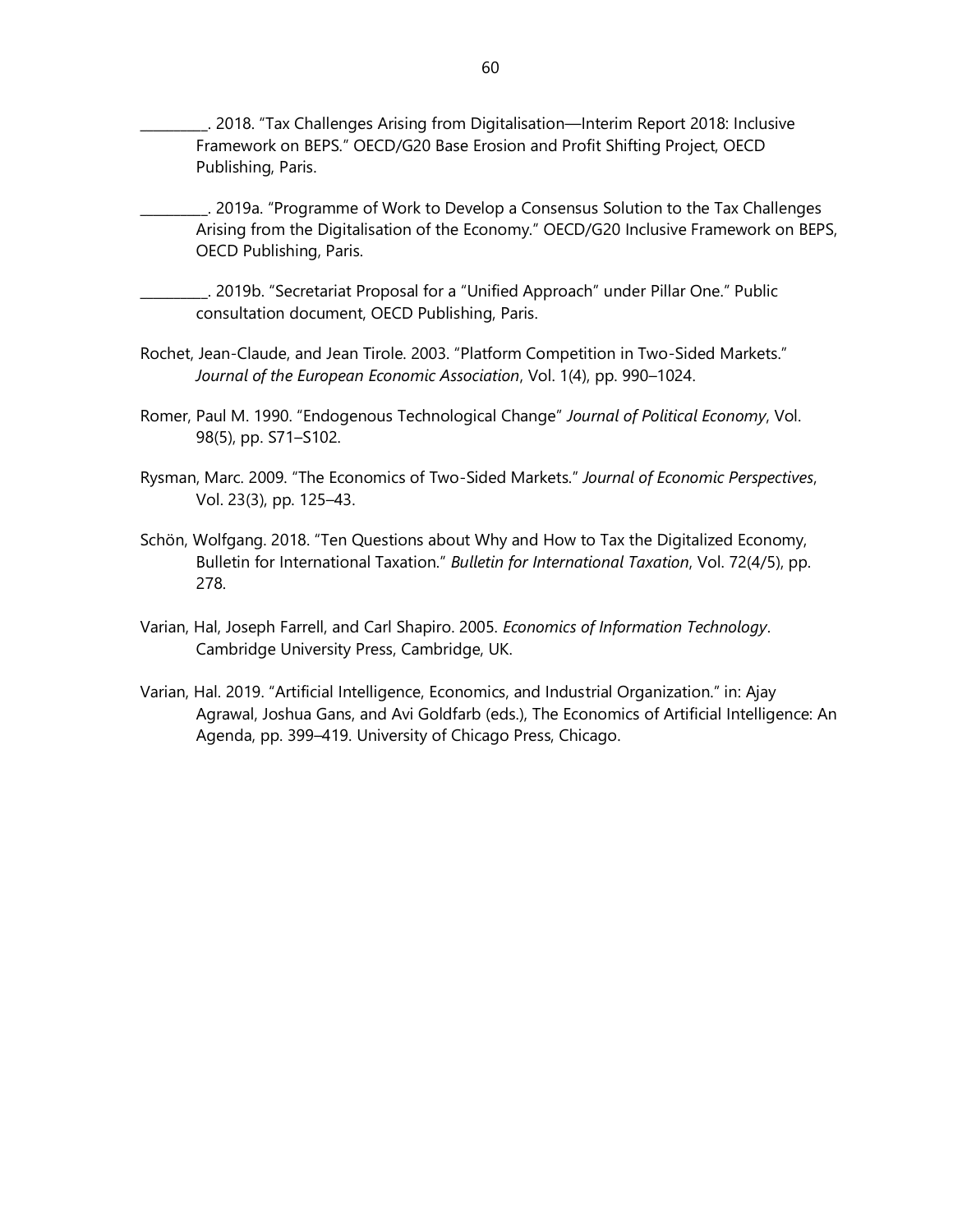#### **Annex I. Characteristics of Highly-Digitalized Businesses**

Information and communications technology (ICT)—and the "digitalization" it has enabled—is an example of a general-purpose technology that promotes economic activity well beyond the sector that supplies it, in the same way that electricity, internal combustion, and steam have done in the past (Jovanovic and Rousseau, 2005). It has given rise to new and growing information sub-sectors, such as cloud computing and big data analytics, characterized by high capital-tolabor ratios, given their small, highly-educated labor forces and a high degree of capital intensity (Autor and others, 2017). These new sectors are purportedly making significant contributions to productivity and have also resulted in an unprecedented increase in the flow of data both within and between countries, allowing businesses to improve production processes and extend their reach (OECD, 2018). 56

Manyika and others (2015) attempt to determine the relative degree of digitalization of industrial sectors in the U.S., using 27 factors grouped under three broad headings—digitalization of assets, usage, and labor. Using these categories, their approach ranks the ICT, media, professional services, and financial sectors as among the most digitalized on average. However, they also acknowledge that there are other sectors with relatively lower average levels of digitalization which nonetheless have "digital leaders"—for example, in hospitality, retail trade, and transportation. Such pockets of variation in the degree of digitalization within sectors makes it statistically difficult to use aggregated statistics to identify the performance and contribution of highly-digitalized businesses.<sup>57</sup> And furthermore, even for those well-known highly-digitalized multinational enterprises, the sort of granular (unconsolidated) details about their operations which would allow us to determine effective tax rates by jurisdiction or supernormal profitability—are either unknown or confidential. Therefore, the combination of (i) a lack of standard categorization of businesses in terms of their "relative digitalization", and (ii) the unavailability of micro-data on their operations—revenues, profits, investment—by jurisdiction, makes it harder to assess the characteristics of these businesses.

Despite the difficulties discussed in identifying the digital economy in absolute terms, it is still worthwhile to try and isolate those sectors in which relatively more digitalized businesses can be found, so as to establish whether or not they exhibit, on average, the characteristics that are commonly associated with them. To do so, it is important to consider two issues. The first is the choice of an appropriate cohort against which digitalized businesses can be compared. The second is the limitations imposed by the data available on multinational enterprises, which

<sup>&</sup>lt;sup>56</sup> As a mark of the intensity of data flows and cloud processing, the annual compound growth rate of international internet bandwidth has averaged almost 40 percent between 2014 and 2018 [\(https://blog.telegeography.com/international-internet-capacity-growth-just-accelerated-for-the-first-time-since-](https://blog.telegeography.com/international-internet-capacity-growth-just-accelerated-for-the-first-time-since-2015)[2015\)](https://blog.telegeography.com/international-internet-capacity-growth-just-accelerated-for-the-first-time-since-2015).

<sup>&</sup>lt;sup>57</sup> For example, in some databases Amazon has been classified under NAICS 2017 code 454110 ("Electronic Shopping and Mail-Order Houses") and in others as code 4512 ("Book Stores and News Dealers"). However, the retail trade category includes other large retail businesses such as Home depot, Walgreens Boots Allianz, and Walmart, which also have a digital presence alongside large physical footprints.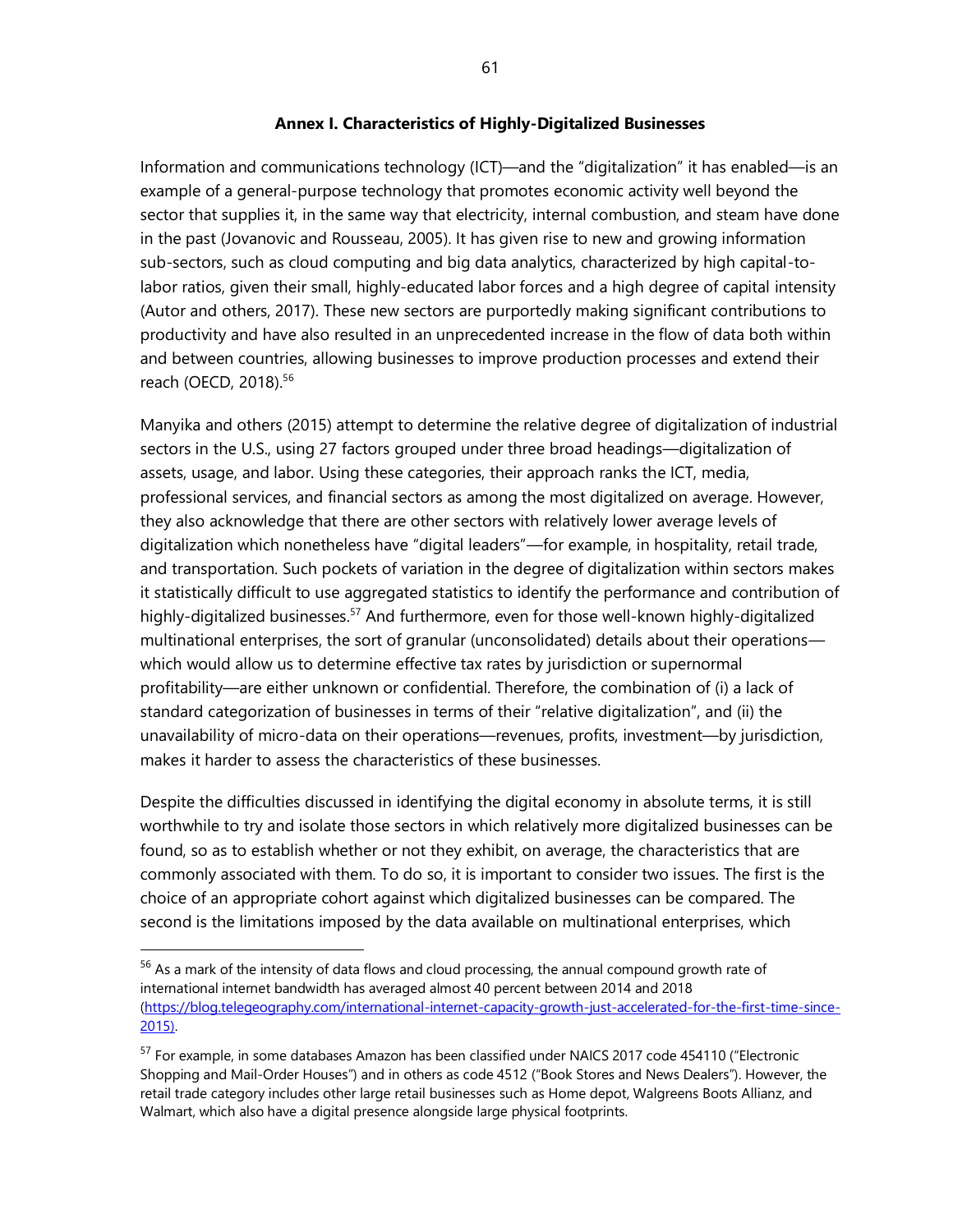typically has to be taken from globally-consolidated financial statements, given that data on subsidiaries and local affiliates is more limited and incomplete. For accounting reasons, these do not necessarily report performance measures in a way that can help definitively refute or corroborate the claims made about more digitalized multinational enterprises, e.g., tax liabilities. This is a common issue in the literature for multinational enterprises (Bilicka, 2019).

Therefore, for this exercise, publicly-available firm-level data was compiled—where available—for some of world's largest multinational enterprises captured in the Fortune Global 500, which is a cohort of the world's largest companies based on revenue.<sup>58</sup> Within this cohort, sectors with highly-digitalized multinational enterprises were then carved out and compared with businesses in other relatively less digitalized sectors to understand the dimensions along which more the former may or may not stand out.

Firms are aggregated by sector using the statistical classification of economic activities in the European Community (NACE revision 2). Two new sectors in which highly-digitalized multinational enterprises are active—and can be considered the "most digitalized"—were then created by grouping certain subcategories: "technology manufacturers" and "technology nonmanufacturers" (Annex Table 1.1). The former contains those companies that are classified as manufacturers (e.g., of consumer electronics, semiconductors, etc.), and the latter those tech companies that are included in the ICT sectoral classification (software designers, etc.) and other digital-related subcomponents of the retail sector. In this way, the aim is to restrict the comparison between large multinational enterprises. While there can be variation even within sectors along certain dimensions (e.g., total assets, investment, profitability, etc.), size (as measured by revenue) is maintained as the key common identifier for the whole sample.

These sectoral classifications can be applied to annual data on the 500 most valuable publiclylisted companies since 1980 (Annex Figure 4). What we see is that in recent years, while firms in the selected technology-related sectors are not the most numerous, they have become the most valuable, overtaking firms in the banking and non-technology-related manufacturing sectors.

It is also worth acknowledging the impact that digitalization is having on the distribution of firm size in some sectors. Two-sided digital platforms are facilitating a rapid growth in small business activity, by reducing transaction costs and the minimum efficient scale for businesses. Using data from the U.S. Census Bureau, we are seeing this already in some sectors where peer-to-peer (small B2C or C2C) activity is coming to dominate service provision, e.g., transportation (Figure 5). As a result, this is driving a gradual polarization in the firm distribution towards either small- or large-sized businesses, medium-sized businesses are either being drowned out by the surge in small businesses or consolidating into larger ventures.

<sup>&</sup>lt;sup>58</sup> Firm-level data was obtained from Bureau Van Dijk's Orbis database. The Fortune Global 500 sample is supplemented by the 100 largest MNEs ranked by foreign assets reported in UNCTAD's 2018 World Investment Report.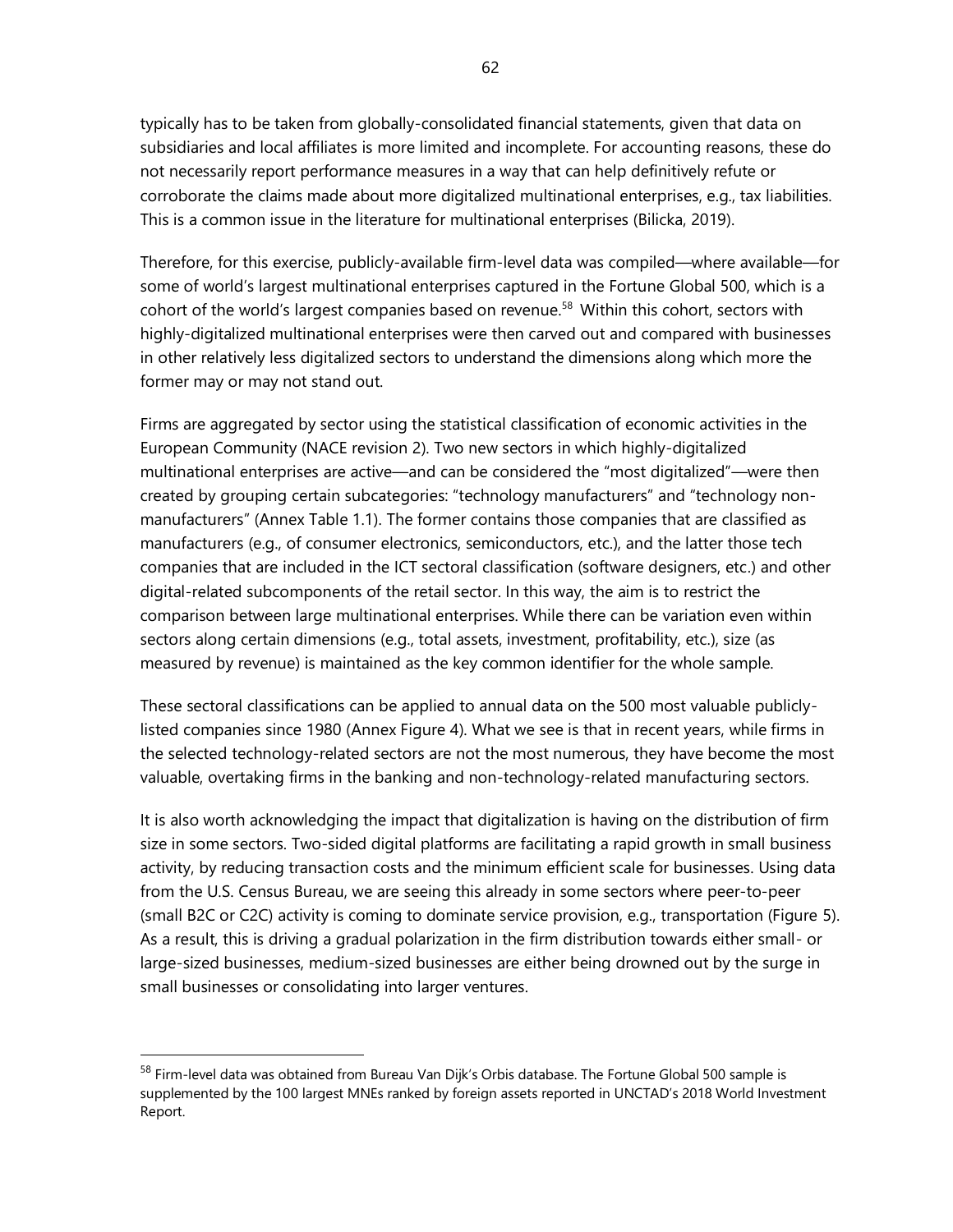**Annex Table I. Identifying Sectors Using the Statistical Classification of Economic Activities in the European Community with Highly-Digitalized Businesses** Ĺ,

| <b>Sectors</b>                                                                | <b>Corresponding NACE codes</b>                                   |
|-------------------------------------------------------------------------------|-------------------------------------------------------------------|
| Agriculture, Forestry and Fishing                                             | 01, 02, 03, 04                                                    |
| Mining and Quarrying                                                          | 05, 07, 08, 09                                                    |
| Oil and Gas                                                                   | 06, 19                                                            |
| Manufacturing: Basic Goods                                                    | 10, 11, 12, 13, 14, 15, 16, 17, 18, 22, 23, 24,<br>25, 31, 32, 33 |
| Manufacturing: Chemicals                                                      | 20                                                                |
| Manufacturing: Pharmaceuticals                                                | 21                                                                |
| <b>Technology (Manufacturing)</b>                                             | 2611, 2612, 2620, 2630, 2640                                      |
| Manufacturing: Advanced (non-tech)                                            | 2651, 2652, 2660, 2670, 2680, 27, 28, 30                          |
| Manufacturing, Wholesale and Retail Trade and<br>Repair: Motor vehicles       | 29, 45                                                            |
| Electricity, Gas, Steam and Air Conditioning Supply                           | 35                                                                |
| Water Supply; Sewerage, Waste Management and<br><b>Remediation Activities</b> | 36, 37, 38, 39                                                    |
| Construction                                                                  | 41, 42, 43                                                        |
| Wholesale Trade (excl. Motor Vehicles and<br>Motorcycles)                     | 46                                                                |
| Retail trade                                                                  | 47 (excl. 4761, 4791)                                             |
| <b>Technology (Non-manufacturing)</b>                                         | 4761, 4791, 5821, 5829, 62, 6311, 6312,<br>6399                   |
| Transportation and Storage (excl. Air)                                        | 49, 50, 52, 53                                                    |
| Transportation: Air                                                           | 51                                                                |
| Hospitality (Accommodation)                                                   | 55                                                                |
| Hospoitality (Food Service Activities)                                        | 56                                                                |
| Media                                                                         | 58 (excl. 5821, 5829), 59, 60, 6391                               |
| Telecommunications                                                            | 61                                                                |
| Banking                                                                       | 64                                                                |
| Insurance and other financial services                                        | 65, 66                                                            |
| <b>Real Estate Activities</b>                                                 | 68                                                                |
| Professional, Scientific and Technical Activities                             | 69, 70, 71, 72, 73, 74, 75                                        |
| Administrative and Support Service Activities                                 | 77, 78, 79, 80, 81, 82                                            |
| Government (Public Administration and Defence;<br>Compulsory Social Security) | 84                                                                |
| Education                                                                     | 85                                                                |
| Healthcare (Human Health and Social Work<br>Activities)                       | 86, 87, 88                                                        |
| Arts, Entertainment and Recreation                                            | 90, 91, 92, 93                                                    |
| Other Services 1/                                                             | 94, 95, 96, 97, 98, 99                                            |
|                                                                               |                                                                   |

1/ Includes activities of households as employers; undifferentiated goods and services producing activities of households for own use; activities of extraterritorial organisations and bodies.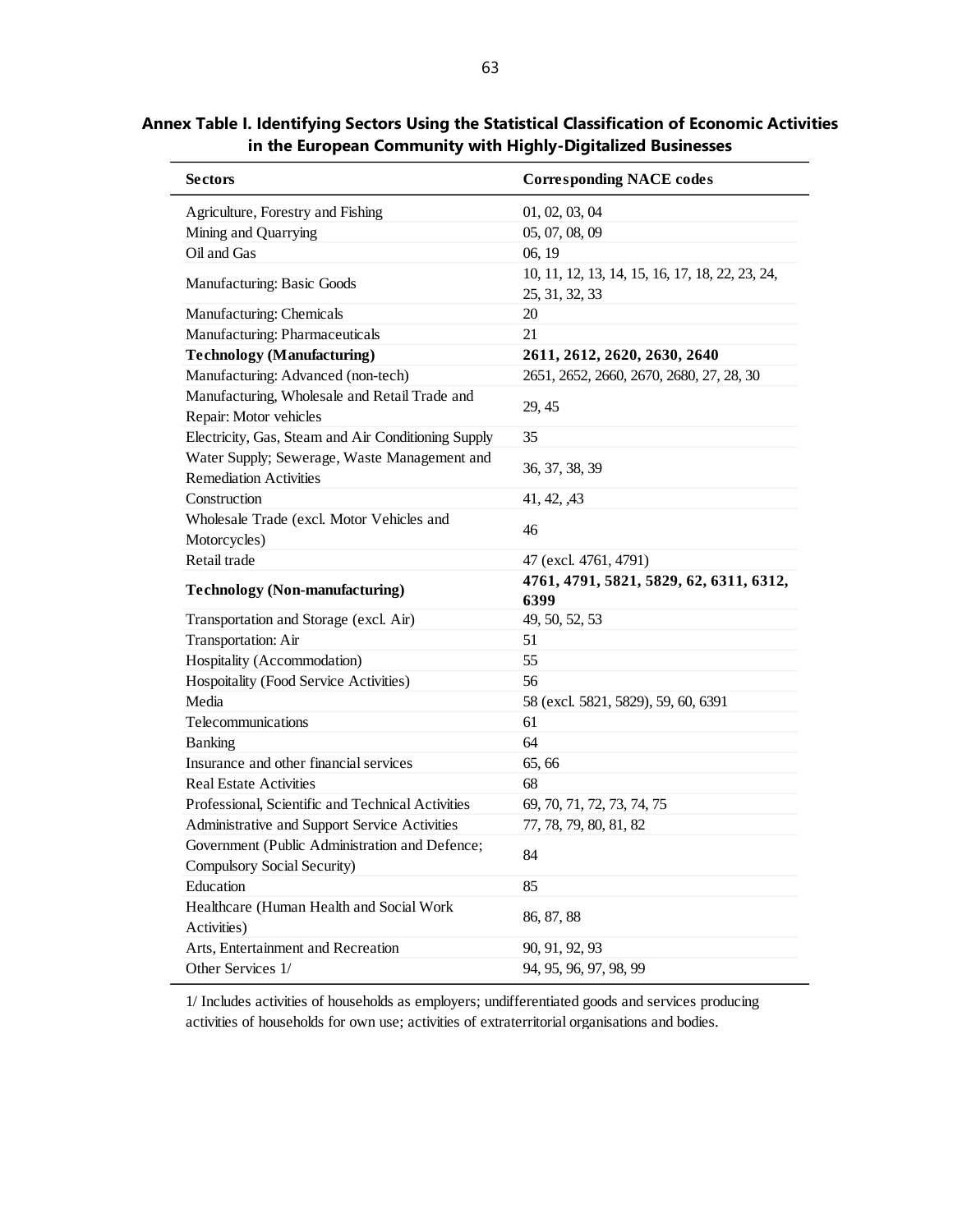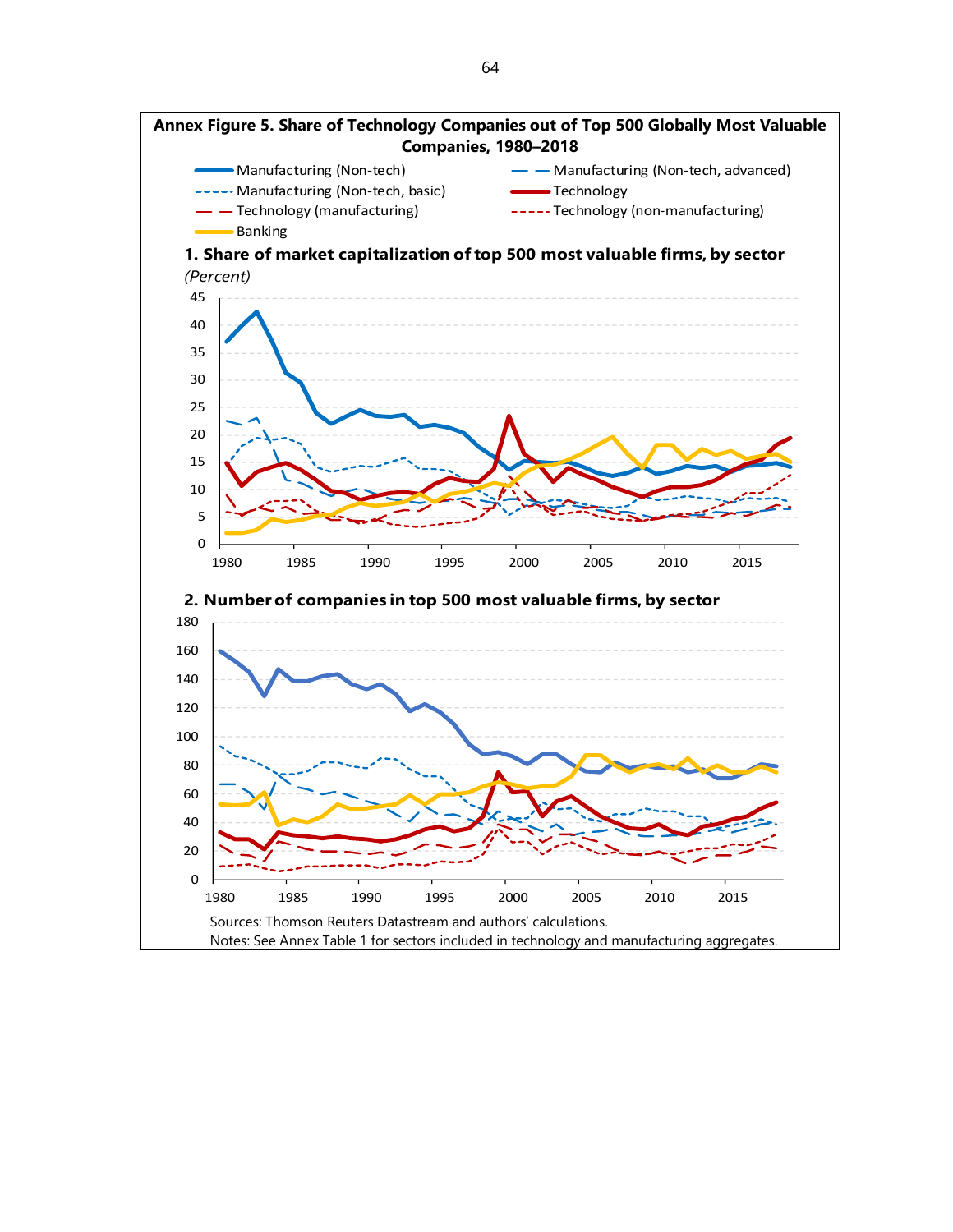

# **A. Are digitalized businesses highly profitable?**

The interaction between technology and the scope for market power has implications for the cost structures, profitability, and valuations of highly-digitalized businesses (see Annex II). For less digitalized businesses, the marginal costs of production typically fall as a business scales up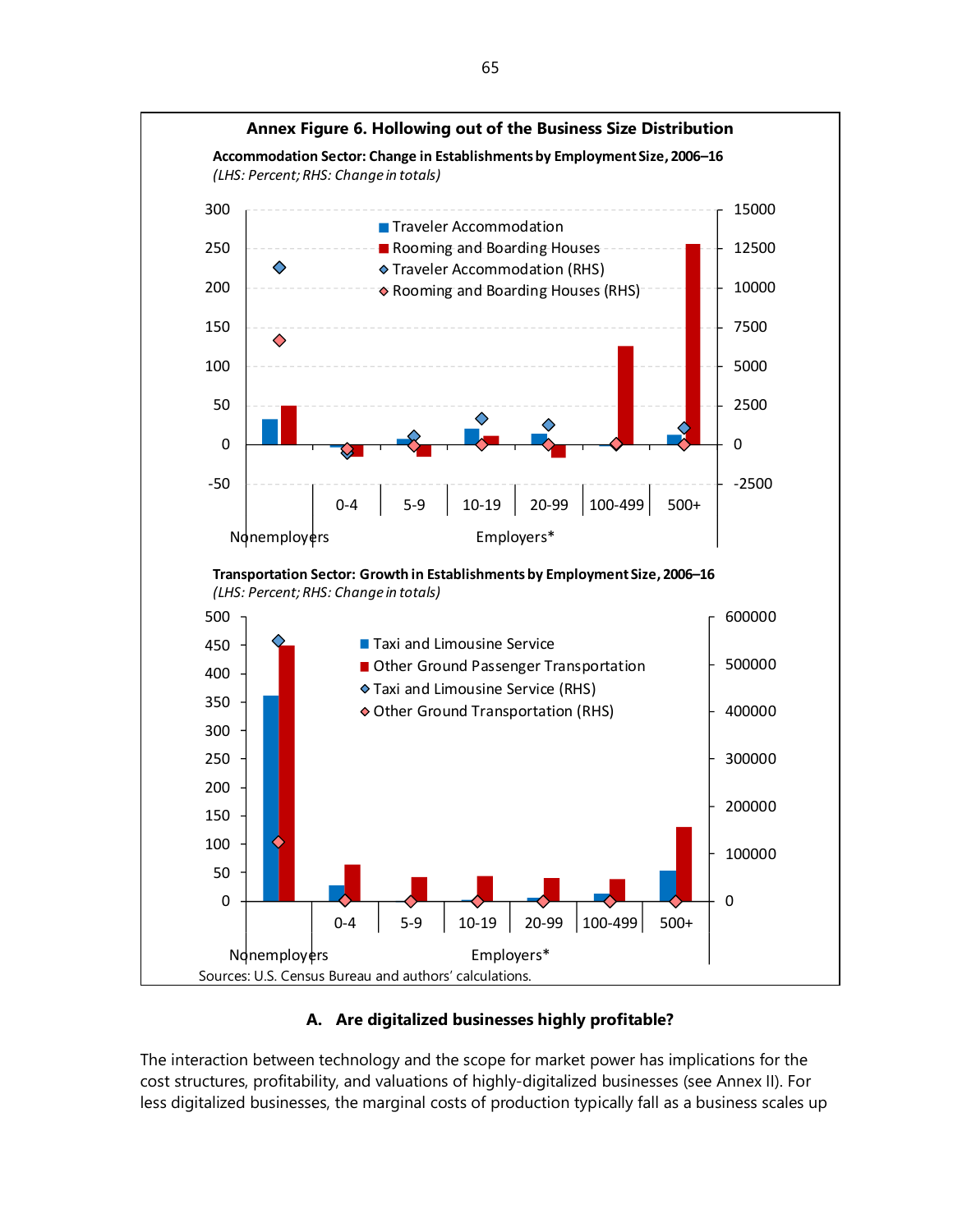and then eventually increase with each additional unit because of diminishing returns to certain inputs. However, the nature of digital technologies and their inputs—which include both rival and nonrival inputs—means that digitalized businesses instead face (large) constant fixed costs (for example, substantial investment in intangible assets) and zero (or very low) marginal costs thereafter. In this way, their production is characterized by increasing returns to scale (Romer, 1990; Varian and others, 2005).

As a result, the average (variable) cost of producing digital services tends to decrease as the quantity produced increases. And the speed at which average costs fall also determines how quickly firms can approach the minimum efficient scale—that is, the lowest level of output at which all scale economies are exploited. Such large economies of scale (as well as network externalities) are what predispose many of the new technology sectors towards monopolies or tight oligopolies. In the limiting case of "natural monopolies"—where average costs continue to fall indefinitely as output expands—the minimum efficient scale is not reached until the firm has become the total size of the market (or at least very large in relation to it), meaning that the market can only ever really support one firm.

However, when considering the profitability of digitalized businesses and the tendency of technology-intensive sectors to head towards oligopolistic market structures, we can distinguish between transient and permanent monopolies. This relates to the issue of "contestability" and the free entry (and exit) of firms in a market. Contestable markets with high firm concentrations can still deliver value to consumers as long as potential competition keeps firms in check. For example, if fixed costs are not prohibitive and marginal costs are low, such that average costs fall rapidly, firms can already get close to the minimum efficient scale at a relatively small level of output, increasing the opportunities for new entrants to enter and rapidly scale up, boosting competition and applying downward pressure on prices. Furthermore, when average costs are falling rapidly and the market grows quickly, it is also possible for new firms to overcome the cost advantages of the largest incumbents via leapfrogging or developing (low-cost and, initially, low-quality) "disruptive technologies". For these reasons, incumbent tech companies can be forced to innovate and charge low prices to make it difficult for the new entrants to dislodge them.<sup>59</sup>

In practice, new firms may find it difficult to enter a market due to sizeable fixed costs (and other barriers to entry) and if successful, they may find it more profitable to be swallowed up by the incumbent rather than to compete with it—such "entries for buyout" create very little social value and are mainly a mechanism for the entrant to appropriate a piece of the dominant firm's rent. At the other extreme, digitalized businesses in highly (or perfectly) competitive markets with low marginal costs would eventually be forced to shut down as optimal marginal cost pricing would lead to losses as prices are set below their average variable costs.

Furthermore, digitalized businesses have also focused on product differentiation to both secure and preserve market power, implementing various first-, second-, and third-degree price

<sup>&</sup>lt;sup>59</sup> While competition to acquire monopoly will force lower prices for consumers at least for a time, such competition may also produce inefficient rent dissipation (Fudenberg and Tirole, 1985, 1987; Hillman and Riley, 1989).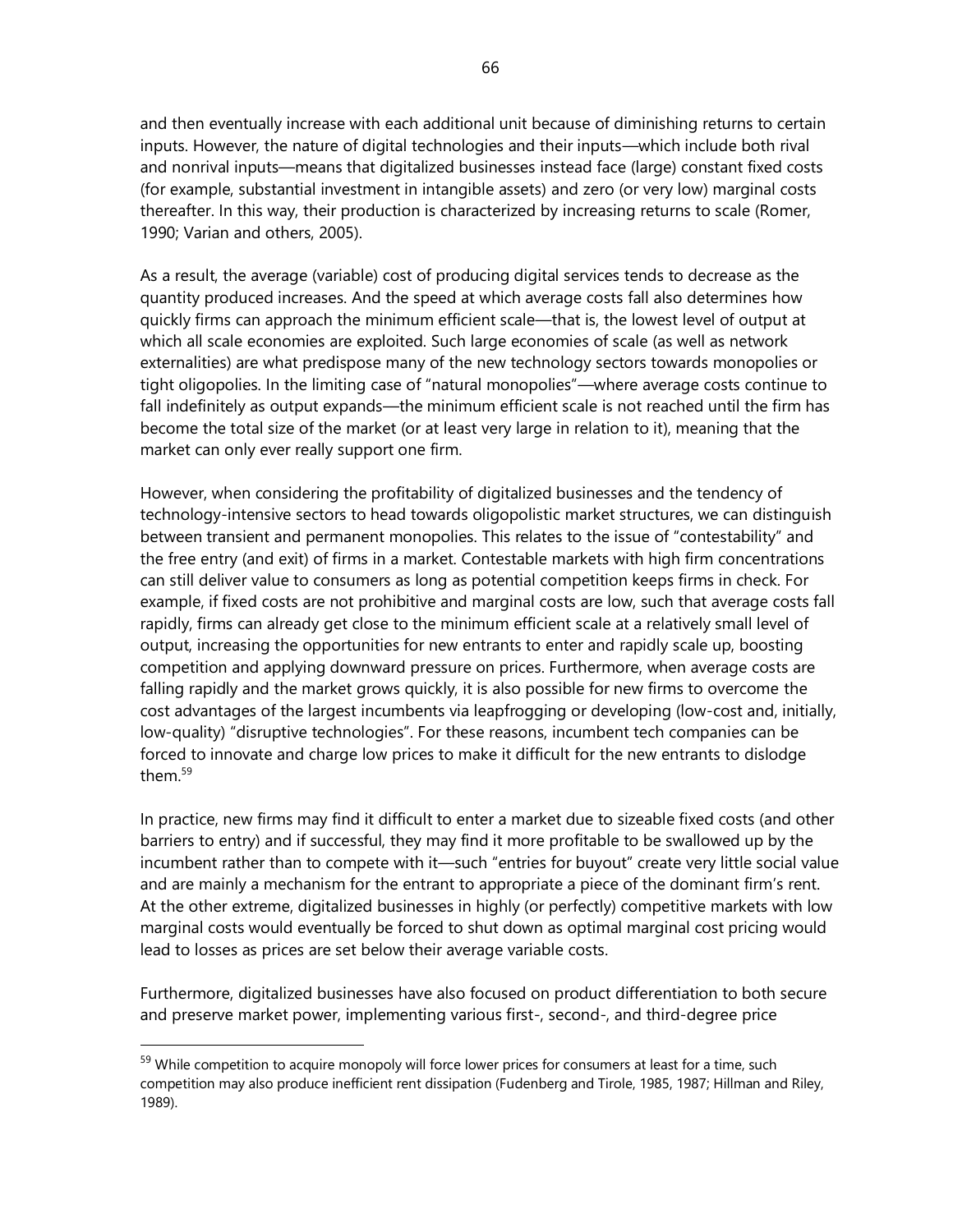discrimination strategies—such as bundling, freemium (or tiered) pricing, and minimal pricing. This allows them to charge prices higher than marginal costs and avoid making losses. To the extent that consumers are "locked in", barriers to entry increase and digitalized businesses can then raise prices to earn supernormal profits.

Bearing in mind the structural and strategic characteristics of tech sectors—e.g., longer-run returns to scale, incumbent pricing strategies—the potential for digitalized businesses to earn large supernormal profits make them more likely to attract investment and earn them high stock market valuations—to the extent that company valuations are determined by expectations of high(er) profit margins in the future. Therefore, we should expect to see waves of high concentration in more digitalized sectors, and companies in those markets will be highly valued. Because, even though tech market dominance may have a shelf life—which can even be due to the regulatory response by governments, which we touch on later—economic theory is indeterminate about the timing of when such companies could fall from grace.

What can we learn about actual company performance from the data that is available? Is it the case that technology sectors are on average more profitable? Are these firms also increasingly (or more consistently) highly valued over time? To answer these questions, we use globallyconsolidated financial accounts data to get an idea of the aggregate performance of large multinational enterprises (data on subsidiaries and local affiliates is more limited and incomplete). We also look at the performance for a range of sectors and compare them with those that are considered the "most digitalized".<sup>60</sup>

Figure 6 illustrates the average profitability of the 2018 Fortune Global 500 companies based on their financial accounts data for the three years 2015 to 2017. They show that profitability varies substantially across sectors. Based on this sample and using a simple ratio of net income-togross income ("profit margin"), the "tech sectors" are not the most profitable. Profitability in banking, telecommunications, and pharmaceuticals are larger on average. There are also differences between different types of tech businesses: the average profitability of nonmanufacturing tech firms is above the sample average, while that of manufacturing tech firms is below.

We can also compare the profitability of the seven most valuable tech companies as of December 2019 (Alibaba, Alphabet, Amazon, Apple, Facebook, Samsung, and Tencent) with the average for the two tech sectors (Annex Figure 8). What we see here is wide variation in profitability both between these seven companies and also within each company over time.

 $60$  The data used is obtained from a number of sources, but primarily the U.S. Bureau of Economic Analysis, Bureau van Dijk's Orbis platform, and company-specific financial accounts.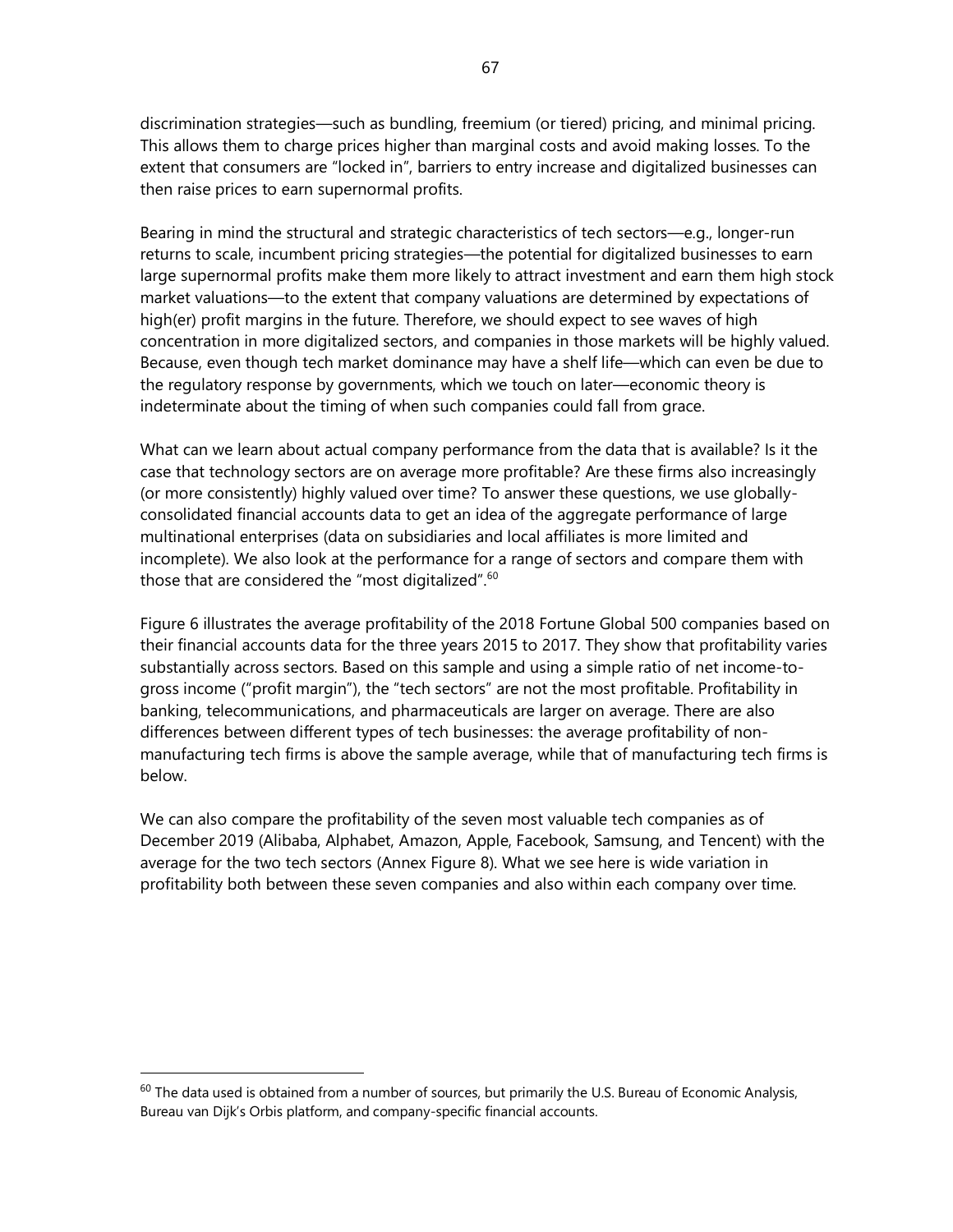



1/ As of December 2019.

Notes: Unweighted averages. Profitability calculated as ratio of net income to net sales. Data available for 35 companies. Non-manufacturing technology companies include those with NACE codes: 2611, 2612, 2620, 2630, and 2640. Manufacturing technology companies include those with NACE codes: 4761, 4791, 5821, 5829, 62, 6311, 6312, and 6399.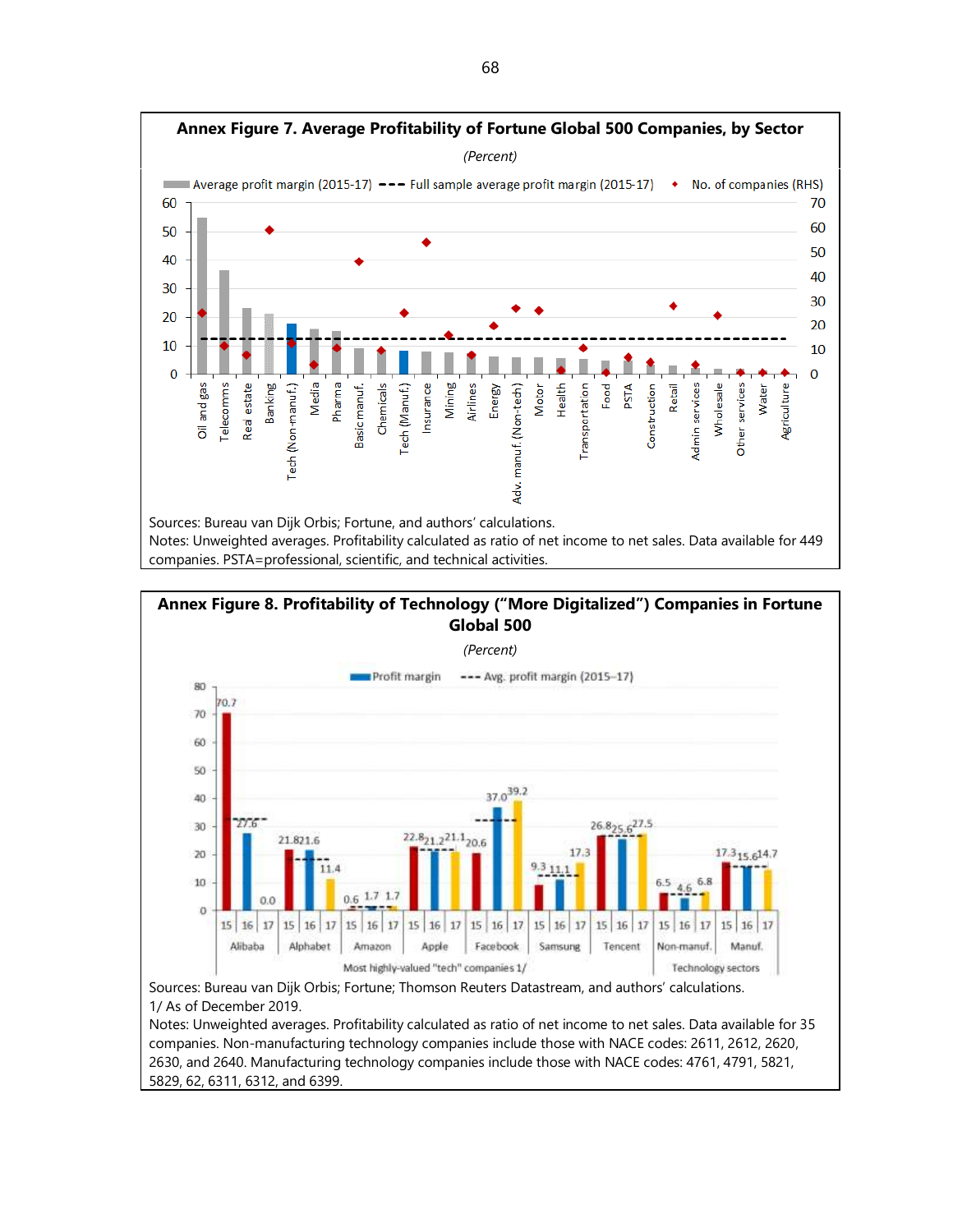#### **B. Do digitalized businesses have substantially higher levels of intangible assets?**

Intangible factors—such as digitization of information, R&D, and software development lie at the heart of the innovation process and determine many of the cost structures discussed earlier for digitalized business models. The importance of intangible assets—and investment in them—to business performance and economic growth reinforces the need to quantify them accurately. While they may not have a clearly discernible value as with tangible (or physical) assets such as plant and machinery or financial assets, for which markets exist, they provide value to a firm and can prove critical to its long-term success or failure. The exclusion of intangible capital from firmlevel and national accounts also obscures its contributions to economic growth, productivity, and shifts in the labor share (Corrado, Hulten, and Sichel, 2009).

Both firm-level and national income accounting practices treat expenditure on intangible inputs as an intermediate expense and not as an investment. Therefore, while all expenses associated with creating an intangible asset are accounted for in the income statement, the asset created by a firm does not appear on the balance sheet and has no recorded book value. Instead, they only appear when they have been acquired. For example, since 2005 when international accounting standards changed (IFRS 3), companies are now required to post brands in balance sheets when acquired from third parties. Similarly, when a whole company is acquired, the premium of the purchase price over the book value of assets is recorded on the balance sheet as "goodwill". Where they have been valued, some intangible assets are also not amortized.

The scale of a companies' intangible assets—such as brand recognition, good will, and intellectual property (copyrights, patents, trademarks)—matter from a tax perspective as they are an important part of the story behind profit shifting and transfer pricing problems. Intangible assets are not only easy to shift across borders but are hard to value for transfer pricing purposes given a lack of comparables. They therefore stymie the functioning of the arm's length principle and exacerbate opportunities for tax planning (Altshuler and Grubert, 2010).

These issues, however, are not altogether unfamiliar and are certainly not unique to tech companies. They have continued to challenge international taxation over time. For example, the issue of intangibles-intensive production exists in other industries such as pharmaceuticals which, for example, also uses large amount of proprietary scientific research, patents, etc.

What can the data tell us about the distribution of intangibles across different sectors, if anything? Digitalized firms are understood to hold substantial shares of intangible assets relative to tangible assets, given that they derive a large share of their value from intellectual property and R&D. In this way, they present potentially much greater opportunities—and present more of a risk—than other businesses (with relatively fewer intangible assets) of engaging in international tax avoidance.

Unfortunately, balance sheet data is potentially unhelpful for gauging whether tech companies hold larger shares of intangible assets, given the lax reporting requirements. Using balance sheet data, it is not immediately clear that the largest tech companies have larger shares of intangible assets. Annex Figure 8 presents the data available on the share of intangible assets out of total assets. Out of the Fortune Global 500, the reported ratio of intangible assets is noticeably highest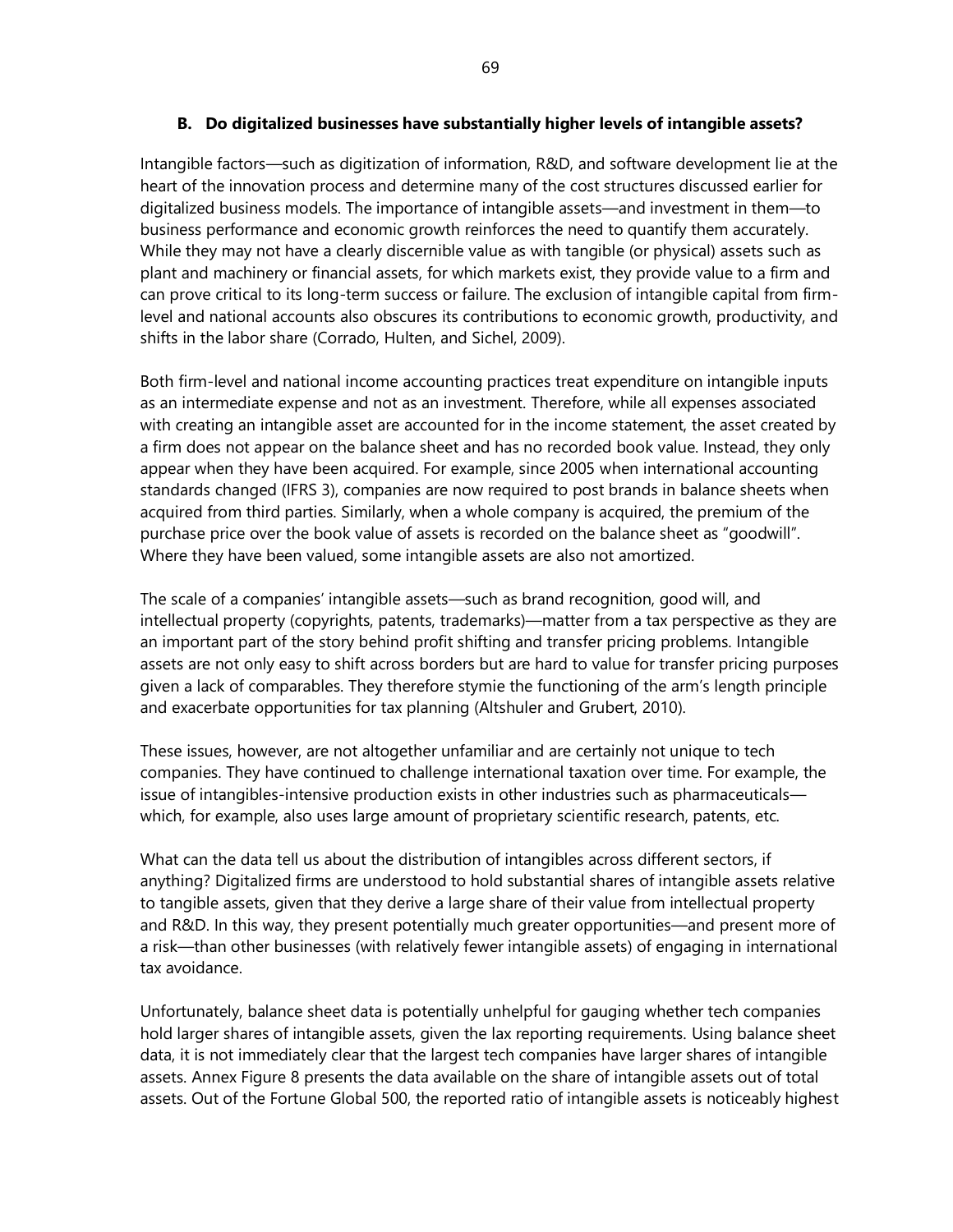in communications, media, and pharmaceuticals companies, while digitalized businesses, both non-manufacturing and manufacturing, are shown to hold assets either just above or well below the sample average, respectively.



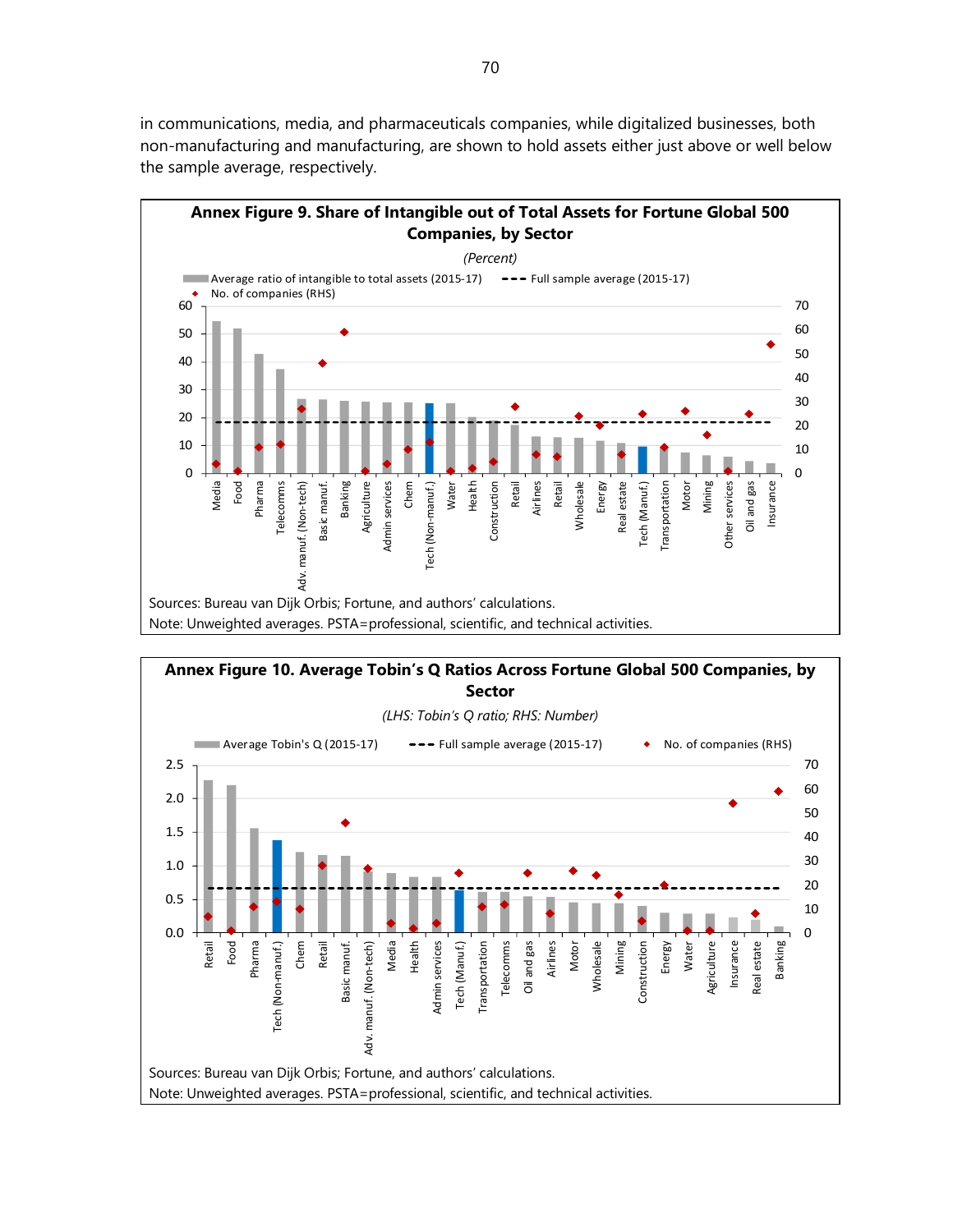We also try to gauge the intangibility of a firm's resources by comparing the value the market places on shareholder equity with the value of total assets on a company's balance sheet (net of the book value of intangibles), i.e., the ratio of stock market capitalization to total assets, also known as a version of Tobin's Q (Annex Figure 10). Corrado and Hulten (2010) estimate that intangible capital makes up 34 percent of firms' total capital in recent years, while Hulten and Hao (2008) find that excluded intangible assets explain some 40 to 50 percent of the market value of R&D intensive companies in the U.S. and appear significant in explaining the large gaps between market and book values. What we find is that non-manufacturing digitalized businesses are valued at several multiples higher than their total assets—along with companies in the food and retail sectors. Pharmaceutical companies also show high market capitalizations relative to their balance sheets.

# **C. Do digitalized businesses pay zero or very low corporate income taxes?**

Digitalized businesses are under fire for paying minimal (or zero) income tax in the jurisdictions where they provide services—even when they have a physical presence. However, the level of taxes being paid is hard to establish using financial accounts. Multinational enterprises do not provide regional breakdowns of cash flow and income statements and balance sheets, and furthermore, taxes reported in income statements are typically provisions, and could differ from the final amounts paid to tax authorities.

Nevertheless, we can still look at reported taxes for the same set of companies, comparing them by sector. We consider two (3-year averaged) measures for the implied tax rate from data available in the cash-flow and income statements of the companies in the sample: (i) the share of taxes provisioned out of before-tax profits (Figure 11), and (ii) the share of cash taxes paid out of total cash from operating activities (Figure  $12$ ).<sup>61</sup> What we see is that the tech sectors report implied average tax rates more or less in line with the average of other Fortune Global 500 firms. What is most striking is that the implied tax rates are certainly non-zero, and therefore we can reject the widely-held hypothesis that on average these companies pay zero or low corporate income taxes at the globally consolidated level.

 $61$  Results are also available using cash taxes paid as a share of pre-tax income (also used in Dyreng and others, 2008) and are broadly similar. However, it is unclear whether it is appropriate to blend line items across financial statements. Different averages (5-year and 10-year) are also available upon request from the authors.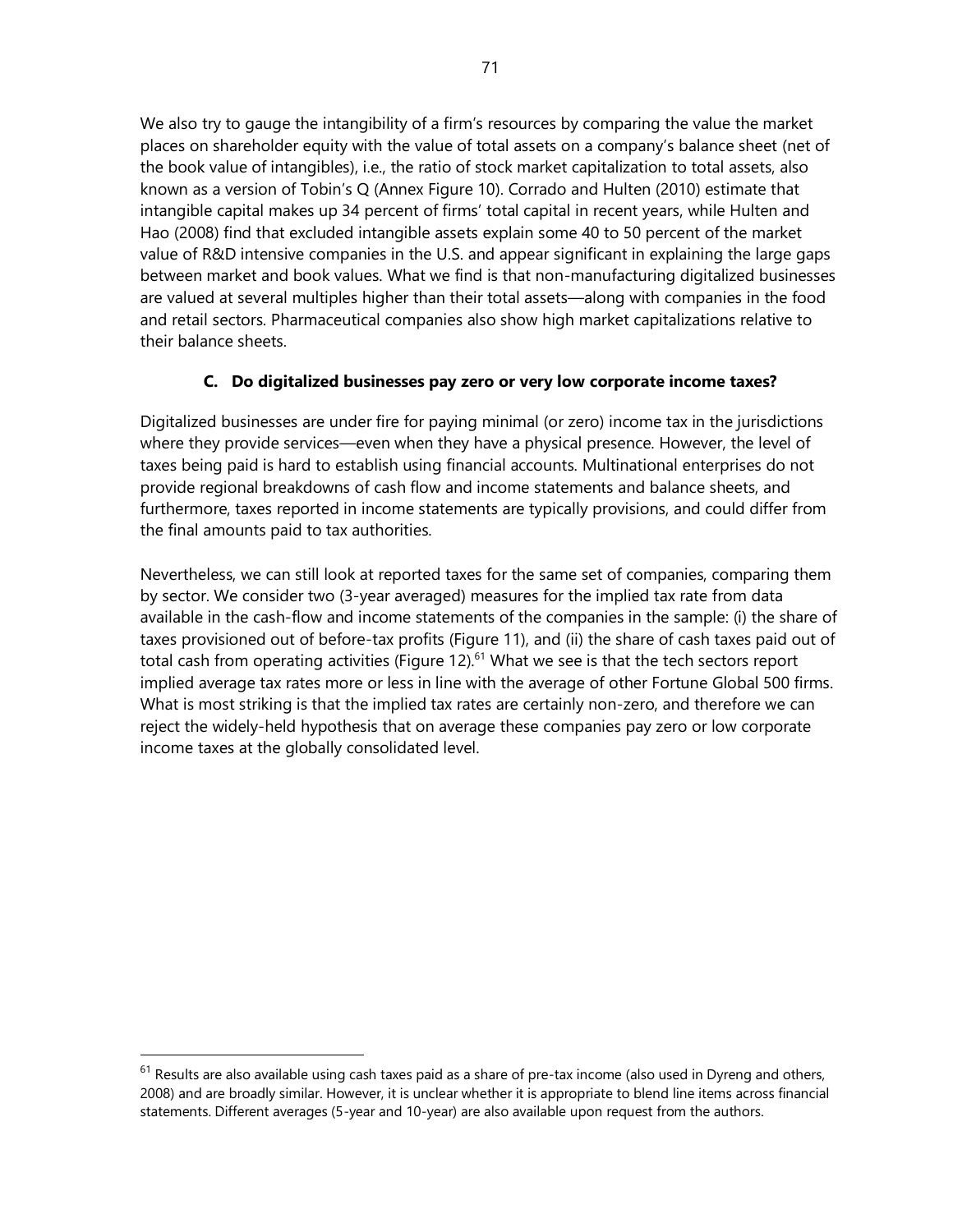

Sources: Bureau van Dijk Orbis; Fortune, and authors' calculations. Note: Unweighted averages. PSTA=professional, scientific, and technical activities.

# **Annex Figure 12. Average Implied Tax Rates (Cash Flow Statement) for Fortune Global 500 Companies, by Sector**

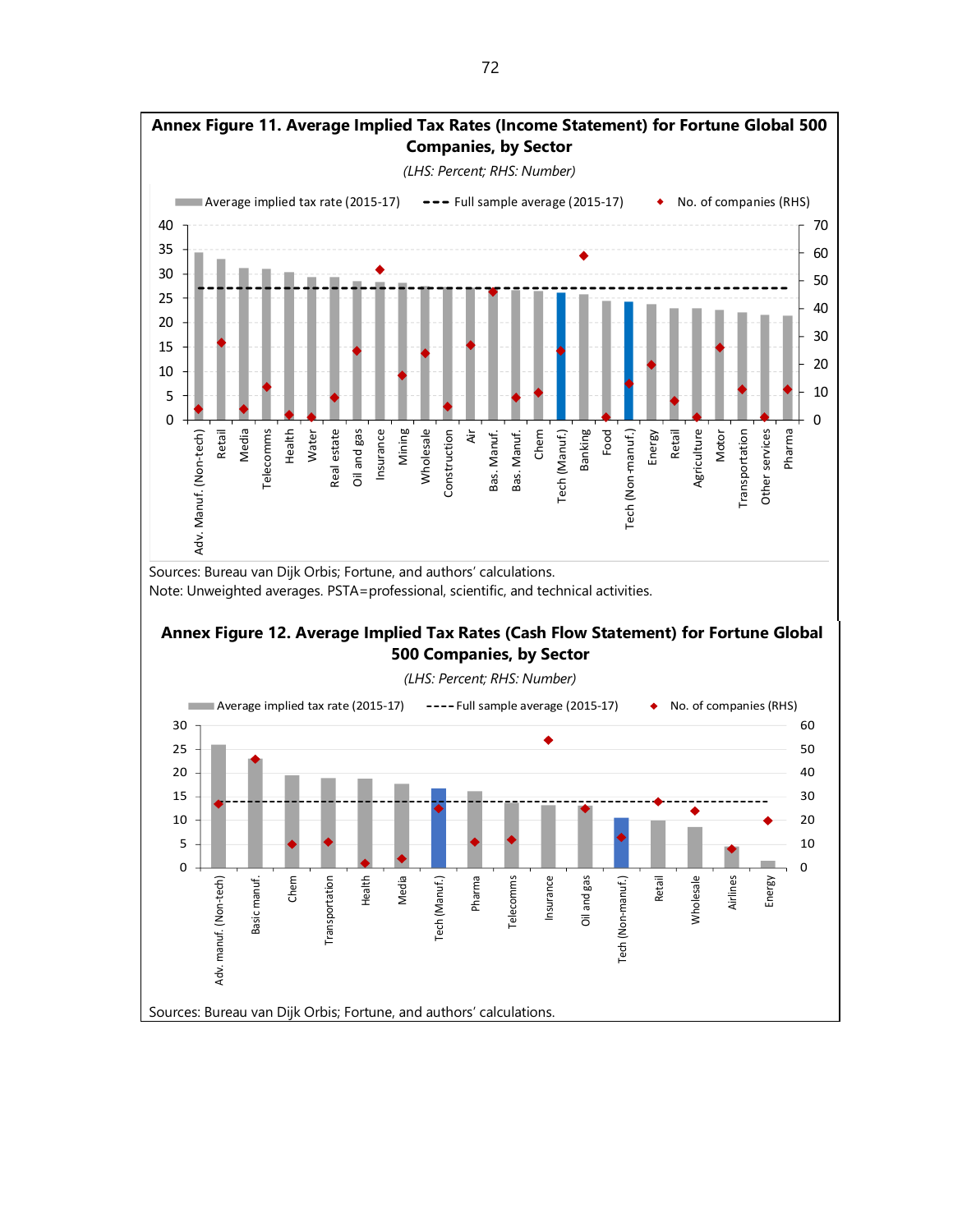## **D. Summarizing the Data**

Available firm-level data sheds limited light on highly-digitalized businesses. Globally consolidated figures suggest that such businesses do not appear to be significantly more profitable on average than the rest of the sample of Global Fortune 500 firms.

Non-manufacturing digitalized businesses in the sample appear to report a much lower level of intangible assets, based on balance sheet data. However, as noted, this can be due to the fact that most of these (proprietary) assets have not been valued and, therefore, are not reported on the balance sheet. When it comes to understanding company valuations, the estimates for Tobin's Q suggest that non-manufacturing digitalized businesses have some of the largest disconnect between their market capitalizations and their balance sheets (total assets).

We also see that on average these businesses are characterized by average implied tax rates that in line with the average for the sample—using both data from the income and cash flow statements. However, availability of data remains an important constraint for ascertaining the true properties of these companies. As a result, we treat the findings above with a degree of caution. Ideally, globally consolidated together with unconsolidated cross-country administrative data would provide a clearer picture of operations at the level of the parent and subsidiaries and the greatest opportunity to evaluate the distribution of assets, profits, revenues, and costs.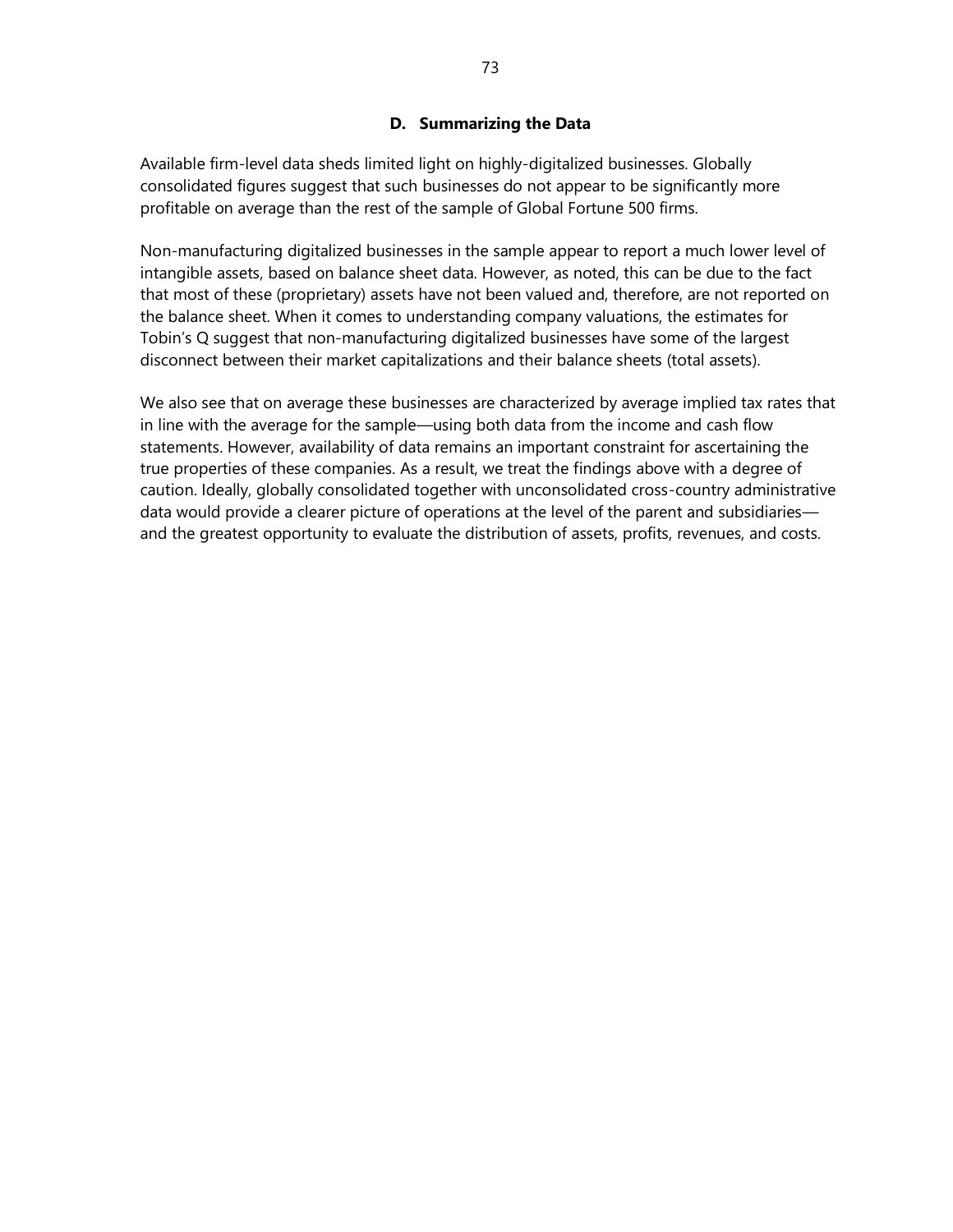## **Annex II. The Impact of Returns to Scale on Costs for Highly-Digitalized Businesses**

The debate over taxation and digitalization has coalesced around a handful of large tech-heavy digitalized multinational enterprises with business models that are viewed as epitomizing the type of digitalization that has fundamentally upset the international tax architecture.<sup>62</sup> They have garnered special attention for the speed with which they have come to dominate stock markets, breaking records to become the most highly-valued businesses in the world within the space of a decade—Apple and Amazon broke the USD 1 trillion market capitalization mark in August and September 2018, respectively. As of end-2019, 7 of the 10 most valuable companies are so-called "tech" companies, involved in the production of digital (hardware and software) and services. Annex Figure 13 shows more generally how the average nominal stock market valuations of the 10 most valuable companies dwarfs those of the 10 most valuable companies from almost 4 decades ago, although in real terms, the difference is less dramatic.



Notes: Inflation adjustment is done using global CPI. The chart shows the evolution of the stock market capitalization of the 10 most valuable companies in 1980 and 2018. The most valuable as of Dec 31, 1980, were (in order of most to least): Exxon Mobil, General Electric, Coca-Cola, HP, IBM, Walt Disney, Eastman Kodak, Ford, Intel, and du Pont. The most valuable as of Dec 31, 2018, were (in order of most to least): Microsoft, Apple, Amazon.com, Alphabet, Berkshire Hathaway, Tencent, Facebook, Alibaba, Johnson & Johnson, and J.P. Morgan Chase.

 $62$  Of course, highly-digitalized MNEs are not the only large businesses accused of abusing the international corporate income tax system to lower their tax liabilities. However, their business models present some of the fiercest challenges.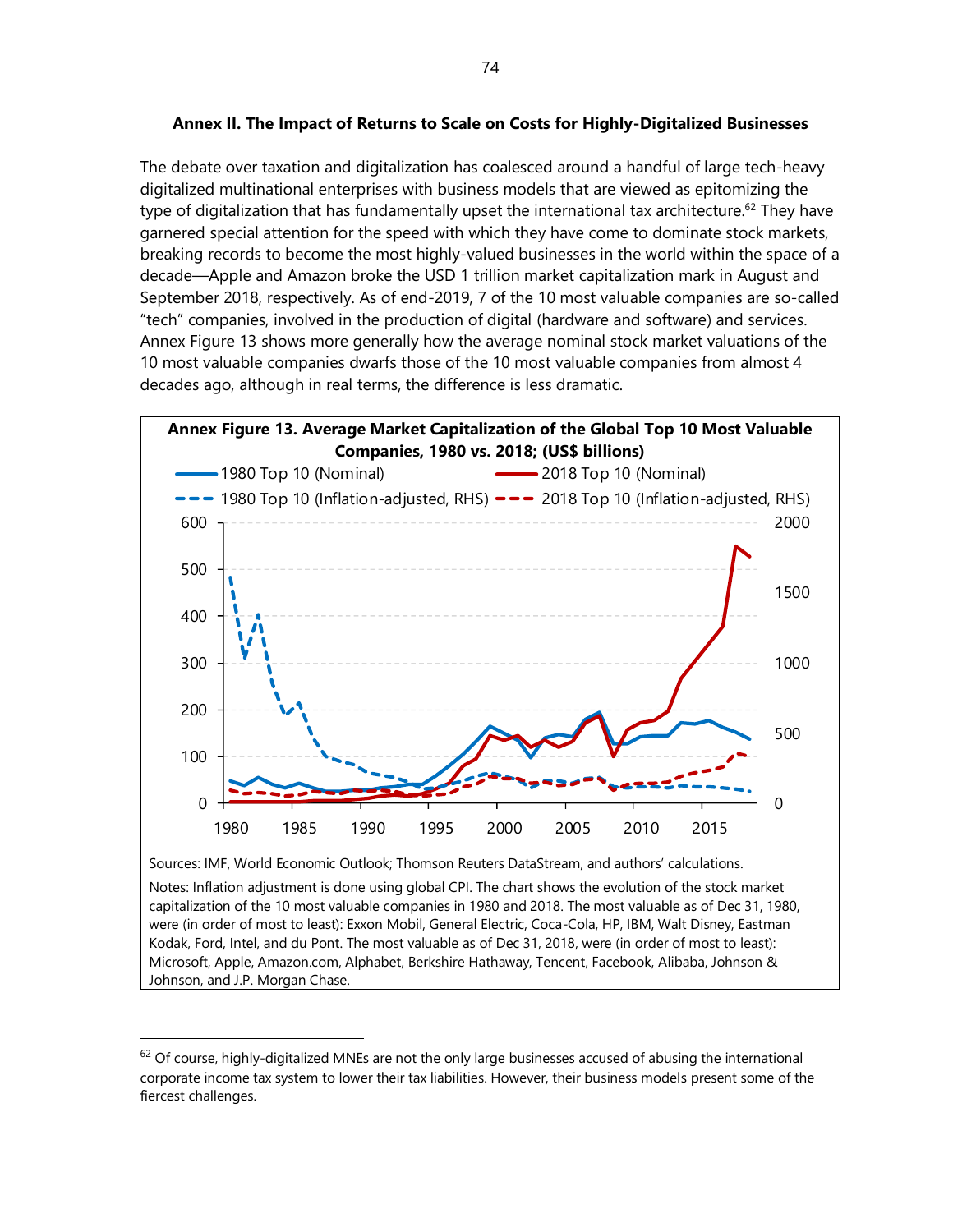These strong valuations are driven by the interaction of a number of structural and strategic factors that have allowed these firms to achieve economies of scale rapidly, creating a tendency for natural monopoly and strong expectations of high future profitability. Structural (technological) factors include low marginal costs, network effects, and an ability to sell remotely, while strategic factors include first-mover advantages and pricing behavior by incumbents. This Annex provides some of the basic theoretical background for the cost structures and strategic behavior of these large highly-digitalized businesses, drawing from the theory of the firm and the broader field of industrial organization.

We take as a starting point the general result that firms typically maximize profits (and minimize losses) by producing at the point where the marginal revenue earned from selling an additional unit of output equals its marginal cost of production. In a perfectly competitive environment, firms have no market power to determine prices and can sell at the prevailing market price, which means that they face perfectly elastic (horizontal) market demand at that price. In this setting it is optimal for firms to produce at the point where price (which equals the marginal revenue) equals marginal cost. However, the presence of large fixed (sometimes unrecoverable or "sunk") costs and zero/low marginal costs for digitalized businesses has implications for the relevant cost structures and barriers to entry that drive the competitive landscape of their markets.

## **A. Increasing Returns to Scale**

For the typical firm, the law of diminishing returns states that as we add more units of a variable input (e.g., labor) to fixed amounts of other inputs (e.g., capital or land), the change in total output will at first rise and then fall in the short run. For example, diminishing returns to labor occur as the marginal product of labor starts to fall, which means that total output will be increasing at a decreasing rate. The marginal cost of supplying an extra unit of output is linked with the marginal productivity of labor. Therefore, the law of diminishing returns implies that the marginal cost will rise as output increases. Furthermore, rising marginal costs will lead to a rising average total costs.

Romer's (1990) seminal contribution to economic theory was highlighting the importance of non-rival but partially excludable inputs to production—such as "ideas", knowledge, or the sorts of algorithms that are integral to digitalized businesses—for production and aggregate economic growth. Such non-rivalry means that (aggregate) production is characterized by increasing returns to scale leading to sources of endogenous growth. Romer also went on to emphasize that both imperfect competition and externalities are important for the generation of new ideas—imperfect competition, in particular, provides the profits that incentivize entrepreneurs to innovate.

In the presence of nonrival inputs  $(A)$  and constant returns to scale for rival inputs, e.g., physical capital (K) and labor (L), a firm's production function  $f(\cdot)$  exhibits increasing returns to scale, i.e. if we scale all inputs by some factor,  $\lambda > 1$ , we will increase output by more than  $\lambda$ :

$$
f(A, \lambda K, \lambda L) = \lambda f(A, K, L) < f(\lambda A, \lambda K, \lambda L).
$$

If the technology is Cobb-Douglas:  $f(A, K, L) = A^{\alpha_A} K^{\alpha_K} L^{\alpha_L}$ , where  $\alpha_i > 0$ ,  $\forall i \in \{A, K, L\}$ , increasing returns to scale occur given that: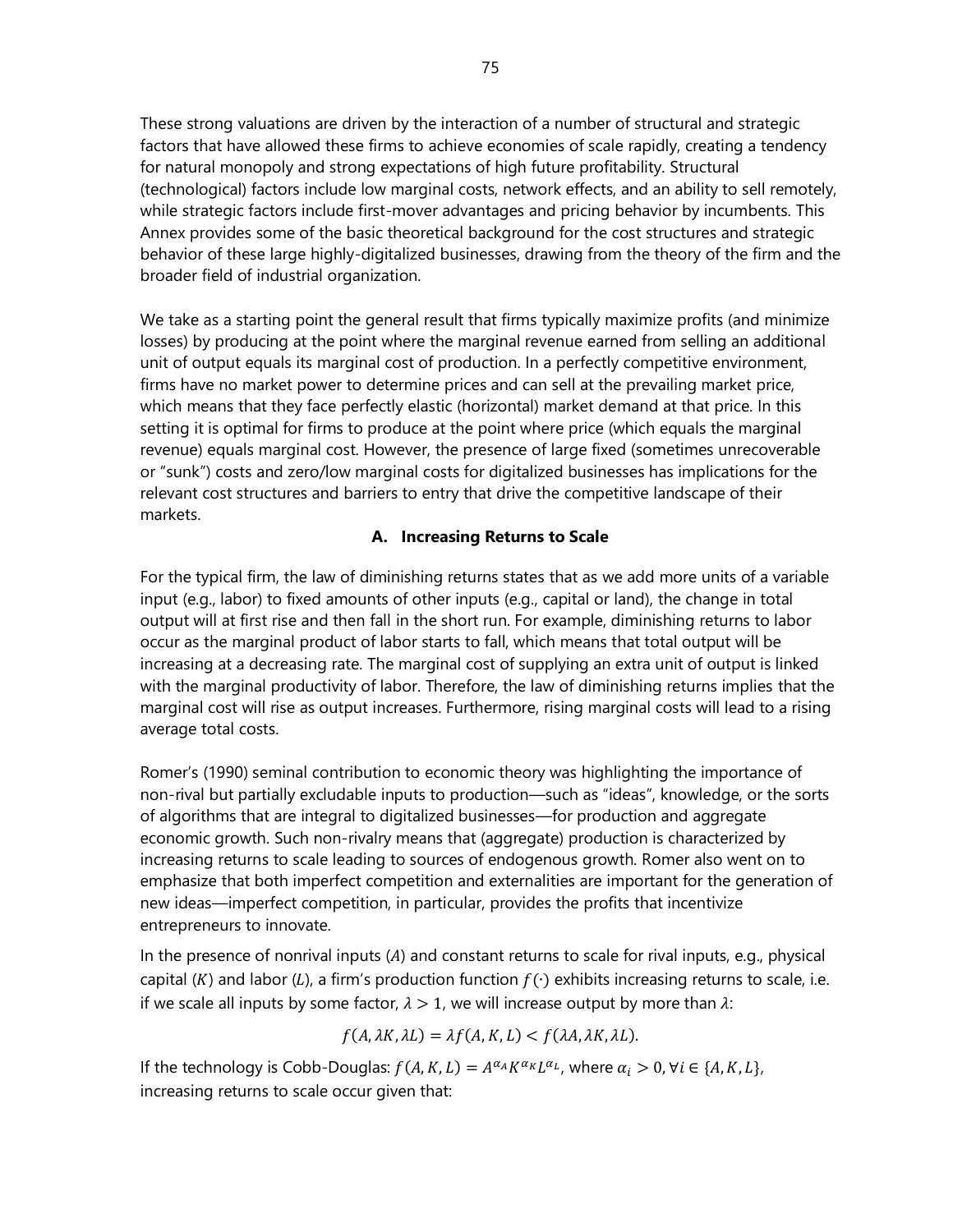76

$$
\alpha_A + (\underbrace{\alpha_K + \alpha_L}_{equals 1}) > 1.
$$

For firms with technologies that exhibit increasing returns to scale, factors cannot be paid their marginal product from the output produced—following Euler's Theorem:

$$
f(A, K, L) < f_A A + f_K K + f_L L.
$$

Therefore, in a perfectly competitive environment, firms would suffer a loss. If the non-rival input is to receive any compensation, at least one other factor must be paid less than its marginal product. The growth literature developed two basic ways to handle this problem: externalities and imperfect competition, both of which imply that at least one factor will be paid less than its (social) marginal product, and therefore the resulting equilibrium will not generally be efficient (Jones, 2005).

#### **B. Cost Functions**

Each firm has a cost function,  $c(p, y)$ , which represents the solution to the firm's cost minimization problem of producing a given amount of output,  $y$ , for a given vector of  $I$  factor inputs,  $z$ , and their corresponding prices,  $\boldsymbol{p}$ . The firm cost minimization problem can be written as  $\min p. z,$ 

subject to

 $f(z) \geq y$ .

 $z>0$ 

The following first order conditions must hold for all inputs  $i = 1, ..., I - 1$ :

$$
p_i \ge \lambda \frac{\partial f(z^*)}{\partial z_i}
$$
 with equality if  $z_i^* > 0$  (1).

The Lagrange multiplier,  $\lambda$ , can be interpreted as the marginal value of relaxing the constraint  $f(z^*) \geq y$ , and equals the marginal cost of production,  $\partial c(p, z) / \partial y$ .<sup>63</sup>

We can get an idea of how marginal costs behave in the presence of non-rival inputs and increasing returns to scale. Consider the case where production uses two broad classes of inputs, one rival ( $z_1$ ) and the other non-rival ( $z_2$ ) with associated prices,  $\boldsymbol{p} = (p_1, p_2)$ , and the technology is Cobb-Douglas as above  $f(z_1, z_2) = z_1^{\alpha_1} z_2^{\alpha_2}$ . In this case the cost function is this case is given by

$$
c(\pmb{p},y)=\theta p_1\frac{\alpha_1}{\alpha_1+\alpha_2}p_2\frac{\alpha_2}{\alpha_1+\alpha_2}y\frac{1}{\alpha_1+\alpha_2}
$$

where  $\theta$  is a constant equal to:  $\theta = \left(\frac{\alpha_1}{\alpha}\right)$  $\frac{a_1}{a_2}$  $\alpha_2$  $\frac{\overline{\alpha_1+\alpha_2}}{+}\bigg(\frac{\alpha_1}{\alpha_2}\bigg)$  $\frac{a_1}{a_2}$  $-\alpha_1$  $a_1 + a_2$ .

We can derive an expression for marginal cost by looking at the second derivative of the cost function:

$$
\frac{\partial^2 c(\mathbf{p}, \mathbf{y})}{\partial \mathbf{y}^2} = \left(\frac{1}{\alpha_1 + \alpha_{2K}}\right) \left(\frac{1}{\alpha_1 + \alpha_2} - 1\right) \theta p_1^{\frac{\alpha_1}{\alpha_1 + \alpha_2}} p_2^{\frac{\alpha_2}{\alpha_1 + \alpha_2}} \mathbf{y}^{\frac{1}{\alpha_1 + \alpha_2} - 2}
$$

 $63$  If f(.) is concave, then condition (1) is necessary and sufficient for  $z^*$  to be an optimum.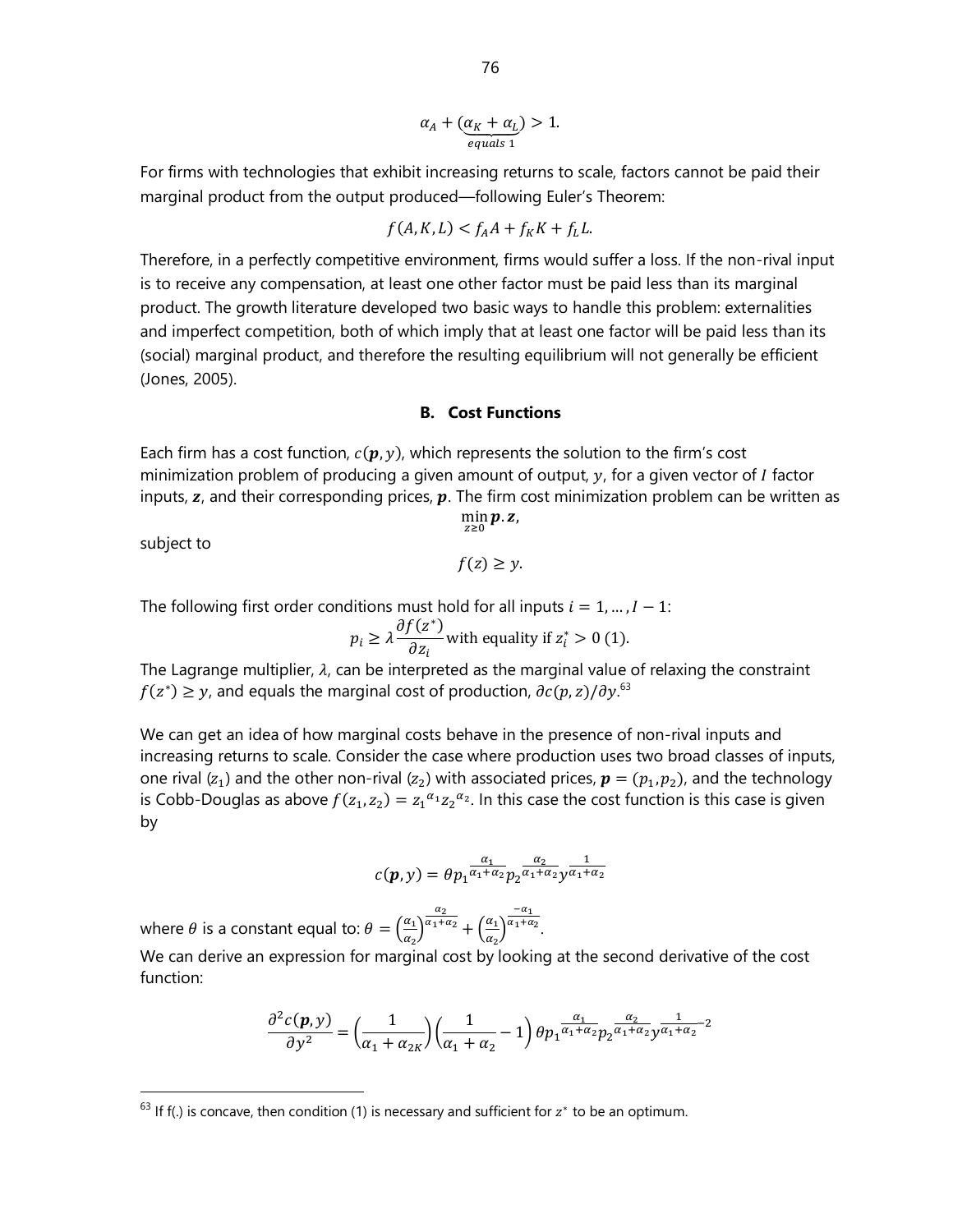The sign of this function, and therefore whether marginal costs are constant, increasing, or decreasing will depend on whether or not  $\frac{1}{\alpha_1+\alpha_2}$  is equal to 1, greater than 1, or less than 1, respectively.

As mentioned, for Cobb-Douglas production function, we have increasing returns to scale when  $\alpha_1 + \alpha_2 > 1$ . This means that  $\frac{1}{\alpha_1 + \alpha_2} < 1$  and, therefore, marginal costs fall as output increases, i.e., the second derivative of the firm's cost function will be negative. Therefore, to the extent that (non-rival) technology lead to increasing returns to scale for production for some businesses, they can face and falling marginal costs such that the average (variable) cost of production,  $\frac{c(\bm{p},y)}{y}$ tends to decrease as the quantity produced,  $y$ , increases.

#### **C. The Case of Digitalized Businesses**

Digitalized businesses are a perfect example of businesses that use non-rival inputs in production—for example, intellectual property, user data, and other intangibles—and are therefore subject to increasing returns to scale. They are akin to the imperfectly competitive entrepreneurial researchers in Romer's model that are developing new technologies to capture the financial rewards that can be earned by innovating.

However, while digitalized businesses are likely to experience increasing returns to scale over a large amount of output, it is also possible in the short term (after a very high level of services production) that eventually even these types of businesses will experience constant, and possibly, decreasing returns to scale. While large scale effects would suggest overall data production is also likely to exhibit falling marginal and average costs, eventually even data collection could exhibit constant or decreasing returns to scale in the short term and therefore constant or rising average costs (Varian, 2019). In other words, holding other inputs constant in the short-run, the marginal product of data could decline after a certain level of data collection and the contribution of data to the value of the digital service being produced will fall.

Even if new user data has the same cost to collect as the last batch acquired, it can potentially yield increasingly less value. This could be because previously-collected data already provides a good profile of a user for the purposes of advertising. Therefore, the new data you acquire might already overlap to a large extent with a company's existing corpus of data on the user and doesn't add any new insights about the user's preferences—therefore, this new information about the user is less valuable to the digital service being produced.

This precise relationship will differ depending on the context and the use of the data. For example, in the context of advertising, the marginal contribution of the data may decline more quickly than in the case of medical research, where having a large number of observations is particularly important.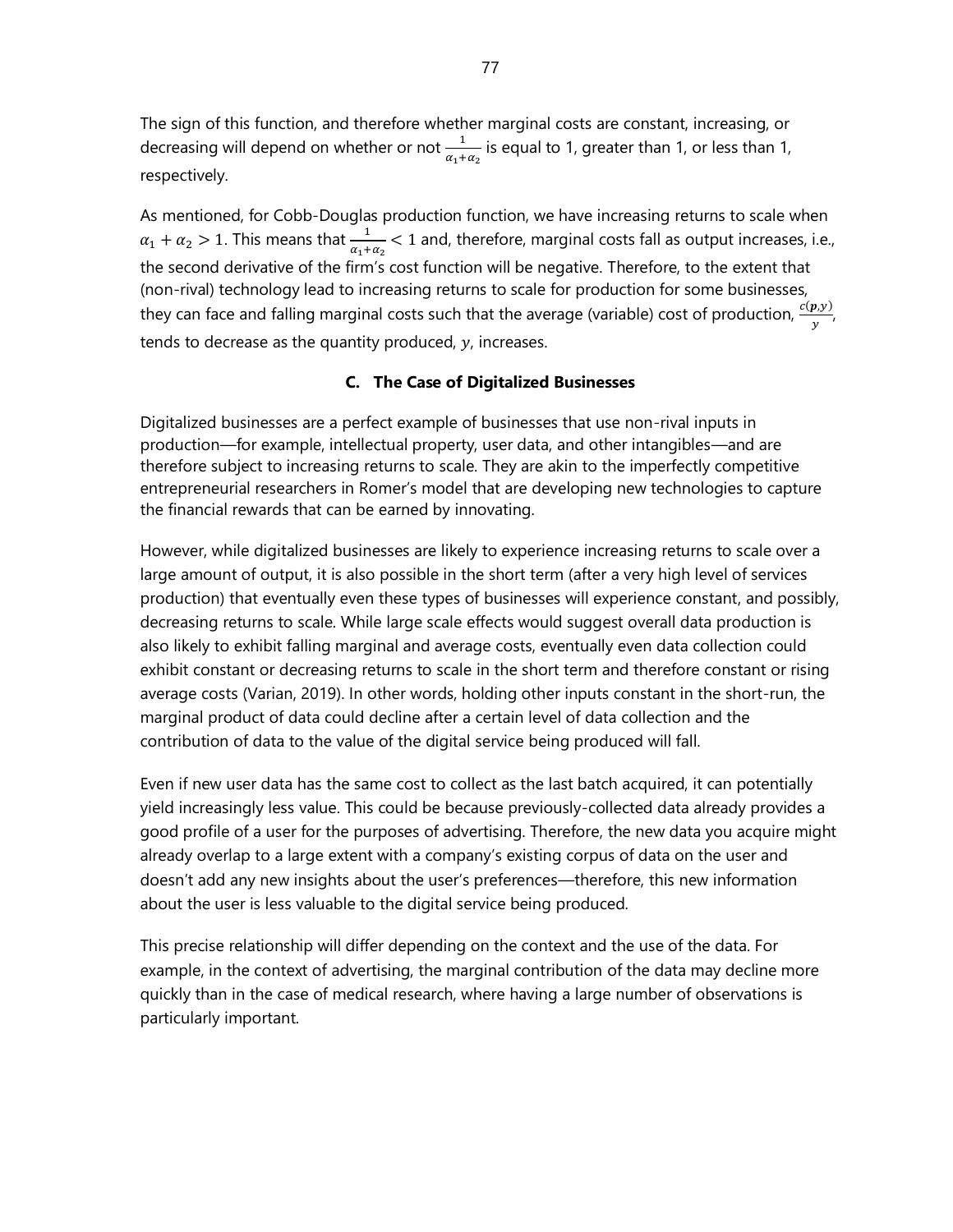# **Annex III. Destination- vs. Source-based Taxing Rights**

# **A. Claiming source-based rights**

The initial wave of digitalization some 30 years ago—in the form of e-commerce transactions already began to strain the source principle of linking items of income with specific geographical locations. And the more recent wave continues to apply increasing pressure by allowing businesses of all sizes—not just large multinational enterprises—to operate remotely across multiple jurisdictions, while cruising safely below permanent establishment thresholds. Therefore, two motivations for establishing source-based taxing rights over physically remote digitalized businesses have been offered to rectify this issue:

- Many governments claim that sustained user engagement and participation are integral to digitalized businesses, with users (co-)creating value even if the businesses with which they interact are not physically present at their location. If countries were to agree that users provide their data as valuable inputs to production, then users should be deemed a source. As a result, the governments of jurisdictions in which users reside should have the right to tax those profits attributable to those users.
- For digitalized businesses to be able to operate remotely, they have been able to take advantage of country-specific investments in ICT and other public goods—for example, physical (digital) infrastructure, distribution networks, and the legal system. As a result, they have developed a virtual economic allegiance within jurisdictions by becoming heavily intertwined in the economic livelihood of their local customers (businesses and  $c$ itizens) even without any physical presence.<sup>64</sup> Many arque that both (either) the "benefit principle" and (or) the substantial virtual economic presence justify the source-based right for a country to levy "compensatory" taxes on any locally-earned income—though this justification is no stronger than for traditional exports.

# **B. Claiming destination-based rights**

While destination is the traditional basis for consumption taxes, it could also be used for income taxation. This can be done using "border tax adjustments", under which businesses are no longer able to deduct the cost of imported goods and revenue from exports would also no longer be taxed.<sup>65</sup> Taxing goods where they are sold instead of where they are produced would require a fundamental overhaul of the global approach to income taxation.

More generally, the rationale for user-based taxing rights is that the joint determination of profits—through the interaction of demand and supply—automatically justifies taxing rights and profit apportionment to market countries, conditional on their attributes, e.g., size and

 $64$  However, the existence of a market with a well-developed public infrastructure, which can be exploited to access to customers, is not unique to the digitally-provided services.

<sup>&</sup>lt;sup>65</sup> See, for example, Auerbach and others (2017), Avi-Yonah (2015), and Devereux and de la Feria (2014).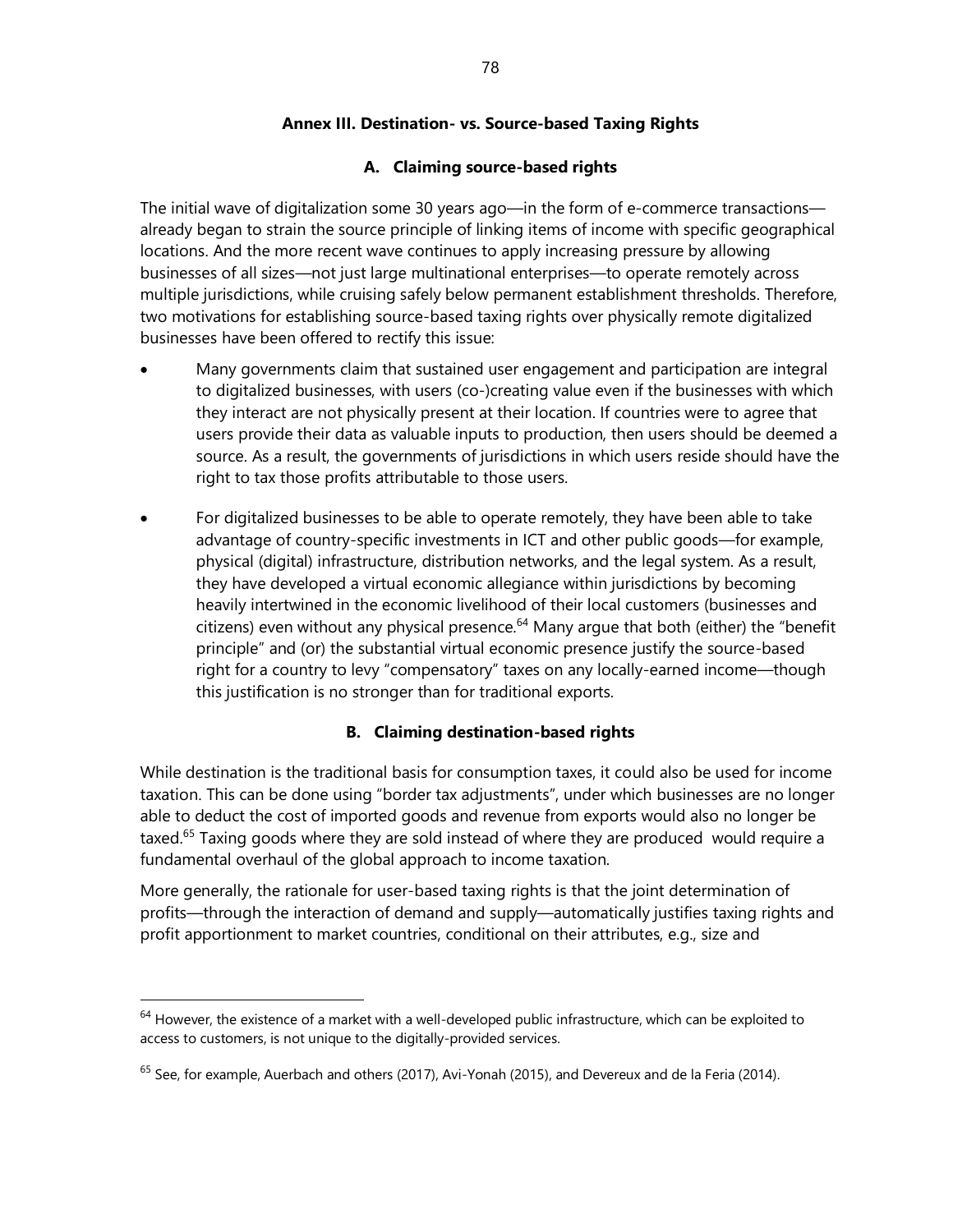sophistication of consumers.<sup>66</sup> For highly-digitalized businesses, Cui (2018) asserts that it is consumers who generate network externalities, which allow for monopoly pricing. The associated location-specific rents can then be used to justify destination-based rights. The benefit principle could also be used to justify taxing rights for a destination country: without the infrastructure to support remote digital sales, the market would not even exist.

On a practical note, for many online services, the final consumption of products is directly observable, unlike 'user value'. As discussed in Section II, this is true in the case of direct sales recorded by online retailers; user activity logged on digital platforms (including social media and search engines), and the value of advertisements viewed. Moreover, since consumers are immobile, destination-based tax instruments may have desirable efficiency properties, as well as limiting the opportunities for profit shifting and tax competition if designed correctly.

<sup>&</sup>lt;sup>66</sup> This idea was debated and recognized among the League of Nations when the structure of the international taxation was established in 1923. As cross-border trade and investment gathered momentum, the concept of "economic allegiance" between a particular jurisdiction and the income of the person to be taxed and how it could be subdivided was developed in 1923 by the League of Nations to prevent double taxation (Bruins and others, 1923). In considering the 'production of wealth', it was acknowledged that "the oranges upon the trees in California are not acquired wealth until they are picked, and not even at that stage until they are packed, and not even at that stage until they are transported to the place where demand exists and until they are put where the consumer can use them. These stages, up to the point where wealth reaches fruition, may be shared in by different territorial authorities." That is, that both production and consumption are important contributors to the generation of profits. However, at the time it was agreed by the League of Nations that the origin—or the "source"—and the residence of the recipient of the income were given primacy.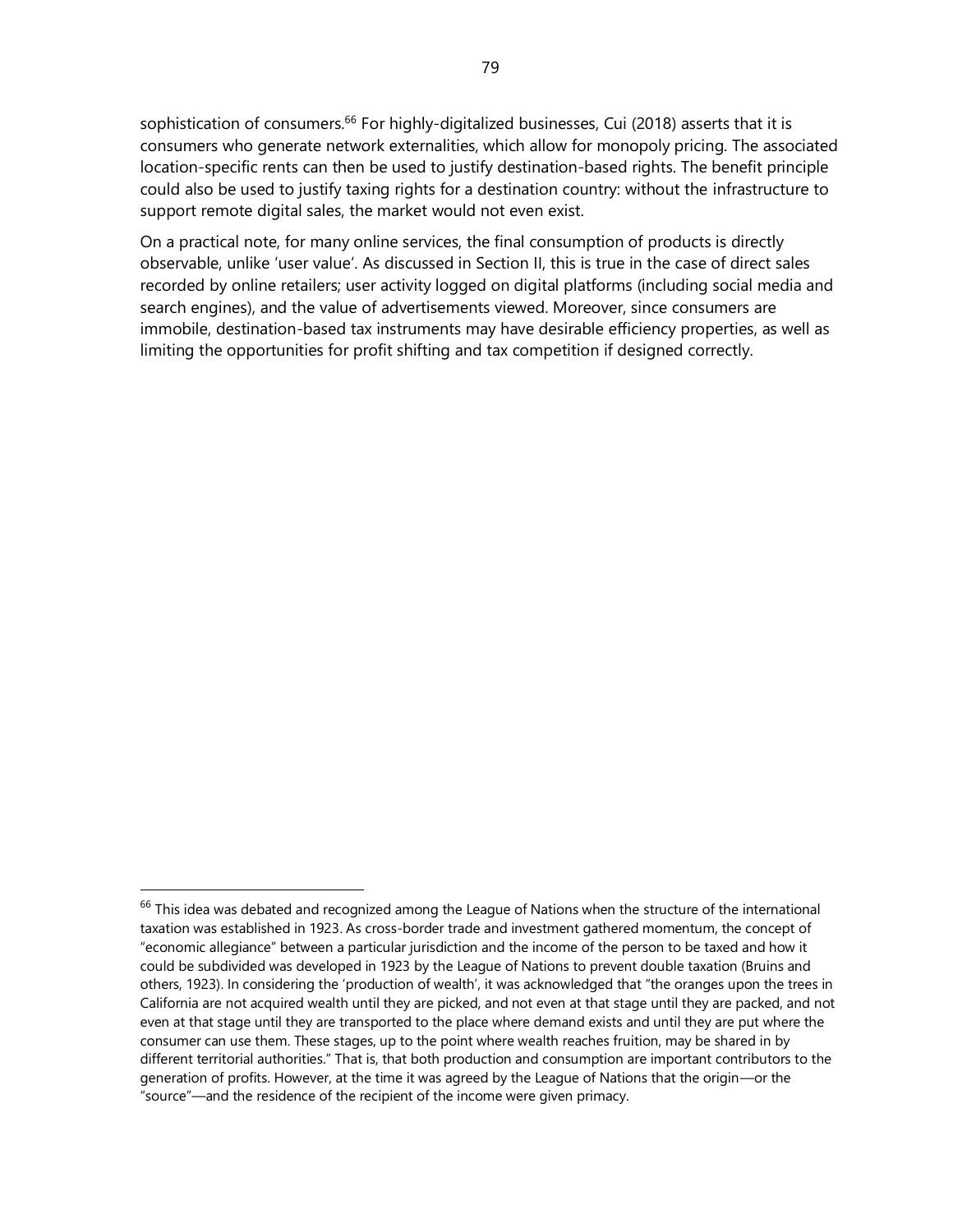## **Annex IV. Alternative Fiscal Instruments for Taxing User Value**

Beyond the use of royalty instruments, fiscal regimes in the natural resource sectors provide some additional ideas for how governments might seek compensation for the use of their citizen's data.

# **A. Additional Profits Taxes (Surtaxes)**

Most countries apply the standard corporate income tax regime to their extractive sectors. However, in an attempt to capture greater economic rent, countries often apply a higher corporate income tax rate on their resource sectors or introduce an additional tax on the profits from resource projects. Indeed in the 1970s, recognizing the potential for large economic rents in the resource sectors, a number of countries introduced resource rent taxes which were linked to the rate of return or the investment payback ratio.<sup>67</sup> For those highly-digitalized businesses generating large profits, as explored in Annex I, and with government's claiming that a large share of these profits are generated through the exploitation of user data, should the profits from data collection be taxed more heavily than other industries?

# **B. Production Sharing Systems**

In the petroleum sector, countries often adopt contractual schemes which involve the sharing of production, through production sharing contracts. Under such a system, the legal ownership of the resource is maintained in the hands of the government, and the private contractor recovers costs by retaining some of the physical product as 'cost petroleum', while the remaining 'profit petroleum' is shared with the government.<sup>68</sup>

We can apply this 'sharing' concept to the personal data economy, based on the notion that data is also a commodity which has intrinsic value to the government for its own use. To give just a few examples, consumer retail data may be useful to governments in analyzing consumer behavior when making policy decisions or in measuring the economy, driver data may could be used in analyzing traffic patterns and transport policy, and individualized data could even be used for audit and verification purposes in tax administration.

One could therefore conceive of data sharing agreements, whereby governments are also given access to the data collected by a digitalized business as part of the fiscal regime constituting the 'resource charge'. Of course, such data would need to be provided in a form that is usable by governments, and much would need to be agreed upon in a legal framework. And the willingness of companies to grant such access to information will be a function of both institutional and sociopolitical factors. Companies may be reluctant to provide such information,

 $67$  Other more ad-hoc methods to capture additional upside included sliding scale taxes (most commonly royalties) linked to commodity prices, production volumes, turnover, or profit to sales ratio (Baunsgaard, 2001).

 $68$  While historically, the creation and adoption of this type of contract was to allow governments to take a portion of production in kind for domestic use, many countries in reality elect to have the production marketed by the operator on their behalf, and instead take the value of the production in cash.